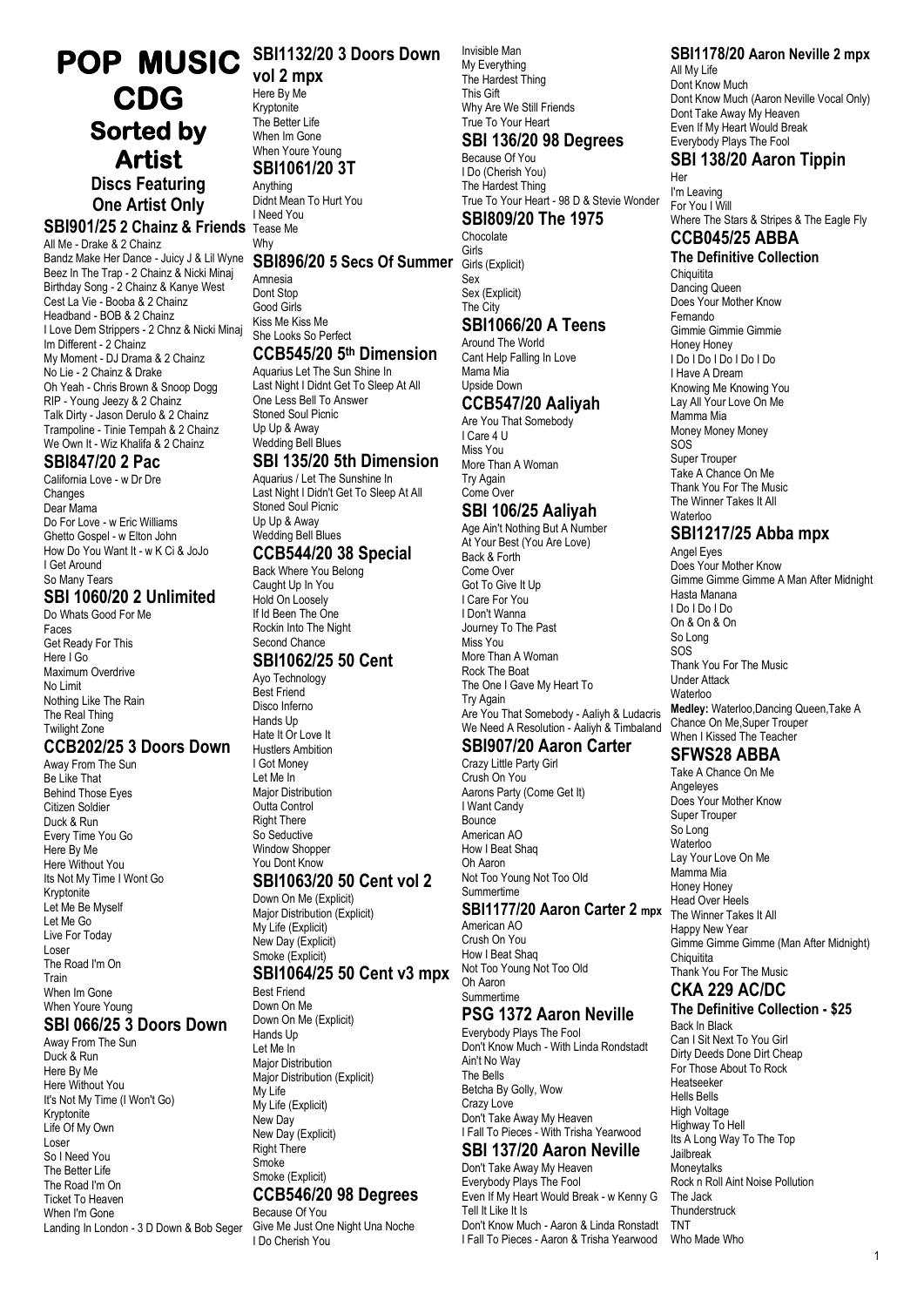#### You Shook Me All Night Long **CKA 230 AC/DC vol 2 - \$25**

Big Gun Demon Fire Girls Got Rhythm Realize Shoot To Thrill Shot In The Dark Stiff Upper Lip Whole Lotta Rosie

## **CCB549/15 AC/DC**

Back In Black For Those About To Rock Highway To Hell Long Way To The Top **Moneytalks Thunderstruck** TNT You Shook Me All Night Long

#### **CKA 208 AC/DC vs Angels AC/DC**

Back In Black For Those About To Rock Highway To Hell Long Way To The Top **Moneytalks Thunderstruck** TNT Whole Lotta Rosie You Shook Me All Night Long **Angels** Am I Ever Gonna See Your Face Again Take A Long Line The Dogs Are Talking No Secrets Marseilles

#### **SBI908/20 AC/DC**

Big Balls Big Gun Dirty Deeds Done Dirt Cheap For Those About To Rock (Faster Version) High Voltage Meltdown Money Talks Rock N Roll Damnation Rock N Roll Dream Rock N Roll Train War Machine Whole Lotta Rosie

# **SFACA 08 AC/DC**

For Those About To Rock Hell's Bells Long Way To The Top Stiff Upper Lip Thunderstruck You Shook Me All Night Long Highway To Hell TNT Let There Be Rock

#### The Jack Heatseeker Back In Black

#### **SBI1067/20 Ace Of Base**

All That She Wants (Extended Mix) Cruel Summer Happy Nation Never Gonna Say Im Sorry

**SBI1180/20 Ace Of Base 2 mpx** Crazy All That She Wants (Extended Mix) Every Time It Rains Happy Nation Never Gonna Say Im Sorry

#### **CCB550/20 Adam Lambert**

For Your Entertainment If I Had You **Want** Whataya Want From Me

## **CCB551/25 Adele**

Chasing Pavements Cold Shoulder

Daydreamer Fool That I Am Hello Hometown Glory Make You Feel My Love Rolling In The Deep Send My Love (To Your New Lover) Set Fire To the Rain Someone Like You Turning Tables Water Under The Bridge **CCB205/25 Adele & Amy**

# Chasing Pavements

Hello Make You Feel My Love Rolling In The Deep Send My Love (To Your New Lover) Set Fire To the Rain Someone Like You Turning Tables Water Under The Bridge Back To Black Rehab Stronger Than Me Tears Dry On Their Own You Know Im No Good Valerie Valerie (with Mark Ronson)

#### **FTX 1017 Adele**

Rolling In The Deep He Wont Let Go Rumour Has It Chasing Pavements Make You Feel My Love Cold Shoulder Daydreamer Hometown Glory Set Fire To The Rain Turning Tables Someone Like You

#### **SBI972/20 Adele (mpx)**

Daydreamer Fool That I Am Hiding My Heart Make You Feel My Love One & Only Rolling In The Deep Rumour Has It Set Fire To The Rain Skyfall Someone Like You Turning Tables

#### **CCB203/20 Aerosmith**

Angel Dream On Girls Of Summer I Dont Want To Miss A Thing Jaded Janies Got A Gun Love In An Elevator Sunshine Walk This Way **SBI 139/20 Aerosmith 1** Amazing

Angel Angel's Eye Big Ten Inch Record

Blind Man Dream On Dude (Looks Like A Lady) Falling In Love Is Hard On The Knees Fly Away From Here I Don't Want To Miss A Thing Jaded

#### **SBI 140/20 Aerosmith 2**

Janie's Got A Gun Living On The Edge Love In An Elevator Love Lies Pink

Rag Doll Sunshine Sweet Emotion Walk This Way Walk This Way - Run DMC & Aerosmith What It Takes Body On Me - Akon & Ashanti The Sweet Escape - Akon & Gwen Stefani **SBI1143/20 Aerosmith 3 mpx** Ghetto

# Angels Eye

Cant Stop Loving You w Carrie Underwood Falling In Love Is Hard On The Knees Fly Away From Here Love In An Elevator Sunshine Sweet Emotion What It Takes **SBI910/20 AFI** 35

Days Of Phoenix Ever & A Day Girls Not Grey

Let It Be Broke Now The World Perfect Fit Total Immortal

## **SBI815/20 Afrojack**

As Your Friend - w Chris Brown As Your Friend (Explicit) - w Chris Brown Give Me Everything (Tonight) - w Pitbull Rock The House (Original Mix) Take Over Control - w Eva Simons The Spark - w Spree Wilson We're All No One - w Nervo

# **CCB049/25 Air Supply**

All Out Of Love Chances Even The Nights Are Better Every Woman In The World Here I Am Just Whn I Thought I Was Over U I Can Wait Forever I Want To Give It All Just As I Am Lost In Love Making Love Out Of Nothing At All Now & Forever Sweet Dreams The One That You Love Two Less Lonely People In The World Young Love

## **SBI1144/20 Air Supply mpx**

All Out Of Love I Can Wait Forever I Want To Give It All Just As I Am Now & Forever Sweet Dreams

# **SFWS67 Air Supply**

Every Woman In The World Goodbye Here I Am (Just When I Thght I Was Over U) Lost In Love Making Love Our Of Nothing At All Now & Forever Strong Strong Wind Sweet Dreams The Book Of Love The One That You Love All Out Of Love Even The Nights Are Better

## **CCB552/25 Akon**

Angel Be With You Dont Matter Ghetto Lonely Right Now Na Na Na Sorry Blame It On Me **Beautiful** I Am Not My Hair Change Me

Hold My Hand Locked Up **Bartender SBI1068/25 Akon Vol 1** Baby Im Back **Bartender** Body On Me Dangerous Hypnotized I Just Had Sex I Tried I Wanna Love You If I Could Teach The World Like Money

#### Sweetest Girl Wanna Be Starting Something

**SBI1069/20 Akon Vol 2 mpx** Lonely Like Money Play Hard I Just Had Sex Hold My Hand Angel Belly Dancer (Bananza)

Play Hard

# **CCB554/20 Al Green**

Call Me Come Back Home Here I Am Come & Take Me (no back vocals) Im Still In Love With You Lets Stay Together Tired Of Being Alone

# **SBI 089/20 Al Green**

Call Me (Come Back Home) Here I Am (Come & Take Me) How Can You Mend A Broken Heart Let's Stay Together Look What You've Done For Me Tired Of Being Alone You Ought To Be With Me Put Little Love Yr Heart - Al & Annie Lennox Never Had A Friend Like Me - Aladdin It's Five O'Clock Somewhere - Al & Friends

#### **SBI911/20 Al Jolson**

Back In Your Own Backyard Im Just Wild About Harry Let Me Sing & Im Happy Red Red Robin

#### **CCB204/20 Alanis Morissette**

Hand In My Pocket Ironic Thank U Uninvited Unsent You Oughta Know

## **SBI912/20 Alanis Morissette**

21 Things I Want In A Lover Eight Easy Steps **Guardian** Right Through You So Pure So Unsexy That Particular Time **SBI1145/20 Alanis** 

# **Morissette vol 2 mpx**

Crazy (James Michael Mix) Eight Easy Steps Guardian Hands Clean Head Over Feet Right Through You Unsent You Oughta Know (Explicit)

#### **SBI 110/20 Alannah Myles**

Black Velvet Living On Memory Love Is Our World Our Times Sonny Say You Will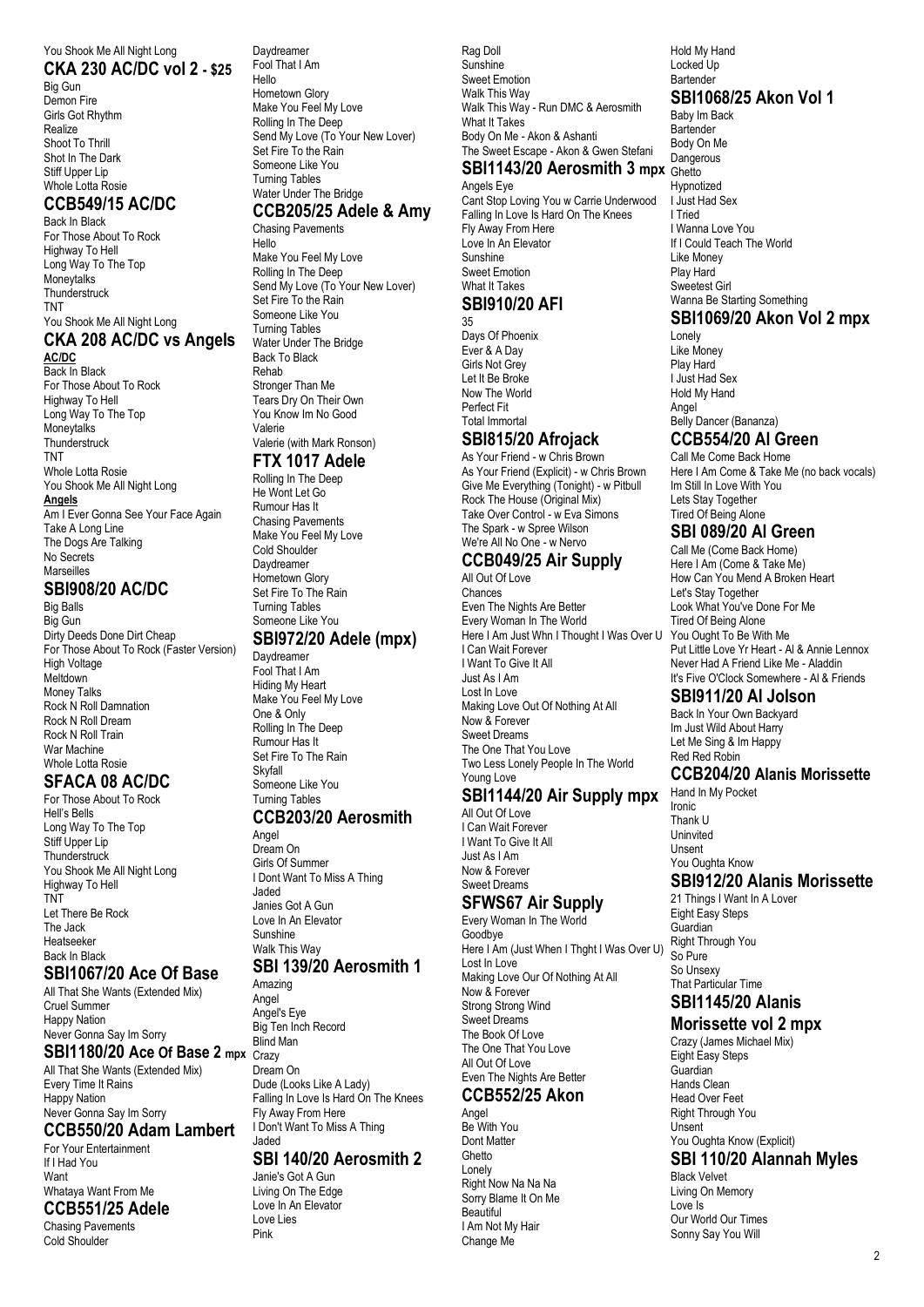#### **SBI 636/25 Alice Cooper**

Billion Dollar Babies Cold Ethyl Department Of Youth **Flected** Gutter Cat Vs The Jets How You Gonna See Me Now I Never Cry Lost In America Man Of The Year Mr & Misdeameanour No More Mr Nice Guy Poison School's Out Teenage Lament Welcome To My Nightmare

# **SGB 9 Alice Cooper**

Dead Babies Welcome To My Nightmare Ballad Of Dwight Fry Hello Hooray Sick Things Be My Lover Some Folks Feed My Frankenstein Billion Dollar Babies I Never Cry **Desperado** Raped & Freezing Generation Landslide Under My Wheels I Love The Dead

## **SBI 075/25 Alice In Chains**

Again Angry Chair Check My Brain Dam That River Dirt God Am (Goddamn) Grind Junkhead Man In The Box No Excuses Rooster Them Bones Would

#### **CCB555/20 Alicia Keys 1**

A Womans Worth Diary Doesnt Mean Anything Fallin **Girlfriend** Girl On Fire (no rap) Girl On Fire (with rap) How Come You Dont Call Me If I Aint Got You Karma Karma (Karmastition Remix) Like Youll Never See Me Again Lovin U No One

#### **CCB556/20 Alicia Keys 2**

Superwoman Teenage Love Affair Try Sleeping With A Broken Heart Unbreakable Unthinkable Im Ready Why Do I Feel So Sad You Dont Know My Name Put It In A Love Song (w Beyonce) Gangsta Lovin (w Eve) My Boo (w Usher) **CCB2101/25 The Best Of**

# **Alicia Keys**

A Womans Worth Diary Fallin Girl On Fire (no rap) Girl On Fire (with rap) How Come You Dont Call Me If I Aint Got You

Karma (Karmasticion Remix) Karma Like Youll Never See Me Again My Boo No One Superwoman Teenage Love Affair Try Sleeping With A Broken Heart Unbreakable Unthinkable Im Ready You Dont Know My Name

#### **CCBS042 Alicia Keys 2 disc set - \$35**

A Womans Worth **Diary** Doesnt Mean Anything Fallin Girl On Fire (no rap) Girl On Fire (with rap) **Girlfriend** How Come You Dont Call Me If I Aint Got You Karma Karma (Karmasticion Remix) Like Youll Never See Me Again Lovin U No One Superwoman Teenage Love Affair Try Sleeping With A Broken Heart Unbreakable Unthinkable Im Ready Why Do I Feel So Sad You Dont Know My Name Put It In A Love Song Gangsta Lovin My Boo

## **SBI 197/20 Alicia Keys 1**

A Womans Worth Another Way To Die - Alicia & Jack White **Butterflys** Doesn't Mean Anything Empire State Of Mind - Alicia Keys & Jay Z **Falling** Gangsta Loving - Alicia Keys & Eve **Girlfriend** How Come You Don't Call Me If I Ain't Got You Karma Like You'll Never See Me Again

# **SBI 198/20 Alicia Keys 2**

Loving You My Boo - Alicia Keys & Usher No One Piano & I Superwoman Teenage Love Affair Try Sleeping With A Broken Heart Unbreakable Wait Till You See My Smile Why Do I Feel So Sad You Don't Know My Name

#### **SBI787/20 Alicia Keys 3 (mpx)** Brand New Me

New Day (Explicit) – w 50 Cent & Dr Dre Try Sleeping With A Broken Heart Wait Till You See My Smile **Butterflys** Falling Fire We Make – w Maxwell Girl On Fire Girl On Fire (Inferno Version) - w Nicki Minaj How Come You Dont Call Me Karma New Day – w 50 Cent & Dr Dre **SBI788/20 Alicia Keys 4** Brand New Me Empire State Of Mind - w Jay Z Fire We Make - w Maxwell

Girl On Fire Girl On Fire (Inferno Version) – w Nic Minaj New Day – w 50 Cent & Dr Dre New Day (Explicit) – w 50 Cent & Dr Dre

# **JTG 341 Alicia Keys**

Karma Butterflyz Gangsta Lovin' **Girlfriend** Loving You Why Do I Feel So Sad A Woman's Worth Diary Fallin' How Come You Don't Call Me If I Ain't Got You Piano & I You Don't Know My Name

# **CCB559/20 All American Rejcts SBI1072/20 Amerie**

Dirty Little Secret Gives You Hell I Wanna It Ends Tonight Move Along Real World Swing Swing The Future Has Arrived The Wind Blows Top Of The World

#### **SBI 142/20 All American Rejcts**

Dirty Little Secret Gives You Hell It Ends Tonight Last Song Move Along My Paper Heart Swing Swing The Future Has Arrived The Wind Blows Top Of The World

#### **SBI913/20 All Saints**

Alone Beg Heaven Lady Marmalade Lets Get Started Take The Key **Trapped CCB561/20 Allman Brothers** Thy Word Blue Sky Melissa Ramblin Man **Southbound** Stormy Monday

Whipping Post

#### **SBI1070/20 Alter Bridge** Broken Wings

Find The Real Open Your Eyes Rise Today **SBI1071/20 Alvin Stardust**

#### Jealous Mind

My Coo Ca Choo Pretend Wonderful Time Up There

#### **CCB259/25 America**

A Horse With No Name Daisy Jane Dont Cross The River I Need You Lonely People Muskrat Love One In A Million Only In Your Heart Sandman Sister Golden Hair Tin Man To Each His Own Ventura Highway Woman Tonight

#### You Can Do Magic **SBI 143/20 America**

All My Life I Need You Inspector Mills Lonely People Sandman Sister Golden Hair Tin Man Ventura Highway You Can Do Magic **CCB562/20 Amerie**

1 Thing Heard Em All Talkin To Me Why Dont We Fall In Love Why R U Pretty Brown

Gotta Work One Thing Paradise Take Control Talking To Me **Touch** Why Dont We Fall In Love **CCB564/20 Amy Grant 1**

A Christmas To Remember Angels Arms Of Love Baby Baby El Shaddai Every Heartbeat Fathers Eyes Fight Find A Way Good For Me I Will Remember You Its Not A Song

# **CCB565/20 Amy Grant2**

Lead Me On Love Of Another Kind Out In The Open Saved By Love Sing Your Praise To The Lord Stay For Awhile Tennessee Christmas Thats What Love Is For What About The Love Wise Up The Next Time I Fall (w Peter Cetera) **CCB2005/25 The Best Of**

#### **Amy Grant**

Angels Baby Baby Every Heartbeat Fathers Eyes Find A Way Good For Me I Will Remember You Its Not A Song Lead Me On Tennessee Christmas Thats What Love Is For The Next Time I Fall (W Peter Cetera) Thy Word What About The Love Wise Up

## **CCBS044/30 Amy Grant**

**2 disc set - \$35** A Christmas To Remember Angels Arms Of Love Baby Baby El Shaddai Every Heartbeat Fathers Eyes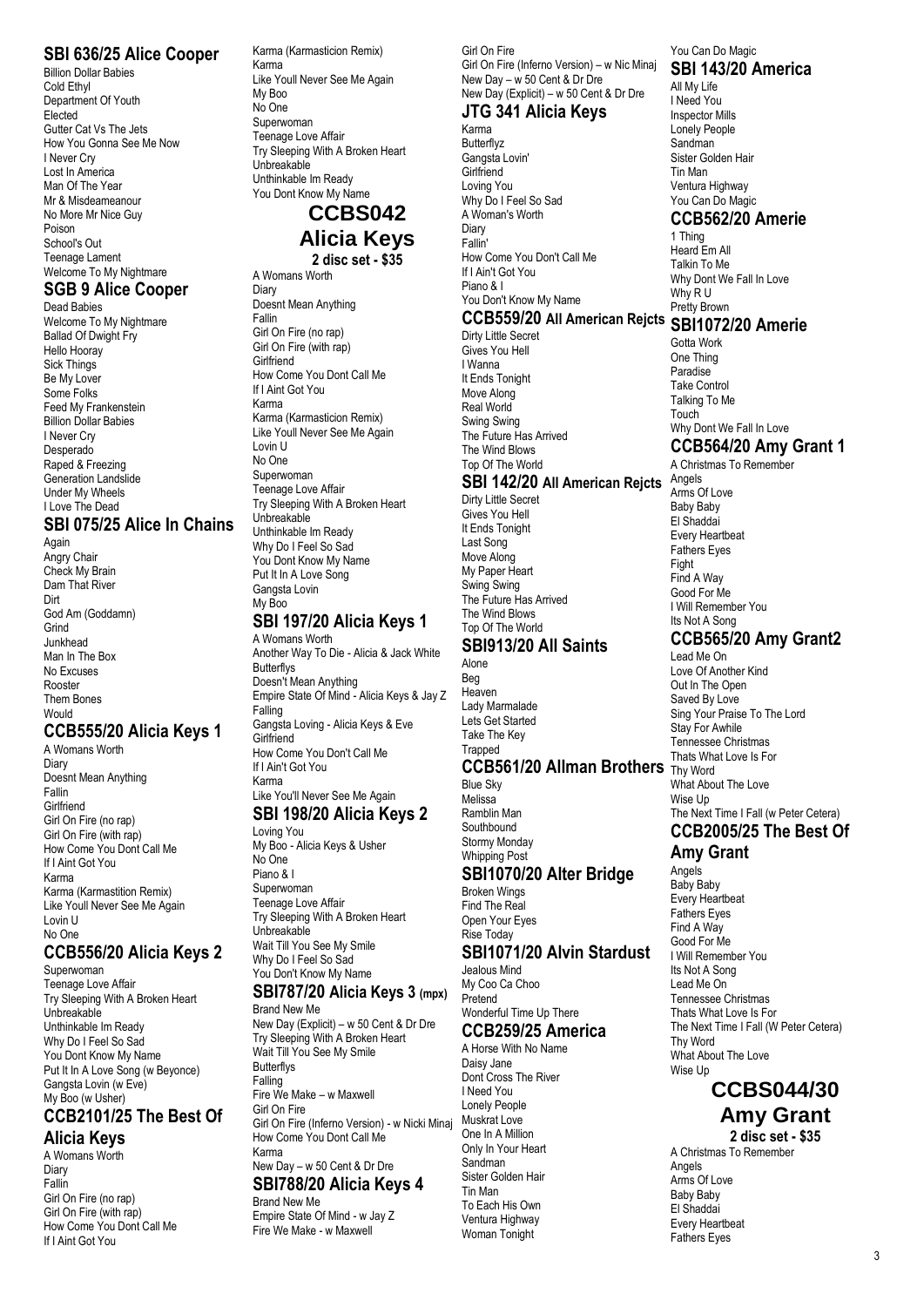Fight Find A Way Good For Me I Will Remember You Its Not A Song Lead Me On Love Of Another Kind Out In The Open Saved By Love Sing Your Praise To The Lord Stay For Awhile Tennessee Christmas Thats What Love Is For Thy Word What About The Love Wise Up The Next Time I Fall

#### **PSG 1021 Amy Grant**

Wise Up Arms Of Love Lead Me On Thy Word Love Will Find A Way Father's Eyes Sing Your Praise To The Lord It's Not A Song Angels

#### **PSG 1380 Amy Grant**

That's What Love Is For Takes A Little Time Baby, Baby I Will Remember You Like I Love You Whatever It Takes Next Time I Fall In Love - With Peter Cetera House Of Love - With Vince Gill

#### **SBI 144/20 Amy Grant**

Baby Baby Lucky One House Of Love - Amy Grant & Vince Gill Big Yellow Taxi Tennessee Christmas The Next Time I Fall In Love - w Petr Cetera That's What Love Is For I'll Be Home For Christmas River Lullaby I Will Remember You

## **CKA216/20 Amy Shark**

Adore All Loved Up Dont Turn Around I Said Hi Mess Her Up Psycho (with Mark Hoppus) The Reaper Weekends (with Chainsmokers)

## **CCB566/20 Amy Winehouse** Dear Heart

Back To Black Rehab Stronger Than Me Tears Dry On Their Own You Know Im No Good Valerie Valerie (remix) with Mark Ronson

# **SBI1146/20 Amy Winehse mpx** More

Addicted Cherry Wine w Nas Like Smoke w Nas Our Day Will Come Rehab Some Unholy War

#### **ZPA 130 Amy Winehouse**

Addicted Back To Black Cupid He Can Only Hold Her Just Friends Love Is A Losing Game Me & Mr Jones Rehab Tears Dry On Their Own Valerie Wake Up Alone You Know I'm No Good

#### **SBI1073/20 Anastacia mpx**

Everything Burns Heavy On My Heart Im Outta Love Left Outside Alone Made For Loving You Not That Kind One Day In Your Life Paid My Dues Sick & Tired Welcome To My Truth Whyd You Lie To Me

## **Andrea Bocelli see Specialist Cat Opera Section CCB569/20 Animals**

#### **SBI733/20 Andrew Sisters** Alexanders Ragtime Band

Dont Fence Me In - w Bing Crosby Mele Kalikimaka - w Bing Crosby Rum & Coca Cola Three Little Sisters

# **CCB206/25 Andy Williams**

Butterfly Canadian Sunset Cant Get Used To Losing You Charade Dear Heart Its The Most Wonderful Time Of The Year Little Drummer Boy Love Is A Many Splendored Thing Moon River More Second Time Around (no backing vocals) Solitaire Somewhere My Love Sweet Little Jesus Boy The Days Of Wine & Roses The Exodus Song (This Land Is Mine) The Twelve Days Of Christmas Three Coins In A Fountain Where Do I Begin (no backing vocals)

## **SBI 146/25 Andy Williams 1**

Almost There Aloha Oe (Farewell To Thee) Beyond The Reef Blue Hawaii Born Free Butterfly Canadian Sunset Can't Get Use To Losing You Can't Help Falling In Love (Uptempo) Can't Take My Eyes Off Of You Charade Here's That Rainy Day

Home Loving Man I Heard The Bells On Christmas Day

## **SBI 147/25 Andy Williams 2**

It's The Most Wonderful Time Of The Year Love Is A Many Splendored Thing Moon River<br>More Music To Watch Girls Go By Red Roses For A Blue Lady Solitaire Somewhere My Love Speak Softly Love (Theme From The Godfather) Sweet Leilani The Days Of Wine & Roses The Impossible Dream The Moon Of Manakoora The Song Of The Islands Until It's Time For You To Go

## **SBI1148/20 A Williams v3 mpx**

Cant Take My Eyes Off Of You Charade El Condor Pasa (If I Could)

Heres That Rainy Day Its So Easy The Song Of The Islands Until Its Time For You To Go

#### **CCB568/20 Angie Stone** Brotha

I Aint Hearin U Sometimes Wish I Didnt Miss You More Than A Woman (w Calvin Richards)

#### **SBI1163/20 Angie Stone**

Brotha Mad Issues No More Rain (In This Cloud) Signed Sealed Delivered Im Yours Wish I Didnt Miss You

Dont Let Me Be Misunderstood House Of The Rising Sun Im Crying Its My Life We Gotta Get Out Of This Place When I Was Young

#### **CCB570/20 Anita Baker**

Body & Soul Caught Up In The Rapture Giving You The Best That I Got Just Because No One In The World Sweet Love

#### **PSG 1019 Anita Baker**

Caught Up In The Rapture Just Because Giving You The Best That I Got Been So Long Mystery Sweet Love Same Ole Love No One In The World

#### **PSG 1163 Anita Baker/2**

Rhythm Of Love Body & Soul Soul Inspiration Sweet Love You Belong To Me Sometimes I Wonder Why The Look Of Love I Apologize

# **SBI979/20 Anita Baker**

Been So Long Good Enough Lately **Mystery CCB265/25 Annie Lennox &** 

# **Eurythmics**

Little Bird - Annie Lennox No More I Love Yous - Annie Lennox Waiting In Vain - Annie Lennox Walking On Broken Glass - Annie Lennox Why - Annie Lennox Put A Little Love In Your Heart (w Al Green) Here Comes The Rain Again - Eurythmics Missionary Man - Eurythmics Sweet Dreams Ar Made Of This - Eurythmics There Must Be An Angel Playing - Erythmics Whos That Girl - Eurythmics Would I Lie To You – Eurythmics

## **PSG 1214 Annie Lennox**

No More "I Love You's" Why Here Comes The Rain Again Train In Vain Sweet Dreams Are Made Of This A Whiter Shade Of Pale Little Bird Walkin' On Broken Glass

**SBI1074/20 Annie Lennox** Cold Keep Young & Beautiful Love Song For A Vampire

Put A Little Love In Your Heart Shining Light Sisters Are Doing It For Themselves The Hurting Time

## **SBI1075/20 Anouk**

Jerusalem Lost Nobodys Wife **Sacrifice** 

#### **SBI915/25 Anthony Newley**

Do You Mind Gonna Build A Mountain If She Should Come To You It Isnt Enough Its All Over Ive Waited So Long My Way Nothing Can Stop Me Now Once In A Lifetime Pop Goes The Weasel Someone To Love Talk To The Animals The Good Old Bad Old Days This Time The Dreams On Me **Why** 

## **SBI1076/20 Anthony Smith**

Bringing Back The Sunshine Half A Man If That Aint Country John J Blanchard

# **SBI1077/20 Apollo Four Frty**

Aint Talking About Dub Heart Go Boom Lost In Space Stop The Rock

#### **SBI816/20 Aqua**

Around The World Be A Man Cartoon Heroes Good Morning Sunshine Heat Of The Night Lollipop (Candyman)

#### **SBI855/20 Arcade Fire**

Intervention Keep The Car Running Rebellion Reflektor - w David Bowie Speaking In Tongues - w David Byrne

#### **SBI1078/20 Arctic Monkeys** Arabella

Are You Mine Come Together From The Ritz To The Rubble One For The Road Riot Van Still Take You Home Stop The World I Wanna Get Off With You The View From The Afternoon Whyd You Only Call Me When Youre High

#### **CCB208/25 Aretha Franklin**

A Deeper Love Angel Baby I Love You Chain Of Fools Day Dreaming Freeway Of Love I Never Loved A Man The Way I Love You Jumpin Jack Flash Respect Share Your Love With Me Spanish Harlem Sweet Sweet Baby Since Youve Been Gone Think Until You Come Back To Me Whos Zoomin Who You Make Me Feel Like A Natural Woman Through The Storm (w Elton John) I Knew You Were Waiting (w Grge Michael) It Isnt It Wasnt It Aint Gonna Be (w Whitney)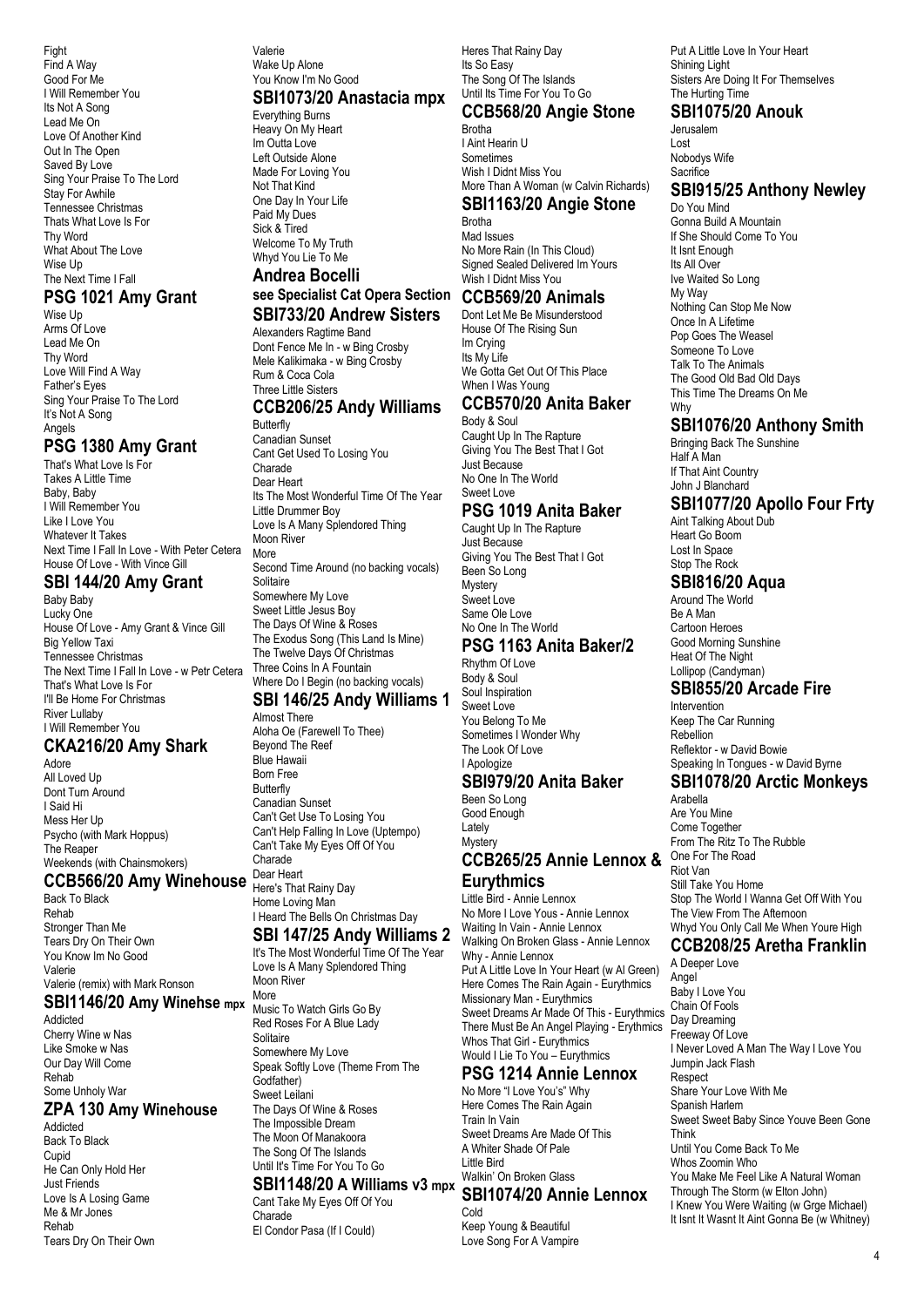#### **JTG 182 Aretha Franklin**

A Rose Is Still A Rose Chain Of Fools Deeper Love Freeway Of Love Here We Go Again How Many Times I Never Loved A Man The Way I Love You In The Morning It Hurts Like Hell (From Waiting To Exhale) Love Pang Respect Rock Steady The Woman Think Until You Come Back To Me Who's Zoomin' Who You Make Me Feel Like A Natural Woman

#### **PSG 1309 Aretha Franklin**

A Rose Is Still A Rose How Many Times Here We Go Again Watch My Back In The Morning Love Pang I'll Dip The Woman

## **SBI 004/25 Aretha Franklin**

A Deeper Love A Rose Is Still A Rose Amazing Grace Chain Of Fools Freeway Of Love I Never Loved A Man The Way I Love You **Respect** Rock Steady Say A Little Prayer Sisters Are Doing It For Themselves Spanish Harlem The House That Jack Built Think Until You Come Back To Me Willing To Forgive **Wonderful** You Make Me Feel Like A Natural Woman

I Knew You Were Waiting For Me I Never Loved A Man The Way I Love You It Isnt It Wasnt It Aint Never Gonna Be Respect Sisters Are Doing It For Themselves Through The Storm

# **CKA 222 Ariana Grande**

**& Miley Cyrus Ariana Grande** 1. 7 Rings 2. Beauty & The Beast 3. Boyfriend 4. Break Up With Your Girlfriend Im Bored 5. Breathin 6. Dont Call Me Angel 7. Focus 8. Into You 9. No Tears Left To Cry 10. Side to Side (clean) 11 Thank U Next **Miley Cyrus** 12. 7 Things 13. Malibu 14. Mothers Daughter

- 15. Nothing Breaks Like a Heart 16. Party In The USA
- 17. Slide Away
- 18. The Climb
- 19. Wrecking Ball
- 20. Younger Now

#### **SBI888/20 Ariana Grande**

Almost Is Never Enough – AG & Mac Miller Baby I - Ariana Grande & Iggy Azalea Problem - Ariana Grande & Nathan Sykes The Way

Almost Is Never Enough - Ariana Grande & Nathan Sykes Baby I - Ariana Grande Bang Bang - Jessie J & Ariana Grande Best Mistake - Ariana Grande & Big Sean Break Free - Ariana Grande & Zedd Love Me Harder - Ariana Grande & Weeknd Problem - Ariana Grande & Iggy Azalea The Way - Ariana Grande & Mac Miller

## **SBI1079/20 Art Garfunkel**

Break Away Bright Eyes I Only Have Eyes For You Ninety Nine Miles From LA Second Avenue Since I Dont Have You What A Wonderful World

#### **CCB573/20 Ashanti** Baby

Breakup 2 Makeup Dont Leave Me Alone Dont Let Them Dreams Foolish Happy Only U Rain On Me Rock Wit U Awww Baby **SBI 105/25 Ashanti** Baby Break Up To Make Up Call Colors Of The Wind Foolish Happy - Ashanti & Ja Rule Movies Only You Over Rain On Me Rock With You (Awww Baby) Scared (Explicit) Southside - Lloyd & Ashanti Voodoo

# **SBI1035/20 Aretha Frnklin mpx** What's Luv (Got To Do With It) - w Fat Joe

**CCB574/20 Ashlee Simpson** Reckless Boyfriend Invisible

La La Little Miss Obsessive Love Pieces Of Me

# **Shadow**

**PSG 1621 Ashlee Simpson** Autobiography Better Off Giving It All Away La La Love Makes The World Go 'Round Love Me For Me Nothing New Pieces Of Me Shadow Surrender

#### **SBI 148/25 Ashlee Simpson**

Autobiography Better Off Boyfriend Giving It All Away La La La La (Sharp Boys Remix) Love Love Makes The World Go Round Nothing New Outta My Head (Ay Ya Ya) Pieces Of Me Shadows Surrender Undiscovered Unreachable

#### **SBI1019/20 Ariana Grande mpx SBI 149/20 Ash Simpson (mpx)** You Make Me - Avicii & Salem Al Fakir

Better Off Love Makes The World Go Round Surrender Shadows Love La La (Sharp Boys Remix) **CCB577/20 Atlanta Rhythm Sec**

# Champagne Jam

Im Not Gonna Let It Bother Me Tonight So Into You Georgia Rhythm

#### **EZP 47 Atomic Kitten**

Eternal Flame If You Come To Me It's Ok Love Doesn't Have To Hurt The Last Goodbye The Tide Is High Whole Again You Are

#### **SBI680/25 Audioslave**

Be Yourself Bring Em Back Alive Cochise Doesnt Remind Me Exploder **Gasoline** Getaway Car I Am The Highway Like A Stone Original Fire Out Of Exile Set It Off Shadow On The Sun Show Me How To Live The Last Remaining Light What You Are

#### **CKA 211 Australian Crawl Hoodoo Gurus & Skyhooks**

**Australian Crawl Downhearted** Errol Fall Of Rome

The Boys Light Up Things Dont Seem **Hoodoo Gurus Bittersweet** Good Times Like Wow Wipe Out Miss Freelove 69 The Right Time Waking Up Tired Whats My Scene **Skyhooks** All My Friends Are Getting Married Ego Is Not A Dirty Word Horror Movie Jukebox in Siberia

#### **SBI1080/20 Avicii** Addicted To You

Hey Brother I Could Be The One Lay Me Down Levels Never Gonna Wake Up (Mashup) **Silhouettes** Superlove The Days The Nights You Make Me

# **SBI814/20 Avicii**

Hey Brother - Avicii I Could Be The One - Avicii & Nicky Romero Lay Me Down - Avicii & Adam Lambert Levels - Avicii Silhouettes - Avicii & Salem Al Fakir Superlove (Original Mix) - Avicii & L Kravitz Wake Me Up - Avicii & Aloe Blacc

# **CCB209/25 Avril Lavigne**

Complicated Dont Tell Me Fall To Pieces **Girlfriend** He Wasnt Hot Im With You Innocence Keep Holding On Losing Grip My Happy Ending Nobodys Home Sk8er Boi Things Ill Never Say What The Hell When Youre Gone Wish You Were Here

# **PSG 1617 Avril Lavigne**

Complicated Sk8er Boi I'm With You Losing Grip Anything But Ordinary Don't Tell Me Take Me Away My Happy Ending Nobody's Home Fall To Pieces

#### **SBI506/20 Avril Lavigne**

Anything But Ordinary Fall To Pieces Girlfriend (Remix) - w Lil Mama Innocence Mobile My World Naked Things I'll Never Say **Tomorrow** Unwanted Wish You Were Here Wish You Were Here (Explicit)

## **SBI507/20 Avril Lavigne (mpx)**

Keep Holding On Girlfriend (Remix) - w Lil Mama What The Hell Wish You Were Here (Explicit) Wish You Were Here

#### **ZPA 19 Avril Lavigne**

Things I'll Never Say **Tomorrow** My World Losing Grip **Complicated** Sk8er Boi Mobile I'm With You Unwanted Nobody's Fool Anything But Ordinary

# **ZPA 58 Avril Lavigne 2**

Take Me Away Together Don't Tell Me He Wasn't How Does It Feel My Happy Ending Nobody's Home Forgotten Who Knows Fall To Pieces Freak Out Slipped Away

## **ZPA 122 Avril Lavigne 3**

**Girlfriend** I Can Do Better Runaway The Best Damn Thing When You're Gone Everything Back But You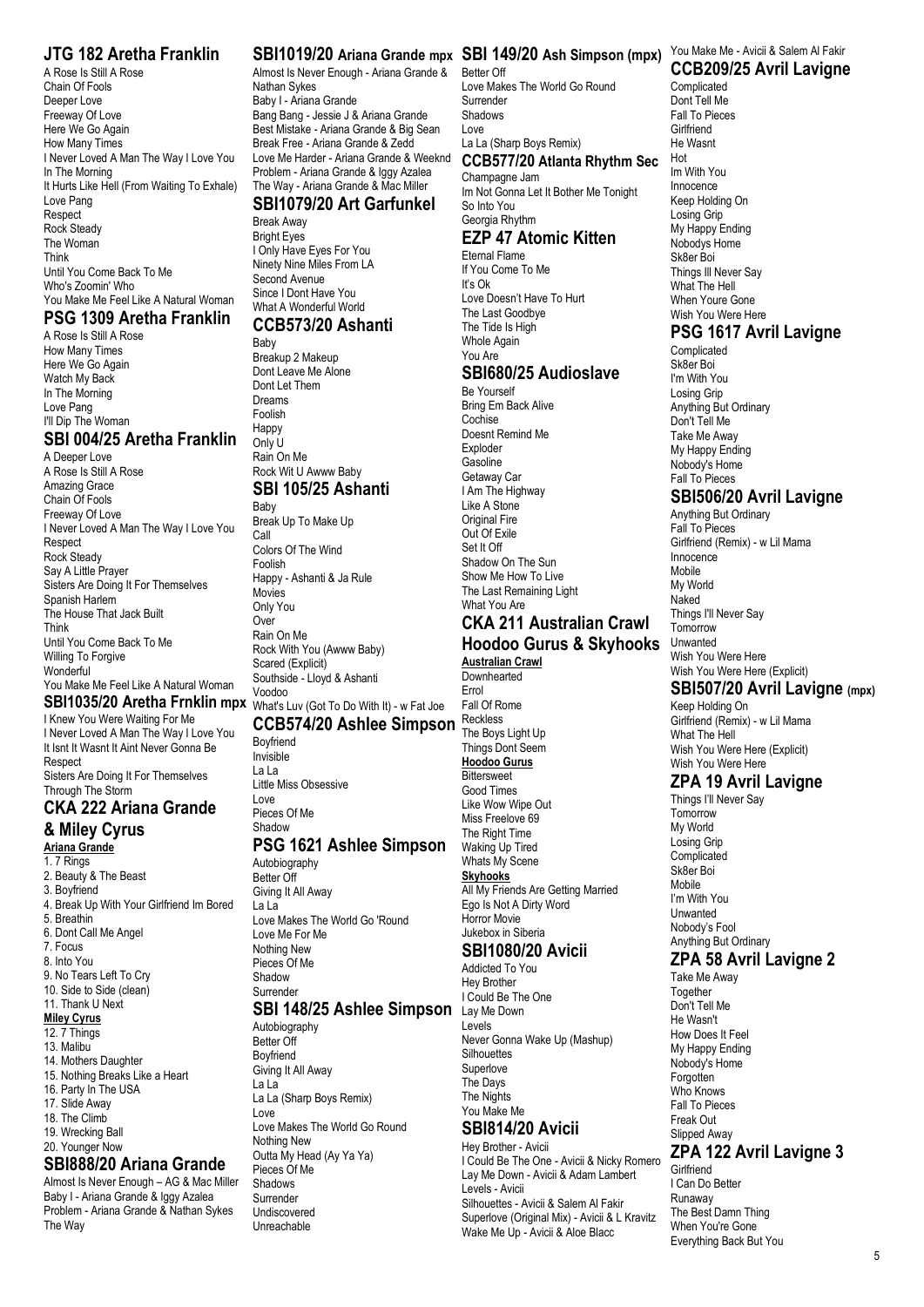Hot Innocence I Don't Have To Try One Of Those Girls **Contagious** Keep Holding On

#### **CCB578/20 B2K**

**Girlfriend** Gots Ta Be Uh Huh Why I Love You

#### **SBI1081/20 B2K**

Badaboom Bump Bump Bump **Girlfriend** Gots Ta Be Uh Huh Why I Love You

#### **SBI1244/20 B2k vol 2 mpx**

Bump Bump Bump **Girlfriend** Gots Ta Be Uh Huh Why I Love You

#### **CCB579/20 Babyface**

And Our Feelings Every Time I Close My Eyes How Come How Long I Need A Love Song Its No Crime This Is For The Lover In You What If When Can I See You Love Makes Things Happen (w Pebbles)

#### **PSG 1240 Babyface**

Every Time I Close My Eyes When Your Body Gets Weak Simple Days The Day (That You Gave Me A Son) How Come, How Long This Is For The Lover In You And Our Feelings When Can I See You

#### **SBI 150/20 Babyface**

Never Keeping Secrets Well Alright When Can I See You Someone To Love - Babyface & Jon B This Is For The Lover In You - with LL Cool J Everytime I Close My Eyes How Come How Long - with Stevie Wonder

#### **CCB260/25 Bachman Turner**

Four Wheel Drive Gimme Your Money Please Give It Time Hey You Hold Back The Water Let It Ride Looking Out For Number One Not Fragile Rock Is My Life & This Is My Song Quad Mix Ill Never Break Your Heart Roll On Down The Highway Take It Like A Man Takin Care Of Business Thank You For The Feelin The Letter You Aint Seen Nothing Yet

#### **BS 9617 Backstreet Boys** 10,000 Promises

All I Have To Give As Long As You Love Me Don't Leave Me Everybody Get Down I Want It That Way I'll Never Break Your Heart Quit Playing Games That's The Way I Like It We've Got It Going On Anywhere You Want It

#### If I Don't Have You **CCB580/20 Backstreet Boys 1** All I Have To Give As Long As You Love Me

Christmas Time Crawling Back To You Darlin Drowning Everybody Backstreets Back Get Down Youre The One For Me Helpless When She Smiles Hey Mr Dj Keep Playin This Song I Want It That Way If You Want To Be Good Girl Ill Never Break Your Heart

#### **CCB581/20 Backstreet Boys 2** Incomplete

Inconsolable Just Want You To Know Larger Than Life More Than That Quit Playing Games With My Heart Shape Of My Heart Show Me The Meaning Of Being Lonely Straight Through My Heart The Call The One Weve Got It Goin On **CCB2006/25 Best Of**

# **Backstreet Boys**

All I Have To Give As Long As You Love Me Everybody Backstreets Back Get Down Youre The One For Me I Want It That Way Ill Never Break Your Heart Incomplete Inconsolable Larger Than Life Quit Playing Games With My Heart Shape Of My Heart Show Me The Meaning Of Being Lonely Straight Through My Heart The One Weve Got It Goin On

# **CCBS045/30**

**Backstreet Boys 2 disc set - \$35**

All I Have To Give As Long As You Love Me Christmas Time Crawling Back To You Darlin Drowning Everybody Backstreets Back Get Down Youre The One For Me Helpless When She Smiles Hey Mr Dj Keep Playin This Song I Want It That Way If You Want To Be Good Girl Incomplete Inconsolable Just Want You To Know Larger Than Life More Than That Quit Playing Games With My Heart Shape Of My Heart Show Me The Meaning Of Being Lonely Straight Through My Heart The Call The One Weve Got It Goin On

# **PSG 1531 Backstreet Bys Party**

We've Got It Goin' On Get Down (You're The One For Me) Anywhere For You Nobody But You Boys Will Be Boys Let's Have A Party

10000 Promises Like A Child

#### **PSG 1532 Backst Boys Party 2** Shape Of My Heart

If You Want It To Be Good (Get/A Bad Boy) That's What She Said If I Don't Have You Hey Mr. Dj (Keep Playin' This Song) That's The Way I Like It I Wanna Be With You Everytime I Close My Eyes

#### **PSG 6009 Backstreet Boys**

The Call (With Lead & B/Up Vocals) How Did I Fall In Love (W Lead & B/Up Voc) Everyone (With Lead & B/Up Vocals) I Promise You (With Lead & B/Up Vocals) Shining Star (With Lead & B/Up Vocals) Get Another Boyfriend (W Lead & B/Up Voc) The Call (With B/Up Vocals) How Did I Fall In Love (With B/Up Vocals) Everyone (With B/Up Vocals) I Promise You (With B/Up Vocals) Shining Star (With B/Up Vocals) Get Another Boyfriend (With B/Up Vocals) The Call (With No Vocals) How Did I Fall In Love (With No Vocals) Everyone (With No Vocals) I Promise You (With No Vocals) Shining Star (With No Vocals) Get Another Boyfriend (With No Vocals)

#### **SBI 151/25 Backstreet Boys 1** 10,000 Promises

All I Have To Give Anywhere For You As Long As You Love Me Boys Will Be Boys **Drowning** Everybody (Backstreet's Back) Everytime I Close My Eyes Get Down (You're The One For Me) Helpless When She Smiles Hey Mr DJ (Keep Playing This Song) I Wanna Be With You I Want It That Way

# If You Want It 2B Good Girl Get Yrself A Bad **PSG 1478 - Just One**

I'll Never Break Your Heart Incomplete It's True Larger Than Life Let's Have A Party Like A Child More Than That Nobody But You Quit Playing Games With My Heart Shape Of My Heart Show Me The Meaning Of Being Lonely That's What She Said The Call The One

# **SBI1036/20 Backstreet Bys mpx**

Drowning Get Down (Youre The One For Me) I Wanna Be With You If I Dont Have You Its True Nobody But You

#### **ZPA 59 Bananarama**

It Ain't What You Do It's The Way That ... Really Saying Something Shy Boy Na Na Hey Hey Kiss Him Goodbye Cruel Summer Robert De Niro's Waiting Venus I Heard A Rumour Love In The First Degree I Want You Back Nathan Jones Help Bananarama Medley

# **CCB583/20 Bangles**

Be With You Eternal Flame Manic Monday Walk Like An Egyptian

# **CCB210/20 Barbra Streisand**

Evergreen People Somewhere The Way We Were I Finally Found Someone (w Bryan Adams) Tell Him (w Celine Dion) Till I Loved You (w Don Johnson) No More Tears Enuf Is Enuf (w D Summer) You Dont Bring Me Flowers (w N Diamond) If You Ever Leave Me (w Vince Gill)

#### **JTG 077 Barbra Streisand**

All Of My Life As If We Never Said Goodbye Being Alive Everybody Says Don't Hello Dolly Happy Days Are Here Again If You Ever Leave Me (With Vince Gill) I've Dreamed Of You The Ladies Who Lunch My Heart Belongs To Me Not While I'm Around Papa Can You Hear Me Some Enchanted Evening The Music That Makes Me Dance Woman In The Moon What Kind Of Fool (With Barry Gibb)

#### **PSG 1316 Barbra Streisand Timeless Hits**

Free Again Happy Days Are Here Again Kiss Me In The Rain The Ladies Who Lunch Luck Be A Lady You Don't Bring Me Flowers Guilty What Kind Of Fool No More Tears (Enough Is Enough)

# **SBI 152/25 Backstreet Boys 2 Lifetime...Barbra Streisand**

I've Dreamed Of You - Reba Mcentire Love Like Ours The Music That Makes Me Dance If You Ever Leave Me - With Vince Gill The Island We Must Be Loving Right Just One Lifetime Speak Low (From One Touch Of Venus)

## **PSG 6195 Streisand At Movies**

Don't Rain On My Parade Moon River I'm In The Mood for Love Wild Is The Wind Emily How Do You Keep The Music Playing But Beautiful The Second Time Around You're Gonna Hear From Me

# **SBI980/25 Barbra Streisand 1**

As If We Never Said Goodbye Being Alive Dont Rain On My Parade I Believe In Love My Heart Belongs To Me No More Tears (Enuf Is Enuf) - w D Summer Papa Can You Hear Me Some Good Things Never Last Somethings Coming Somewhere The Love Inside The Way He Makes Me Feel Till I Loved You - Barbra & Don Johnson Wet With One Look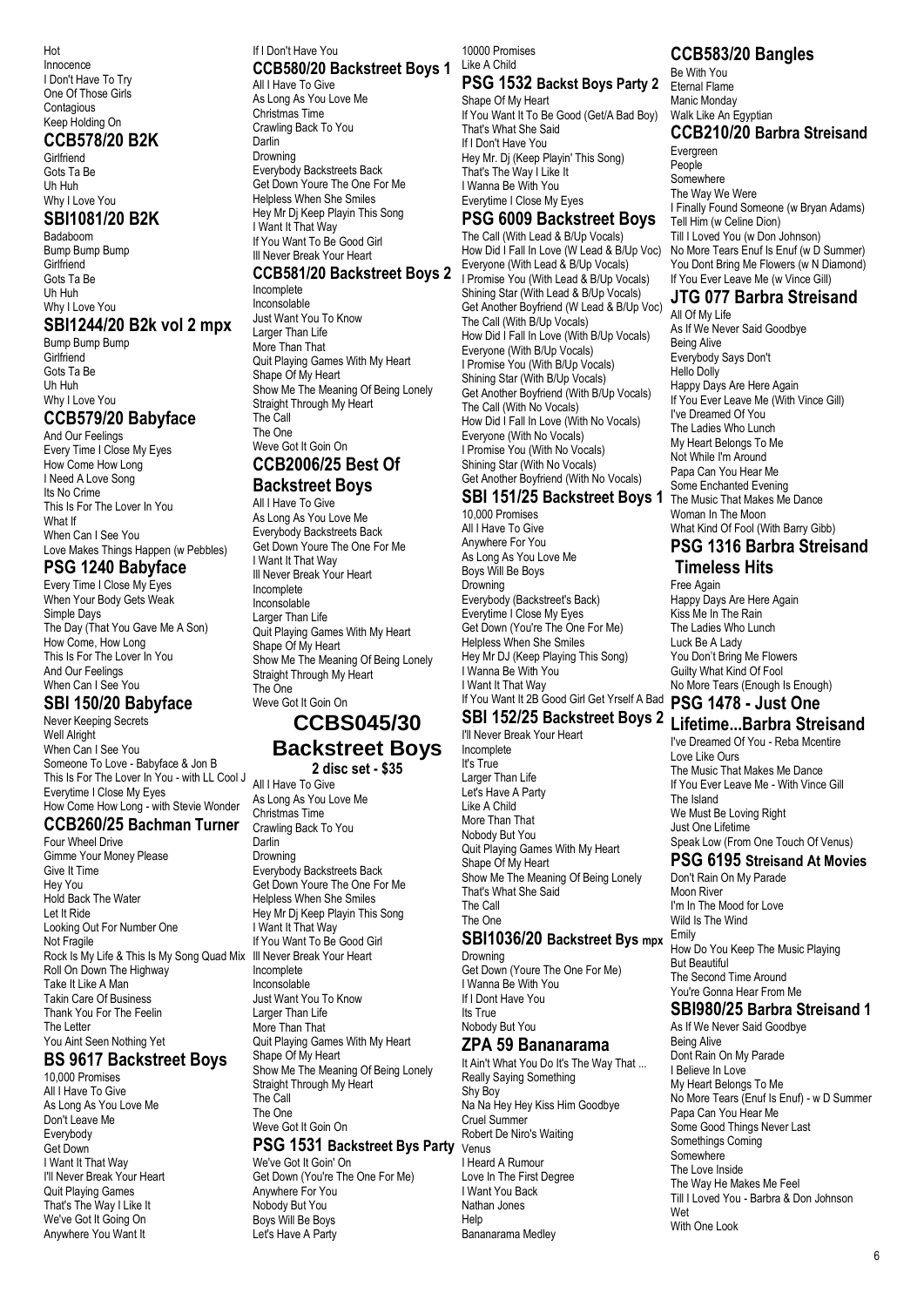#### **SBI981/25 Barbra Streisand 2** The Old Songs

Cry Me A River Free Again Happy Days Are Here Again He Touched Me Im The Greatest Star Kiss Me In The Rain My Funny Valentine Putting It Together Queen Bee Sam You Made The Pants Too Long Sil Suffisait DAimer - w Celine Dion The Main Event The Man I Love

#### **SBI1037/25 B Streisand mpx**

Dont Rain On My Parade Evergreen Free Again Im The Greatest Star My Funny Valentine My Heart Belongs To Me No More Tears (Enough Is Enough) Somethings Coming The Man I Love The Way We Were (Memories) Time & Love Wet Woman In Love You Dont Bring Me Flowers

# **SFGD 42 Barbra Streisand**

Woman In Love All I Ask Of You We're Not Making Love Anymore Comin 'In And Out Of Your Life What Kind Of Fool You Don't Bring Me Flowers People Evergreen Tell Him Memory The Way We Were My Man Second Hand Rose **Guilty** Life Story

#### **CCB585/20 Barenaked Ladies**

Another Postcard Call & Answer Falling For The First Time If I Had A Million Dollars Its All Been Done One Week Pinch Me Thanks That Was Fun Too Little Too Late You Run Away

#### **CCB211/25 Barry Manilow 1** You Make Me Feel So Young

All I Have To Do Is Dream Are You Lonesome Tonight Bandstand Boogie Beyond The Sea Cant Smile Without You Come Dance With Me & Come Fly With Me Copacabana Could It Be Magic Daybreak Even Now I Made It Through The Rain I Write The Songs Its A Miracle Its All In The Game Its Not For Me To Say Looks Like We Made I

#### **CCB212/25 Barry Manilow 2** Copacabana (At The Copa)

Love Is A Many Splendored Thing Mandy Moments To Remember Rags To Riches **Ships** Sincerely & Teach Me Tonight Somewhere In The Night

This Ones For You Tryin To Get The Feeling Again Venus What A Diffrence A Day Made You Make Me Feel So Young Young At Heart

# **CCB2007/25 The Best Of**

# **Barry Manilow**

Beyond The Sea Cant Smile Without You Copacabana Could It Be Magic Even Now I Made It Through The Rain I Write The Songs Looks Like We Made It Mandy Somewhere In The Night The Old Songs Trying To Get The Feeling Again What A Diffrence A Day Made You Make Me Feel So Young Young At Heart

# **CCBS046/30 Barry Manilow**

#### **2 disc set - \$35**

All I Have To Do Is Dream Are You Lonesome Tonight Bandstand Boogie Beyond The Sea Cant Smile Without You Come Dance With Me & Come Fly With Me Copacabana Could It Be Magic Daybreak Even Now I Made It Through The Rain I Write The Songs Its A Miracle Its All In The Game Its Not For Me To Say Looks Like We Made It Love Is A Many Splendored Thing Mandy Moments To Remember Rags To Riches **Ships** Sincerely & Teach Me Tonight Somewhere In The Night The Old Songs This Ones For You Trying To Get The Feeling Again Venus What A Diffrence A Day Made Young At Heart

#### **JTG 394 Barry Manilow 80's**

Islands in the Stream Have I Told You Lately Open Arms Careless Whisper Against All Odds Hard to Say I'm Sorry Arthur's Theme I Just Called To Say I Love You Time After Time (I've Had) The Time Of My Life Right Here Waiting The Old Songs

#### **SBI 127/20 Barry Manilow 1 PSG 1039 Beach Boys**

Can't Smile Without You Could It Be Magic Even Now I Made It Through The Rain I Wanna Do It With You I Write The Songs If You Were Here With Me Tonight It's A Long Way Up

#### It's A Miracle Jump Shout Boogie Keep Each Other Warm

# **SBI 128/20 Barry Manilow 2** Catch A Wave

Let's Hang On Looks Like We Made It Mandy One Voice Somewhere In The Night Sweet Heaven The Old Songs This One's For You Trying To Get The Feeling Again Weekend In New England You're Looking Hot Tonight

#### **SBI1038/20 Barry Manilow 3 mpx** All Summer Long

Could It Be Magic Daybreak Jump Shout Boogie Mandy One Voice Ships Sweet Heaven This Ones For You

# **PSG 1293 Barry White**

What Am I Gonna Do With You You're The First, The Last, My Everything Can't Get Enough Of Your Love I'm Gonna Love You Just A Little Bit More I've Got So Much To Give Practice What You Preach Come On I Only Want To Be With You

#### **SBI813/20 Bastille** Flaws

Laura Palmer Of The Night Pompeii

#### **CCB586/20 BBMak**

Back Here Ghost Of You & Me Out Of My Heart Into Your Head Still On Your Side

#### **CCB124/25 Beach Boys**

Barbara Ann Be True To Your School California Girls Fun Fun Fun Getcha Back Good Vibrations Help Me Rhonda I Get Around Kokomo Little Deuce Coupe Little Saint Nick Rock & Roll Music Sloop John B Surfer Girl Surfin Usa Wouldnt It Be Nice Youre So Good To Me

#### **DIS 3247 Beach Boys**

Help Me Rhonda I Get Around Dance, Dance, Dance Surfin' USA Fun, Fun, Fun Good Vibrations California Sun

Wouldn't It Be Nice Sloop John B California Girls Be True To Your School Surfer Girl Fun, Fun, Fun Help Me Rhonda I Get Around Barbara Ann

#### Surfin' USA **SBI508/20 Beach Boys**

All Summer Long Dance Dance Dance Darling Don't Worry Baby I Get Around In My Room Let Him Run Wild Little Deuce Coupe Little Saint Nick Warmth Of The Sun **Wendy** 

#### **SBI1149/20 Beach Boys v2 mpx**

Little Deuce Coupe Surfing Safari Then I Kissed Her

#### **SFWS77 Beach Boys** Barbara Ann

Be True To Your School California Girls Do You Wanna Dance Fun Fun Fun God Only Knows Good Vibrations Help Me Rhonda Kokomo Rock And Roll Music Sloop John B Surfer Girl Surfing Safari Surfing Usa When I Grow Up (To Be A Man) Wouldn't It Be Nice

## **ZPA 96 Beach Boys**

California Girls Barbara Ann Fun, Fun, Fun Do It Again God Only Knows Good Vibrations Help Me Rhonda I Get Around Then I Kissed Her Surfin' U.S.A. Wouldn't It Be Nice Sloop John B Sloop John B - Vocal Only Ending

#### **SBI622/20 Beastie Boys** Fight For Your Right To Party

Intergalactic No Sleep Til Brooklyn Right Right Now Now Triple Troubl

#### **CCB120/25 Beatles 1**

A Hard Days Night All My Loving All You Need Is Love And I Love Her Back In The Ussr Cant Buy Me Love Come Together Day Tripper Do You Want To Know A Secret Drive My Car Eight Days A Week Eleanor Rigby Free As A Bird From Me To You Get Back Got To Get You Into My Life Happy Just To Dance With You **CCB121/25 Beatles 2**

#### Help

Here Comes The Sun Hey Jude I Am The Walrus I Feel Fine I Saw Her Standing There

Barbara Ann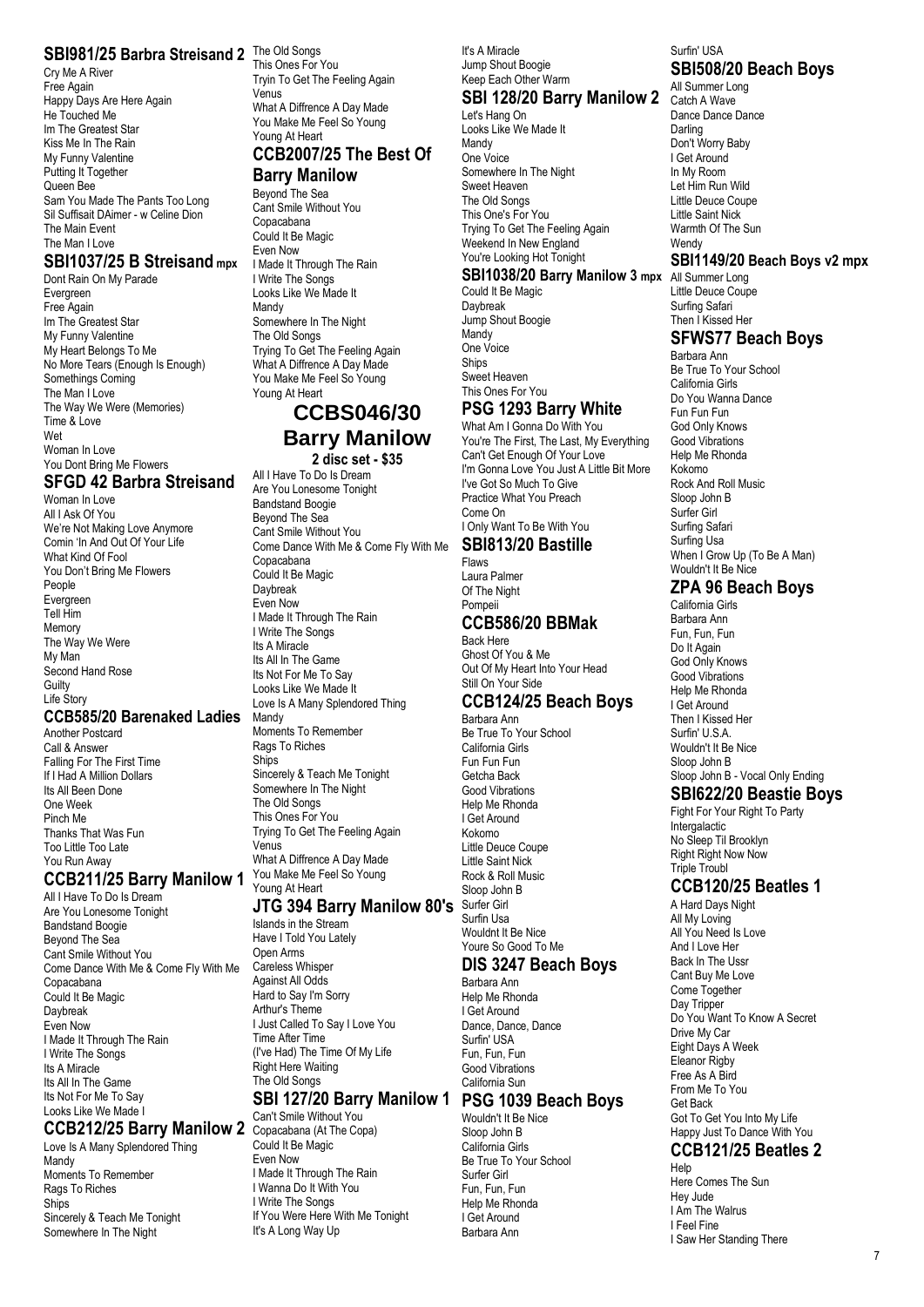I Should Have Known Better I Want To Hold Your Hand It Wont Be Long Lady Madonna Let It Be Love Me Do Lucy In The Sky With Diamonds Maxwells Silver Hammer Nowhere Man Octopuss Garden Paperback Writer Penny Lane

## **CCB122/25 Beatles 3**

Please Please Me Rocky Raccoon Sat Peppers Lonely Hearts Club Band She Came In Thru The Bathroom Window She Loves You Strawberry Fields Forever The Long & Winding Road This Boy Ticket To Ride Twist & Shout We Can Work It Out When Im Sixty Four While My Guitar Gently Weeps With A Little Help From My Friends Yellow Submarine **Yesterday** 

#### **CCB2008/25 The Best Of Beatles**

A Hard Days Night All You Need Is Love Do You Want To Know A Secret From Me To You Help Hey Jude I Saw Her Standing There I Should Have Known Better I Want To Hold Your Hand Let It Be Please Please Me Sgt Peppers Lonely Hearts Club Band She Loves You Twist & Shout With A Little Help From My Friends Yesterday Beatles Medley (Stars on 45)

## **CCBS047/50 Beatles 3 disc set - \$50**

A Hard Days Night All My Loving All You Need Is Love And I Love Her Back In The Ussr Cant Buy Me Love Come Together Day Tripper Do You Want To Know A Secret Drive My Car Eight Days A Week Eleanor Rigby Free As A Bird From Me To You Get Back Got To Get You Into My Life Happy Just To Dance With You Help Here Comes The Sun Hey Jude I Am The Walrus I Feel Fine I Saw Her Standing There I Should Have Known Better I Want To Hold Your Hand It Wont Be Long Lady Madonna Let It Be Love Me Do Lucy In The Sky With Diamonds Maxwells Silver Hammer Nowhere Man Octopuss Garden Paperback Writer Penny Lane Please Please Me Rocky Raccoon Sat Peppers Lonely Hearts Club Band She Came In Thru The Bathroom Window She Loves You Strawberry Fields Forever The Long & Winding Road This Boy Ticket To Ride Twist & Shout We Can Work It Out When Im Sixty Four While My Guitar Gently Weeps With A Little Help From My Friends Yellow Submarine **Yesterday** 

#### **PSG 1005 Beatles**

Eleanor Rigby Let It Be Michelle Yesterday Getting Better All The Time The Fool On The Hill Norwegian Wood Hey Jude Strawberry Fields Forever Penny Lane

## **PSG 1137 Beatles 2**

I Want To Hold Your Hand Nowhere Man And I Love Her Good Day Sunshine Help! Yellow Submarine She Loves You **Blackbird** All My Loving I Feel Fine

#### **SBI1003/20 Beatles (mpx)** She's A Woman

Something This Boy (Instrumental Version) Twist And Shout (Anthology Version) Yesterday You Can't Do That

#### **SFWS38 Beatles v2**

Twist & Shout I Saw Her Standing There Day Tripper Youve Got To Hide Your Love Away She Loves You Please Please Me In My Life Nowhere Man And Your Bird Can Sing Im Only Sleeping Sgt Peppers Lonely Hearts Club Band Shes Leaving Home Being For The Benefit Of Mr Kite Lovely Rita A Day In The Life

#### **ZPA 08 Beatles Forgotten Tracks**

Devil In Her Heart Misery I'll Get You Anna (Go To Him) I Will Another Girl Act Naturally Tell Me What You See Baby It's You I Need You Old Brown Shoe **ZPA 39 Rare Beatles Hits 2**

Thank You Girl Little Child

Yes It Is Don't Bother Me This Boy Words Of Love You've Really Got A Hold On Me Please Mr. Postman Money (That's What I Want) There's A Place For You Blue Beatles Medley 1 There's A Place/Little Child/Thank You Girl Beatles Medley 2 This Boy/Yes It Is/You've Really Got A Hold On Me

## **ZPA 90 Beatles 1**

Love Me Do Please Please Me From Me To You She Loves You I Want To Hold Your Hand All My Loving Can't Buy Me Love A Hard Day's Night And I Love Her Twist & Shout Eight Days A Week I Feel Fine

#### **SFGD 13 Beautiful South** Rotterdam

Perfect 10 You Keep It All In Don't Marry Her A Little Time Everybody's Talkin' Good As Gold Dream A Little Dream Song For Whoever Old Red Eyes Is Back One Last Love Song Dumb How Longs A Tear Take To Dry Blackbird On The Wire The Root Of All Evil Closer Than Most

#### **CCB123/25 Bee Gees**

How Can You Mend A Broken Heart How Deep Is Your Love I Started A Joke Ive Gotta Get A Message To You Jive Talkin Lonely Days Love So Right Love You Inside Out **Massachussetts** New York Mining Disaster 1941 Night Fever Our Love Dont Throw It All Away Spicks & Specks Stayin Alive To Love Somebody Too Much Heaven **Tragedy** Words You Should Be Dancing **PSG 1250 Bee Gees**

## Alone

Stayin' Alive Nights On Broadway How Deep Is Your Love More Than A Woman Jive Talkin' To Love Somebody You Should Be Dancing

# **SBI 565/20 Bee Gees 1**

Alone Dont Forget To Remember First Of May Holiday How Can You Mend A Broken Heart I Cant See Nobody I Could Not Love You More IOIO IOIO (Dance Remix)

Islands In The Stream Jive Talking

# **SBI 566/20 Bee Gees 2**

Lonely Days Love So Right Night Fever Nights On Broadway Ordinary Lives Paying The Price Of Love Spicks & Specks Still Waters Run Deep The World (Is Round) This Is Where I Came In Wedding Day

# **SBI1004/20 Bee Gees (mpx)**

Don't Forget To Remember I've Gotta Get A Message To You Nights On Broadway Ordinary Lives You Should Be Dancing

#### **ZPA 45 Bee Gees & Andy Gibb** Alone

Jive Talkin' You Win Again Spicks & Specs For Whom The Bell Tolls You Should Be Dancing Emotion Secret Love My World Saved By The Bell Everlasting Love - Andy Gibb Flowing Rivers - Andy Gibb Bee Gees Medley Jive Talkin'/You Should Be Dancing/You Win Again

# **SBI 173/20 Belinda Carlisle**

All God's Children Big Scary Animal Circle In The Sand Heaven Is A Place On Earth I Feel Free I Get Weak I Won't Say I'm In Love In Too Deep Leave A Light On For Me Live Your Life Be Free We Want The Same Thing

# **CCB213/20 Bette Midler**

Boogie Woogie Bugle Boy Do You Want To Dance From A Distance Glory Of Love (no backing vocals) Nobody Else But You Thats How Love Moves The Rose Under The Boardwalk Wind Beneath My Wings Friends (w Eddie Murphy)

# **JT 179 Bette Midler**

**(Audio CD - no graphics)** Boogie Woogie Bugle Boy Delta Dawn Do You Wanna Dance From A Distance The Glory Of Love I Believe In You I'lm Beautiful In My Life In This Life Lullaby In Blue My One True Friend The Rose Some People's Lives Spring Can Really Hang You Up The Most That's How Love Moves Under The Boardwalk Wind Beneath My Wings

# **JTG 318 Bette Midler**

**Salutes Rosemary Clooney** You'll Never Know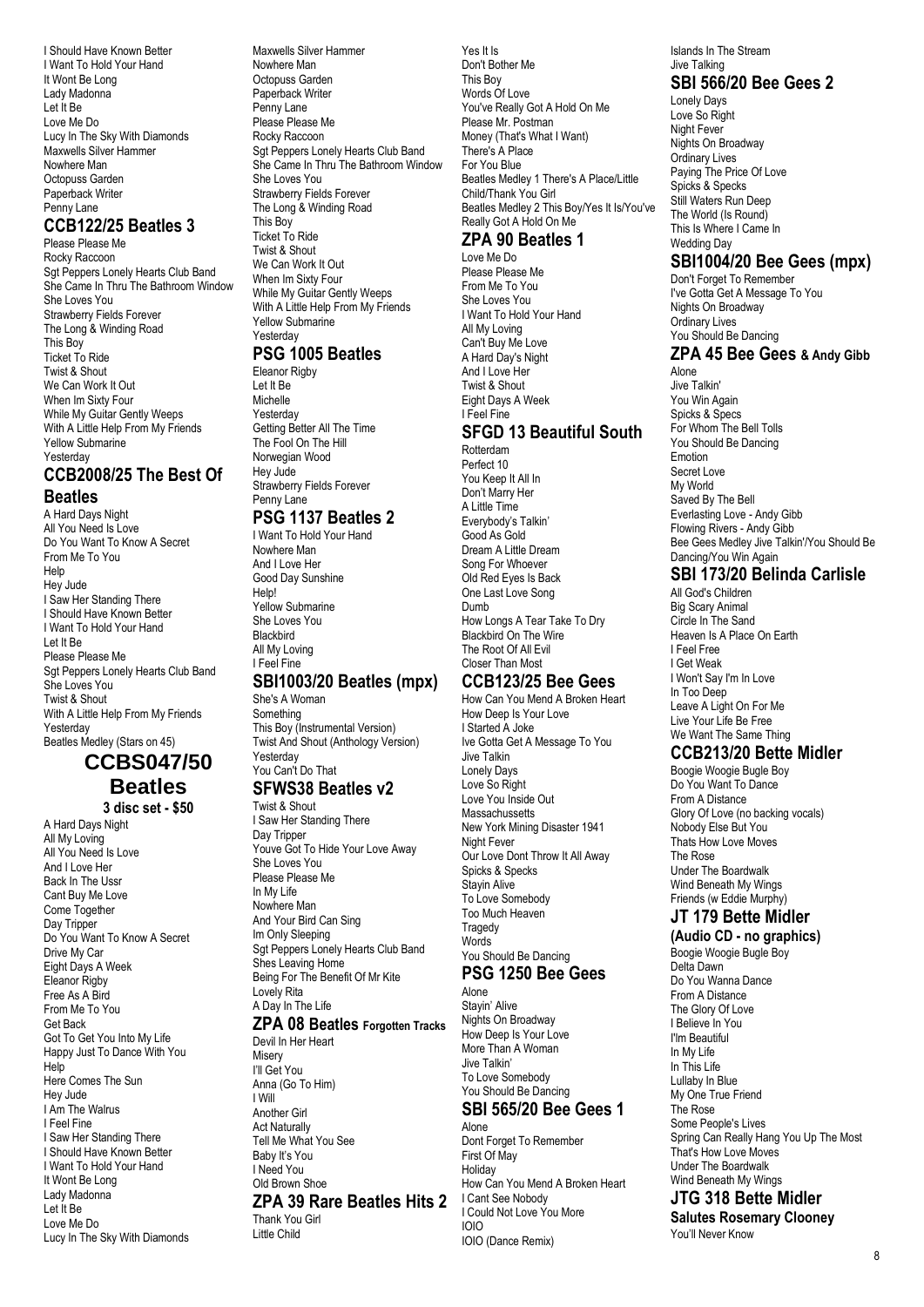This Ole House On A Slow Boat To China Hey There Tenderly Come On A My House Mambo Italiano **Sisters** Memories Of You In The Cool, Cool, Cool of The Evening White Christmas Half As Much I Could Have Danced All Night

#### **PSG 1436 Bette Midler**

God Help The Outcasts I Believe In You I'm Beautiful In This Life Lullaby In Blue My One True Friend Some People's Live To Comfort You

#### **SBI 155/25 Bette Midler**

Billy A Dick Boogie Woogie Bugle Boy From Company B Chapel Of Love Do You Want To Dance Friends From A Distance Glory Of Love God Help The Outcasts In This Life Lullaby In Blue Miss Otis Regrets Somewhere In My Memory Stuff Like That There The Rose The Wind Beneath My Wings Under The Boardwalk

## **CCB214/25 Beyonce 1**

 $1+1$ Dangerously In Love **Diva** Ego Get Me Bodied Green Light Halo If I Were A Boy Independent Women Irreplaceable Listen Me Myself & I Naughty Girl Radio

#### **CCB215/25 Beyonce 2**

Ring The Alarm Run The World Girls Single Ladies Put A Ring On It Sweet Dreams Upgrade U Video Phone Why Dont You Love Me Work It Out Put It In A Love Song (w Alicia Keys) Crazy In Love (w Jay Z) Deja Vu (w Jay Z) Baby Boy (w Sean Paul) Beautiful Liar (w Shakira) Check On It (w Slim Thug)

#### **CCB2009/25 The Best Of Beyonce**

Baby Boy (W Sean Paul) Beautiful Liar (W Shakira) Check On It (W Slim Thug) Crazy In Love (W Jay Z) Déjà Vu (W Jay Z) Halo If I Were A Boy Independent Women (W Destinys Child) Irreplaceable Jumpin Jumpin (W Destinys Child) Me Myself & I

Naughty Girl Say My Name (W Destinys Child) Single Ladies Put A Ring On It Sweet Dreams

# **CCBS048/30 Beyonce**

**2 disc set - \$35** Dangerously In Love

 $1+1$ 

Diva Ego Get Me Bodied Green Light Halo If I Were A Boy Independent Women Irreplaceable Listen Me Myself & I Naughty Girl Radio Ring The Alarm Run The World Girls Single Ladies (Put A Ring On It) Sweet Dreams Upgrade U Video Phone Why Dont You Love Me Work It Out Put It In A Love Song Crazy In Love Deja Vu Baby Boy Beautiful Liar Check On It

## **SBI795/20 Beyonce**

Beautiful Liar - w Shakira The Closer I Get To You - w Luther Vandross Video Phone Yes Bonnie & Clyde - w Jay Z Check On It - w Slim Thug Dangerously In Love Deja Vu - w Jay Z Love In This Club (Part 2) - w Lil Wayne Love On Top Me Myself & I Ring The Alarm

#### **SBI796/20 Beyonce (mpx)**

Baby Boy - w Sean Paul Me Myself & I Naughty Girl Party - w J Cole Best Thing I Never Had Bonnie & Clyde - w Jay Z Countdown Countdown (Explicit) Crazy In Love - w Jay Z Dangerously In Love End Of Time Love On Top

#### **SBI916/25 Beyonce Vol 3**

Baby Boy - Beyonce & Sean Paul Countdown Dance For You Diva End Of Time Get Me Bodied Green Light Just Stand Up - Beyonce & Mariah Mine - Beyonce & Drake Part II (On The Run) - Jay Z & Beyonce **Partition** Party - Beyonce & J Cole Radio Suga Mama Until The End Of Time - Beyonce & Justin T **CCB591/20 Bill Withers**

#### Aint No Sunshine Lean On Me

Use Me

#### Just The Two Of Us (w Grover Washington) **JTG 335 Billie Holiday**

Glad To Be Unhappy It's Easy To Remember For All We Know I'm A Fool To Want You You Don't Know What Love Is The End Of A Love Affair For Heaven's Sake You've Changed But Beautiful I Get Along Without You Very Well Violets For Your Furs I'll Be Around

# **PSG 1612 Billy Eckstine**

**(with big band sound)** A Cottage For Sale I Apologise Everything I Have Is Yours **Tenderly** If You Could See Me Now On Green Dolphin Street I Got A Right To Sing The Blues My Foolish Heart Prisoner Of Love A Sunday Kind Of Love

# **SBI889/20 Billy Eckstine**

A Cottage For Sale A Sunday Kind Of Love Everything I Have Is Yours I Apologise I Got A Right To Sing The Blues If You Could See Me Now My Foolish Heart On Green Dolphin Street Prisoner Of Love **Tenderly** 

#### **CCB597/20 Billy Idol**

Cradle Of Love Hot In The City Mony Mony Rebel Yell To Be A Lover White Wedding

## **ZPA 35 Billy Idol**

Cradle Of Love Dancing With Myself Eyes Without A Face Flesh For Fantasy Hot In The City La Woman Mony Mony Rebel Yell Shock To The System Sweet Sixteen White Wedding Billy Idol Medley

# **CCB216/25 Billy Joel**

A Matter Of Trust For The Longest Time Its Still Rock & Roll To Me Just The Way You Are Keepin The Faith My Life New York State Of Mind Only The Good Die Young Piano Man Say Goodbye To Hollywood Shes Always A Woman To Me Tell Her About It The Stranger Uptown Girl We Didnt Start The Fire You May Be Right

# **PSG 1011 Billy Joel**

We Didn't Start The Fire Just The Way You Are Tell Her About It New York State Of Mind

She's Always A Woman To Me Only The Good Die Young It's Still Rock & Roll To Me Piano Man

#### **PSG 1308 Billy Joel 2**

All About Soul To Make You Feel My Love A Matter Of Trust Hey Girl The River Of Dreams An Innocent Man I Go To Extremes And So It Goes

#### **PSG 1384 Billy Joel 3**

Uptown Girl My Life You May Be Right Movin' Out Say Goodbye To Hollywood Keepin' The Faith Honesty Leave A Tender Moment Alone Lullabye (Goodnight, My Angel)

#### **SBI1219/25 Billy Joel 1**

And So It Goes Famous Last Words James Lullabye (Goodnight My Angel) Rosalindas Eyes Running On Ice To Make You Feel My Love Where Were You On Our Wedding Day Zanzibar

## **SBI1220/20 Billy Joel 2 mpx**

I Go To Extremes James Modern Woman New York State Of Mind

## **ZPA 97 Billy Joel**

Uptown Girl My Life - Album Version She's Got A Way Tell Her About It It's Still Rock And Roll To Me Piano Man She's Always A Woman Just The Way You Are You May Be Right We Didn't Start The Fire I Go To Extremes River Of Dreams She's Got A Way - Live Version

## **ZPA 98 Billy Joel 2**

A Matter Of Trust Movin' Out (Anthony's Song) Allentown Leningrad The Longest Time New York State Of Mind And So It Goes Don't Ask Me Why Miami 2017 This Night Honesty An Innocent Man

#### **CCB217/20 Billy Ocean**

Caribbean Queen Get Outta My Dreams Loverboy **Suddenly** Therell Be Sad Songs When The Going Gets Tough

#### **CCB218/25 Bing Crosby**

Ac Cent Tchu Ate The Positive Count Your Blessings Instead Of Sheep Deep In The Heart Of Texas Did You Ever See A Dream Walking Goodnight Sweetheart In My Merry Oldsmobile In The Good Old Summertime Let Me Call You Sweetheart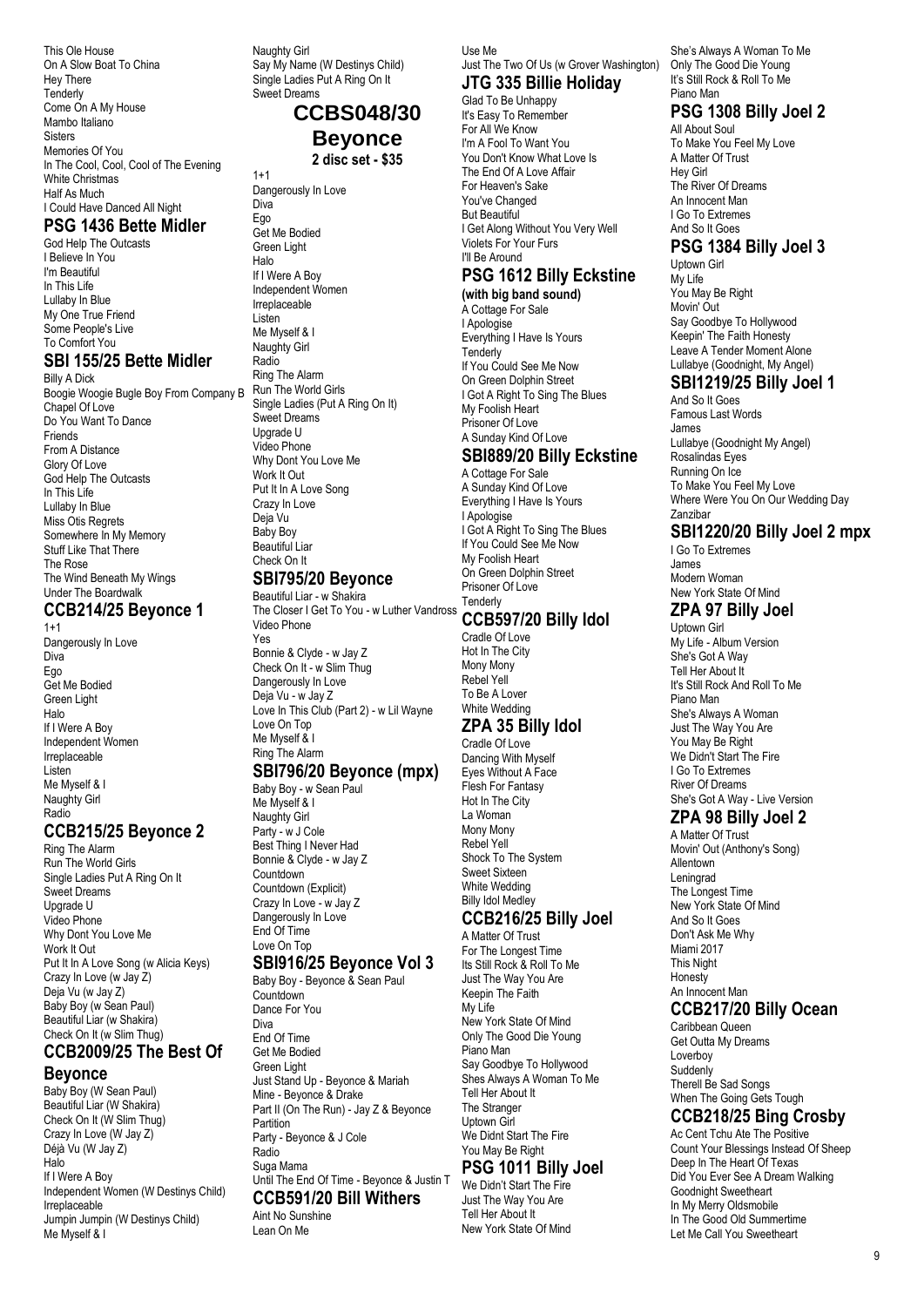Stardust Swinging On A Star When Irish Eyes Are Smiling White Christmas You Must Have Been A Beautiful Baby Dont Fence Me In (w Andrews Sisters) True Love (w Grace Kelly) Till We Meet Again (w Patti Page)

#### **SBI 158/25 Bing Crosby**

Around The World (In Eighty Days) Deep In The Heart Of Texas Don't Fence Me In - Bing & Andrews Sisters I Get Lonely (TNTRemix ) - Blackstreet & JJ In The Cool Cool Cool Of The Evening Let Me Call You Sweetheart Mele Kalikimaka - Bing & Andrews Sisters Peace O Earth/L Drummer Boy) - w D Bowie Pennies From Heaven Santa Claus Is Coming To Town Silver Bells Singing In The Rain Swinging On A Star True Love Well Did You Evah - Frank Sinatra & Bing White Christmas You Are My Sunshine

#### **CKA226 Birds of Tokyo - \$15**

Good Lord Id Go With You Anywhere Lanterns Plans Two Of Us Unbreakable

#### **SBI917/20 BJ Thomas**

Everybody Loves A Rain Song Eyes Of A New York Woman Hooked On A Feeling Im So Lonesome I Could Cry Raindrops Keep Falling On My Head **FTX1010 Black Eyed Peas**

#### **& Fergie**

Imma Be Boom Boom Pow I Got A Feeling Rock That Body Meet Me Halfway Clumsy Don't Lie Don't Phunk With My Heart Fergalicious Let's Get It Started My Humps Pump It Where Is The Love Finally Big Girls Don't Cry London Bridge

## **QH1010 Black Eyed Peas**

Imma Be Boom Boom Pow I Got A Feeling Rock That Body Meet Me Halfway Clumsy Dont Lie Dont Phunk With My Heart Fergalicious Lets Get It Started My Humps Pump It Where Is The Love Finally Big Girls Dont Cry London Bridge

#### **SFWS87 Black Eyed Peas**

Boom Boom Pow I Gotta Feeling Meet Me Halfway My Humps Pump It Rock That Body The Time (The Dirty Bit) Where Is The Love Imma Be Hey Mama Dont Lie Dont Phunk With My Heart Shut Up

## **SBI918/20 Blackstreet**

Before I Let You Go Booti Call Dont Leave Me Girlfriend/Boyfriend - Blackstreet & J Jacksn Joy

# No Diggity - Blackstreet & Dr Dre

**CCB604/20 Blessid Union Souls** Rapture All Along Hey Leonardo She Likes Me For Me I Believe I Wanna Be There Let Me Be The One Light In Your Eyes

#### **SBI696/25 Blink 182**

Anthem Part Two Boxing Day First Date Give Me One Good Reason Going Away To College I Miss You Man Overhoard Not Now Please Take Me Home Reckless Abandon Roller Coaster Stay Together For The Kids Story Of A Lonely Guy **SBI919/20 Bloc Party Banquet** 

## Flux Hunting For Witches

I Still Remember Mercury One More Chance Pioneers The Prayer Two More Years **CCB219/20 Blondie**

## Call Me

Hanging On The Telephone Heart Of Glass One Way Or Another **Rapture** The Tide Is High

#### **CCB979/25 Blondie & The Pretenders**

**Blondie** Atomic

Call Me Denis Denis Hanging On The Telephone Heart Of Glass I Want That Man One Way Or Another Rapture Sunday Girl The Tide Is High **The Pretenders** Back On The Chain Gang Brass In Pocket Breakfast In Bed (with UB40) Don't Get Me Wrong Hymn To Her I Got You Babe (with UB40) I'll Stand By You Talk Of The Town **SBI 160/25 Blondie**

#### Call Me Denis

Dreaming Hanging On The Telephone Heart Of Glass

I'm Always Touched By Your Presence Dear **& UB40** Island Of Lost Souls Maria One Way Or Another Rapture Sunday Girl The Tide Is High Union City Blue

# **ZPA 23 Blondie**

Heart Of Glass Call Me Union City Blue Atomic The Tide Is High Sunday Girl Denis Hanging On The Telephone Maria One Way Or Another The Blondie Medley

## **EZP 31 Blue**

**Not Multiplex** U Make Me Wanna Sorry Seems To Be The Hardest Word One Love Fly By Ii All Rise Too Close Best In Me If You Come Back

#### **CCB607/20 Blues Traveler**

But Anyway Canadian Rose Hook Most Precarious Optimistic Thought Run Around

#### **SBI616/20 BOB**

Airplanes - w/ Hayley Williams I'll Be In The Sky Nothing On You - w/ Bruno Mars Out Of My Mind - w/ Nicki Minaj Play The Guitar - w/ Andre 3000 So Good So Hard To Breathe Strange Clouds - w/ Lil Wayne

## **CCB114/25 Bob Dylan**

Blowin In The Wind Dont Think Twice Its All Right Forever Young Hurricane It Aint Me Babe Just Like A Woman Knockin On Heavens Door Lay Lady Lay Like A Rolling Stone Maggies Farm Positively 4th Street Rainy Day Women #12 & 35 Subterranean Homesick Blues Tangled Up In Blue The Times They Are A Changin

# **SBI 005/25 Bob Dylan**

Blowing In The Wind Don't Think Twice It's All Right Gotta Serve Somebody **Hurricane** I Shall Be Released I Want You I'll Be Your Baby Tonight It Ain't Me Babe Just Like A Woman Knocking On Heavens Door Lay Lady Lay Like A Rolling Stone Positively 4th Street Rainy Day Women Shelter From The Storm Subterranean Homesick Blues

# **CCB977/25 Bob Marley**

# **Bob Marley**

Buffalo Soldier Could You Be Loved I Shot The Sheriff I Shot The Sheriff (duet) Is This Love Jamming No Woman No Cry One Love Three Little Birds **UB40** Breakfast In Bed Here I Am (Come And Take Me) I Cant Help Falling In Love With You I Got You Babe Ill Be Your Baby Tonight Kingston Town Many Rivers To Cross One In Ten Rat In Mi Kitchen

## **SBI 131/20 Bob Marley**

Red Red Wine

African Herbsman Exodus Kaya Lively Up Yourself Positive Vibration Put It On Satisfy My Soul Small Axe Soul Rebel Talking Blues Them Belly Full (But We Hungry) Try Me

#### **SBI1182/20 Bob Marley 2 mpx** Exodus

Is This Love Jamming (Benny Benassi Remix) One Love Three Little Birds **CCB115/25 Bob Seger** Against The Wind

Fire Lake Hollywood Nights Like A Rock **Mainstreet** Night Moves Old Time Rock & Roll Roll Me Away Shakedown Shame On The Moon Sock It To Me Santa Still The Same Tryin To Live My Life Without You Turn The Page Weve Got Tonight Youll Accompny Me

## **CCB609/25 Bobby Bare**

500 Miles Away From Home Chicken Every Sunday Come Sundown Daddy What If Detroit City Four Strong Winds How I Got To Memphis Its Alright Margies At The Lincoln Park Inn Marie Laveau Millers Cave Please Dont Tell Me How The Story Ends The Streets Of Baltimore The Game Of Triangles (w Norm Jean) All American Boy (as Bill Parsons)

# **CCB610/20 Bobby Brown**

Dont Be Cruel Every Little Step Humpin Around My Prerogative On Our Own Rock Witcha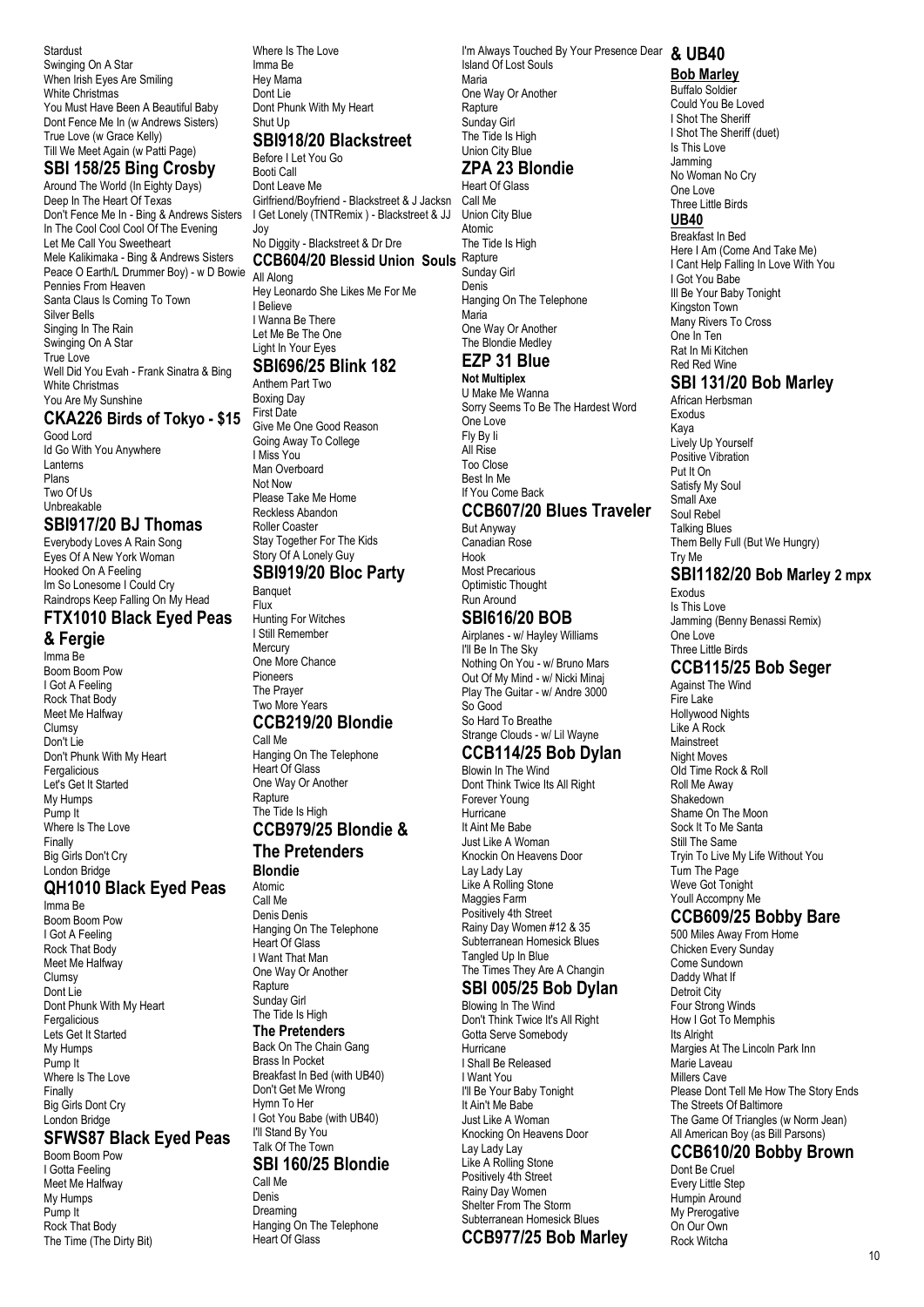#### **SBI 013/25 Bobby Brown**

Don't Be Cruel Drop It On The One Feeling Inside Get Away Good Enough Humping Around My Prerogative On Our Own Rock Witcha Roni She Ain't Worth It That's The Way Love Is Thug Loving Thug Loving (Explicit) Two Can Play That Game

#### **SBI1184/20 Bob Brown 2 mpx**

Good Enough Humping Around My Prerogative She Aint Worth It Thats The Way Love Is Thug Loving

#### **CCB220/20 Bobby Darin**

As Long As Im Singing Beyond The Sea Dream Lover Mack The Knife Splish Splash **Things** 

#### **SBI982/25 Bobby Darin**

A Nightingale Sang In Berkeley Square As Long As Im Singing Hello Dolly Hello Young Lovers Im Beginning To See The Light Mame<sup>T</sup> Moon River Oh Look At Me Now Once In A Lifetime Simple Song Of Freedom Softly As I Leave You Some Of These Days Theres A Rainbow Round My Shoulder **Things** This Could Be The Start Of Something Big Try To Remember

## **SBI 162/20 Bobby Vee**

More Than I Can Say Rubber Ball Run To Him Take Good Care Of My Baby The Night Has A Thousand Eyes

#### **CCB611/20 Bobby Vinton**

Beer Barrel Polka Blue On Blue Blue Velvet Mr Lonely Roses Are Red My Love There Ive Said It Again

#### **SBI 161/20 Bobby Vinton**

Blue On Blue Blue Velvet Halfway To Paradise I Love How You Love Me Mr Lonely My Heart Belongs To Only You My Melody Of Love Please Love Me Forever Roses Are Red My Love There I've Said It Again

#### **CCB612/20 Bomshel**

Aint My Day To Care Fight Like A Girl It Was An Absolutely Finger Lickin Love Song I Cant Make You Love Me Just Fine Power Of One **CCB221/25 Bon Jovi**

Bad Medicine Blaze Of Glory

#### Born To Be My Baby Everyday Have A Nice Day Ill Be There For You Its My Life Lay Your Hands On Me Livin On A Prayer Living In Sin Misunderstood Runaway Thank You For Loving Me This Aint A Love Song Wanted Dead Or Alive You Give Love A Bad Name Who Says You Cant Go Home (w J Nettles)

## **SBI1039/20 Bon Jovi mpx**

Because We Can

Bed Of Roses Captain Crash & Beauty Queen From Mars Dry County (Album Version) (Explicit) In These Arms Its My Life (Unplugged) Living On A Prayer Runaway (Unplugged) Thank You For Loving Me Thats What The Water Made Me (Live) Wanted Dead Or Alive You Give Love A Bad Name

## **SBI900/20 Bone Thugs N Harmony**

1st Of Tha Month (Remix) For The Love Of Money I Tried If I Could Teach The World Look Into My Eyes

Tha Crossroads (Remix) Thuggish Ruggish Bone (Remix)

# **SBI 746/20 Boney M 1**

Baby Do You Wanna Bump Belfast Brown Girl In The Ring By The Rivers Of Babylon Children Of Paradise Daddy Cool El Lute Felicidad Gotta Go Home Gotta Go Home (Dance Version) Happy Song

#### **SBI 747/20 Boney M 2**

Hooray Hooray Its A Holi Holiday I See A Boat On The River Kalimba De Luna Ma Baker Ma Baker (w Sash) Marys Boy Child / Oh My Lord No Woman No Cry Painter Man Rasputin Somewhere In The World Sunny

#### **ZPA 119 Boney M**

Rasputin (Duet) Rasputin (Female Solo) Mary's Boy Child - Oh My Lord Rivers Of Babylon Ma Baker (Duet) Ma Baker (Female Solo) Belfast Daddy Cool (Duet) Daddy Cool (Female Solo) **Sunny** Brown Girl In The Ring **CCB613/25 Bonnie Raitt**

## Blue For No Reason

Have A Heart I Sho Do Love Sneakin Up On You Lovers Will Nick Of Time Not The Only One

One Belief Away Runaway Something To Talk About Steal Your Heart Away Thing Called Love You Got It You Rock Steady (w Bryan Adams)

#### **SBI 112/20 Bonnie Tyler**

Faster Than The Speed Of Night Holding Out For A Hero Holding Out For A Hero (Dance Version) It's A Heartache Lost In France Total Eclipse Of The Heart **CCB614/20 Boston**

A Man Ill Never Be Amanda Dont Look Back Long Time More Than A Feeling Peace Of Mind

## **SBI 164/20 Boston**

A Man I'll Never Be Amanda Don't Look Back Foreplay / Long Time More Than A Feeling Peace Of Mind Rock & Roll Band Smoking

#### **SBI920/20 Bow Wow**

Baby Its You - JoJo & Bow Wow Let Me Hold You - Bow Wow & Omarian Like You - Bow Wow & Ciara My Baby - Bow Wow & Jagged Edge Shortie Like Mine - Bow Wow & Chris Brwn

# **CCB615/20 Bowling For Soup**

1985 Almost Girl All The Bad Guys Want High School Never Ends Ohio Come Back To Texas When We Die

#### **CCB617/20 Boys Like Girls**

Heart Heart Heartbreak Hero Heroine Love Drunk **Thunder** Two Is Better Than One (w T Swift) **CCB618/25 Boyz II Men**

#### 4 Seasons Of Loneliness

A Song For Mama End Of The Road I Will Get There Ill Make Love To You In The Still Of The Nite III Remember Its So Hard To Say Goodbye To Yesterday Motownphilly On Bended Knee Thank You In Advance Thank You The Color Of Love Vibin Water Runs Dry Relax Your Mind (w Faith Evans)

## **SBI 165/25 Boyz II Men**

Color Of Love Fa La La - Justin Bieber & Boyz II Men Four Seasons Of Loneliness I'll Make Love To You In The Still Of The Night It's So Hard To Say Goodbye To Yesterday Motownphilly On Bended Knee One Sweet Day - Mariah Carey & Boyz Pass You By Thank You Thank You In Advance Water Runs Dry

#### What You Won't Do For Love - w MC Lyte **SBI1040/20 Boyz II Men v2 mpx**

Fa La La Four Seasons Of Loneliness I Will Get There Pass You By Thank You What You Wont Do For Love

#### **PSG 1211 Boyz II Men**

Visions Of A Sunset Water Runs Dry Vibin' On Bended Knee I'll Make Love To You One Sweet Day In The Still Of The Night End Of The Road

**CCB622/25 Brandy**

Almost Doesnt Count Angel In Disguise Baby Best Friend Brokenhearted Full Moon Have You Ever He Is I Wanna Be Down Long Distance Right Here Departed Sittin Up In My Room U Dont Know Me Like U Used To What About Us

#### **CCB623/20 Brandy & Friends**

Talk About Our Love (w Kanye West) Top Of The World (w Mase) The Boy Is Mine (w Monica) Missin You (w Tamia) Who Is She 2 U (w Usher)

#### **PSG 1328 Brandy**

The Boy Is Mine - Brandy & Monica Top Of The World Have You Ever Almost Doesn't Count (Everything I Do) I Do It For You **Truthfully** Put That On Everything Happy One Voice

#### **SBI 174/20 Brandy (mpx)** Almost Doesn't Count

Baby I Know You See It - Yung Joc & Brandy It All Belongs To Me - Brandy & Monica Sitting Up In My Room You Don't Know Me (Like You Used To)

# **SBI 175/25 Brandy**

Afrodisiac

Almost Doesn't Count Another Day In Paradise - Brandy & Ray J **Baby** Best Friend Full Moon Have You Ever It All Belongs To Me - Brandy & Monica Missing You - Brandy & Tamia Right Here (Departed) Sitting Up In My Room The Boy Is Mine - Brandy & Monica Top Of The World - Brandy & Mase What About Us You Don't Know Me (Like You Used To)

# **CCB119/25 Bread**

Aubrey Baby Im A Want You Diary Down On My Knees Everything I Own If

It Dont Matter To Me Let Your Love Go Lost Without Your Love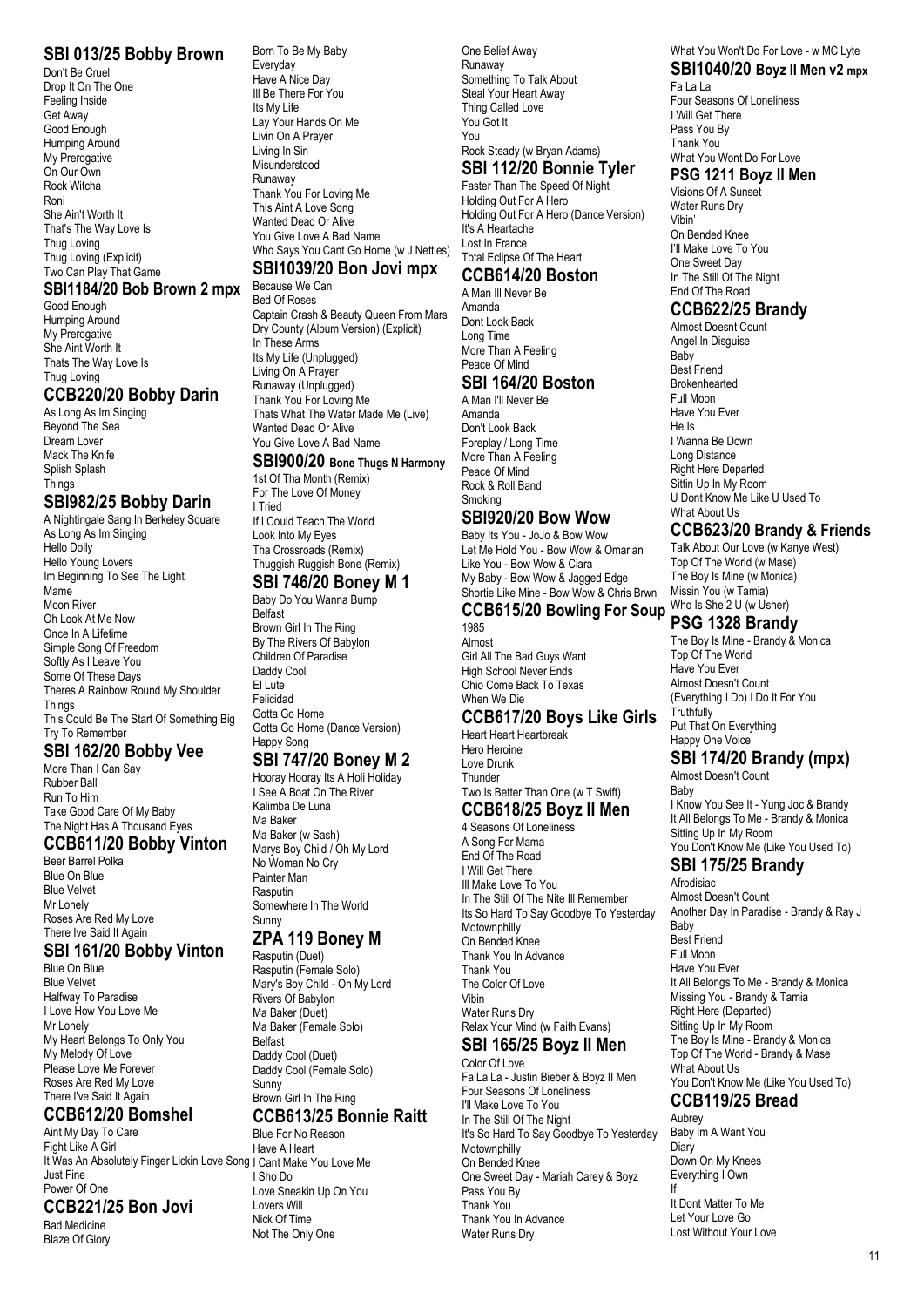Make It With You Mother Freedom Sweet Surrender The Guitar Man The Last Time Too Much Love

#### **SBI 168/20 Bread**

Aubrey Baby I'm A Want You Everything I Own If It Don't Matter To Me Lost Without Your Love Make It With You The Guitar Man

#### **CCB222/25 Brenda Lee**

All Alone Am I Big Four Poster Bed Break It To Me Gently Broken Trust Emotions Everybody Loves Me But You Fool Number One Hes My Rock I Want To Be Wanted Im Sorry Johnny One Time Nobody Wins Papa Noel Rock On Baby Rocking Around The Christmas Tree Sweet Nothings Tell Me What Its Like The Cowgirl & The Dandy Too Many Rivers Wrong Ideas You Can Depend On Me

#### **SBI 132/20 Brenda Lee** All Alone Am I

As Usual Fool Number One I Want To Be Wanted I'm Sorry If You Love Me Let's Jump The Broomstick Rocking Around The Christmas Tree Speak To Me Pretty Sweet Nothings Too Many Rivers

# **ZPA 54 Brenda Lee**

Sweet Nothin's I'm Sorry I Want To Be Wanted Let's Jump The Broomstick Fool Number One Speak To Me Pretty Here Comes That Feelin Rockin' Around The Christmas Tree All Alone Am I Losing You As Usual Is It True

#### **CCB625/25 Brian McKnight**

6 8 12 Anytime Back At One Crazy Love Everytime You Go Away Fall 5.0 Find Myself In You Just A Little Bit Let Me Love You Love Of My Life One Last Cry Shoulda Woulda Coulda Stay Or Let It Go Still Try Our Love Again What Ive Been Waiting For Whats It Gonna Be Love Is (w Vanessa Williams)

# **SBI 169/20 Brian McKnight**

Back At One Coming Back Home - with BeBe Winans Crazy Love Find Myself In You I'll Take Her - Brian McKnight & Ill Al Skratch Baby One More Time Love Is - Brian McKnight & Vanessa Williams Born To Make You Happy Love Of My Life One Last Cry What We Do Here U Shld B Mine (Dt Waste Yr Time) - w Mase 3…

#### **BS 6217 Britney Spears**

Baby One More Time Can't Make You Love Me Dear Diary Don't Go Knocking On My Door Don't Let Me Be The Last To Know From The Bottom Of My Broken Heart Stronger What You See Is What You Get When Your Eyes Say It Where Are You Now Girl In The Mirror

## **CCB626/25 Britney Spears 1 Lucky**

3… Baby One More Time Born To Make You Happy Boys Break The Ice **Circus** Dont Go Knocking On My Door Dont Let Me Be The Last To Know Everytime From The Bottom Of My Broken Heart Gimme More Hold It Against Me I Cant Get No Satisfaction I Wanna Go I Will Be There If U Seek Amy Im A Slave 4 U Im Not A Girl Not Yet A Woman Let Me Be

# **CCB627/25 Britney Spears 2 COPS!...I Did It Again**

Lucky My Only Wish This Year My Prerogative One Kiss From You Oops I Did It Again Outrageous **Overprotected** Piece Of Me Radar Soda Pop Someday I Will Understand **Sometimes** Stronger The Beat Goes On Till The World Ends Toxic What You See Is What You Get Womanizer You Drive Me Crazy

#### **CCB2013/25 The Best Of Britney Spears** 3…

Baby One More Time Everytime From The Bottom Of My Broken Heart Gimme More Im A Slave 4 U Im Not A Girl Not Yet A Woman Lucky My Prerogative Oops I Did It Again Piece Of Me Sometimes Toxic Womanizer You Drive Me Crazy

#### **CCBS052/30 Britney Spears 2 disc set - \$35**

Boys Break The Ice **Circus** Dont Go Knocking On My Door Dont Let Me Be The Last To Know Everytime From The Bottom Of My Broken Heart Gimme More Hold It Against Me I Cant Get No Satisfaction I Wanna Go I Will Be There If U Seek Amy Im A Slave 4 U Im Not A Girl Not Yet A Woman Let Me Be My Only Wish This Year My Prerogative One Kiss From You Oops I Did It Again **Outrageous Overprotected** Piece Of Me Radar Soda Pop Someday I Will Understand **Sometimes** Stronger The Beat Goes On Till The World Ends Toxic What You See Is What You Get Womanizer You Drive Me Crazy

# **JTG 137 Britney Spears**

Baby One More Time (You Drive Me) Crazy **Sometimes** Don't Go Knockin' On My Door Don't Let Me Be The Last To Know What U Se (Is What U Get) **Lucky** One Kiss From You Where Are You Now Can't Make You Love Me When Your Eyes Say It (I Can't Get No) Satisfaction Dear Diary From The Bottom Of My Broken Heart **PSG 1500 Britney Spears**

# Oops...I Did It Again

Don't Go Knockin' On My Door Don't Let Me Be The Last To Know What U See (Is What U Get) Lucky One Kiss From You Where Are You Now Can't Make You Love Me When Your Eyes Say It Dear Diary

#### **SBI789/25 Britney Spears 1** 3 (Three)

From The Bottom Of My Broken Heart Hold It Against Me I Cant Get No Satisfaction I Will Be There If You Seek Amy I'm Not A Girl Not Yet A Woman Let Me Be Baby One More Time Cant Make You Love Me **Circus** Criminal

Dear Diary Do Something Dont Let Me Be The Last To Know Everytime

# **SBI790/25 Britney Spears 2**

Me Against The Music & Madonna Toxic What You See Is What You Get Womanizer Work Bitch Work Bitch (Explicit) You Got It All My Prerogative One Kiss From You Oops I Did It Again Overprotected Perfume Radar Scream & Shout & Will I Am Scream & Shout (Explicit) & Will I Am

# **SBI791/25 Britney Sprs 3 (mpx)**

Criminal Scream & Shout (Explicit) & Will I Am Toxic Work Bitch Work Bitch (Explicit) You Got It All Hold It Against Me I'm Not A Girl Not Yet A Woman Me Against The Music & Madonna My Prerogative One Kiss From You Overprotected Perfume Scream & Shout - w Will I Am **CCB628/25 The Definitive**

# **Bruce Springsteen**

Born In The USA Born To Run Brilliant Disguise Dancing In The Dark Glory Days Human Touch Hungry Heart I Wish I Were Blind Im On Fire Jersey Girl My Hometown No Surrender Santa Claus Is Coming To Town Secret Garden Streets Of Philadelphia The Rising The River Thunder Road

# **JTG 379 Bruce Springsteen**

**Songs from the new album "Magic"** Long Walk Home Last To Die Magic I'll Work For Your Love Girls In Their Summer Clothes Gypsy Biker Your Own Worst Enemy Livin' In The Future Radio Nowhere You'll Be Comin' Down

#### **SFWS58 Bruce Springsteen** Badlands

Pink Cadillac Human Touch Dancing In The Dark My Hometown Born In The USA Tenth Avenue Freeze Out Brilliant Disquise Cover Me Glory Days Hungry Heart I'm On Fire Secret Garden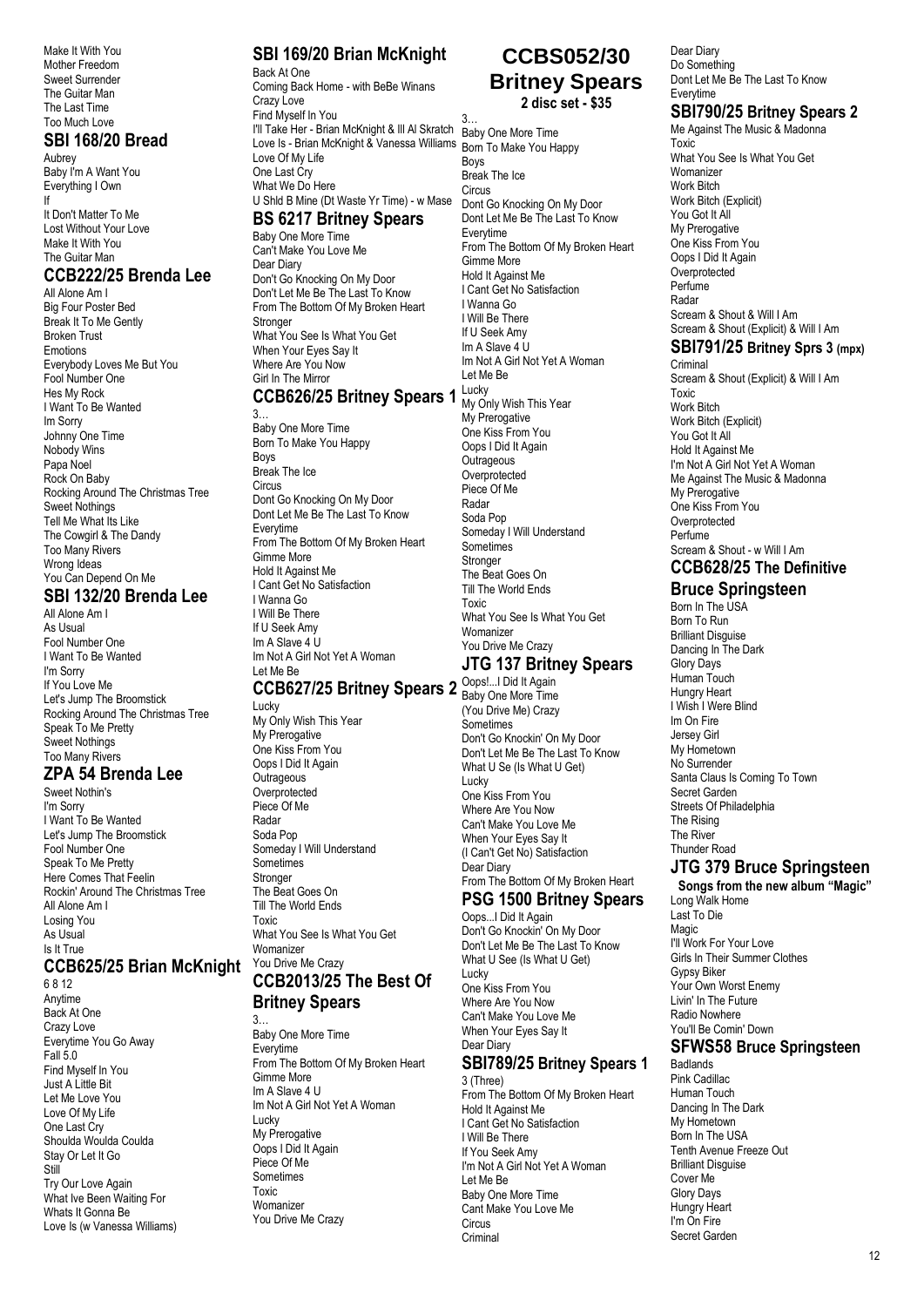Born To Run Thunder Road Tougher Than The Rest

#### **FTX 1018 Bruno Mars**

Grenade Just The Way You Are Billionaire Count On Me Today My Life Begins The Lazy Song Talking To The Moon The Other Side Nothin On You Marry You Runaway Baby Liquor Store Blues

# **CCB524/25 The Definitive**

**Bruno Mars** 24K Magic **Billionaire** 

Blow Count On Me Finesse Grenade It Will Rain Just The Way You Are Leave The Door Open Lighters Locked Out Of Heaven Marry You Nothing On You Thats What I Like The Lazy Song Treasure Uptown Funk Versace On The Floor When I Was Your Man

## **CCB974/25 Bruno & Ed**

**Bruno Mars** 24K Magic **Billionaire** Count On Me Finesse Grenade Just The Way You Are Locked Out Of Heaven Marry You The Lazy Song Uptown Funk **Ed Sheeran** Castle On The Hill Galway Girl I Don't Care Lego House Perfect Shape Of You Sing The A Team Thinking Out Loud

#### **SBI615/20 Bruno Mars**

Billionaire - w/ Travie McCoy Count On Me Grenade It Will Rain Just The Way You Are (Amazing) Lighters - Bad Meets Evil & Bruno Mars Marry You Mirror - Lil Wayne & Bruno Mars Nothing On You - w/ BOB Runaway Baby The Lazy Song

#### **SBI793/25 Bruno Mars 2 mpx**

Billionaire - w Travie McCoy Mirror - w Lil Wayne Runaway Baby The Lazy Song When I Was Your Man Young Girls Count On Me **Gorilla** Grenade

It Will Rain Just The Way You Are (Amazing) Lighters – w Bad Meets Evil Locked Out Of Heaven Marry You

# **BS 8917 Bryan Adams**

All For Love Can't Stop This Thing We Started Do I Have To Say The Words Heat Of The Night Heaven Everything I Do, I Do It For You Please Forgive Me Run To You Straight From The Heart Summer Of '69 Thought I'd Died & Gone To Heaven Cuts Like A Knife This Time Somebody Kids Wanna Rock Run Run Rudolph It's Only Love

#### **CCB223/25 Bryan Adams** Back To You

Cant Stop This Thing We Started Do I Have To Say The Words Everything I Do I Do It For You Have You Ever Really Loved A Woman Heat Of The Night Heaven Ill Always Be Right There Lets Make A Night To Remember Please Forgive Me Run To You Star Straight From The Heart Summer Of 69 The Only Thing That Looks Good On Me Is U All Right I Finally Found Someone (w Barb Streisand) Early In The Morning Rock Steady (w Bonnie Raitt)

#### All For Love (w Sting & Rod Stewart) **PSG 3008 Bryan Adams**

Can't Stop This Thing We Started Do I Have To Say The Words Please Forgive Me Summer Of '69 Thought I'd Died & Gone To Heaven All For Love

#### (Everything I Do) I Do It For You) **SBI1221/25 Bryan Adams**

Cuts Like A Knife Do I Have To Say The Words Heat Of The Night Hey Honey Im Packing You In I Thought Id Seen Everything Is Your Mama Gonna Miss Ya Lets Make It A Night To Remember Rock Steady (Bryan Adams Vocal Only) Somebody Straight From The Heart The Only Thing That Looks Good On Me There Will Never Be Another Tonight This Time When You Love Someone

# **SFWS008 Bryan Adams**

Everything I Do I Do It For You 18 Til I Die Back To You Best Of Me Cloud No 9 Flying Inside Out On A Day Like Today Please Forgive Me Summer of '69 When Your'e Gone All For Love Can't Stop This Thing We've Started Heaven Run To You

# **CCB224/25 Buddy Holly**

Everyday **Heartbeat** It Doesnt Matter Anymore Its So Easy Listen To Me Maybe Baby Not Fade Away Oh Boy Peggy Sue Got Married Peggy Sue Rave On Thatll Be The Day Think It Over True Love Ways Well All Right

## **PSG 1355 Buddy Holly**

Be Bop Alula Maybe Baby True Love Ways Oh Boy Not Fade Away That'll Be The Day It's So Easy Words Of Love Every Day Rave On

## **SBI1214/20 Buddy Holly mpx**

Brown Eyed Handsome Man Heartbeat Listen To Me Peggy Sue Thatll Be The Day Well All Right

# **ZPA 48 Buddy Holly 2**

Maybe Baby Baby I Don't Care Peggy Sue Got Married Brown Eyed Handsome Man I'm Gonna Love You Too Listen To Me Words Of Love Wishing Not Fade Away Buddy Holly Medley 3 Buddy Holly Medley 4

# **ZPA 49 Buddy Holly 3**

Love Is Strange Reminiscing Midnight Shift Learning The Game What To Do Love's Made A Fool Of You Crying, Waiting, Hoping Valley Of Tears Fools Paradise Look At Me Take Your Time Buddy Holly Medley 5 Buddy Holly Medley 6

## **CCB633/20 Buddy Jewell**

Help Pour Out The Rain Laceys Song If She Were Any Other Woman One Step At A Time So Gone Sweet Southern Comfort Times Like These

# **CCB543/20 Burl Ives**

A Little Bitty Tear Down In The Valley Funny Way Of Laughin Holly Jolly Christmas My Gal Sal Pearly Shells Popo O Ewa

## **SBI 133/20 Burl Ives**

A Little Bitty Tear Funny Way Of Laughing Holly Jolly Christmas

#### Little White Duck Pearly Shells

## **SBI905/25 Busta Rhymes**

Calm Down - Busta Rhymes & Eminem Dangerous Gimme Some More Hit Em High - B Real & Busta Rhymes I Know What You Want - Busta & Mar Carey I Love My Chick Rumble In The Jungle - Fugees & Tribe CQ Run The Show - Kat De Luna & Busta Rhym Thank You - Busta Rhymes & Q Tip Touch It (Explicit) Turn It Up / Fire It Up Victory - Puff Daddy & The Family We Made It - Busta Rhymes & Linkin Park Whats It Gonna Be - Busta & Janet Jackson Whoo Hah Got You All In Check

#### **EZP 58 Busted**

Year 3000 What I Go To School For You Said No 3am... Crashed The Wedding Who's David Air Hostess Teenage Kicks Sleeping With The Light On Thunderbirds Are Go

## **ZPA 61 Busted**

What I Go To School For Year 3000 You Said No Sleeping With The Light On Crashed The Wedding Who's David Air Hostess 3AM **Thunderbirds** Teenage Kicks Nerdy That Thing You Do

## **CCB635/20 The Calling**

Adrienne Could It Be Any Harder For You Wherever You Will Go

# **SBI821/20 The Calling**

Adrienne Anything For You Our Lives Things Will Go My Way Wherever You Will Go

## **CCB636/25 Captain & Tennille**

Cant Stop Dancin Come In From The Rain Do That To Me One More Time Im On My Way Keeping Our Love Warm Lonely Night Angel Face Love Will Keep Us Together Muskrat Love Shop Around Song Of Joy The Way That I Want To Touch You The Wedding Song We Never Really Say Goodbye You Need A Woman Tonight You Never Done It Like That

# **SBI922/20 Carly Rae Jepsen**

Call Me Maybe (mpx) Curiosity (mpx) Take A Picture (mpx) This Kiss (mpx) Tonight Im Getting Over You (mpx) Turn Me Up (mpx)

#### **CCB225/25 Carly Simon** All I Want Is You

Anticipation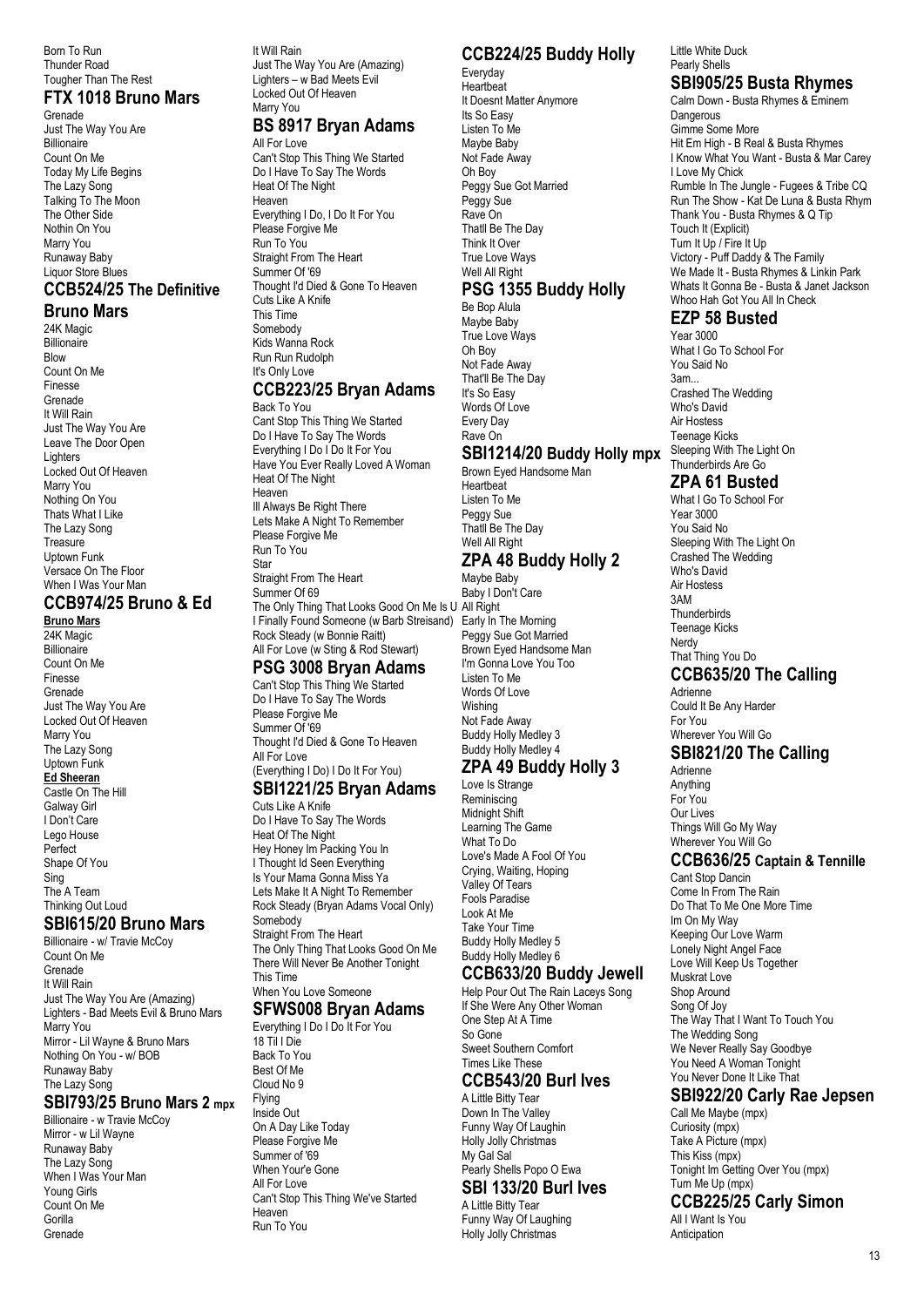Better Not Tell Her Coming Around Again Havent Got Time For The Pain Jesse Legend In Your Own Time Let The River Run **Mockingbird** Nobody Does It Better Stuff That Dreams Are Made Of Thats The Way I Always Heard It Should Be The Right Thing To Do You Belong To Me Youre So Vain

## **PSG 1381 Carly Simon**

Anticipation Better Not Tell Her Coming Around Again In The Wee Small Hours Of The Morning Like A River Nobody Does It Better That's The Way I Always Heard You're So Vain

## **SBI 124/25 Carly Simon**

All I Want Is You Coming Around Again Devoted To You Jesse Love Of My Life Mockingbird - Carly Simon & James Taylor Nobody Does It Better That's The Way I Always Heard It Should Be The Right Thing To Do The Stuff That Dreams Are Made Of Two Little Sisters You Belong To Me You're So Vain

## **CCB126/25 Carole King**

Anyone At All Been To Canaan Carry Your Load I Feel The Earth Move Its Too Late Jazzman Nightingale Now & Forever Only Love Is Real Smackwater Jack So Far Away Sweet Seasons Thats How Things Go Down Way Over Yonder (Quieter Backing Vocals) Way Over Yonder Where You Lead Youve Got A Friend

#### **SBI 195/25 Carole King**

Beautiful Carry Your Load City Streets Home Again I Feel The Earth Move It Might As Well Rain Until September It's Too Late Jazzman Nightingale One Fine Day So Far Away Sweet Seasons Way Over Yonder Where You Lead Will You Still Love Me Tomorrow Will You Still Love Me Tomorrow – duet **SBI1185/20 Carole King 2 mpx** Beautiful City Streets

Home Again Its Too Late Smackwater Jack Where You Lead Will You Still Love Me Tomorrow **CCB125/25 Carpenters**

Close To You

For All We Know Goodbye To Love Have Yourself A Merry Little Christmas Hurting Each Other I Wont Last A Day Without You Merry Christmas Darling Only Yesterday Please Mr Postman Rainy Days & Mondays **Sing** Superstar

Theres A Kind Of Hush Top Of The World Touch Me When Were Dancing Weve Only Just Begun Yesterday Once More

# **SBI432/20 Carpenters**

A Song For You Calling Occupants Of Interplanetary Craft Jambalaya (On The Bayou) Merry Christmas Darling **Solitaire** Sweet Sweet Smile There's A Kind Of Hush

#### **SBI1130/25 Carpenters vol 2** A New Day Has Come

For All We Know Goodbye To Love I Wont Last A Day Without You Its Going To Take Some Time Rainy Days & Mondays Sing (Sing A Song) **Superstar** They Long To Be Close To You Top Of The World Touch Me When Were Dancing Weve Only Just Begun Yesterday Once More

Because We Are In Love (Wedding Song) Goodbye To Love Jambalaya (On The Bayou) Little Altar Boy Now Only Yesterday Touch Me When Were Dancing Weve Only Just Begun

#### **SFWS243 Carpenters**

Ticket To Ride We've Only Just Begun Yesterday Once More Rainy Days And Mondays For All We Know Postman Top Of The World Close To You Only Yesterday Sing Goodbye To Love This Masquerade It's Going To Take Some Time I Won't Last A Day Without You Hurting Each Other

#### **SBI 015/20 Cars**

My Best Friends Girl **SBI923/20 Cascada**

What Do You Want From Me

#### **SBI842/20 Cassadee Pope**

Are You Happy Now

Wasting All These Tears **SBI924/20 Cassidy**

Around The World (Explicit) Get No Better Hotel - Cassidy & R Kelly Husslin Im Hungry (Explicit) Lipstick (Explicit) The Problem (Explicit)

#### **SBI925/20 Cat Stevens** Father & Son

I Love My Dog Lady Darbanville The Wind Where Do The Children Play Wild World

#### **SBI926/20 Cathy Dennis**

All Night Long (Touch Me) Cmon & Get My Love Too Many Walls You Lied To Me Why - Cathy Dennis & D Mob **CCB228/25 Celine Dion 1**

**SBI1131/20 Carpenters v3 mpx** Its All Coming Back To Me Now All By Myself (no backing vocals) Beautiful Boy Because You Loved Me God Bless America Goodbyes The Saddest Word Have You Ever Been In Love Here There & Everywhere I Drove All Night I Want You To Need Me If There Was Any Other Way If You Asked Me To Im Alive Love Can Move Mountains Misled

#### **CCB229/25 Celine Dion 2**

My Heart Will Go On My Love Nothing Broken But My Heart Only One Road (no backing vocals) Power Of Love Taking Chances Thats The Way It Is The Reason Then You Look At Me Think Twice To Love You More Where Does My Heart Beat Now Tell Him (w Barbra Streisand) When I Fall In Love (w Clive Griffin) Beauty & The Beast (w Peabo Bryson) Im Your Angel (w R Kelly)

#### **CCB2016/25 The Best Of Celine Dion**

A New Day Has Come Because You Loved Me Goodbyes The Saddest Word I Drove All Night I Want You To Need Me If You Asked Me To Im Alive Its All Coming Back To Me Now Love Can Move Mountains My Heart Will Go On Power Of Love Tell Him (W Barbra Streisand) Thats The Way It Is Think Twice When I Fall In Love (W Clive Griffin)

# **CCBS055 Celine Dion**

**2 disc set - \$35** A New Day Has Come All By Myself (no backing vocals) Beautiful Boy

Because You Loved Me God Bless America Goodbyes The Saddest Word Have You Ever Been In Love Here There & Everywhere I Drove All Night I Want You To Need Me If There Was Any Other Way If You Asked Me To Im Alive Its All Coming Back To Me Now Love Can Move Mountains Misled My Heart Will Go On My Love Nothing Broken But My Heart Only One Road (no backing vocals) The Power Of Love Taking Chances Thats The Way It Is The Reason Then You Look At Me Think Twice To Love You More Where Does My Heart Beat Now Tell Him When I Fall In Love Beauty & The Beast Im Your Angel

#### **JTG 381 Celine Dion**

Taking Chances Eyes On Me My Love Shadow of Love Surprise Surprise A World To Believe In I Got Nothin' Left Fade Away That's Just The Woman In Me Map To My Heart **PSG 1262 Celine Dion 98** Tell Him

Let's Talk About Love When I Need You Love Is On The Way Why Oh Why Treat Her Like A Lady Just A Little Bit Of Love My Heart Will Go On

#### **PSG 1360 Celine Dion 4**

To Love You More Where Is The Love The Reason I'm Your Angel - With R. Kelly Us

Immortality - With The Bee Gees The Prayer

#### **PSG 1479 Celine Dion All The Way**

That's The Way It Is If Walls Could Talk First Time Ever I Saw Your Face Then You Look At Me I Want You To Need Me Live Declaration Of Love All The Way - With Frank Sinatra

## **SBI 189/20 Celine Dion (mpx)**

Beauty & The Beast - Cline & Peabo Bryson Because You Loved Me God Bless America I Know What Love Is I Want You To Need Me If You Asked Me To Mon Ami Ma Quittee

## **SBI 190/25 Celine Dion 1**

A New Day Has Come All By Myself At Last Beauty & The Beast - Celine Dion & Peabo Because You Loved Me

# **Superstar** Drive

Shake It Up You Might Think Because The Night

> **Crv** Over You

Glorious Kids In America Last Christmas Miracle Never Ending Dream Truly Madly Deeply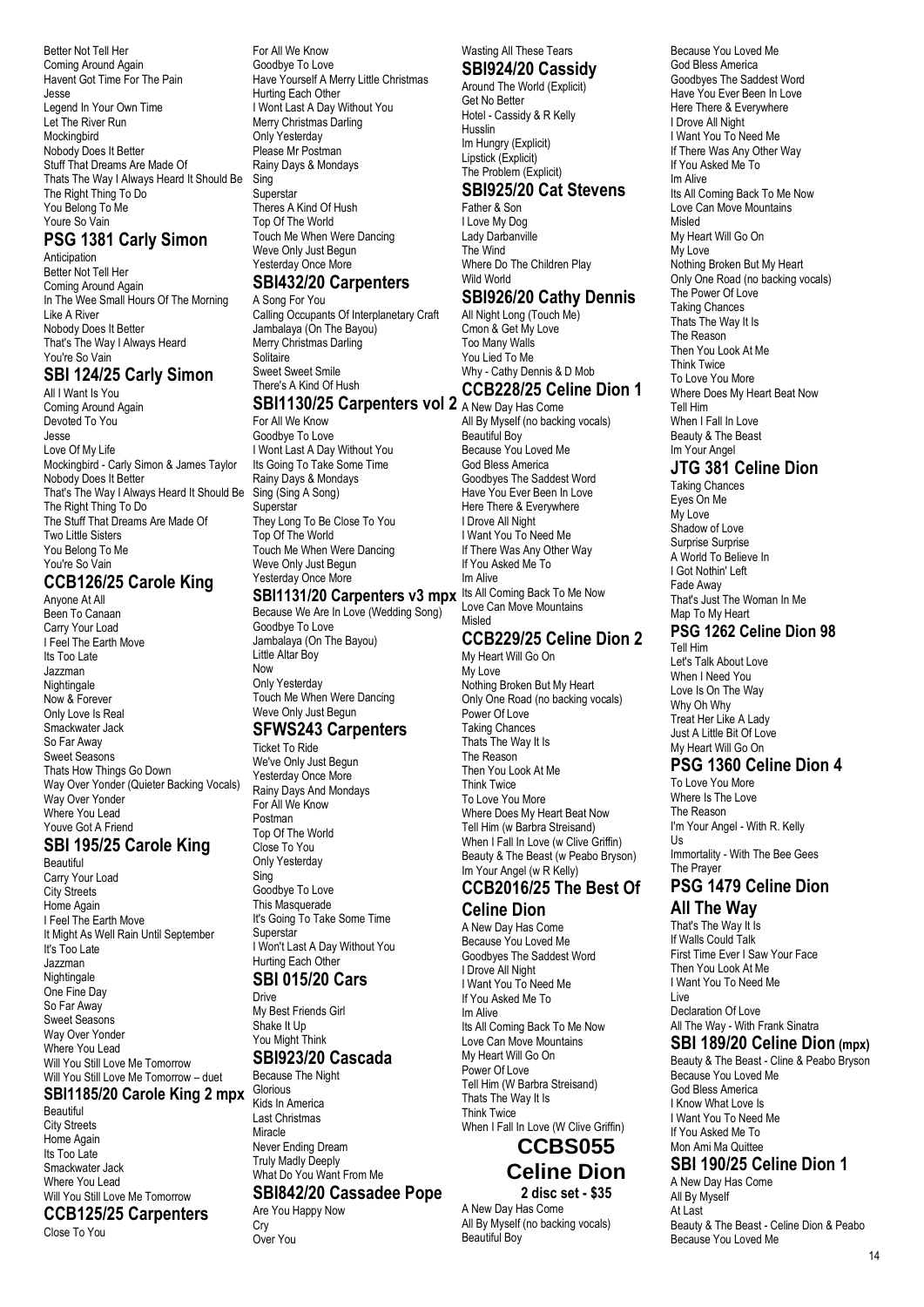Call The Man Can't Fight The Feeling Eyes On Me Falling Into You God Bless America Goodbye's The Saddest Word Have You Ever Been In Love Here There & Everywhere I Drove All Night

#### **SBI 191/25 Celine Dion 2**

I Drove All Night (Dance mix) I Know What Love Is I Surrender If There Was Any Other Way If Walls Could Talk If You Asked Me To I'm Alive I'm Your Angel - Celine Dion & R Kelly Immortality - Celine Dion & Bee Gees In Some Small Way It's All Coming Back To Me Now It's Hard To Say Goodbye - Celine Dion & Paul Anka I've Got The World On A String Je Ne Vous Oublie Pas

#### **SBI 192/25 Celine Dion 3**

Je Sais Pas Just Walk Away Let's Talk About Love Love Can Move Mountains Love Doesn't Ask Why Love Is All We Need Misled My Heart Will Go On My Heart Will Go On (Dance Mix 4.25 min) My Love Ne Partez Pas Sans Moi Nothing Broken But My Heart

#### **SBI 193/25 Celine Dion 4**

Only One Road Sil Suffisait D'Aimer Stand By Your Side Surprise Surprise Taking Chances Tell Him - Barbra Streisand & Celine Dion Tellement Jai Damour Pour Toi That's The Way It Is The Colour Of My Love The First Time Ever I Saw Your Face The Power Of Love The Power Of Love (Dance Mix) The Power Of The Dream The Prayer

#### **SBI 194/20 Celine Dion 5**

The Prayer (2002 Version) The Reason The Wind Beneath My Wings Then You Look At Me Think Twice To Love You More Treat Her Like A Lady Us Water From The Moon When I Fall In Love - Celine & Clive Griffin Where Does My Heart Beat Now You & I You Make Me Feel Like A Natural Woman **CKA225 Chainsmokers**

#### All We Know - with Phoebe Ryan Closer - with Halsey

Dont Let Me Down - with Daya Paris - Chainsmokers Sick Boy - Chainsmokers Something Just Like This - with Coldplay The Reaper - with Amy Shark This Feeling - with Kelsea Ballerini Who Do You Love - with 5 Secs of Summer

#### **SBI985/20 Chaka Khan** Aint Nobody

Feels Like Heaven - Chaka & Peter Cetera

I Feel For You Im Every Woman Missing You - Brandy & Tamia Sweet Thing - Rufus & Chaka Khan This Is My Night Through The Fire **SBI974/20 Charli XCX**

Boom Clap Break The Rules Fancy - Iggy Azalea & Charli XCX I Love It - Icona Pop & Charli XCX You (Ha Ha Ha)

#### **SBI1191/20 Charli xcx 2 mpx**

Boom Clap Break The Rules Doing It Fancy I Love It You (Ha Ha Ha)

#### **SBI681/20 Charlotte Church I Found Someone**

All Love Can Be Call My Name **Carrickfergus** Crazy Chick Ding Dong Merrily On High Even God Cant Change The Past Moodswings

#### **SBI927/20 Chase & Status**

My Heart Will Go On ( Dance Mix 7.16 mins) **SBI1192/20 Chase & Status 2 mpx** I Walk Alone Blind Faith - Chase & Status & Liam Bailey Blk & Blu - Chase & Status & Ed Thomas Count On Me - Chase & Status & Moko Flashing Lights - Chase & Stat & Sub Focus Dark Lady Hitz - Chase & Status & Tinie Tempah Lost & Not Found - Ch & St & Louis Matters

Blind Faith Blk & Blu Count On Me Flashing Lights Hitz (Explicit) Hitz Lost & Not Found

#### **SBI 014/20 Cheap Trick**

Can't Stop Falling Into Love Don't Be Cruel Dream Police I Want You To Want Me The Flame

#### **DIS 204702 Cheetah Girls**

Cheetah Love Dance Me If You Can Stand Up What If No Place Like Us One World Feels Like Love Circle Game

#### **CCB256/25 Cher**

A Different Kind Of Love Song Bang Bang My Baby Shot Me Down **Believe** Dark Lady Fernando (duet with Andy Garcia) Fernando (solo) Gypsys Tramps & Thieves Half Breed If I Could Turn Back Time Just Like Jesse James Love Hurts Runaway Shoop Shoop Song (Its In His Kiss) Song For The Lonely Strong Enough Walking In Memphis You Havent Seen The Last Of Me After All (w Peter Cetera)

#### **JTG 171 Cher**

All Or Nothing At All Believe Dove L'amore

Gypsies, Tramps & Thieves Half Breed Heart Of Stone I Found Someone If I Could Turn Back Time Just Like Jesse James Love & Understanding Love Hurts Runaway Save Up All Your Tears The Shoop Shoop Song (It's In His Kiss) Strong Enough The Power We All Sleep Alone **SBI892/25 Cher**

# After All - Cher & Peter Cetera

All Or Nothing Dark Lady Dead Ringer For Love - Meatloaf & Cher Heart Of Stone I Walk Alone Love & Understanding Love Hurts Take Me Home The Way Of Love Welcome To Burlesque You Wouldnt Know Love

## **SBI1173/25 Cher vol 2 mpx**

Baby Dont Go Bang Bang (My Baby Shot Me Down) **Believe** Dead Ringer For Love I Hope You Find It If I Could Turn Back Time Song For The Lonely The Beat Goes On The Shoop Shoop Song (Its In His Kiss) Walking In Memphis Welcome To Burlesque You Havent Seen The Last Of Me **SGB 10 Cher**

# I Found Someone

I Got You Babe Love Hurts Save Up All Your Tears Shoop Shoop Song / Its In His Kiss Baby Don't Go Bang Bang The Beat Goes On Love & Understanding Just Like Jesse James Heart Of Stone Gypsies Tramps & Thieves Dark Lady All I Ever Need Is You Half Breed

#### **SBI657/20 Cher Lloyd (mpx)**

Oat Rum & Raybans Rum & Raybans (Explicit) Swagger Jagge Want You Back With Your Love

#### **SBI928/20 Chevelle**

Closure Hats Off To The Bull Panic Prone (Explicit) Take Out The Gunman The Clincher The Red

## **CCB646/20 Chi Lites**

A Letter To Myself Have You Seen Her I Found Sunshine Oh Girl

#### **CCB148/25 Chicago**

25 Or 6 To 4 Baby What A Big Surprise Beginnings Colour My World Does Anybody Really Know What Time It Is Feelin Stronger Every Day Hard Habit To Break Hard To Say Im Sorry Here In My Heart I Dont Want To Live Without Your Love If You Leave Me Now Ive Been Searching So Long Just You N Me Look Away Saturday In The Park Will You Still Love Me Youre The Inspiration

## **PSG 1362 Chicago**

All Roads Lead To You Colour My World Does Anybody Really Know What Time It Is I Don't Wanna Live Without You Saturday In The Park The Only Love You're The Inspiration Glory Of Love - Peter Cetera

# **SBI1041/20 Chicago mpx**

A Little Bit Of Good All I Care About Class (Explicit) Finale Funny Honey I Cant Do It Alone I Dont Want To Live Without Your Love I Know A Girl Look Away Me & My Baby My Own Best Friend Nowadays When Velma Takes The Stand

#### **SBI929/20 Chingy**

Balla Baby Holiday Inn - Chingy & Snoop Dogg One Call Away (Explicit) - Chingy & J Weav Pulling Me Back - Chingy & Tyrese Right There

# **CCB343/25 Chris Brown**

Crawl Forever No Bs Say Goodbye Sing Like Me Take You Down This Christmas Wall To Wall With You Yeah 3x No Air (w Jordin Sparks) Next To You (w Justin Bieber) Superhuman (w Keri Hilson) What I Do (w Plies) Bad Girl (w Rihanna) Kiss Kiss (w T Pain)

#### **SBI818/25 Chris Brown 1**

Beat It - w Sean Kingston Best Love Song - w T Pain Celebration - w The Game Champion (Explicit) - w Chipmunk Dont Wake Me Up Fine China I Can Only Imagine - w David Guetta International Love - w Pitbull International Love (Explicit) - w Pitbull Love More - w Nicki Minaj Oh Yeah - w Snoop Dogg Right By My Side - w Nicki Minaj Turn Up The Music

#### **SBI819/25 Chris Brown 2 (mpx)**

Best Love Song - w T Pain Celebration - w The Game Champion - w Chipmunk Champion (Explicit) - w Chipmunk Dont Wake Me Up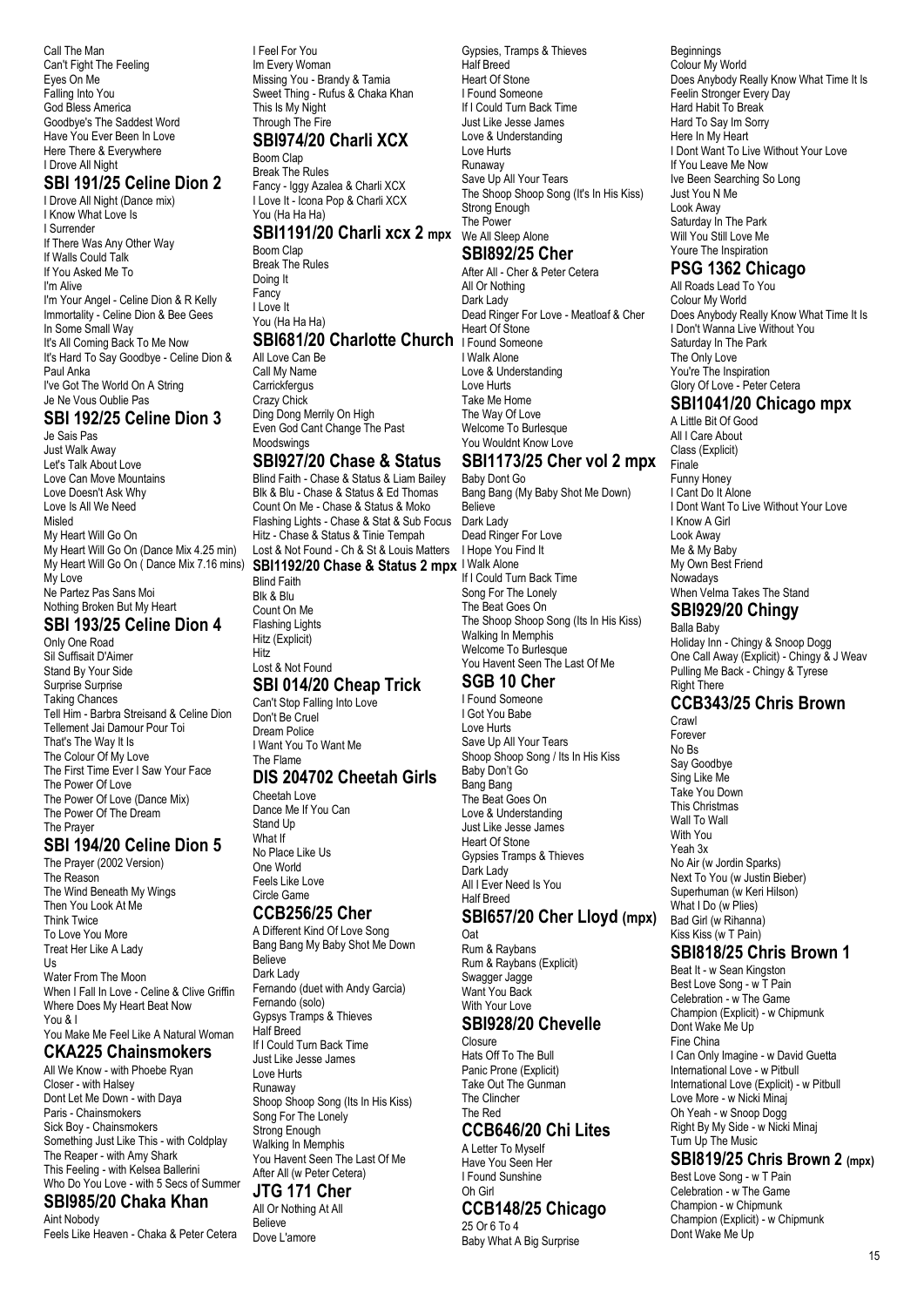Fine China International Love - w Pitbull Next To You - w Justin Bieber Oh Yeah - w Snoop Dogg Right By My Side - w Nicki Minaj She Aint You Sweet Love Turn Up The Music Yeah 3x

## **SFWS145 Chris Brown**

Beautiful People - with Benny Benassi Champion - Chipmunk & Chris Brown Forever No Air - with Jordin Sparks Run It Superhuman - with Keri Hilson With You Yeah 3x Look At Me Now She Ain't You

A Celebration A Spaceman Came Travelling Borderline Borderline Say Goodbye To It All Carry Me (Like A Fire In Your Heart) Diamond In The Dark Fatal Hesitation High On Emotion I Had The Love In My Eyes In Your Eyes Lady In Red Making The Perfect Man Missing You Much More Than This

#### **SBI 026/25 Chris De Burgh 2**

Patricia The Stripper Sailing Away Say Goodbye To It All Separate Tables She Means Everything To Me Ship To Shore Spanish Train Tender Hands The Ecstasy Of Flight (I Love The Night) The Head And The Heart The Last Time I Cried The Simple Truth (A Child Is Born) The Traveller Where Peaceful Waters Flow **SBI1193/25 Chris De Burgh 3 mpx** A Celebration Borderline Say Goodbye To It All Carry Me (Like A Fire In Your Heart) Diamond In The Dark In Your Eyes Just A Word Away Lady In Red Making The Perfect Man

Much More Than This Patricia The Stripper She Means Everything To Me Spanish Train Tender Hands The Last Time I Cried You & Me

#### **SBI 006/20 Chris Isaak**

Blue Hotel Dark Moon Let Me Down Easy Somebody's Crying Wicked Game SBI 007/20 Tracy Chapman Baby Can I Hold You Crossroads Fast Car Give Me One Reason Talking About A Revolution Telling Stories **SBI930/25 Chris Rea** Auberge

**SBI 025/25 Chris De Burgh 1** Have Yourself A Merry Little Xmas (no bgv) Driving Home For Christmas Fool (If You Think Its Over) Heaven I Can Hear Your Heart Beat Josephine Lets Dance Looking For The Summer On The Beach Que Sera Road To Hell Stainsby Girls Windy Town Winter Song Working On It **CCB232/25 Christina Aguilera** Beautiful Blessed Come On Over All I Want Is You Fighter Genie In A Bottle I Turn To You Lady Marmalade Love For All Seasons Love Will Find A Way Not Myself Tonight Obvious Reflection So Emotional Somebodys Somebody The Voice Within What A Girl Wants When You Put Your Hands On Me **CCB233/20 C Aguilera & Friends** Car Wash Cant Hold Us Down (w Lil Kim) Lady Marmalade (w Lil Kim & Missy Elliot) Car Wash Shark Tale Mix (w Missy Elliot) Tilt Ya Head Back (w Nelly) Dirrty (w Redman) Nobody Wants To B Lonely (w Ricky Martin

#### **EZP 40 Christina Aguilera**

Beautiful Genie In A Bottle Fighter What A Girl Wants **Dirrty** I Turn To You Nobody Wants To Be Lonely Come On Over

# **SBI659/20 Christina Aguilera**

**(Spanish Songs)** Contigo En La Distancia El Beso Del Final Genio Atrapado Ven Conmigo (Solamente Tu) Una Mujer Si No Te Hubiera Conocido Pero Me Acuerdo De Ti Mi Reflejo

# **SBI660/25 Christina Aguilera**

Blessed Cruz Feel This Moment Im Ok Infatuation Intro (Back To Basics) Just A Fool Keep Singing My Song Love For All Seasons Mercy On Me Nasty Naughty Boy Reflection So Emotional Soar Tilt Ya Head Back Walk Away Your Body

#### **SBI1106/20 C Aguilera 3 (mpx)**

Speechless

Alfie

**SF4P068 Cilla Black**

Beautiful (Dance Remix) **Beautiful** Bound To You - From Burlesque

Cant Hold Us Down (Explicit) - w Lil Kim Car Wash - Christina Aguilera & Missy Elliott Contigo En La Distancia Feel This Moment - w Pitbull Fighter Genie In A Bottle Infatuation Just A Fool - Blake Shelton & C Aguilera Lady Marmalade - w Lil Kim Mya & Pink **SBI1107/20 C Aguilera 4 (mpx)** Mercy On Me Moves Like Jagger - w Maroon 5 Nasty Naughty Boy Nobody Wants To Be Lonely – w Rky Martin Not Myself Tonight Say Something (Fem Vocal) – w A GB World Say Something – w A Great Big World The Voice Within Tilt Ya Head Back - w Nelly Una Mujer Ven Conmigo (Solamente Tu) Your Body **SFWS005 Christina Aguilera** Beautiful Can`t Hold Us Down Come On Over Dirrty Fighter Genie In A Bottle I Turn To You Lady Marmalade The Voice Within What A Girl Wants Aint No Other Man Nobody Wants To Be Lonely Hurt **SBI658/20 Christina Milian mpx** Am To Pm Call Me Beep Me Dip It Low Say I (Remix) **SBI931/20 Christina Perri** A Thousand Years A Thousand Years (Part 2) Arms Burning Gold Human **SBI1194/20 Christina Perri 2 mpx** A Thousand Years (Part 2) A Thousand Years Arms Burning Gold Human **SBI 008/20 Christopher Cross** Arthur's Theme (Best That You Can Do) Ride Like The Wind Sailing Think Of Laura **CCB234/20 Chubby & Chuck** Lets Twist Again Limbo Rock Pony Time Slow Twistin The Twist Johnny B Goode Maybellene My Ding A Ling Rock & Roll Music Roll Over Beethoven School Days Sweet Little Sixteen **CCB654/20 Ciara** And I Like A Boy Never Ever Promise

Anyone Who Had A Heart Love Just A Broken Heart Surround Yourself With Sorrow You're My World **CCB655/20 Clay Aiken**

#### Invisible Merry Christmas With Love On My Way Here

This Is The Night **SBI 634/25 Cliff Richard 1** 21st Century Christmas A Voice In The Wilderness Dreaming Gee Whiz It's You I Just Don't Have The Heart I Love You I'm Looking Out The Window It'll Be Me It's All In The Game It's In Every One Of Us Move It My Pretty One Ocean Deep Peace In Our Time (Live Version)

# **SBI 635/25 Cliff Richard 2**

Please Don't Tease She's So Beautiful **Silhouettes** Some People Suddenly Suddenly (duet w/Olivia Newton-John) The Best Of Me The Minute You're Gone The Next Time Two Hearts Visions What Car When The Girl In Your Arms Is The Girl You Keep Me Hanging On

## **SBI975/20 Cliff Richard**

Cant Keep This Feeling In From A Distance Living Doll The Millennium Prayer Two Hearts Visions Wired For Sound You Keep Me Hanging On

#### **ZHR004 - Cliff Richard**

A Voice In The Wilderness Bachelor Boy Carrie **Congratulations** Devil Woman Do You Wanna Dance Fall In Love With You Gee Whiz Its You I Could Easily Fall (In Love With You) In The Country Itll Be Me Its All In The Game Living Doll Lucky Lips Miss You Nights Move It On The Beach Please Dont Tease Power To All Our Friends Summer Holiday The Day I Met Marie The Next Time The Young Ones Travellin Light We Dont Talk Anymore

## **ZPA 56 Cliff Richard 3**

Living Doll Travellin' Light High Class Baby Do You Wanna Dance 'D' In Love It'll Be Me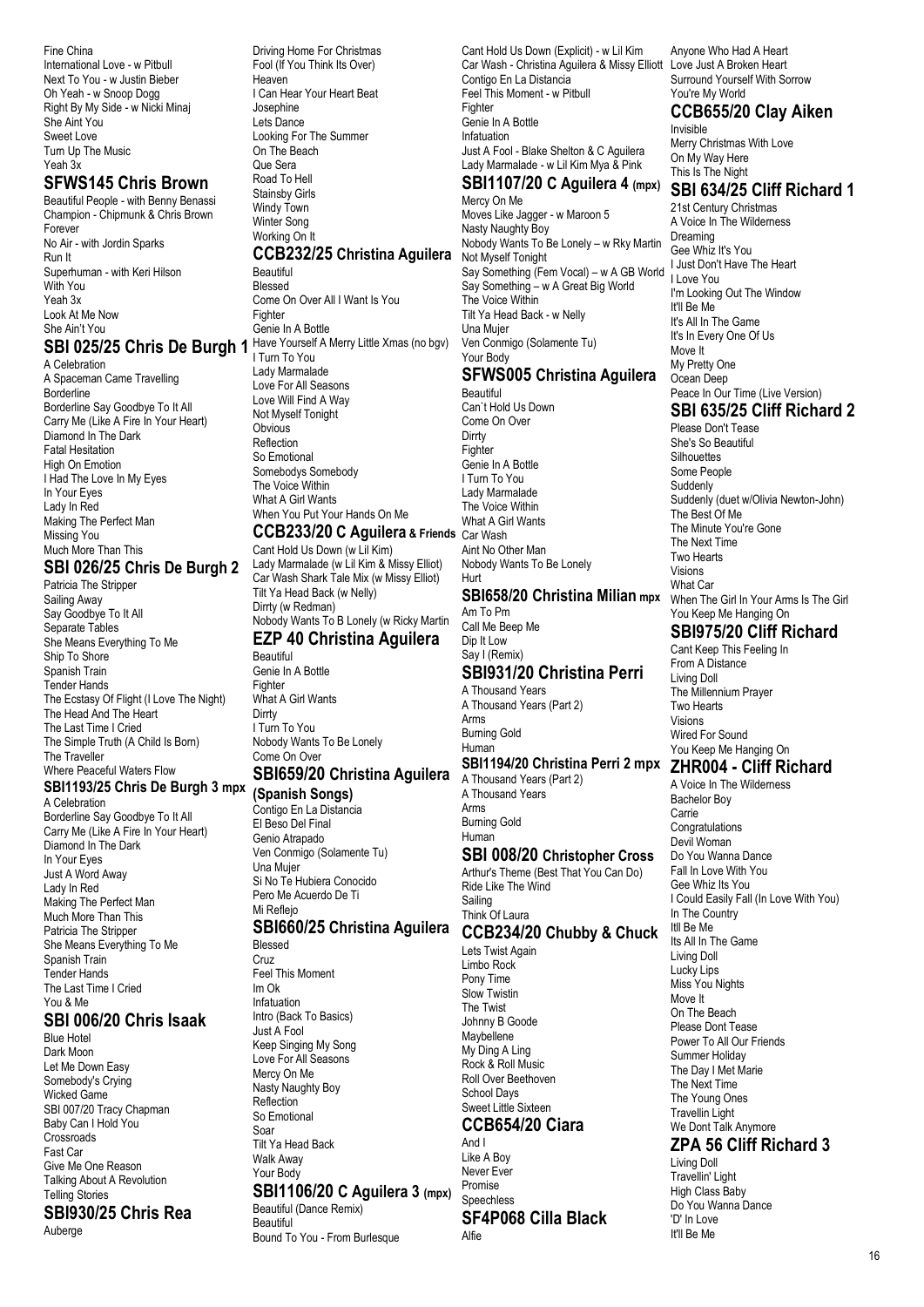Fall In Love With You Gee Whiz It's You Livin' Lovin' Doll The Next Time Willie & The Hand Jive Cliff Richard Medley 3 Cliff Richard Medley 4

#### **CCB235/20 Coasters**

Charlie Brown Little Egypt Poison Ivy Searchin Yakety Yak Young Blood

#### **SBI737/20 Coasters**

Charlie Brown Poison Ivy Searching Yakety Yak

#### **CCB663/20 Colbie Caillat**

Bubbly Dreams Collide Fallin For You I Do I Never Told You Realize The Little Things Lucky (w Jason Mraz)

## **SBI 184/20 Colbie Caillat**

Bubbly Falling For You Kiss The Girl Lucky - Jason Mraz & Colbie Caillat Realize The Little Things

#### **CKA 204 Cold Chisel & Jimmy Barnes**

# Bow River - Cold Chisel

Cheap Wine - Cold Chisel Flame Trees - Cold Chisel Khe Sahn - Cold Chisel My Baby - Cold Chisel Saturday Night - Cold Chisel Shipping Steel - Cold Chisel Standing On The Outside - Cold Chisel When The War Is Over - Cold Chisel You Got Nothing I Want - Cold Chisel Working Class Man - Cold Chisel Aint No Mountain High Enough - Jim Barnes Driving Wheels - Jimmy Barnes Good Times (with INXS) Lay Down Your Guns - Jimmy Barnes Lover Lover - Jimmy Barnes Ride the Night Away - Jimmy Barnes River Deep Mountain High - Jimmy Barnes Working Class Man - Jimmy Barnes

#### **CKA 233 The Definitive Cold Chisel**

All For You Bow River Breakfast At Sweethearts Cheap Wine Choir Girl Flame Trees Forever Now Four Walls Getting The Band Back Together Goodbye Astrid Goodbye Ita Khe Sanh My Baby Saturday Night Shipping Steel Standing On The Outside Star Hotel (short intro) The Things I Love In You When The War Is Over You Got Nothing I Want

# **CCB236/20 Coldplay**

Clocks

Every Teardrop Is A Waterfall Fix You In My Place Life In Technicolor Ii Lost Speed Of Sound Talk Trouble Violet Hill Viva La Vida Yellow

# **SBI0999/25 Cold Play (mpx)**

A Sky Full Of Stars Atlas Charlie Brown Christmas Lights Every Teardrop Is A Waterfall Green Eyes Hurts Like Heaven Magic Miracles Paradise Politik Princess Of China - w Rihanna Speed Of Sound Warning Sign Yellow **CCB664/20 Collective Soul**

#### Blame No More No Less Precious Declaration Run She Said The World I Know

# **SBI 185/20 Collective Soul**

Better Now December Shine The World I Know Why Part 2

# **CCB667/20 Color Me Badd**

All 4 Love Choose Forever Love I Adore Mi Amor I Wanna Sex You Up Remember When

#### **SBI 186/20 Color Me Badd**

All For Love Choose Forever Love I Adore Mi Amor I Wanna Sex You Up Sexual Capacity Slow Motion The Earth The Sun The Rain Time & Chance Wildflower

#### **SBI1195/20 Color Me Badd 2 mpx** Ooh La La

I Adore Mi Amor I Wanna Sex You Up The Earth The Sun The Rain Time & Chance

#### **SFCOM Commitments**

Mustang Sally Take Me To The River Hard To Handle Dark End Of The Street Destination Anywhere I Cant Stand The Rain Try A Little Tenderness Treat Her Right Do Right Woman Do Right Man Mr Pitiful Show Me In The Midnight Hour Bring It On Home To Me Slip Away I Never Loved A Man Bye Bye Baby

# **SF6B 108 Commodores**

Brick House Easy Lady Oh No Still Three Times A Lady

#### **CCB237/25 Connie Francis** Among My Souvenirs

Breakin In A Brand New Broken Heart Dont Break The Heart That Loves You Everybodys Somebodys Fool Lipstick On Your Collar Mama Many Tears Ago My Happiness My Heart Has A Mind Of Its Own Stupid Cupid Together Vacation When The Boy In Yr Arms Boy In Yr Heart Where The Boys Are Whos Sorry Now

#### **SFWS056 Connie Francis** Carolina Moon

Its A Great Day For The Irish Lipstick On Your Collar Robot Man Stupid Cupid Whos Sorry Now Everybodys Somebodys Fool Among My Souveniers Breaking In A Brand New Heart Dont Break The Heart That Loves You My Happiness my nappliesse<br>Tennessee Waltz Vacation

# **ZPA 108 Connie Francis**

Where The Boys Are Lipstick On Your Collar Carolina Moon Who's Sorry Now Everybody's Somebody's Fool V-A-C-A-T-I-O-N I'm Sorry I Made You Cry **Together** My Happiness Stupid Cupid My Heart Has A Mind Of Its Own Robot Man

## **SBI932/20 Coolio**

1 2 3 4 (Sumpin New) Dial A Jam Fantastic Voyage Gangstas Paradise Hit Em High - B Real & Busta Rhymes Its All The Way Live (Now) See You When You Get There - Coolio & 40 Thevz Too Hot **PSG 6081 Corinne Bailey Rae**

#### I'd Like To Put Your Records On

Trouble Sleeping **Breathless Butterfly** Like A Star **Enchantment** Till It Happens To You Choux Pastry Heart

## **SBI823/25 Corrs**

All The Love In The World At Your Side **Breathless** Dont Say You Love Me Forgiven Not Forgotten Give Me A Reason I Never Loved You Anyway Irresistible

Love To Love You Only When I Sleep Radio Runaway (Tin Tin Out Remix) So Young - w Chieftains

# **CCB238/20 Counting Crows**

A Long December Accidentally In Love American Girls Hangin Around Have You Seen Me Lately Miami Mr Jones Raining In Baltimore Round Here Big Yellow Taxi (w Vanessa Carlton)

## **SBI 064/20 Counting Crows**

A Long December Accidentally In Love Hanging Around Have You Seen Me Lately Miami Mr Jones Raining In Baltimore Round Here Big Yellow Taxi American Girls

#### **SBI933/20 Cover Drive**

All My Love Explode Lick Ya Down Lovesick Riddim Sparks Turn Up The Love - Far East Movement **Twilight** 

## **SBI1196/20 Cover Drive 2 mpx**

All My Love Explode Lick Ya Down Lovesick Riddim **Sparks** Turn Up The Love **Twilight** 

# **CCB672/20 Craig David**

7 Days Fill Me In Hidden Agenda Insomnia Walking Away Whats Your Flava

## **CCB147/20 Cranberries**

Analyse **Dreams** Free To Decide Linger **Salvation** When Youre Gone Zombie

#### **SBI 200/20 Cranberries**

Analyse Dreams Just My Imagination Linger Ode To My Family Promises Salvation When You're Gone Zombie

## **SBI 156/20 Crash Test Dummies**

Afternoons & Coffeespoons God Shuffled His Feet In The Days Of The Caveman Mmm Mmm Mmm Mmm

## **CCB239/20 Creed**

Are You Ready Bullets Dont Stop Dancing Higher My Sacrifice One Last Breath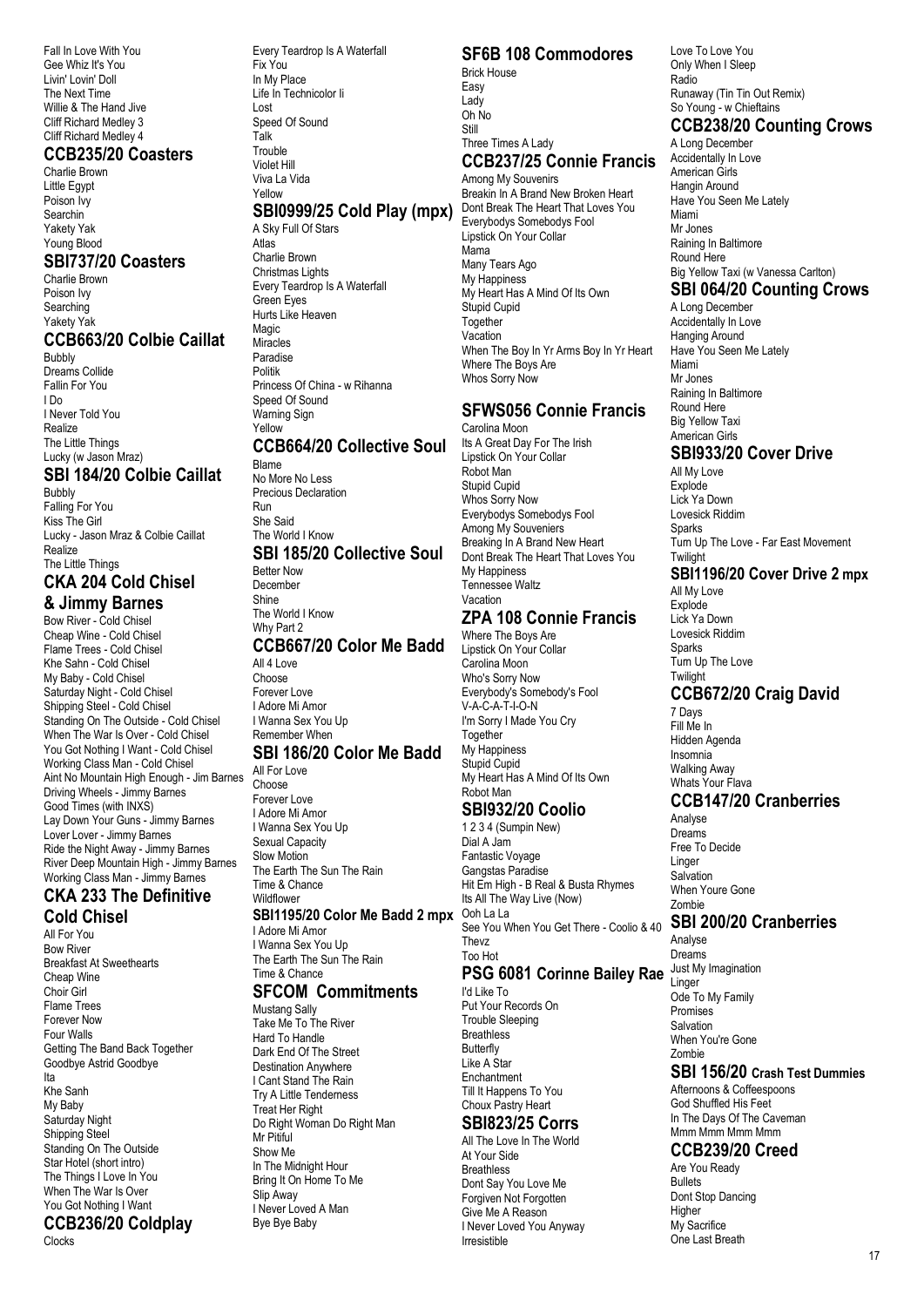One Weathered Whats This Life For With Arms Wide Open Young Grow Old Baby What About You

#### **CCB018/25 The Definitive Creedence Clearwater**

**(23 songs)** Bad Moon Rising Born On The Bayou Commotion Cotton Fields Down On The Corner Fortunate Son Green River Have You Ever Seen The Rain Hey Tonight I Heard It Through The Grapevine I Put A Spell On You Jambalaya Lodi Long As I Can See The Light Lookin Out My Back Door Proud Mary Run Through The Jungle Suzie Q Sweet Hitch Hiker The Midnight Special Travelin Band Up Around The Bend Wholl Stop The Rain

#### **SFWS023 Creedence CR 1**

Bad Moon Rising Down On The Corner Susie Q Proud Mary Lodi Fortunate Son Who'll Stop The Rain Lookin Out My Back Door Someday Never Comes Long As I Can See The Light I Heard It Through The Grapevine Cotton Fields Born On The Bayou Hello Mary Lou Walking On The Water

#### **SFWS024 Creedence CR 2** Travellin' Band

Up Around The Bend Have You Ever Seen The Rain I Put a Spell On You Commotion Green River Hey Tonight Sweet Hitch Hiker Run Through The Jungle Good Golly Miss Molly Molina The Midnight Special Night Time is the Right Time My Baby Left Me Tombstone Shadow

#### **CKA 212 Crowded House Diesel & Midnight Oil**

**Crowded House** Better Be Home Soon Dont Dream Its Over Something So Strong Weather With You **Diesel / Johnny Diesel** Dont Need Love Lookin For Love Man Alive Soul Revival Tip Of My Tongue **Midnight Oil** Beds Are Burning Forgotten Years King Of The Mountain

#### Power & The Passion US Forces

## **SFACA 13 Crowded House**

World Where You Live Something So Strong Better Be Home Soon Distant Sun Don't Dream It's Over Fall At Your Feet Four Seasons In One Day Instinct It's Only Natural Pineapple Head Sister Madly Weather With You **SBI861/20 Crystals** 

# Da Doo Ron Ron

Hes A Rebel Rudolph The Red Nosed Reindeer Santa Claus Is Coming To Town Then He Kissed Me

## **PSG 1397 Cy Coleman**

When In Rome (Do As Romans Do) The Best Is Yet To Come Baby Dream Your Dream Hey, Look Me Over On The Other Side Of The Tracks **Witchcraft** I've Got Your Number I Love My Wife Real Live Girl Give A Man Enough Rope

## **CCB241/20 Cyndi Lauper**

All Through The Night Girls Just Wanna Have Fun I Drove All Night She Bop Time After Time True Colors

#### **SBI934/20 Daft Punk**

Around The World Get Lucky - Daft Punk & Pharrell Williams Lose Yourself To Dance - Daft Punk & Phrrell One More Time **Technologic** 

## **SBI986/20 Dan Fogelberg**

Hard To Say Leader Of The Band Longer Run For The Roses Sutters Mill

#### **SBI935/20 Dannii Minogue**

All I Wanna Do Jump To The Beat Put The Needle On It (Remix) So Under Pressure Touch Me Like That You Wont Forget About Me - w Flower Power Rebel Rebel

# **SBI617/20 Dashboard Confl**

Don't Wait Hands Down Rapid Hope Loss Screaming Infidelities Stolen

#### **CCB242/20 Daughtry**

Crashed Feels Like Tonight Home Its Not Over Life After You No Surprise Over You September Used To What About Now What I Want (w Slash) The Past (Chris Daughtry & Sevendust) **SBI 065/20 Daughtry** Crashed

Its Not Over Over You Used To What About Now What I Want **SBI662/20 Dave Clark Five** Because Bits & Pieces Glad All Over Over & Over The Red Balloon **CCB684/25 Dave Mathews Band** American Baby Crash Into Me Crush **Dreamgirl Everyday** Grace Is Gone Grey Street I Did It Save Me Stay Wasting Time The Space Between Too Much Tripping Billies What Would You Say Where Are You Going Sing Along (w Blue Man Group)

Feels Like Tonight Home

#### **SBI 204/20 Dave Matthews** American Baby

Everyday I Did It Sing Along - Blue Man Group & Dave **Matthews** The Space Between Where Are You Going **CCB686/20 David Archuleta**

A Little Too Not Over You Crush Elevator Something Bout Love Touch My Hand

#### **CCB688/25 David Bowie (The Definitive David Bowie)**

Absolute Beginners Ashes To Ashes Blue Jean Changes China Girl Dancing In The Street Fame Fashion Heroes Lets Dance Life On Mars Modern Love Sorrow Space Oddity Starman The Jean Genie Under Pressure Ziggy Stardust

# **SBI569/25 David Bowie 1**

1984 Absolute Beginners All The Madmen Amsterdam (Port Of Amsterdam) (Explicit) An Ocassional Dream Andy Warhol Ashes To Ashes Big Brother Black Country Rock Black Tie White Noise Blue Jean Boys Keep Swinging **Cactus** Cat People (Putting Out Fire) Changes

#### China Girl **SBI570/25 David Bowie 2**

Cygnet Committee DJ. Dancing In The Street - David Bowie & Mick Jagger Day In Day Out Dead Man Walking Diamond Dogs Drive In Saturday Eight Line Poem Fame Fashion Five Years God Knows Im Good Golden Years **SBI571/25 David Bowie 3** Hallo Spaceboy

Hang On To Yourself **Heroes** Heroes (Helden) I Cant Read Im Afraid Of Americans It Aint Easy Jean Genie John Im Only Dancing Jump They Say Knock On Wood Kooks Lady Grinning Soul Lady Stardust Lets Dance Letter To Hermione Life On Mars

# **SBI572/25 David Bowie 4**

Loving The Alien Magic Dance Memory Of A Free Festival Modern Love Moonage Daydream Never Let Me Down Oh You Pretty Things Panic In Detroit Peace On Earth (Drummer Boy) - w Bing Queen Bitch **Quicksand** Rebel Rebel Rock & Roll Suicide The Supermen

# **SBI573/25 David Bowie 5**

Scary Monsters (& Super Creeps) Seven Slow Burn Song For Bob Dylan Sorrow Soul Love Sound & Vision (808 Mix) - David Bowie & 808 State Space Oddity Star Starman Suffragette City The Bewlay Brothers The Laughing Gnome The London Boys The Man Who Sold The World The Prettiest Star

# **SBI574/20 David Bowie 6**

The Width Of A Circle The Wild Eyed Boy From Freecloud Thursdays Child Time TVC15 Uncle Arthur **Underground** Unwashed & Somewhat Slightly Dazed When I Live My Dream Wild Is The Wind Word On A Wing Ziggy Stardust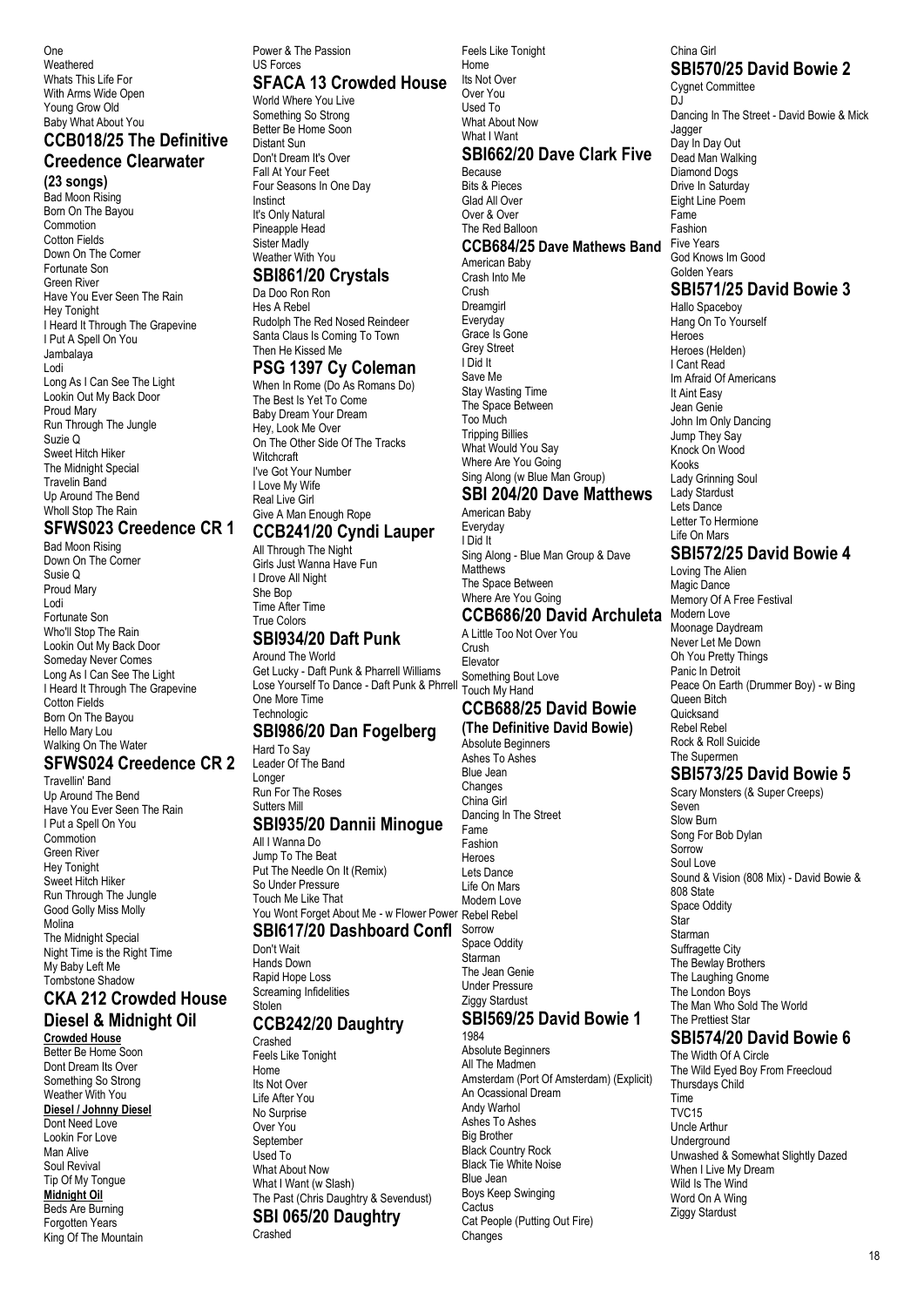# **SBI575/80 David Bowie 6 Disc Collection - \$120**

#### **(includes the six previous discs)** I Can Only Imagine - w Chris Brown **SBI1056/25 David Bowie 7 mpx**

Sound & Vision (808 Mix) Sound & Vision Station To Station The Laughing Gnome The Next Day The Stars Are Out Tonight This Is Not America Thursdays Child **Tonight** Underground Valentines Day Where Are We Now Wild Is The Wind You Feel So Lonely You Could Die

#### **SBI1057/25 David Bowie 7 mpx**

Lady Stardust Love Is Lost Magic Dance Never Let Me Down New Killer Star Peace On Earth (Little Drummer Boy) **Ouicksand** Reflektor Rock & Roll Suicide Scary Monsters (And Super Creeps) Set The World On Fire (You Will) Slow Burn So She Song For Bob Dylan

#### **SBI 1058/20 David Bowie mpx** 1984

Amsterdam (Port Of Amsterdam) (Explicit) Boss Of Me **Cactus** Dancing In The Street - with Mick Jagger Dancing Out In Space Day In Day Out Dead Man Walking Dirty Boys Heat Heroes (Helden) How Does The Grass Grow I Cant Read Id Rather Be High (Explicit) **III Take You There** 

#### **ZPA 84 David Cassidy & Partridge Family**

I Think I Love You - Partridge Family I Woke Up In Love This Morning - Partridge I'll Meet You Halfway - Partridge Family It's One Of Those Nights - Partridge Family Breaking Up Is Hard To Do - Partridge Famy Looking Thru The Eyes Of Love - Pardge Fy Walking In The Rain - David Cassidy I Am A Clown - David Cassidy Some Kind Of A Summer - David Cassidy Could It Be Forever - David Cassidy Daydreamer - David Cassidy How Can I Be Sure - David Cassidy

#### **SBI936/20 David Essex**

Missing You Oh What A Circus Rock On Shoulder To Cry On (Live) Song For Old Lovers The Sun Aint Gonna Shine Anymore

## **PSG 1260 David Foster**

Tell Him After The Love Has Gone Forever Glory Of Love I Have Nothing Power Of The Dream You're The Inspiration **SBI882/25 David Guetta**

Bad - w Showtek & Vessy Commander - w Kelly Rowland Getting Over You - w Chris Wills & Fergie Laserlight - w Jessie J Little Bad Girl - w Taio Cruz & Ludacris Rest Of My Life - w Ludacris & Usher She Wolf (Falling To Pieces) - w Sia Titanium - w Sia Turn Me On - w Nicki Minaj When Love Takes Over - w Kelly Rowland Where Them Girls At - w Flo Rida Where Them Girls At (Explicit) - w Flo Rida Whos That Chick - w Rihanna Without You - w Usher

#### **SBI1198/25 David Guetta 2 mpx** Dream

I Can Only Imagine with Chris Brown Lovers On The Sun with Sam Martin Night Of Your Life with Jennifer Hudson Pass At Me with Timbaland & Pitbull Pass At Me (Explicit) - w Timbalnd & Pitbull Play Hard – w Akon & Ne Yo Rest Of My Life – w Ludacris & Usher She Wolf (Falling To Pieces) with Sia Titanium with Sia Turn Me On with Nicki Minaj Whos That Chick w Rihanna Without You with Usher

#### **SBI1199/25 David Guetta 3 mpx** Aint A Party

**Bad** Commander Every Chance We Get We Run Getting Over You Just One Last Time Laserlight Little Bad Girl Right Now Shot Me Down Where Them Girls At Where Them Girls At (Explicit) **CKA217/20 Dean Lewis** 7 Minutes Be Alright

Stay Awake

Straight Back Down Used To Love (with Martin Garrix) **Waves** 

#### **CCB243/20 Dean Martin**

Carolina In The Morning Everybody Loves Somebody Houston I Will Memories Are Made Of This Thats Amore Thats Love Volare Nel Blu Dipinto Di Blu Youre Nobody Till Somebody Loves You

#### **PSG 1518 Dean Martin**

Ain't That A Kick In The Head That's Amore Well Did You Evah Memories Are Made Of This Toot Toot Tootsie Goodbye You're Nobody Till Somebody Loves You Everybody Loves Somebody Volare Sam's Song Imagination **SBI937/20 Dean Martin 1**

#### Aint That A Kick In The Head

Baby Face Baby Its Cold Outside Dream I Wish You Love Ill Always Love You Imagination In The Chapel In The Moonlight Its Beginning To Look A Lot Like Christmas Let Me Go Lover **SBI938/20 Dean Martin 2** Mambo Italiano

Object Of My Affection Send Me The Pillow That You Dream On Somewhere Theres A Someone Standing On The Corner **Sweetheart** Tiny Bubbles - Don Ho & Dean Martin Turn The World Around Two Sleepy People - Dean Martin & Renaud You Belong To Me **SBI939/20 Dean Martin (mpx)**

Little Ole Wine Drinker Me Houston Sway Buona Sera Imagination

Ill Always Love You Mambo Italiano Two Sleepy People - Dean Martin & Renaud You Belong To Me Everybody Loves Sbody Smtime (Uptempo)

# **SFWS018 Dean Martin**

Buona Sera Houston I Will Sway Thats Amore Volare Youre Nobody Till Somebody Loves You Sams Song & Sammy Davis On An Evening In Roma Everybody Loves Somebody Little Ole Wine Drinker Me Memories Are Made Of This Innamorata Gentle On My Mind How Do You Like Your Eggs In The Morning

## **ZHR005 Dean Martin**

Aint That A Kick In The Head Bumming Around Everybody Loves Somebody Gentle On My Mind Innamorata (Sweetheart) Kiss Let It Snow! Let It Snow! Let It Snow! Let Me Go Lover Little Ole Wine Drinker Me Memories Are Made Of This Return To Me Rudolph The Red-Nosed Reindeer Standing On The Corner Sway Thats Amore Under The Bridges Of Paris Volare

#### **CCB694/20 Debbie Gibson**

Electric Youth Foolish Beat Lost In Your Eyes No More Rhyme Shake Your Love Staying Together

#### **PSG 1014 Debbie Gibson**

Shake Your Love Out Of The Blue Foolish Beat Staying Together Lost In Your Eyes No More Rhyme Electric Youth Only In My Dreams

#### **SBI 206/20 Debbie Gibson**

Anything Is Possible Electric Youth Foolish Beat Losing Myself Lost In Your Eyes Naked Only In My Dreams Shake Your Love Someday - Debbie Gibson & Chris Cuevos

We Could Be Together **SBI1187/20 Debbie Gibson 2 mpx** Anything Is Possible Losing Myself Lost In Your Eyes Someday

#### **SBI940/20 Deborah Cox**

Absolutely Not Its Over Now Nobodys Supposed To Be Here Play Your Part Same Script Different Cast - w Whitney Hstn Sentimental Things Just Aint The Same

**CCB244/20 Def Leppard**

Armageddon It Hysteria Lets Get Rocked Love Bites Now Pour Some Sugar On Me Two Steps Behind **SBI 207/25 Def Leppard** Animal

Bringing On The Heartbreak Have You Ever Needed Someone So Bad Let's Get Rocked Love Bites Make Love Like A Man Now Photograph Pour Some Sugar On Me Slang Stand Up (Kick Love Into Motion) Two Steps Behind When Love & Hate Collide **SF6B 082 Def Leppard**

Animal Hysteria Let's Get Rocked Love Bites Pour Some Sugar On Me Have You Ever Needed Someone So Bad

#### **SBI689/25 Deftones**

Around The Fur Back To School Be Quiet & Drive Bloody Cape Digital Bath Engine Number 9 Lotion Lucky You **Minerva** One Weak Root Rx Queen Tempest When Girls Telephone Boys **CKA 206 Delta Goodrem** 

# **& Vanessa Amorosi**

**Delta Goodrem** A Little Too Late Almost Here Born To Try Born To Try (Dancemix) **Butterfly** Dear Life In This Life Innocent Eyes Lost Without You Not Me Not I Out Of The Blue Predictable Think About You Throw It Away **Vanessa Amorosi** Absolutely Everybody Shine The Power **SFACA 10 Delta Goodrem**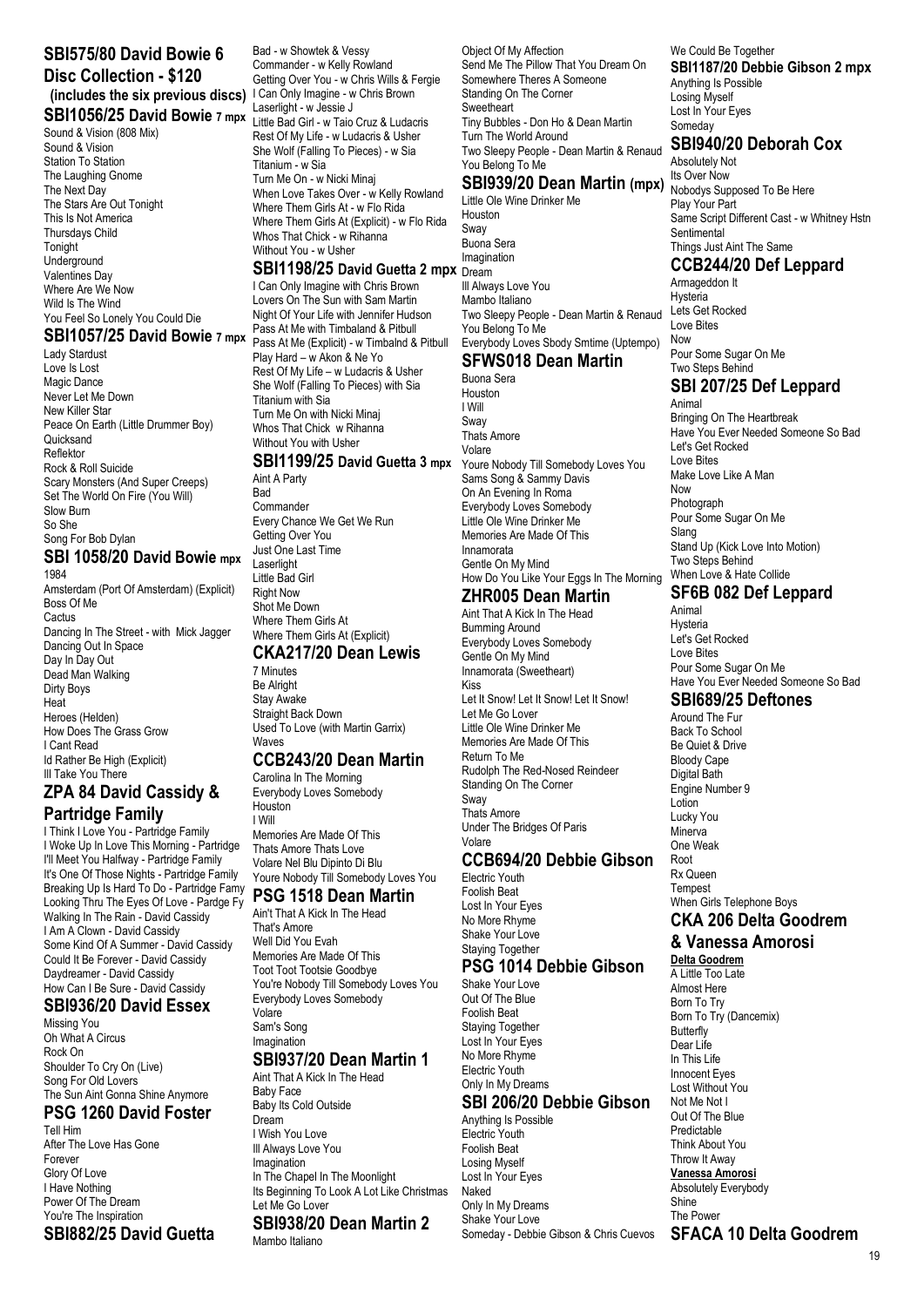A Little Too Late Almost Here Born To Try Innocent Eyes Lost Without You Mistaken Identity Not Me Not I Out Of The Blue Together We Are One Predictable Butterfly Born To Try (dance remix)

#### **SBI1188/20 Deftones 2 mpx**

Around The Fur Be Quiet & Drive Swerve City **Tempest** 

#### **SBI765/20 Demi Lovato**

Dont Forget Give Your Heart A Break Heart Attack La La Land Let It Go Skyscraper This Is Me - w Joe Jonas Who Will I Be

#### **SBI1189/25 Demi Lovato 2 mpx** Girl

Give Your Heart A Break Heart Attack Let It Go Made In The USA Neon Lights Really Dont Care **Skyscraper** Somebody To You Up

## **SBI865/20 Deniece Williams** So Good

Free Healing Lets Hear It For The Boy Too Much Too Little Too Late

## **NZSS 02 Dennis Marsh**

**9 Karaoke Tracks & 9 with original vocals** Before I Say Goodbye Blue Darling E I Po Hangi Tonight I'm Gonna Change In A Room Full Of People Land Of The Long White Cloud Maku Room Full Of Roses

## **SFGD 37 Depeche Mode**

People Are People Just Can't Get Enough Barrel Of A Gun It's No Good Home Everything Counts Dreaming Of Me Somebody A Question Of Lust Never Let Me Down Again Policy Of Truth In Your Room Only When I Lose Myself Useless Master & Servant Personal Jesus A Question Of Time

#### **CCB336/25 Destinys Child**

Bills Bills Bills Bootylicious Bug A Boo Cater 2 U Emotion Girl Independent Women Jumpin Jumpin Lose My Breath Say My Name

Soldier Stand Up For Love With Me No No No (w Wyclef Jean) **JTG 059 Destinys Child 2 Disc Set (with vocal disc) \$25**

Survivor Bootylicious Say My Name Independent Woman Part I Happy Face Emotion **Fancy** Nasty Girl Bills Bills Bills Bug A Boo Jumpin Jumpin So Good

#### No No No (Part 2) - Destinys Child & Wyclef Boy From Ipanema **SBI682/20 Destinys Child 1**

Bills Bills Bills Bootylicious Bug A Boo Cater To You Emotion Fancy Happy Face

#### Independent Women Jumping Jumping **SBI683/20 Destinys Child 2** Frim Fram Sauce

#### Lose My Breath Nasty Girl

Proud Family Say My Name Sexy Daddy Soldier Stand Up For Love Survivor

#### **SBI1171/20 Destinys Child 3 mpx** Bootylicious

Girl Lose My Breath Nuclear (Explicit) Nuclear Proud Family

#### **SBI941/20 Devlin**

Game Over - Tinchy Stryder & Chipmunk Game Over (Explicit) - Tinchy & Chipmunk Let It Go - Devlin & Labrinth Rewind - Devlin & Diane Birch<br>Runaway - Devlin & Yasmin Runaway - Devlin & Yasmin Runaway (Male Vocal Only) - Dvlin & Yasmin Watchtower - Devlin & Ed Sheeran

#### **SBI944/20 Devlin (mpx)**

Game Over (Explicit) - Tinchy & Chipmunk Game Over - Tinchy Stryder & Chipmunk Let It Go - Devlin & Labrinth Rewind - Devlin & Diane Birch Runaway (Male Vocal Only) - Dev & Yasmin Runaway - Devlin & Yasmin

## **SBI710/20 Diana King**

Stir It Up Shy Guy Aint Nobody I Say A Little Prayer L L L Lies Love Triangle

# **CCB699/20 Diana Krall**

Just The Way You Are Lets Face The Music & Dance Narrow Daylight **Temptation** The Look Of Love You Dont Know Me

## **PSG 1619 Diana Krall 2**

Gee Baby, Ain't I Good To You

I'm Thru With Love Is You Is Or Is You Ain't My Baby East Of The Sun (And West Of The Moon) The Best Thing For You (Would Be Me) I Miss You So How Deep Is The Ocean Garden In The Rain

# **PSG 1625 Diana Krall 3**

A Blossom Fell Boulevard of Broken Dreams Fly Me To The Moon I'll String Along With You I've Got You Under My Skin If I Had You Pick Yourself Up S Wonderful This Can't Be Love You're Looking At Me

# **PSG 6154 Diana Krall**

Where or When I've Grown Accustomed To His Face Walk On By Too Marvelous For Words Guess I'll Hang My Tears Out To Dry So Nice Quiet Nights Every Time We Say Goodbye

# **SBI 011/20 Diana Krall**

Body And Soul Cry Me A River Devil May Care I'm An Errand Girl For Rhythm Let's Face The Music And Dance Peel Me A Grape Popsicle Toes Straighten Up And Fly Right The Look Of Love You're Getting To Be A Habit With Me **SBI1190/20 Diana Krall 2 mpx**

#### Almost Blue Cry Me A River Straighten Up & Fly Right The Look Of Love

# **CCB245/25 Diana Ross**

#### **& The Supremes** Aint No Mountain High Enough

Chain Reaction Love Hangover Missing You Take Me Higher Touch Me In The Morning Upside Down Baby Love (w Supremes) Back In My Arms Again (w Supremes) Come See About Me (w Supremes) I Hear A Symphony (w Supremes) Love Child (w Supremes) Love Is Here & Now Yre Gone (w Supremes) Here With Me Someday Well Be Together (w Supremes) Stop In The Name Of Love (w Supremes) The Happening (w Supremes) Where Did Our Love Go (w Supremes) You Cant Hurry Love (w Supremes) You Keep Me Hanging On (w Supremes)

#### **PSG 1027 Diana Ross**

Touch Me In The Morning I'm Coming Out Good Morning Heartache Mirror, Mirror Endless Love Upside Down Reach Out & Touch (Somebody's Hand) Why Do Fools Fall In Love Ain't No Mountain High Enough You're All I Need To Get By

## **SBI643/25 Diana Ross 1**

Ain't No Mountain High Enough Baby Love Baby Love/ I'm Still Waiting/ Chain Reaction White Flag Baby Love/Where .. Love Go/Stop In … Love Who Makes You FeelStoned Thank You

Back In My Arms Again Blame It On The Sun Chain Reaction Come See About Me Do You Know Where You're Going To Endless Love (duet w/Lionel Richie) Getting Ready For Love Home I Hear A Symphony I Will Survive If We Hold On Together

#### **SBI644/25 Diana Ross 2**

I'm Coming Out I'm Still Waiting It's My Turn Last Time I Saw Him Love Child Love Hangover Mirror Mirror Missing You Muscles My Old Piano Nathan Jones Not Over You Yet One Shining Moment Remember Me Shoop Shoop/River Deep /Chain Reaction

#### **SBI645/25 Diana Ross 3**

Someday We'll Be Together Stop In The Name Of Love **Surrender** Take Me Higher The Best Years Of My Life The Boss Touch Me In The Morning Upside Down When You Tell Me That You Love Me When U Tell Me That U Love Me w/Westlife Where Did Our Love Go Why Do Fools Fall In Love You Are Everything (duet w/Marvin Gaye) You Can't Hurry Love You Keep Me Hanging On Your Love

#### **SBI1201/25 Diana Ross 4 mpx** Baby Love

Baby Love/Im Still Waiting/Chain Reaction Endless Love Getting Ready For Love Im Still Waiting One Shining Moment Someday Well Be Together Stormy Weather **Surrender** When You Tell Me That You Love Me Your Love

#### **CCB700/20 Dido**

Dont Believe In Love Hunter Quiet Times Thank You White Flag

# **SBI 266/20 Dido**

All You Want Christmas Day Don't Believe In Love Don't Leave Home Feels Like Fire - Carlos Santana & Dido Here With Me Hunter Life For Rent

# **SBI 267/20 Dido**

Mary's In India My Life Sand In My Shoes Stan - Eminem & Dido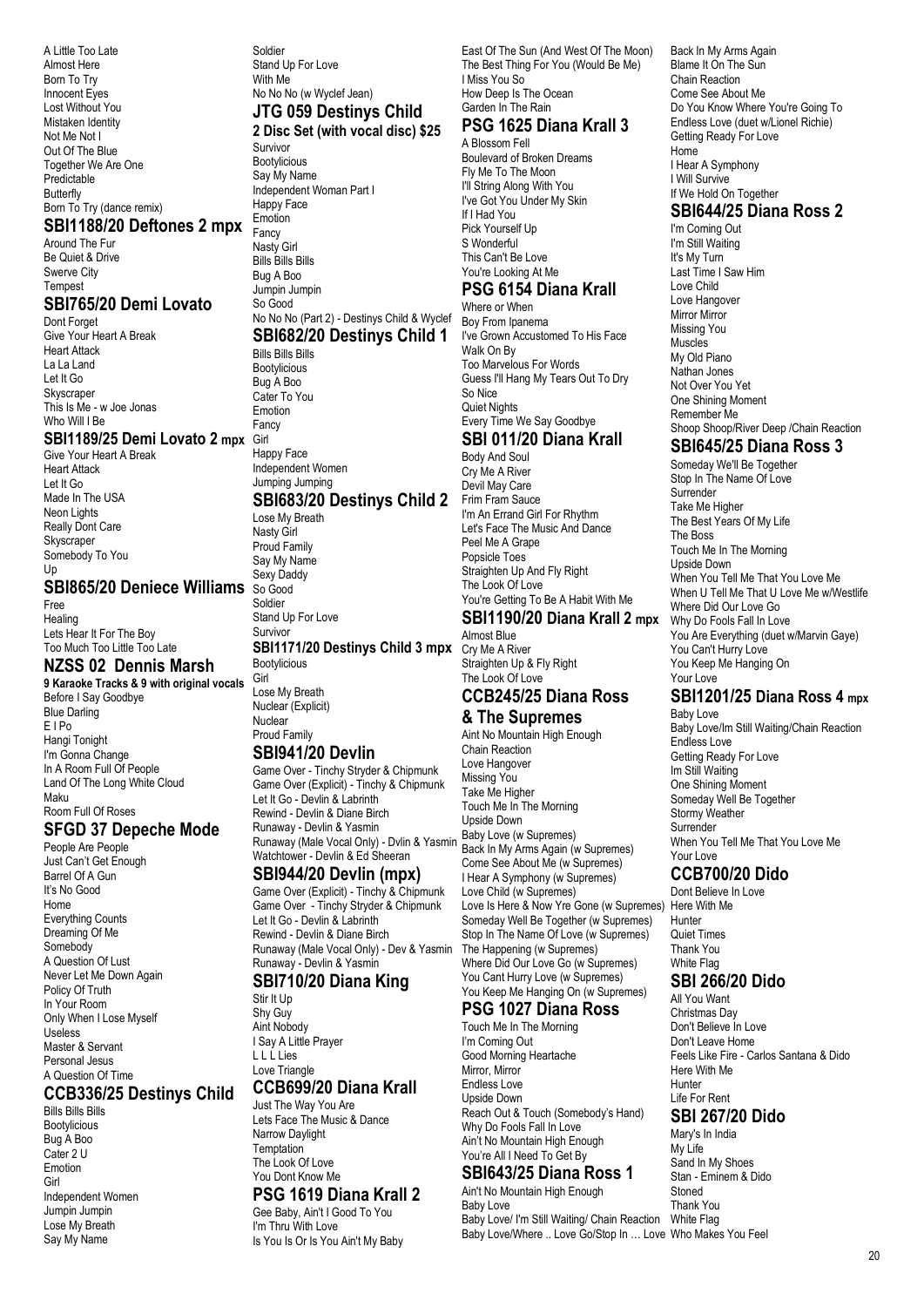All You Want Dont Leave Home Here With Me Life For Rent Sand In My Shoes Stan (Explicit) The Hunter White Flag

#### **PSG 1297 Dinah Washington**

Cry Me A River I Won't Cry Anymore I'm Through With Love Time After Time It's Magic What A Difference A Day Made I Wanna Be Loved Harbor Lights Manhattan I Thought About You

#### **SBI945/20 Dinah Washington**

But Not For Me Harbour Lights Hurt Mad About The Boy Smoke Gets In Your Eyes Therell Be Some Changes Made What A Difference A Day Makes

#### **SBI1203/20 D Washington 2 mpx SFWS010 Dire Straits**

Harbour Lights Hurt Mad About The Boy What A Difference A Day Makes **SBI 153/20 Dion & Belmnts**

Abraham Martin & John Donna The Prima Donna I Wonder Why Lonely Teenager Lovers Who Wander Ruby Baby Runaround Sue Teenager In Love That's My Desire The Wanderer Where Or When

#### **CCB246/25 Dionne Warwick** Apollo

Alfie Anyone Who Had A Heart Dejà Vu Do You Know The Way To San Jose Dont Make Me Over Heartbreaker I Just Dont Know What To Do With Myself I Say A Little Prayer Ill Never Fall In Love Again Ill Never Love This Way Again Message To Michael Promises Promises Valley Of The Dolls (Theme) Walk On By Wishin & Hopin Thats What Friends Are For (w Friends) Then Came You (w Spinners) **SBI 096/25 Dionne Warwick**

#### Alfie

Friends In Love - Johnny Mathis & Dionne Heartbreaker I Just Don't Know What To Do With Myself I Say A Little Prayer I'll Never Fall In Love Again I'll Never Love This Way Again Make It Easy On Yourself Message To Michael Never Gonna Let You Go Promises Promises Say A Little Prayer '97 That's Wht Friends Are Fr - Dionne & Elton Walk On By Wishing & Hoping Youll Never Get To Heaven Break My Heart

#### **SBI1202/20 Dido vol 3 mpx SBI1204/20 D Warwick 2 mpx** Bassline Junkie (Explicit) Friends In Love

#### Then Came You Walk On By

Thats What Friends Are For

# **SBI946/25 Dire Straits**

Down To The Waterline How Long Iron Hand One World Planet Of New Orleans Portobello Belle (Live Version) Ride Across The River Solid Rock The Bug The Mans Too Strong Ticket To Heaven Twisting By The Pool Where Do You Think Youre Going Why Worry You & Your Friend

#### **SBI1205/20 Dire Straits 2 mpx**

Brothers In Arms Money For Nothing Portobello Belle (Live Version) Private Investigations Sultans Of Swing Walk Of Life

Sultans Of Swing Lady Writer Romeo & Juliet Tunnel Of Love Private Investigations Twisting By The Pool Love Over Gold So Far Away Money For Nothing Brothers In Arms Walk Of Life Calling Elvis Heavy Fuel On Every Street Your Latest Trick **SBI808/20 Disclosure**

F For You Latch - Disclosure & Sam Smith

#### You & Me - Disclosure & Eliza Doolittle **SBI1206/20 Disclosure 2 mpx**

Apollo - Disclosure F For You - Disclosure Latch - Disclosure & Sam Smith White Noise - Disclosure & AlunaGeorge You & Me - Disclosure & Eliza Doolittle **SBI 079/20 Disturbed**

White Noise - Disclosure & AlunaGeorge

#### Conflict

Down With The Sickness (mpx) Down With The Sickness Dropping Plates Fear Guarded Inside The Fire Land Of Confusion Meaning Of Life Numb **SBI 080/20 Disturbed 2**

#### Prayer

Shout 2000 Stricken **Stupify** Ten Thousand Fists The Game The Night Violence Fetish Voices Want **SBI947/20 Dizzee Rascal**

Bassline Junkie

**Grafting** Sirens (Explicit) Something Really Bad - Dizzee & Will I Am Something Really Bad (Explicit) – w Will I Am The Power (Explicit) - DJ Fresh & Dizzee

Bassline Junkie Dirtee Disco Everyone - Cheryl Cole & Dizzee Rascal Going Crazy - Dizzee Rascal & Rob Williams I Will Go With You (Con Te Partir) Scream - Dizzee Rascal & Pepper Sirens (Explicit) Something Really Bad - Dizzee & Will I Am The Power - DJ Fresh & Dizzee Rascal Wild - Jessie J & Big Sean

#### **SBI949/25 DJ Bobo**

Bring The Beat Back Chihuahua Freedom Keep On Dancing Let The Dream Come True Love Is All Around Love Is The Price Pray Shadows Of The Night - DJ Bobo & VSOP Somebody Dance With Me Take Control There Is A Party What A Feeling - DJ Bobo & Irene Cara Where Is Your Love

#### **SBI950/25 DJ Bobo (mpx)**

Bring The Beat Back Chihuahua Freedom Keep On Dancing Love Is All Around Love Is The Price Somebody Dance With Me Take Control Where Is Your Love

# **SBI0998/20 DJ Fresh & Friends**

Dibby Dibby Sound - DJ Fresh & Jay Fay Earthquake - DJ Fresh & Diplo Flashlight - Ellie Goulding & DJ Fresh Gold Dust - DJ Fresh & Ce Cile Gravity - DJ Fresh & Ella Eyre Hot Right Now - DJ Fresh & Rita Ora Make You Bounce - DJ Fresh & TC The Feeling - DJ Fresh & RaVaughn The Power - DJ Fresh & Dizzee Rascal

All I Do Is Win - DJ Khaled & T Pain Im On One - DJ Khaled & Drake No New Friends (Explicit) - DJ Khled & Drake The Doctor Take It To The Head - DJ Khd & Chris Brown What A Fool Believes Way Too Cold - Kanye West & DJ Khaled

## **CCB247/20 Don McLean**

American Pie And I Love You So Castles In The Air Crying Every Day Vincent Starry Starry Night **CCB248/20 Donna Summer** Bad Girls

Hot Stuff I Feel Love Last Dance Macarthur Park She Works Hard For The Money This Time I Know Its For Real No More Tears Enough Enough (w B Strd)

#### **PSG 1277 Donna Summer**

Melody Of Love (Wanna Be Loved) Hot Stuff Bad Girls She Works Hard For The Money On The Radio Dim All The Lights

Sunset People Last Dance

#### **SBI 214/20 Donna Summer 1** Bad Girls

**SBI948/20 Dizzee Rascal (mpx)** Heaven Knows - Brooklyn Dreams & Donna Could It Be Magic Dim All The Lights Hot Stuff (Guitar Orientated) I Don't Wanna Get Hurt I Feel Love Last Dance Love To Love You Baby Love's Unkind

# **SBI 215/20 Donna Summer 2**

MacArthur Park Melody Of Love No More Tears (Enough Is Enough) - Barbra Streisand & Donna Summer On The Radio Rumor Has It She Works Hard For The Money Spring Affair State Of Independence This Time I Know It's For Real Try Me I Know We Can Make It

## **SBI1207/20 D Summer 3 mpx**

Heaven Knows Love To Love You Baby No More Tears (Enough Is Enough) She Works Hard For The Money Whenever There Is Love

## **CCB112/25 Doobie Brothers**

Black Water China Grove It Keeps You Runnin Jesus Is Just Alright Listen To The Music Long Train Running Minute By Minute Real Love Rockin Down The Highway South City Midnight Lady Take Me In Yr Arms Rock Me A Little While Takin It To The Streets The Doctor What A Fool Believes Without You

## **SBI 069/20 Doobie Brothers**

**SBI951/20 DJ Khaled & Friends** Listen To The Music **Black Water**<br>Listen To The Music Long Train Running Natural Thing Need A Little Taste Of Love

#### **CCB249/20 Doors**

Break On Through Hello I Love You La Woman Light My Fire Love Her Madly Love Me Two Times Riders On The Storm Roadhouse Blues Touch Me

#### **PT 2004 Doors**

Light My Fire Back Door Man Riders On The Storm La Women Break On Through The End Hello I Love You Touch Me People Are Strange Love Me Two Times Road House Blues Crystal Ship Unknown Soldier Love Her Madly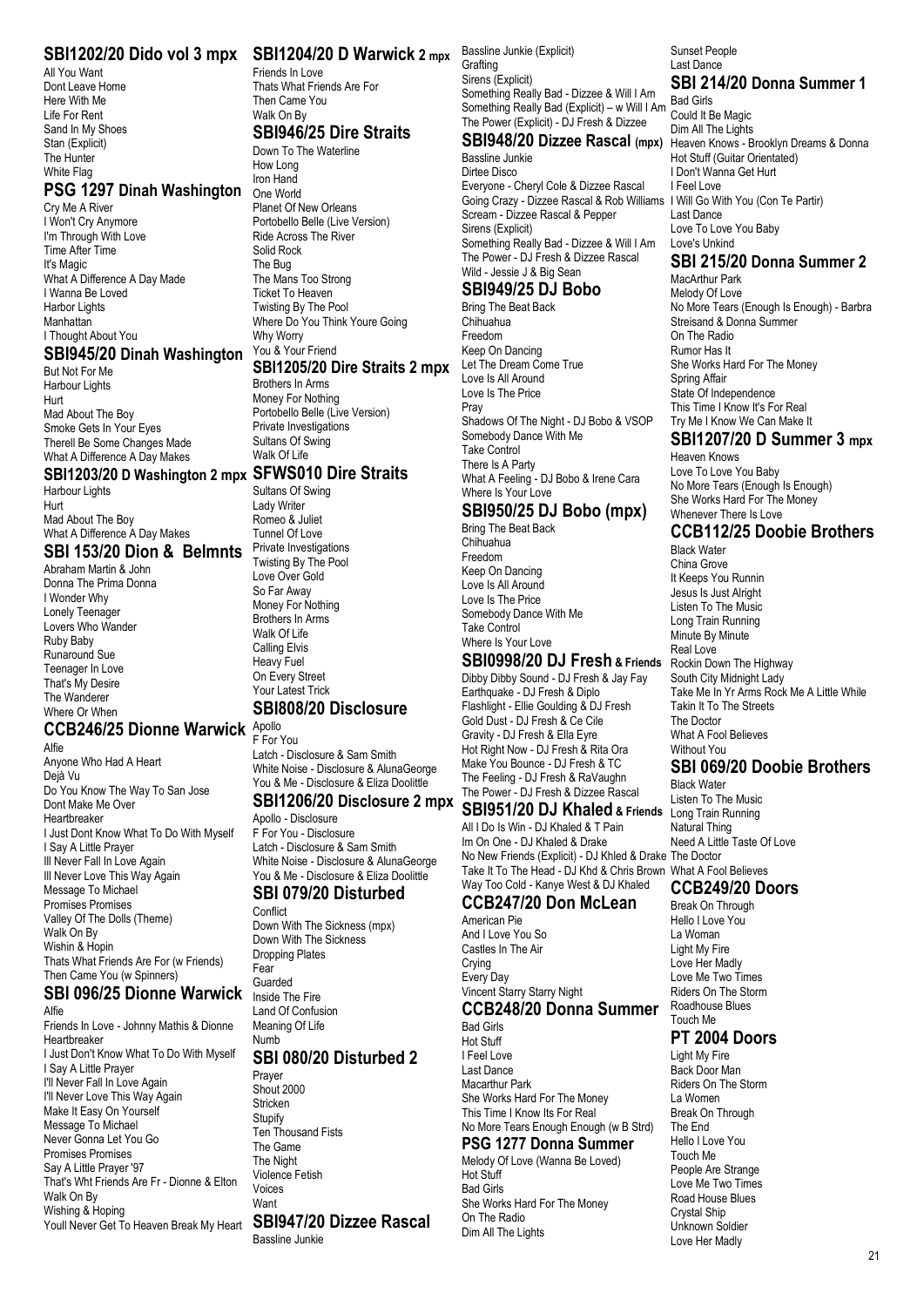#### Wild Child **CCB250/20 Doris Day**

Everybody Loves A Lover Its Magic Secret Love Tea For Two Teachers Pet Whatever Will Be Will Be Que Sera Sera

#### **SBI 216/20 Doris Day**

Christmas Song (Merry Christmas To You) Have Yourself A Merry Little Christmas If I Give My Heart To You It's Magic Just Blew In From The Windy City Little Girl Blue Lullaby Of Broadway Que Sera Sera Secret Love Sentimental Journey You Made Me Love You You Took Advantage Of Me

## **ZPA 118 Doris Day**

Whatever Will Be, Will Be (Que Sera Sera) Pillow Talk Move Over Darling Teacher's Pet The Black Hills Of Dakota Perhaps, Perhaps, Perhaps The Deadwood Stage Secret Love Everybody Loves A Lover Bewitched, Bothered & Bewildered If I Give My Heart To You Ready, Willing & Able Sugarbush (Duet With Frankie Laine)

#### **SBI952/25 Dr Dre & Friends**

Bitches Aint Shit California Love - 2Pac & Dr Dre Dre Day Fuck You (Explicit) I Need A Doctor (Explicit) - Dr Dre & Eminem Who Do You Love - YG & Drake Keep Their Heads Ringing Let Me Ride Lets Get High Natural Born Killaz - Dr Dre & Ice Cube New Day (Explicit) - 50 Cent & Dr Dre No Diggity - Blackstreet & Dr Dre Still Dre - Dr Dre & Snoop Dogg The Documentary - Game & Dr Dre Xxplosive - Dr Dre & Hitman

#### **CKA232 The Definitive Dr Hook**

A Little Bit More Baby Makes Her Blue Jeans Talk

Better Love Next Time Carry Me Carrie Everybodys Making It Big But Me Girls Can Get It If I Said You Had A Beautiful Body If Not You More Like The Movies Only Sixteen Red Winged Blackbird Sexy Eyes Sharing The Night Together Sylvias Mother The Cover Of The Rolling Stone The Millionaire The Wild Colonial Boy Walk Right In When Youre In Love W A Beautiful Woman Years From Now

# **CKA209 Dragon vs Mentals**

#### **vs Noiseworks Dragon**

April Sun In Cuba Are You Old Enough Rain Young Years **Mental As Anything** If You Leave Me Can I Come Too Hes Just No Good For You Nips Are Getting Bigger Live It Up Too Many Times **Noiseworks** No Lies Hot Chilli Woman Take Me Back Touch

# **SBI612/25 Drake 1**

Best I Ever Had Champion – w/ Nicki Minaj & Nas Crew Love – w/ The Weeknd **Headlines** I'm On One – w/ DJ Khaled & Rick Ross Make Me Proud – w/ Nicki Minaj Marvin's Room Moment 4 Life – w/ Nicki Minaj Pop That – w/ French Montana & Rick Ross She Will – w/ Lil Wayne Stay Schemin – w/ Rick Ross & Fch Montana Trophies (Explicit) Take Care – w/ Rihanna The Motto – w/ Lil Wayne What's My Name – w/ Rihanna

## **SBI953/25 Drake 2**

All Me - Drake & 2 Chainz Believe Me - Lil Wayne & Drake Diced Pineapples - Rick Ross & Wale F\*\*kin Problems - A\$AP Rocky & Drake Good Kush & Alcohol - Lil Wayne & Drake Hold On Were Going Home - w Majid Jordan **SBI955/20 Dreamhouse** Leave It All To Me – w Miranda Cosgrove Mine - Beyonce & Drake No Lie - 2 Chainz & Drake Poetic Justice - Kendrick Lamar & Drake Smaller Pieces - Dusty Drake Started From The Bottom - Drake The Language - Drake The Simple Life - Drake Trophies - Young Money & Drake

# **SBI1208/25 Drake vol 3 mpx** This Magic Moment

0 To 100 All Me Believe Me Best I Ever Had Champion Crew Love Diced Pineapples **Energy** Fuckin Problems Good Kush & Alcohol (Bitches Love Me) Headlines Hold On Were Going Home Im On One Make Me Proud Marvins Room Mine

#### **SBI1209/25 Drake vol 4 mpx** III Take You Where The Musics Playing

Moment 4 Life No Lie Poetic Justice Pop That Preach She Will Started From The Bottom Stay Schemin Take Care The Language The Motto The Simple Life **Trophies** Truffle Butter Whats My Name Who Do You Love

## **SBI1210/25 Drake vol 5 mpx** Cry Baby & Piece Of My Heart – Joss

Champion (Explicit) Crew Love (Explicit) Diced Pineapples (Explicit) Fuckin Problems (Explicit) Good Kush & Alcohol (Bitches Love Me)

Headlines (Explicit) Im On One (Explicit) Make Me Proud (Explicit) Marvins Room (Explicit) No Lie (Explicit) Poetic Justice (Explicit) She Will (Explicit) Started From The Bottom (Explicit) Stay Schemin (Explicit) The Motto (Explicit) **SBI1211/25 Drake vol 6 mpx** All She Wants Is

# 0 To 100

All Me (Explicit) Believe Me (Explicit) Energy (Explicit) Mine (Explicit) Moment 4 Life (Explicit) No New Friends (Explicit) Pop That (Explicit) Preach (Explicit) The Language (Explicit) Truffle Butter (Explicit) Who Do You Love (Explicit) Wu Tang Forever (Its Yours) (Explicit)

#### **SBI954/20 Dream**

He Loves You Not I Love Your Girl Shawty Is A Ten This Is Me You Are The Best Thing

# Hay Que Linda

Lets Live For Today Sha La La **Stay** 

# **CCB251/20 Drifters**

On Broadway Save The Last Dance For Me Some Kind Of Wonderful There Goes My Baby Under The Boardwalk Up On The Roof

#### **ZHR003 - Drifters**

Come On Over To My Place Like Sister & Brother Saturday Night At The Movies Save The Last Dance For Me Under The Boardwalk Up On The Roof Youre More Than A Number Little Red Book Peaceful Easy Feeling Down On The Beach Tonight Kissin In The Back Row Of The Movies There Goes My First Love Dance With Me At The Club Can I Take You Home Little Girl Spanish Harlem Some Kind Of Wonderful When My Little Girl Is Smiling On Broadway This Magic Moment

#### **CCB252/20 Duffy & Joss Stone**

Mercy - Duffy Stepping Stone - Duffy Warwick Avenue - Duffy Fell In Love With A Boy - Joss Free Me - Joss Right To Be Wrong - Joss Spoiled - Joss Super Duper Love Are U Diggin On Me - Jss Tell Me Bout It - Joss You Had Me - Joss **PSG 1510 - Duke Ellington**

#### **(2 CD Set \$25)** Caravan

Do Nothin Till You Hear From Me

Dont Get Around Much Anymore I Got It Bad I Let A Song Go Out Of My Heart It Dont Mean A Thing If It Aint Got That Swing Jump For Joy Mood Indigo Solitude Sophisticated Lady

#### **CCB253/25 Duran Duran** A View To A Kill

Come Undone Girls On Film Hungry Like The Wolf I Dont Want Your Love Is There Something I Should Know Notorious Ordinary World Planet Earth Rio Save A Prayer The Reflex The Wild Boys Union Of The Snake

## **SFWS026 Dusty Springfield**

Goin' Back I Close My Eyes & Count to 10 I Just Don't know What To Do With Myself I Only Want To Be With You In The Middle Of Nowhere Son Of A Preacher Man Stay A While What Have I Done To Deserve This The Look Of Love Wishing And Hoping All Cried Out You Don't Have To Say You Love Me Little By Little Losing You All I See is You

#### **CCB 981/25 Eagles The Definitive Eagles**

All She Wants To Do Is Dance (Don Henley) Best Of My Love Desperado Heartache Tonight Hotel California Life In The Fast Lane Lifes Been Good (Joe Walsh) Lyin Eyes New Kid In Town One Of These Nights Take It Easy Take It To The Limit Tequila Sunrise The Boys Of Summer (Don Henley) The Heat Is On (Glenn Frey) The Long Run Witchy Woman

## **SFWS001 Eagles 1**

Hotel California Take It Easy Lyin' Eyes One Of These Nights Tequila Sunrise Desperado Take It To The Limit New Kid In Town Best Of My Love Life In The Fast Lane Heartache Tonight Peaceful Easy Feeling I Can't Tell You Why Witchy Woman Sooner Or Later **ZPA 50 Eagles 2** Wasted Time

Out Of Control Doolin-Dalton Certain Kind Of Fool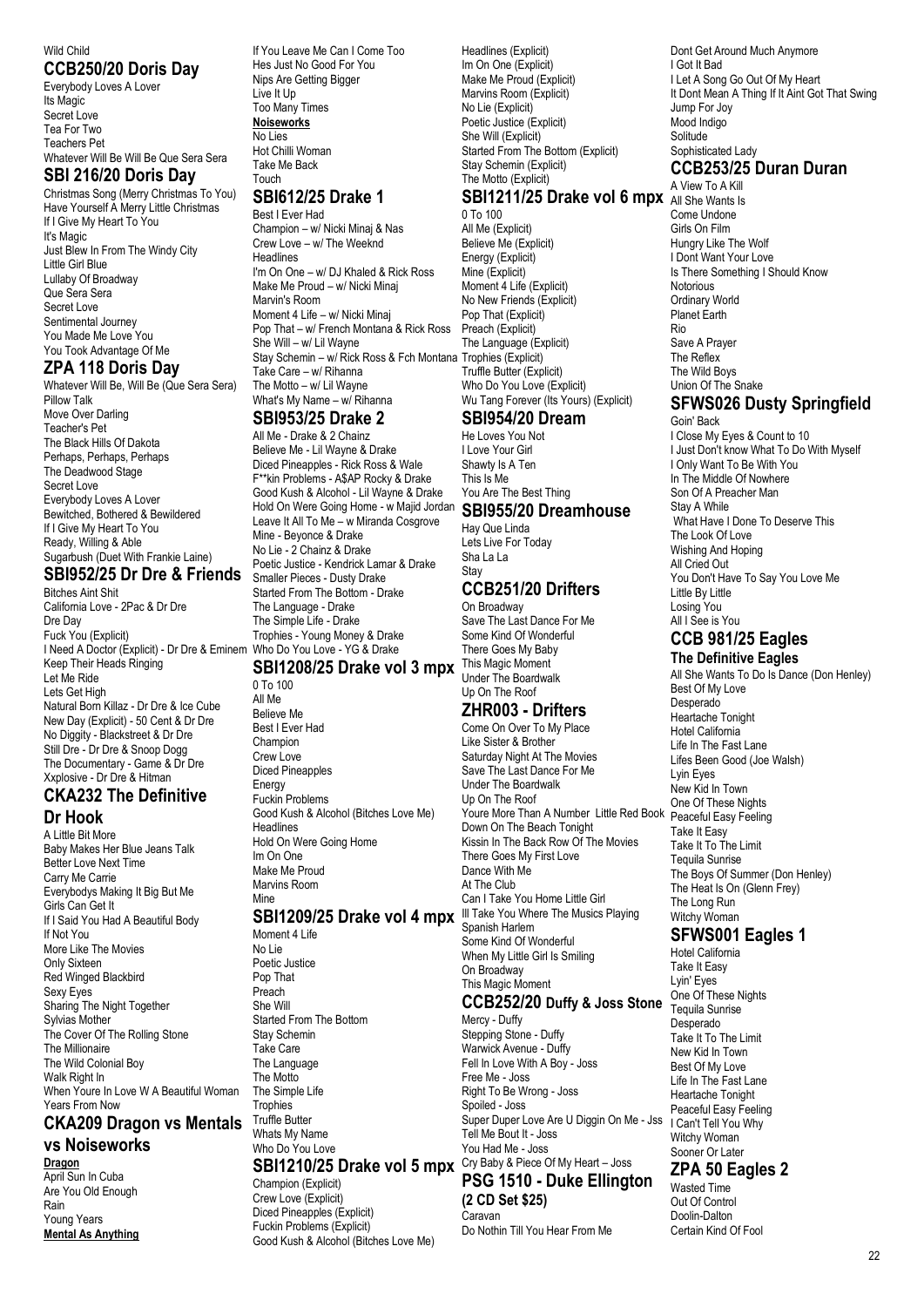Saturday Night You Never Cry Like A Lover On The Border Good Day In Hell The Greeks Don't Want No Freaks Nightingale The Sad Cafe Eagles Medley 3

# **SBI956/20 Eamon**

All Over Love F\*\*k It (I Dont Want You Back) My Babys Lost (Explicit) On & On Something Strange (Explicit)

#### **SBI1213/20 Eamon 2 mpx**

All Over Love F\*\*k It (I Dont Want You Back) My Babys Lost (Explicit) Something Strange (Explicit)

**CCB149/20 Earth Wind & Fire** One After The Love Has Gone

Boogie Wonderland Lets Groove Mighty Mighty September Shining Star Sing A Song

#### **SBI 217/20 Earth Wind & Fire**

Spend The Night Shining Star Fantasy Boogie Wonderland September September - (Phats & Small Remix) That's The Way Of The World Sing A Song After The Love Has Gone Star Can't Hide Love Got To Get You Into My Life

## **CKA220/25 Ed Sheeran**

Beautiful People (with Khalid) Blow (with Chris Stapleton & Bruno Mars) Castle On The Hill Dive End Game (with Taylor Swift) Galway Girl **Happier** I Dont Care (with Justin Bieber) Lego House Perfect Perfect Duet (with Beyonce) Shape Of You South of the Border (w Camila C & Cardi B) Supermarket Flowers The A Team Thinking Out Loud

# **CCB973/25 The Definitive**

**Ed Sheeran** Afterglow Beautiful People Blow Castle On The Hill Dive Don't Galway Girl **Happier** I Don't Care Lay It All On Me Lego House Perfect Perfect Duet Shape Of You Sing South Of The Border Supermarket Flowers The A Team Thinking Out Loud **SBI1127/25 Ed Sheeran 3** Afire Love

Dont Everything Has Changed - w Taylor Swift Give Me Love Hearts On Fire - Passenger & Ed Sheeran I See Fire Kiss Me Make It Rain Old School Love - w Lupe Fiasco One Photograph

Sing Thinking Out Loud Watchtower (All Along The) – w Devlin You Need Me I Dont Need You (Explicit)

## **SBI1128/20 Ed Sheeran 4 (mpx)**

Afire Love Dont Everything Has Changed (Ed Sh Vocal Only) Hanging On (Explicit) - w Tinie Tempah Hearts On Fire - Passenger & Ed Sheeran Make It Rain

**Photograph** Sing

## Thinking Out Loud

**SBI611/20 Ed Sheeran** Drunk Lego House Little Bird Small Bump The A Team Wish You Were Here You Need Me I Don't Need You **SBI774/25 Ed Sheeran**

## The A Team

Wish You Were Here You Need Me I Dont Need You You Need Me I Dont Need You (Explicit) Everything Has Changed - w Taylor Swift Give Me Love I See Fire Kiss Me Lego House Old School Love – w Lupe Fiasco Old School Love (Explicit) – w Lupe Fiasco Small Bump Drunk **SBI 637/20 Edith Piaf** La Foule

La Vie En Rose Les Amants DUn Jour Milord Mon Legionnaire No Regrets (Non Je Ne Regrette Rien) **PSG 6098 Ella Fitzgerald**

## Can't We Be Friends

Don'cha Go 'Way Mad Can't Help Lovin' That Man You're An Old Smoothie Don't Be That Way **Misty** A Fine Romance What Is There To Say (It's Only A) Paper Moon Round Midnight

# **PSG 6178 Ella Fitzgerald**

**Accompanied by Ellis Larkins** People Will Say Were In Love Please Be Kind Until The Real Thing Comes Along Makin Whoopee Imagination **Stardust** My Heart Belongs To Daddy You Leave Me Breathless Baby What Else Can I Do Nice Work If You Can Get It **SBI679/20 Ellie Goulding** Anything Could Happen Figure 8

Guns & Horses

Hanging On Hanging On (Explicit) I Need Your Love **Lights** The Writer Under The Sheets Your Song

#### **SBI794/20 Ellie Goulding** Anything Could Happen

Lights The Writer Your Song Burn Explosions Figure 8 Guns & Horses Hanging On - w Tinie Tempah How Long Will I Love You I Need Your Love – w Calvin Harris

# **CCB127/25 Elton John vol 1**

Bennie & The Jets Can You Feel The Love Tonight Candle In The Wind Daniel Crocodile Rock Daniel Dont Go Breaking My Heart Dont Let The Sun Go Down On Me Goodbye Yellow Brick Road I Dont Want To Go On With You Like That Lucy In The Sky With Diamonds Philadelphia Freedom Rocket Man Sorry Seems To Be The Hardest Word Tiny Dancer (Radio Edit 3m45s) Your Song

#### **CCB314/25 Elton John vol 2** The One Believe

I Guess Thats Why They Call It The Blues I Want Love Im Still Standing Island Girl Kiss The Bride Little Jeannie Nikita Pinball Wizard Sacrifice Sad Songs Say So Much Saturday Nights Alright For Fighting Someone Saved My Life Tonight Something Abt The Way You Look Tonight Through The Storm (w Aretha Franklin) Where We Both Say Goodbye (w Whitney) Written In The Stars (w Leann Rimes)

#### **PSG 1061 Elton John**

Goodbye Yellow Brick Road Don't Let The Sun Go Down On Me Candle In The Wind Rocket Man Blue Eyes **Sacrifice** Daniel Nikita

#### **PSG 1128 Elton John Duets**

When I Think About Love The Power Shakey Ground Don't Go Breaking My Heart Don't Let The Sun Go Down On Me Go On & On Ain't Nothing Like The Real Thing Love Letters **PSG 1188 Elton John Duets/2** Believe Don't Go Breaking My Heart The One Ain't Nothing Like The Real Thing House Made In England Blessed Man

# **SBI957/25 Elton John Vol 1**

Blue Eyes Border Song Can You Feel The Love Tonight Candle In The Wind (Princess Diana Versn) **Electricity** Face To Face - Gary Barlow & Elton John Ghetto Gospel - Tupac & Elton John Good Morning To The Night - Elton & Pnau Healing Hands Honky Cat I Just Cant Wait To Be King Making Whoopee - Elton & Rod Stewart Mama Cant Buy You Love

#### **SBI958/25 Elton John Vol 2**

Island Girl Lets Stay Together/Your Song/Let It Be - Tina, Elton & Beatles Little Jeannie Live Like Horses - Elton John & Luciano Pavarotti Nobody Wins **Passengers** Pinball Wizard Please Recover Your Soul Return To Paradise Runaway Train - Elton John & Eric Clapton Turn The Lights Out When You Leave Whatevr Gets U Thru The Night - w J Lennon

## **SBI959/25 Elton John Vol 3**

Someone Saved My Life Tonight Song For Guy Step Into Christmas Thats What Friends Are For - w D Warwick The Heart Of Every Girl The Last Song The Show Must Go On - Queen & Elton John Through The Storm - Aretha Franklin & Elton Where We Both Say Gbye - w Catherine Britt You Can Make History (Young Again) Are You Ready For Love

# **SBI1000/20 Elton John 4 (mpx)**

Blessed Can You Feel The Love Tonight Candle In The Wind Circle Of Life Don't Go Breaking My Heart - w Kiki Dee Face To Face - w Gary Barlow Good Morning To The Night - w Pnau I Want Love Original Sin Your Song

## **SBI1001/20 Elton John 5 (mpx)**

Sad Songs Say So Much Someone Saved My Life Tonight Song For Guy Sorry Seems To Be The Hardest Word - w **Blue** That's What Friends Are For - w Dionne Warwick The Heart Of Every Girl This Train Don't Stop There Anymore Through The Storm - w Aretha Franklin Tiny Dancer Turn The Lights Out When You Leave

#### **CCB097/25 Elvis Christmas Features 19 Christmas Songs**

**as sung by Elvis Presley** Blue Christmas Here Comes Santa Claus Holly Leaves & Christmas Trees If Every Day Was Like Christmas If I Get Home On Christmas Day Ill Be Home For Christmas It Wont Seem Like Christmas Without You Merry Christmas Baby O Come All Ye Faithful O Little Town Of Bethlehem On A Snowy Christmas Night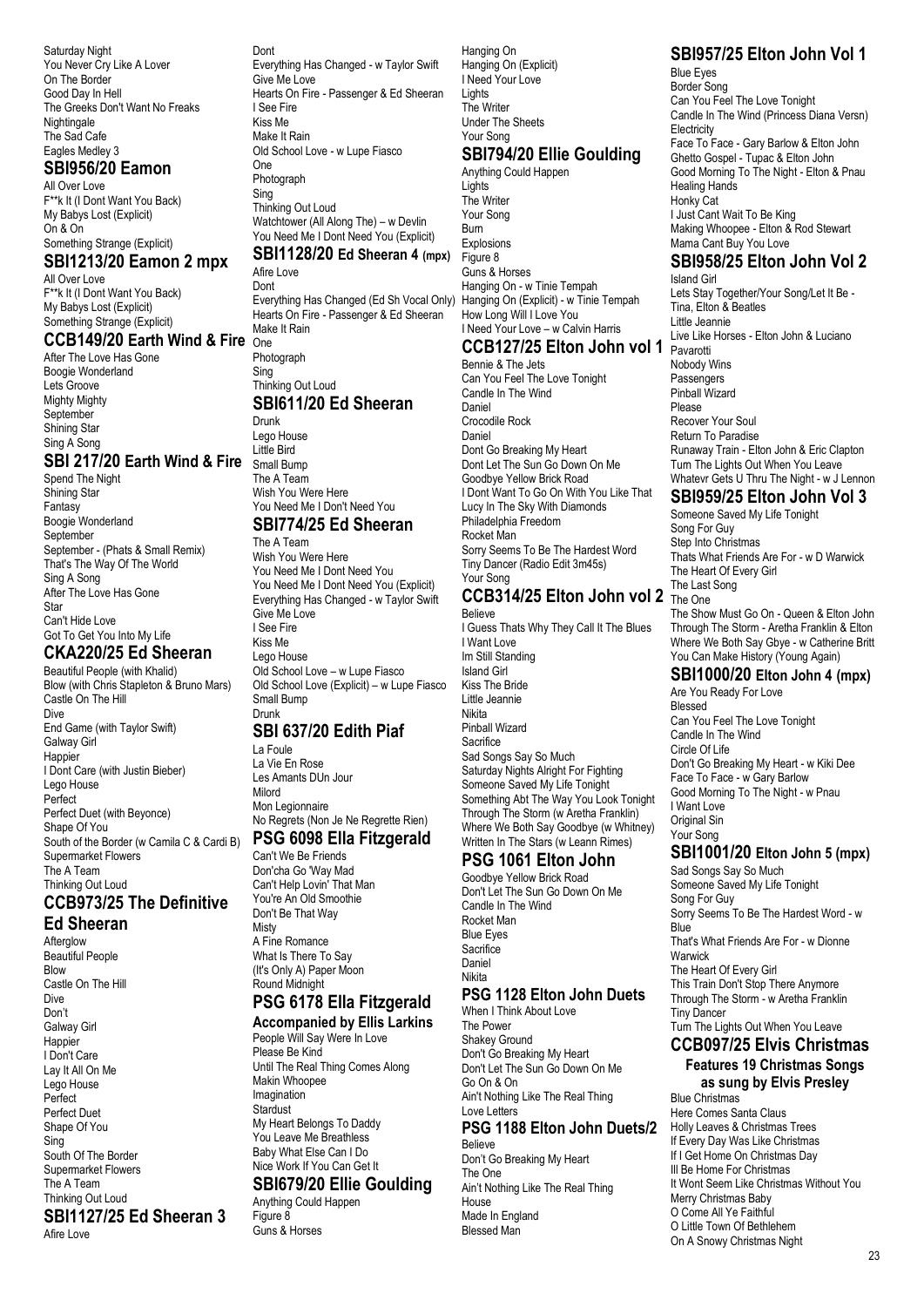Santa Bring My Baby Back Santa Claus Is Back In Town Silent Night Silver Bells The First Noel The Wonderful World Of Christmas White Christmas Winter Wonderland

#### **Elvis CCB Specials CCB150/25 Elvis Presley 1**

A Big Hunk O Love A Fool Such As I A Mess Of The Blues Aint That Lovin You All Shook Up Always On My Mind Amazing Grace American Trilogy An Evening Prayer And I Love You So Any Way You Want Me Are You Lonesome Tonight Are You Sincere Ask Me Baby Lets Play House **CCB151/25 Elvis Presley 2**

Big Boss Man Blue Christmas Blue Hawaii Blue Moon Of Kentucky Blue Suede Shoes Blueberry Hill Bossa Nova Baby Burning Love By & By C C Rider Cant Help Falling In Love Clean Up Your Own Back Yard Cmon Everybody Crying In The Chapel Danny Boy

#### **CCB152/25 Elvis Presley 3**

Dont Ask Me Why Dont Be Cruel Dont Cry Daddy Dont Dontcha Think Its Time & Blue Moon Of Kentucky Early Mornin Rain Elvis End Theme Fame & Fortune Farther Along Fever Flaming Star Follow That Dream For The Heart From A Jack To A King Funny How Time Slips Away

## **CCB153/25 Elvis Presley 4**

Good Luck Charm Good Rockin Tonight Got My Mojo Workin Guitar Man Hard Headed Woman Hawaiian Wedding Song He Touched Me Heartbreak Hotel Here Comes Santa Claus His Hand In Mine Holly Leaves & Christmas Trees Hound Dog How Great Thou Art I Beg Of You I Believe In The Man In The Sky

#### **CCB154/25 Elvis Presley 5** I Believe

I Cant Stop Loving You I Feel So Bad I Got A Woman Amen I Got Stung I Gotta Know

I Need Your Love Tonight I Really Dont Want To Know I Want You I Need You I Love You I Was The One If Every Day Was Like Christmas If I Can Dream If I Get Home On Christmas Dav If The Lord Wasnt Walking By My Side If We Never Meet Again **CCB155/25 Elvis Presley 6** If You Love Me Let Me Know If You Talk In Your Sleep Ill Be Home For Christmas Im Gonna Walk Dem Golden Stairs Im So Lonesome I Could Cry In My Fathers House In The Garden

I Just Cant Help Believin

In The Ghetto Live In The Ghetto It Hurts Me It Is No Secret What God Can Do It Wont Seem Like Christmas Without You Its Impossible Its Now Or Never Its Over

# **CCB156/25 Elvis Presley 7**

Ive Got A Thing About You Baby Ive Got Confidence Jailhouse Rock Kentucky Rain Kissin Cousins Known Only To Him Let It Be Me Let Me Be Your Teddy Bear Little Sister Long Tall Sally & Whole Lotta Shakin Love Letters Love Me Tender Love Me Loving You Mansion Over The Hilltop

## **CCB157/25 Elvis Presley 8**

Maries The Name His Latest Flame Memories Merry Christmas Baby Moody Blue My Baby Left Me My Boy My Way My Wish Came True Mystery Train & Tiger Man Never Been To Spain O Come All Ye Faithful O Little Town Of Bethlehem On A Snowy Christmas Night One Broken Heart For Sale One Night

# **CCB158/25 Elvis Presley 9**

Only Believe Peace In The Valley Playing For Keeps Polk Salad Annie Poor Boy Puppet On A String Reach Out To Jesus Release Me Return To Sender Rubberneckin Santa Bring My Baby Back Santa Claus Is Back In Town Separate Ways Shes Not You Silent Night

#### **CCB159/25 Elvis Presley 10**

Silver Bells Somebody Bigger Than You & I **Something** Spinout Steamroller Blues Stuck On You Such An Easy Question

Surrender Suspicious Minds Swing Down Sweet Chariot T R O U B L E Take My Hand Precious Lord Teddy Bear & Dont Be Cruel Thats All Right Mama Thats All Right With 2001 Intro

#### **CCB160/25 Elvis Presley 11** The First Noel

The Impossible Dream The Last Farewell The Next Step Is Love The Wonder Of You The Wonderful World Of Christmas Tonight Is So Right For Love Too Much Treat Me Nice Trying To Get To You Until Its Time For You To Go Us Male Viva Las Vegas Walk A Mile In My Shoes Way Down

#### **CCB161/25 Elvis Presley 12**

We Call On Him Wear My Ring Around Your Neck Welcome To My World What Now My Love Whatd I Say When My Blue Moon Turns To Gold Where Could I Go Where Did They Go Lord White Christmas Winter Wonderland Without Him Working On The Building You Dont Have To Say You Love Me You Gave Me A Mountain Youll Never Walk Alone Youve Lost That Loving Feeling **CCB181/25 Elvis Presley**

# **Greatest Ballads 1**

A Fool Such As I Always On My Mind American Trilogy And I Love You So Are You Lonesome Tonight Blueberry Hill Cant Help Falling In Love Crying In The Chapel Dont Cry Daddy From A Jack To A King Heartbreak Hotel I Cant Stop Loving You If I Can Dream In The Ghetto Its Now Or Never

# **CCB182/25 Elvis Presley**

#### **Greatest Ballads 2**

Kentucky Rain Let It Be Me Love Letters Love Me Tender My Boy My Way Shes Not You Suspicious Minds The Impossible Dream The Wonder Of You What Now My Love You Dont Have To Say You Love Me You Gave Me A Mountain Youll Never Walk Alone Youve Lost That Loving Feeling

#### **CCB183/25 Elvis Presley The Rock n Roll Years**

Aint That Lovin You All Shook Up Blue Suede Shoes

Bossa Nova Baby Burning Love Dont Be Cruel Good Luck Charm Hound Dog Jailhouse Rock Let Me Be Your Teddy Bear Long Tall Sally & Whole Lotta Shakin Maries The Name His Latest Flame Moody Blue Polk Salad Annie Return To Sender Teddy Bear & Dont Be Cruel

#### **CCBS069 Elvis Presley**

**12 disc set - \$180**

A Big Hunk Of Love A Fool Such As I A Mess Of Blues Aint That Lovin You All Shook Up Always On My Mind Amazing Grace American Trilogy An Evening Prayer And I Love You So Any Way You Want Me Are You Lonesome Tonight Are You Sincere Ask Me Baby Lets Play House Big Boss Man Blue Christmas Blue Hawaii Blue Moon Of Kentucky Blue Suede Shoes Blueberry Hill Bossa Nova Baby Burning Love By & By Cc Rider Cant Help Falling In Love Clean Up Your Own Back Yard Cmon Everybody Crying In The Chapel Danny Boy Dont Ask Me Why Dont Be Cruel Dont Cry Daddy Dont Dontcha Think Its Time & Blue Moon Of Kentucky Early Morning Rain Elvis End Theme Fame & Fortune Farther Along Fever Flaming Star Follow That Dream For The Heart From A Jack To A King Funny How Time Slips Away Good Luck Charm Good Rockin Tonight Got My Mojo Working Guitar Man Hard Headed Woman Hawaiian Wedding Song He Touched Me Heartbreak Hotel Here Comes Santa Claus His Hand In Mine Holly Leaves & Christmas Trees Hound Dog How Great Thou Art I Beg Of You I Believe In The Man In The Sky I Believe I Cant Stop Loving You I Feel So Bad I Got A Woman Amen I Got Stung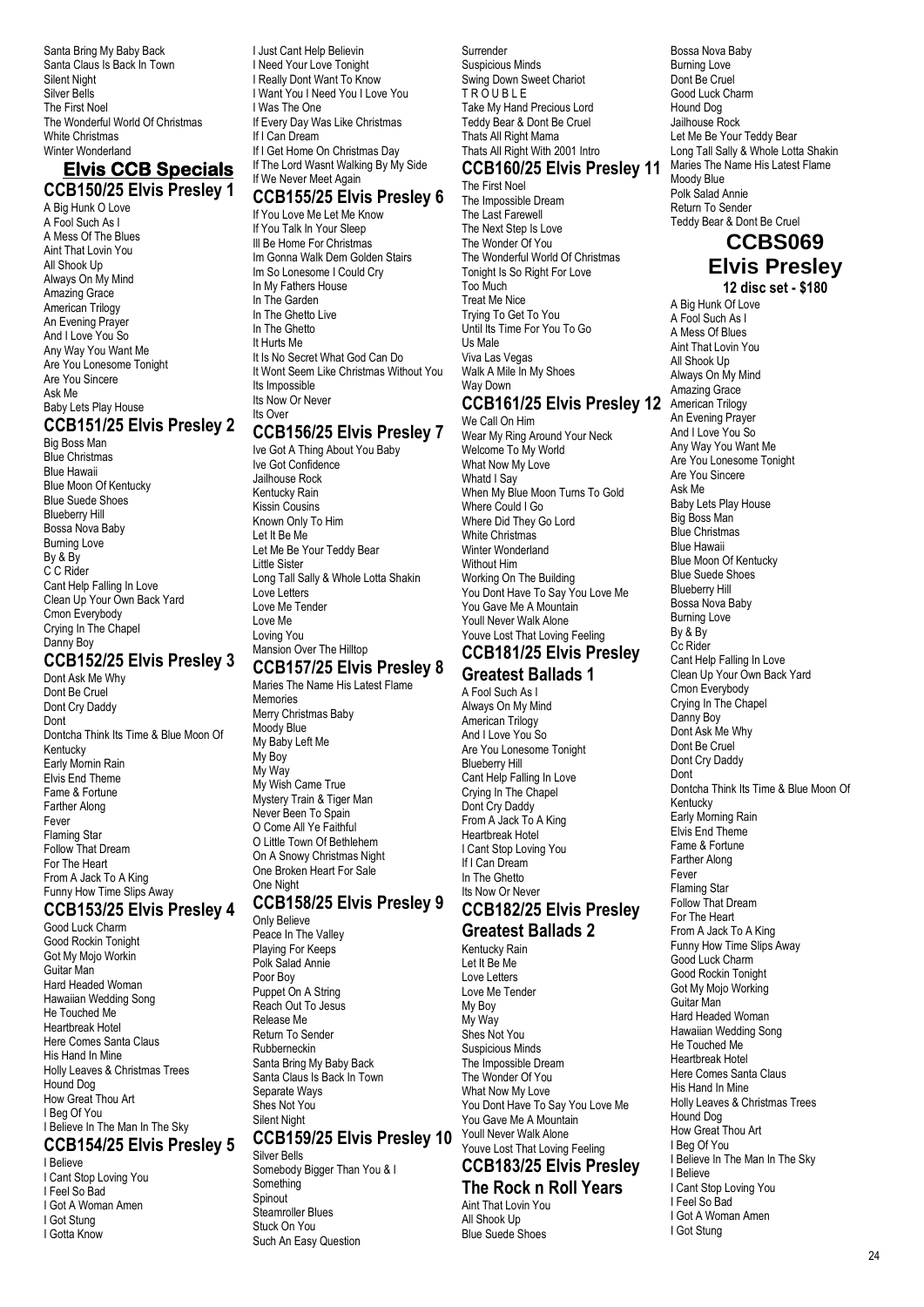I Gotta Know I Just Cant Help Believin I Need Your Love Tonight I Really Dont Want To Know I Want You I Need You I Love You I Was The One If Every Day Was Like Christmas If I Can Dream If I Get Home On Christmas Day If The Lord Wasnt Walking By My Side If We Never Meet Again If You Love Me Let Me Know If You Talk In Your Sleep Ill Be Home For Christmas Im Gonna Walk Dem Golden Stairs Im So Lonesome I Could Cry In My Fathers House In The Garden In The Ghetto (Live) In The Ghetto It Hurts Me It Is No Secret What God Can Do It Wont Seem Like Christmas Without You Its Impossible Its Now Or Never Its Over Ive Got A Thing About You Baby Ive Got Confidence Jailhouse Rock Kentucky Rain Kissin Cousins Known Only To Him Let It Be Me Let Me Be Your Teddy Bear Little Sister Long Tall Sally & Whole Lotta Shakin Love Letters Love Me Tender Love Me Loving You Mansion Over The Hilltop Maries The Name His Latest Flame Memories Merry Christmas Baby Moody Blue My Baby Left Me My Boy My Way My Wish Came True Mystery Train & Tiger Man Never Been To Spain O Come All Ye Faithful O Little Town Of Bethlehem On A Snowy Christmas Night One Broken Heart For Sale One Night Only Believe Peace In The Valley Playing For Keeps Polk Salad Annie Poor Boy Puppet On A String Reach Out To Jesus Release Me Return To Sender Rubberneckin Santa Bring My Baby Back Santa Claus Is Back In Town Separate Ways Shes Not You Silent Night Silver Bells Somebody Bigger Than You & I Something **Spinout** Steamroller Blues Stuck On You Such An Easy Question Surrender Suspicious Minds Swing Down Sweet Chariot TR<sub>OUBLE</sub> Take My Hand Precious Lord Teddy Bear & Dont Be Cruel

Thats All Right Mama Thats All Right With 2001 Intro The First Noel The Impossible Dream The Last Farewell The Next Step Is Love The Wonder Of You The Wonderful World Of Christmas Tonight Is So Right For Love Too Much Treat Me Nice Trying To Get To You Until Its Time For You To Go Us Male Viva Las Vegas Walk A Mile In My Shoes Way Down We Call On Him Wear My Ring Around Your Neck Welcome To My World What Now My Love Whatd I Say When My Blue Moon Turns To Gold Where Could I Go Where Did They Go Lord White Christmas Winter Wonderland Without Him Working On The Building You Dont Have To Say You Love Me You Gave Me A Mountain Youll Never Walk Alone Youve Lost That Loving Feeling **JTG201A ELVIS PRESLEY**

# **A Six Disc 110 song set- \$90**

All Shook Up American Trilogy, An Any Way You Want Me Are You Lonesome Tonight Baby, Let's Play House Big Hunk O' Love, A Blue Christmas Blue Moon Of Kentucky Blue Suede Shoes Blueberry Hill Bossa Nova Baby **Breathless** Burning Love C.C. Rider Can't Help Falling In Love Crying In The Chapel Don't Don't Be Cruel (To A Heart That's True) Don't Cry Daddy Early Morning Rain Fever Follow That Dream Good Luck Charm Good Rockin' Tonight Handy Man Harbor Lights Hard Headed Woman Hawaiian Wedding Song He Touched Me Heartbreak Hotel Hey Little Girl His Hand In Mine Home Is Where The Heart Is Hound Dog How Great Thou Art I Believe I Don't Care If The Sun Don't Shine I Forgot To Remember I Gotta Know I Just Can't Believin' I Love You Because I Want You, I Need You, I Love You I'm Left, You're Right, She's Gone I've Got A Thing About You Baby I've Got A Woman If I Can Dream In My Father's House

In The Garden

In The Ghetto It Is No Secret (What God Can Do) It's Now Or Never It's Over Jailhouse Rock Johnny B. Goode Just Because Just Tell Her Jim Said Kentucky Rain Kissin' Cousins Lawdy, Miss Clawdy Lead Me, Guide Me Let Me Be Your Teddy Bear Let Us Pray Let's Talk About Us Little Sister Long Tall Sally Love Letters Love Me Love Me Tender Loving You Mansion Over The Hilltop Memories Moody Blue My Way (Comme D'habitude) One Night Please Don't Stop Loving Me Poor Boy Precious Lord, Take My Hand Promised Land, The Puppet On A String (Girl Happy) Return To Sender Separate Ways Shake A Hand Shake, Rattle & Roll Somebody Bigger Than You & I Stuck On You Surrender Suspicions Suspicious Minds Swing Down, Sweet Chariot Talkin' In Your Sleep That's All Right There'll Be Peace In The Valley Tomorrow Night Too Much Treat Me Nice Until It's Time For You To Go Viva Las Vegas Way Down Wear My Ring Around Your Neck What'd I Say Where Could I Go Where Do You Come From Where No One Stands Alone Who Am I Without Him Wonder Of You, The You Don't Have To Say You Love Me You Gave Me A Mountain You'll Never Walk Alone You're The Devil In Disguise

#### **MUSIC MAESTRO VELVET ELVIS 32 disc set - \$235.00**

A Big Hunk O Love A Boy Like Me A Girl Like You A Fool Such As I A Fool Such As I A Little Bit Of Green A Little Less Conversation A Mess Of Blues A Thing Called Love A World Of Our Own Adam & Evil/Spinout After Loving You Aint That Lovin You Baby All I Needed Was Rain/Stay Away Joe All Shook Up All That I Am Almost Almost Always True

Almost In Love Am I Ready Amazing Grace America The Beautiful American Trilogy And I Love You So And The Grass Wont Pay No Mind Angel Any Day Now Anyone Could Fall In Love With You/Kissin Cousins Anyplace Is Paradise Anything Thats Part Of You Anyway You Want Me Are You Lonesome Tonight Are You Lonesome Tonight (68 Comeback) Are You Sincere As Long As I Have You Ask Me Baby I Dont Care Baby Lets Play House Beach Boys Blues Beyond The Bend Big Boots Big Boss Man Big Love Big Heartache Bigger They Are Harder They Fall Blue Christmas Blue Eyes Crying In The Rain Blue Hawaii Blue Moon Blue Suede Shoes Blue Suede Shoes Blueberry Hill Blueberry Hill/Cant Stop Bosom Of Abraham Bossa Nova Baby Bridge Over Troubled Water Bringin It Back Burning Love By & By Cant Help Falling In Love Change Of Habit Charro/Charro Cindy Cindy Clean Up Your Own Back Yard Cmon Everybody Crawfish Cross My Heart Hope To Die Crying In The Chapel Danny Boy Devil In Disguise Didja Ever Dirty Dirty Feeling Dixieland Rock Do Not Disturb Do You Know Who I Am Doin The Best I Can Doncha Think Its Time Dont Dont Ask Me Why Dont Be Cruel Dont Cry Daddy Dont Leave Me Now Dont Think Twice Down By The Riverside/Saints Go March In Down In The Alley Early Morning Rain Echoes Of Love Edge Of Reality End Theme Faded Love Fairytales Fame & Fortune Farther Along Fever Find Out Whats Happenin First Time Ever I Saw Your Face Live Flaming Star Follow That Dream Fool Fools Fall In Love For Ol Time Sake For The Good Times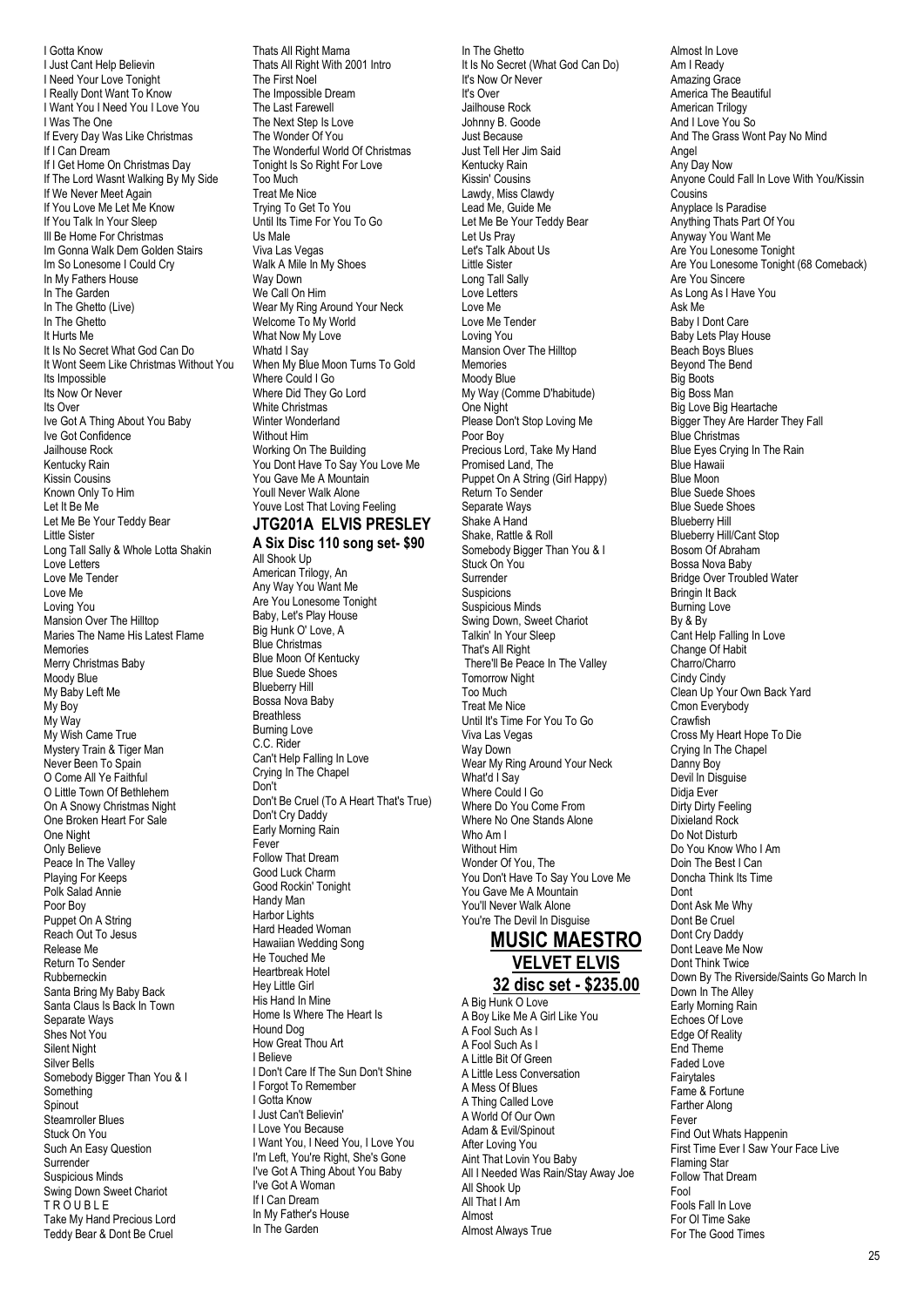For The Heart For The Heart Live In Memphis For The Millionth & Last Time Forget Me Never Fountain Of Love Frankfurt Special Frankie & Johnny From A Jack To A King Fun In Acapulco Funny How Time Slips Away Gentle On My Mind Gi Blues Girl Happy Girl Happy Girl Of Mine Girl Of My Best Friend Girls Girls Girls Give Me The Right Golded Coins/Harum Scarum Good Luck Charm Good Rockin Tonight Good Times Charlies Got The Blues Gospel Medley/68 Comeback Special Got A Lot O Livin To Do! Got My Mojo Working Green Green Grass Of Home Guitar Man Happy Ending Hard Headed Woman Hard Knocks/Roustabout Have I Told You Lately That I Love You Hawaiian Sunset/Blue Hawaii Hawaiian Wedding Song Heart Of Rome Heartbreak Hotel Heartbreak Hotel Msg Concert Version Heartbreak Hotel/Hound Dog/ All Shook Up Hell Have To Go Help Me Make It Through The Night Here Comes Santa Claus Hey Jude His Latest Flame Holly Leaves & Christmas Trees Hound Dog How Great Thou Art How Great Thou Art How The Web Was Woven/ Thats The Way It Jailhouse Rock Is Hows The World Treating You Hurt Hurt I Beg Of You I Believe I Believe In The Man In The Sky I Can Help I Cant Stop Loving You Live I Dont Want To Be Tied/Girls Girls Girls I Feel So Bad I Feel That Ive Known You Forever I Forgot To Remember To Forget I Got A Feeling In My Body I Got A Woman I Got A Woman/Amen I Got Lucky I Got Stung I Gotta Know I John I Just Cant Help Believin I Miss You I Need Somebody I Need Your Lovin Tonight I Really Dont Want To Know I Shall Not Be Moved I Slipped I Stumbled I Fell I Want You I Need You I Love You I Want You With Me I Was The One I Washed My Hands In Muddy Water If Every Day Was Like Christmas If I Can Dream If I Can Dream If I Get Home On Christmas Day If Im A Fool For Loving You If That Isnt Love If We Never Meet Again

If You Dont Come Back If You Love Me If You Talk In Your Sleep Ill Be Back Ill Be Home For Christmas Ill Be There Ill Hold You In My Heart Ill Never Fall In Love Again Ill Never Know Ill Remember You Im All Shook Up Im Falling In Love Tonight Im Gonna Walk Dem Golden Stairs Im Leavin Im Left Youre Right Shes Gone Im Not The Marrying Kind Im So Lonesome I Could Cry Im Yours In My Fathers House In The Ghetto Indescribably Blue Inherit The Wind Intro: Also Sprach Zarathustra/Thats All Right Is It So Strange Island Of Love It Aint No Big Thing It Feels So Right It Hurts Me It Keeps Right On Hurting It Wont Seem Like Christmas Its A Long Lonely Highway Its A Matter Of Time Its Easy For You Its Impossible Its Midnight Its Now Or Never Its Only Love Its Over Its Still Here Its Your Baby You Rock It Ive Got A Thing About You Baby Ive Got A Thing About You Baby Ive Got Confidence Ive Lost You Jailhouse Rock Johnny B Goode Joshua Fit The Battle Just A Little Bit Just Call Me Lonesome Just Pretend Just Tell Her Jim Said Hello Kentucky Rain King Creole King Of The Whole Wide World Kismet Kiss Me Quick Kissin Cousins Kuuipo Lawdy Miss Clawdy Lawdy Miss Clawdy 68 Comeback Special Lawdy Miss Clawdy 70s Concert Lead Me Guide Me Let It Be Me Let Me Be There Let Us Pray Let Yourself Go Like A Baby Little Egypt Little Sister Little Sister Lonely Man Lonesome Cowboy Long Black Limousine Long Legged Girl Long Tall Sally Medley Long Tall Sally/Whole Lotta Shakin Love Coming Down Love Letters Love Me Love Me Tender Love Me Tonight Lover Doll Loving You

Make Me Know It Make The World Go Away Mama Liked The Roses Mansion Over The Hilltop Margueritat/Fun In Acapulco Mary In The Morning Mean Woman Blues Memories Memphis Tennessee Milkcow Blues Milky White Way Mine Miracle Of The Rosary Money Honey Moody Blue Moonlight Swim My Babe My Baby Left Me My Boy My Happiness My Little Friend My Way My Wish Came True My Wish Came True Mystery Train Mystery Train/Tiger Man Never Again Never Been To Spain Never Ending New Orleans No More O Come All Ye Faithful O Little Town Of Bethlehem Oh Happy Day Old Shep On A Snowy Christmas Night One Boy Two Little Girls/Kissin Cousins One Broken Heart For Sale One Night One Night 68 Comeback One Night Of Sin One Track Heart/Roustabout Only Believe Only The Strong Survive Paradise Hawaiian Style Paralyzed Party Patch It Up Peace In The Valley Peace In The Valley For Me Pieces Of My Life Playin For Keeps Please Dont Stop Loving Me Pledging My Love Pocketful Of Rainbows Polk Salad Annie Polk Salad Annie Poor Boy Power Of My Love Precious Lord Proud Mary Puppet On A String Put Your Hand In The Hand Rags To Riches Raised On Rock Reconsider Baby Relax Release Me Return To Sender Rip It Up Rock A Hula Baby Roustabout Rubberneckin Run On Runaway (Live) Santa Bring My Baby Back Santa Claus Is Back In Town See See Rider Seeing Is Believing Sentimental Me Separate Ways Shake A Hand Shake Rattle & Roll She Thinks I Still Care

She Wears My Ring Shes Not You Shopping Around Silent Night Silver Bells Sing You Children Singing Tree Slicin Sand Slowly But Surely/Kissin Cousins Snowbird So Close Yet So Far So Glad Youre Mine So High Soldier Boy Solitaire Somebody Bigger Than You & I Something Something Blue Spanish Eyes **Spinout** Stand By Me Starting Today Stay Away Joe Steamroller Blues Stop Look & Listen Stop Where You Are Stranger In My Own Hometown Stranger In The Crowd Stuck On You Such A Night Such An Easy Question Summer Kisses Winter Tears Suppose Surrender Susan When She Tried Suspicion Suspicious Minds Sweet Angeline Sweet Caroline Swing Down Sweet Chariot Sylvia Talk About The Good Times Teddy Bear/Dont Be Cruel Tell Me Why Tender Feeling Thats All Right Thats Someone You Never Forget Thats When Your Heartaches Begin The First Noel The Fool The Girl I Never Loved/Clambake The Impossible Dream The King Is Gone The Lady Loves Me With Ann Margaret The Last Farewell The Next Step Is Love The Promised Land The Wonder Of You The Wonderful World Of Christmas There Is No God But God Theres A Honky Tonk Angel Theres Always Me They Remind Me Too Much Of You Thinking About You This Is Our Dance This Is The Story Thrill Of Your Love Today Tomorrow & Forever Tommorow Never Comes Tomorrow Is A Long Time Tomorrow Never Comes Tonight Is So Right For Love Too Much Too Much Monkey Business Treat Me Nice **Trouble** Trouble / Guitar Man True Love Travels On A Gravel Road Tryin To Get To You Tryin To Get To You 70s Concert Trying To Get To You Twelfth Of Never Twenty Days & Twenty Nights

Unchained Melody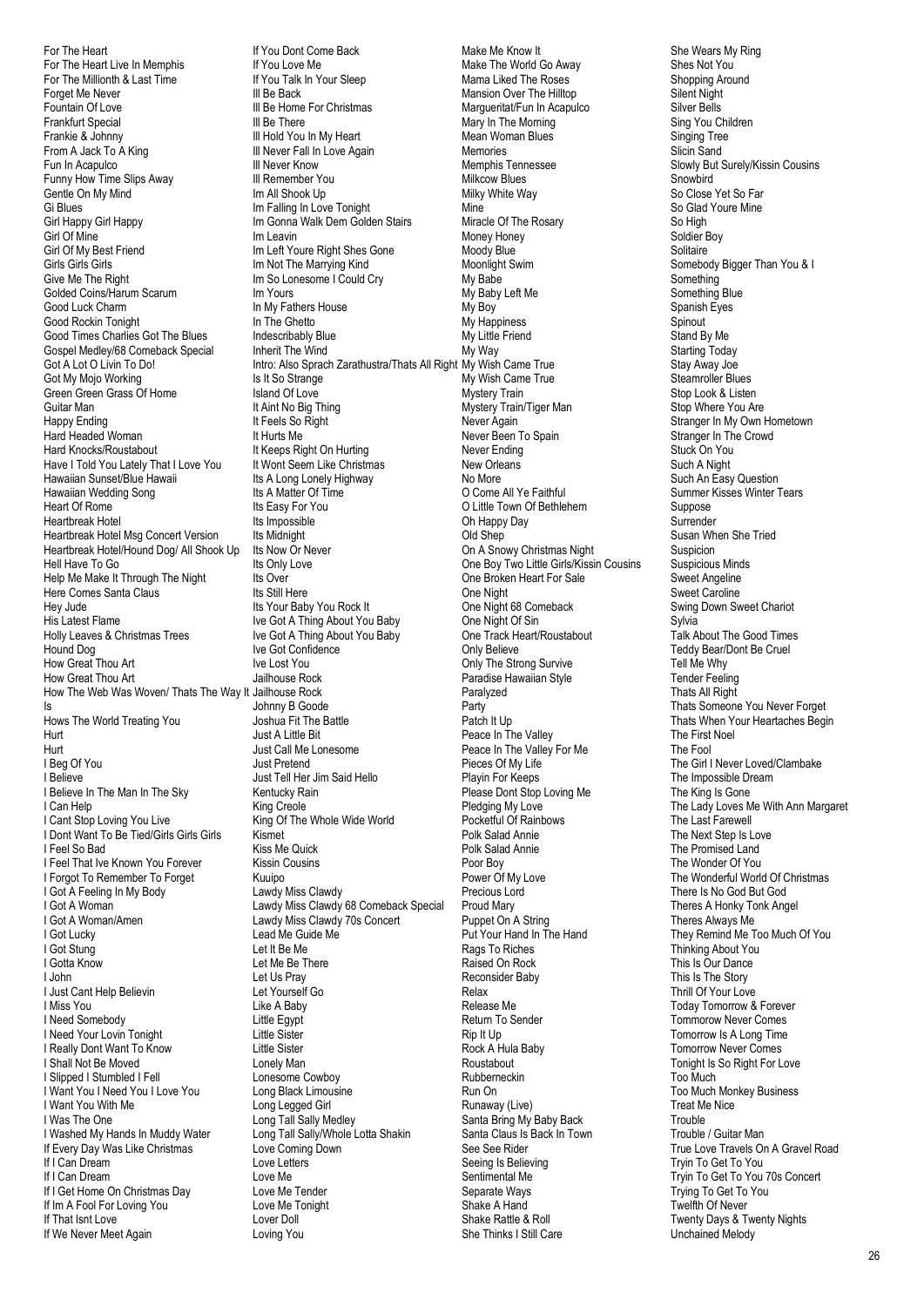Until Its Time For You To Go Us Male Vino Dinero Y Amor/Fun In Acapulco Viva Las Vegas Walk A Mile In My Shoes Way Down We Call Him We Can Make The Morning Wear My Ring Around Your Neck Wearin That Loved On Look Welcome To My World What A Wonderful Life/Follow That Dream What Now My Love Whatd I Say Whats She Really Like When It Rains It Really Pours When My Blue Moon Turns Gold Again Where Could I Go Where Did They Go Lord Where Do You Come From Where No One Stands Alone White Christmas Who Am I Whole Lotta Shakin Goin On Wild In The Country Winter Wonderland Without Love Wolf Call Wooden Heart Words Working On The Building Yesterday You Cant Say No In Acapulco You Dont Have To Say You Love Me You Dont Have To Say.. Me ( Live Msg) You Dont Know Me You Gave Me A Mountain You Gotta Stop You Were Always On My Mind Youll Never Walk Alone Youll Think Of Me Young & Beautiful Your Loves Been A Long Time Coming Your Time Hasnt Come Yet Youre The Boss With Ann Margaret Youve Lost That Lovin Feeling Live **PSG 1074 Elvis At Movies**

#### Viva Las Vegas

Puppet On A String (Girl Happy) Separate Ways Follow That Dream Kissin' Cousins Memories Don't Cry Daddy It's Over Wear My Ring Around Your Neck Home Is Where The Heart Is Please Don't Stop Loving Me

#### **PSG 118 Elvis Presley**

Blue Suede Shoes Jailhouse Rock Are You Lonesome Tonight Blue Christmas Suspicious Minds Long Tall Sally American Trilogy Crying In The Chapel

#### **SBI824/20 Elvis Presley 1 (mpx)**

A Big Hunk Of Love Always On My Mind An American Trilogy Any Way You Want Me Are You Lonesome Tonight Blue Suede Shoes Cant Help Falling In Love With You Dont Dont Be Cruel Fools Rush In Hound Dog I Really Dont Want To Know **SBI825/20 Elvis Presley 2 (mpx) SBI754/25 Eminem 1** Ill Never Let You Go

Love Me Tender Mean Woman Blues Old Shep On A Snowy Christmas Night Rip It Up Somebody Bigger Than You & I Suspicious Minds Teddy Bear (Let Me Be Your) The Wonder Of You Viva Las Vegas **SFWS33 Elvis Presley**

# I Just Cant Help Believing

I Want To Be Free Finders Keepers Losers Weepers If I Can Dream Dont Leave Me Now A Mess Of Blues A Big Hunk Of Love Bridge Over Troubled Water Did Ja Ever Kiss Me Quick Old Shep Summer Kisses Winter Tears Aint That Loving You Baby Blueberry Hill Hawaiian Wedding Song **SFWS034 Elvis Presley**

# My Way

Polk Salad Annie Shake Rattle & Roll The Girl Of My Best Friend Treat Me Nice You Don't Have To Say You Love Me Young & Beautiful There Goes My Everything Make Me Know It **Crawfish** Smokey Mountain Boy Judy Stranger In The Crowd It's A Sin Barefoot Ballad **SGB 40 Elvis Presley** Blue Suede Shoes Bossa Nova Baby

# Good Luck Charm

Don't Love Me Love Me Tender Loving You Stuck On You Treat Me Nice I Want You I Need You I Love You Blue Hawaii Blue Christmas **Surrender** Burning Love Separate Ways Viva Las Vegas

## **SBI697/20 Emeli Sande**

Diamond Rings - Chipmunk & Emeli Sande Heaven Read All About It - Professor Green & Emeli Next To Me My Kind Of Love Imagine Read All About It (Part III) Beneath Your Beautiful - Labrinth & Emeli Wonder - Naughty Boy & Emeli Sande Clown

#### **SBI698/20 Emeli Sande (mpx)** Just Lose It

Beneath Your Beautiful - Labrinth & Emeli Clown Heaven My Kind Of Love Next To Me Read All About It - Professor Green & Emeli Read All About It (Part III) Wonder - Naughty Boy & Emeli Sande 3AM

97 Bonnie & Clyde As The World Turns (Explicit) Ass Like That Berzerk (Explicit) Bitch Please II - w Dr Dre Business Cleaning Out My Closet Crack A Bottle - w Dr Dre **Criminal** Drug Ballad Forget About Dre – w Dr Dre Guilty Conscience

## **SBI755/25 Eminem 2**

Im Shady Just Lose It Like Toy Soldiers Lose Yourself Lose Yourself (Explicit) Love The Way You Lie – w Rihanna Mockingbird My Life – w 50 Cent My Name Is (Explicit) No Love - w Lil Wayne Not Afraid Rabbit Run Rap God (explicit) Shake That - w Nate Dogg

#### **SBI756/25 Eminem 3**

Smack That – w Akon Space Bound Space Bound (Explicit) Stan (Explicit) - w Dido Superman Survival (explicit) - w Liz Rodrigues The Monster (explicit) - w Rihanna The Real Slim Shady The Way I Am We Made You Whats The Difference – w Dr Dre When Im Gone Who Knew Without Me (Explicit) You Dont Know - w 50 Cent

#### **SBI775/25 Eminem (mpx) Note: all versions are explicit & uncut**

As The World Turns My Name Is No Love - w Lil Wayne Rap God Space Bound Stan - w Dido Survival - w Liz Rodrigues The Monster – w Rihanna Beautiful Pain - w Sia Berzerk Cleaning Out My Closet I Need A Doctor – w Dr Dre Lose Yourself Love The Way U Lie (Eminem Vocals Only) Love The Way You Lie - w Rihanna My Life – w 50 Cent & Adam Levine

#### **SBI776/25 Eminem**

Beautiful Pain - w Sia Rap God Sing For The Moment Space Bound Survival - w Liz Rodrigues The Monster & Rihanna Berzerk I Need A Doctor – w Dr Dre Lose Yourself Love The Way You Lie - w Rihanna My Life –  $w$  50 Cent No Love – w Lil Wayne Not Afraid

# **JTG 057 Emmylou Harris**

Beneath Still Waters Blue Kentucky Girl Heartbreak Hill Heaven Only Knows High Powered Love

If I Could Only Win Your Love Last Date Making Believe Mister Sandman Once More One Of These Days Pledging My Love Save The Last Dance For Me Thanks To You Two More Bottles Of Wine Wayfaring Stranger

## **CCB716/20 En Vogue**

Dont Go Dont Let Go Love Hold On My Lovin Youre Never Gonna Get It Riddle Whatever Whatta Man (w Salt nPepa)

# **SBI 222/20 En Vogue**

Don't Let Go (Love) Free Your Mind Hold On My Loving (You're Never Gonna Get It) Too Gone Too Long Whatta Man - En Vogue & Salt N Pepa **CCB014/25 The Definitive**

#### **Engelbert Humperdinck**

A Man Without Love After The Lovin Am I That Fasy To Forget Another Time Another Place Dommage Dommage Funny Familiar Forgotten Feelings I Never Said Goodbye Im A Better Man Im Leavin You Les Bicyclettes De Belsize Love Me With All Your Heart My Marie Quando Quando Quando Release Me Spanish Eyes Sweetheart Ten Guitars The Last Waltz The Way It Used To Be There Goes My Everything This Moment In Time Too Beautiful To Last Winter World Of Love **SBI1015 Eng Humperdinck (mpx)** Love Can Fly The Last Waltz

#### The Spanish Night Is Over Walk Through This World With Me

## **SKG 938 Eng Humperdink**

Mona Lisa This Moment In Time My Foolish Heart The Way It Used To Be Quando Quando Quando Stardust My Marie Raindrops Keep Falling On My Head As Time Goes By They Say Its Wonderful In Time Les Bicyclettes De Belsize Im A Better Man **SFWS35 Eng Humperdink**

Release Me There Goes My Everything The Last Waltz Am I That Easy to Forget A Man Without Love (Quando MInnamoro) One World Cant Take My Eyes Off You Misty Blue After The Lovin Bella Italia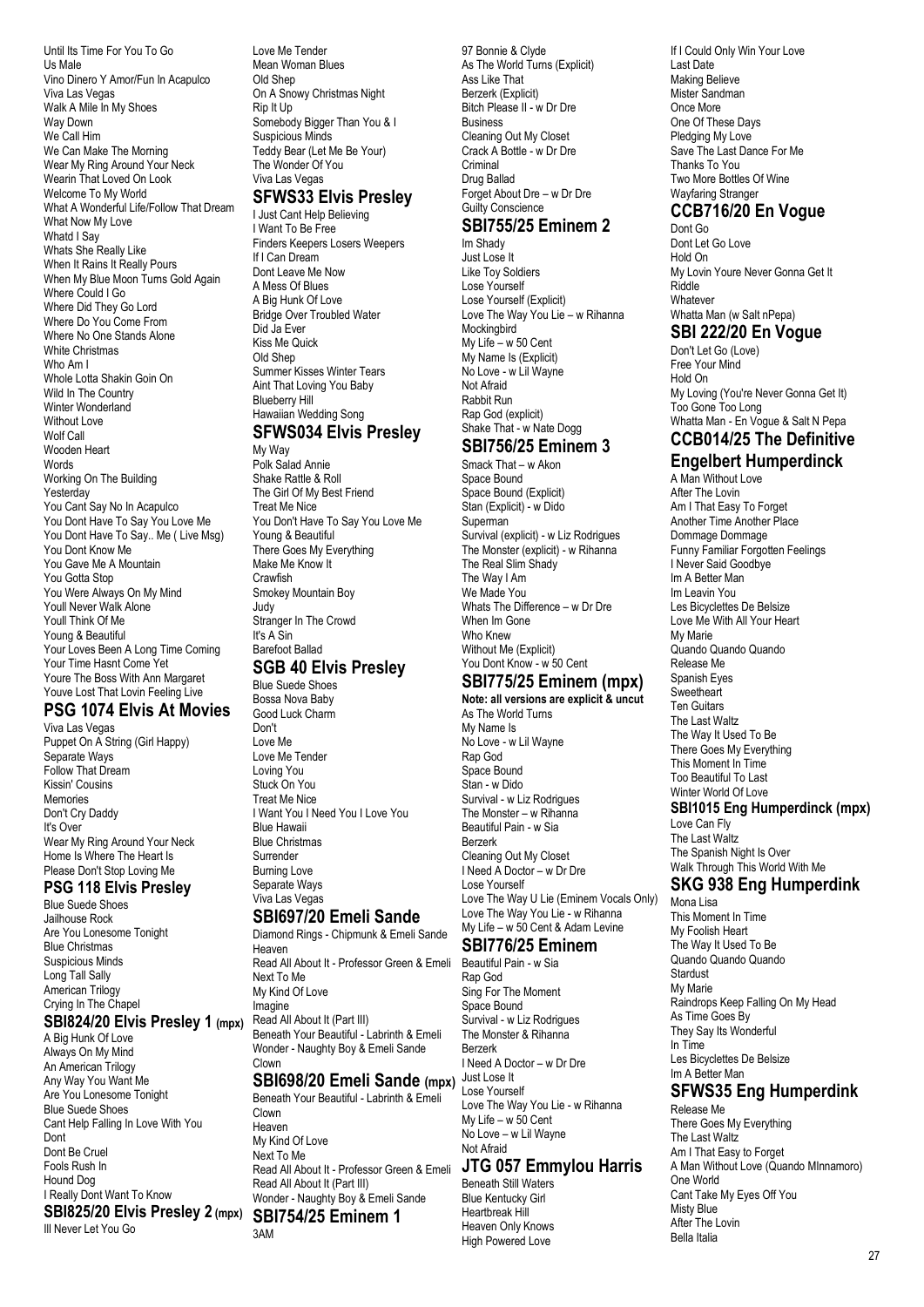Spanish Eyes Les Bicyclettes de Belsize Quando Quando Quando On The Wings Of A Silver Bird

#### **SFWS63 Eng Humperdink 2**

Winter Wonderland There's A Kind Of Hush (All Over The World) Anywhere Is Funny Familiar Forgotton Feelings A Man & A Woman What A Wonderful World When I Say Goodnight Mona Lisa Up Up & Away What Now My Love Stardust From Here To Eternity By The Time I Get To Phoenix Another Time & Another Place The Shadow Of Your Smile Call On Me Dommage & Dommage (Too Bad & To Bad) This Moment In Time

#### **CCB201/25 Enrique Iglesias** Paint The Sky With Stars

Addicted Bailamos Be With You Do You Know The Ping Pong Song Dont Turn Off The Lights Escape Hero I Like It Im Your Man Maybe Rhythm Divine Sad Eyes Somebodys Me Tonight Im Lovin You (w Ludacris) Away (w Sean Garrett) Could I Have This Kiss Forever (w Whitney)

#### **SBI 219/25 Enrique Iglesias 1**

Addicted Amigo Vulnerable Bailamos Be With You Can You Hear Me - Enrique & Lil Wayne Do You Know (Ping Pong Song) Don't Turn Off The Lights Escape Heartbeat - Enrique & Nicole Scherzinger Heartbeat (Enrique Vocal Only) Heartbeat (For Nicole Vocal Only) Hero Hero (Spanish Version) I Like How It Feels - Enrique & Pitbull

#### **SBI 220/25 Enrique Iglesias 2** Erasure Medley

I Need You I'm Your Man Love To See You Cry Maybe Not In Love - Enrique Iglesias & Kelis Nunca Te Olividaru Only You Para De Jugar Rhythm Divine Ruleta Rusa Somebody's Me Tired Of Being Sorry Tonight (I'm Loving You) - Enriq & Ludacris You're My Number 1

#### **SBI 221/20 Enr Iglesias (mpx)** My Fathers Eyes

Amigo Vulnerable Be With You Don't Turn Off The Lights Heartbeat (For Enrique Vocal Only) Heartbeat (For Nicole Vocal Only) Heartbeat - Enrique & Nicole Scherzinger I Like How It Feels - Enrique & Pitbull I'm Your Man Nunca Te Olividaru Para De Jugar Tonight (Im Loving You) - Enrique & Ludacris Blues Power

#### **SBI 115/25 Enya**

A Moment Lost Amarantine Amid The Falling Snow Angeles Aniron Ebudae Evacuee Fallen Embers Hope Has A Place How Can I Keep From Singing If I Could Be Where You Are It's In The Rain Lazy Day

#### **SBI 116/25 Enya**

Long Long Journey Marble Halls May It Be (Fellowship Of The Rings) Only If Only Time Orinoco Flow (Sail Away) Pilgrim Silent Night Someone Said Goodbye Storms In Africa **Sumiregusa** Wild Child

#### **SBI960/20 Erasure**

Am I Right Breath Of Life Chorus It Doesnt Have To Be Lay All Your Love On Me River Deep Mountain High Run To The Sun SOS Stay With Me Take A Chance On Me Who Needs Love Like That

#### **ZPA 101 Erasure**

Who Needs Love (Like That) Oh L'amour Sometimes Victim Of Love The Circus Ship Of Fools A Little Respect **Stop** Drama Blue Savannah Chorus Love To Hate You

#### **CCB162/25 Eric Clapton**

After Midnight Before You Accuse Me Take A Look At Yourself Believe In Life Blue Eyes Blue Blues Power Change The World Cocaine Forever Man I Cant Stand It I Shot The Sheriff Lay Down Sally Layla Promises See What Love Can Do Tears In Heaven Wonderful Tonight

#### **SBI 225/25 Eric Clapton 1**

After Midnight Bad Love Believe In Life Blue Eyes Blue Blues Before Sunrise Born Under A Bad Sign Change The World **Circus** Cocaine Forever Man I Can't Stand It I Get Lost It's Probably Me - Sting & Eric Clapton Knock On Wood

## **SBI 226/25 Eric Clapton 2**

Lay Down Sally Layla (Acoustic) Love Can Build A Bridge - Clapton & Cher My Father's Eyes Riding With The King - BB King & Clapton Runaway Train - Elton John & Eric Clapton See What Love Can Do She's Waiting Superman Inside Swing Low Sweet Chariot Tears In Heaven Tulsa Time White Room - Cream & Eric Clapton Willie & The Hand Jive Wonderful Tonight

# **SGB 020 Eric Clapton**

Tales Of Great Ulysees Outside Woman Blues Lonely Stranger **Swalbr** Miss You No Alibis Anything For Your Love Running On Faith Have You Ever Loved A Woman Why Does Love Got To Be So Sad Let It Grow Only You Know & I Know Change The World Layla (Electric Version) **Badge** 

#### **CCB719/20 Erykah Badu** Bag Lady

Didnt Cha Know On & On Other Side Of The Game Tyrone Your Precious Love Love Of My Life An Ode To Hip Hop

# **SBI 453/25 Eurythmics**

Don't Ask Me Why Here Comes The Rain Again I Need A Man I Saved The World Today It's Alright Baby's Coming Back I've Got A Life Love Is A Stranger Right By Your Side Sex Crime (Nineteen Eighty Four) Sweet Dreams (Are Made Of This) There Must Be An Angel (Playing My Heart) Thorn In My Side Would I Lie To You You Have Placed A Chill In My Heart

## **SBI1065/20 Eva Cassidy mpx**

Bridge Over Troubled Water Fields Of Gold Imagine Songbird

#### **ZPA 10 Eva Cassidy 2**

Imagine Fever Wayfaring Stranger I Know You By Heart I Wandered By A Brookside Who Knows Where The Time Goes Penny To My Name Time After Time Natural Woman Time Is A Healer Danny Boy

## **ZPA 33 Eva Cassidy 3**

Drowning In The Sea Of Love True Colors The Water Is Wide Hallelujah, I Love Him So God Bless The Child Dark Eyed Molly American Tune It Don't Mean A Thing Yesterday You Take My Breath Away You've Changed

## **ZKL12 Eva Cassidy**

Ain't No Sunshine American Tune At Last Autumn Leaves Bridge Over Troubled Water Drowning In The Sea Of Love Fields Of Gold Hallelujah, I Love Him So It Don't Mean A Thing (If It Ain't Got That Swing) Kathy's Song Over The Rainbow People Get Ready Sonabird The Water Is Wide True Colours Wade In The Water What A Wonderful World Yesterday You've Changed

## **CCB266/20 Evanescence**

Bring Me To Life Call Me When Youre Sober Everybodys Fool Going Under Good Enough Lithium My Immortal Sweet Sacrifice

# **SBI 117/25 Evanescene**

Bring Me To Life Call Me When You're Sober Everybody's Fool Farther Away Going Under Good Enough Haunted Hello Imaginary Lithium My Last Breath Sweet Sacrifice Taking Over Me Tourniquet **Whisper** 

## **CCB267/20 Everclear**

Am Radio Everything To Everyone Father Of Mine I Will Buy You A New Life Santa Monica Wonderful

## **CCB166/25 Everly Brothers**

All I Have To Do Is Dream Bird Dog Bye Bye Love Cathys Clown Crying In The Rain Devoted To You Ebony Eyes Let It Be Me Problems So Sad To Watch Good Love Go Bad Take A Message To Mary Thats Old Fashioned Thats The Way Love Should Be Till I Kissed Ya Wake Up Little Susie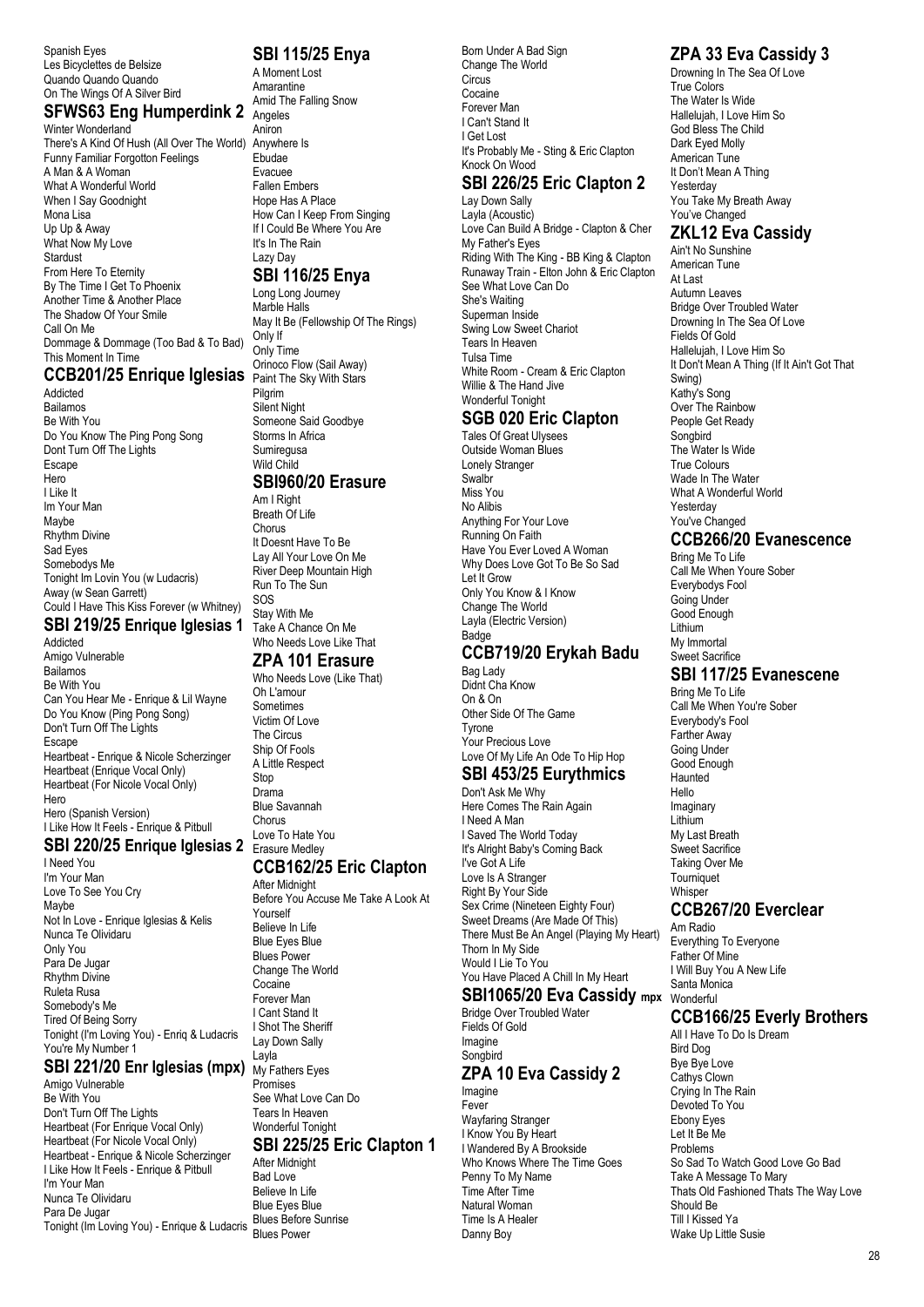Walk Right Back When Will I Be Loved

#### **CCB720/20 Exile**

Give Me One More Chance I Dont Want To Be A Memory Keep It In The Middle Of The Road Kiss You All Over Nobodys Talking Shes A Miracle Super Love Woke Up In Love Yet

#### **SBI961/20 Expose**

As Long As I Can Dream Ill Never Get Over You (Getting Over Me) Seasons Change Tell Me Why When I Looked At Him

#### **SBI962/20 Extreme**

Get The Funk Out Hole Hearted Love Of My Life More Than Words Rest In Peace Song For Love

#### **PSG 1392 Faith Evans**

Love Like This Ain't Nobody Heartbreak Hotel - With W.Houston Kissing You Soon As I Get Home All Nite Long Keeping The Faith **SBI987/20 Faith Evans**

#### Again

All Night Long - Faith Evans & Puff Daddy Cant Believe - Faith Evans & Carl Thomas Heartbreak Hotel - Whitney & Faith Evans Hope - Faith Evans & Twista I Love You Ill Be Missing You - Puff Diddy & Faith Evans I Want To Walk You Home Love Like This Soon As I Get Home Sunny Days True Love You Gets No Love **Faith Hill - see Country Cat**

# **CCB268/20 Fall Out Boy**

A Little Less 16 Candles A Little More Touch Americas Suitehearts Dance Dance I'm Walking<br>Headfirst Slide Into Cooperstown On Bad Bet <sub>Walking</sub> To I Dont Care Sugar Were Going Down This Aint A Scene Its An Arms Race Thnks Fr Th Mmrs

## **SBI 083/20 Fall Out Boy**

A Little Less 16 Candles A Little More Touch America's Suitehearts Beat It - Fall Out Boy & John Mayer Champagne For My Real Friends Dance Dance Dead On Arrival Get Busy Living Or Get Busy Dying Grand Theft Autumn Where Is Your Boy I Don't Care I Slept With Someone In Fall Out Boy Nobody Puts Baby In The Corner

# **SBI 084/20 Fall Out Boy 2**

Of All The Gin Joints In All The World Our Lawyer Made Us Change Name Of Sng She's My Winona Sophomore Slump Or Comeback Of Year Sugar We're Going Down Switchblades & Infedilty Take Over The Break's Over Thanks For The Memories This Ain't A Scene It's An Arms Race Xo

## **CCB721/20 Fantasia**

Aint Gon Beg You Baby Mama **Bittersweet** Free Yourself I Believe Im Doing Me Its All Good Only One U Truth Is When I See U Im His Only Woman (w Jennifer Hudson)

#### **SBI826/20 Far East Movement**

Dirty Bass - w Tyga Get Up (Rattle) - w Bingo Players If I Die Tomorrow - w Bill Kaulitz Jello - w Rye Rye Like A G6 - w The Cataracs Little Bird Live My Life - w Justin Bieber Rocketeer - w Ryan Tedder Turn Up The Love - w Cover Drive

## **CCB723/20 Fastball**

Better Than It Was Fire Escape Out Of My Head Sooner Or Later The Way Youre An Ocean

#### **SBI963/20 Fatboy Slim**

Demons - Fatboy Slim & Macy Gray Eat Sleep Rave Repeat (Calvin Harris Mix) Praise You Right Here Right Now The Joker The Rockafeller Skank

#### **CCB015/20 Fats Domino**

Aint That A Shame Blue Monday Blueberry Hill Im Walkin Walking To New Orleans Whole Lotta Loving

## **SBI 067/20 Fats Domino**

Ain't That A Shame Blue Monday Blueberry Hill I Hear You Knocking I Want To Walk You Home I'm In Love Again<br>I'm Walking Walking To New Orleans Whole Lotta Loving

#### **CCB269/20 Fergie**

Big Girls Dont Cry Finally Glamorous Labels Or Love London Bridge Dont Lie (w Black Eyed Peas) Dont Phunk With My Heart (w Black Eyed P) Where Is The Love (w Black Eyed Peas) Clumsy (w Sean Kingstom) Fergalicious (w Will I Am) **CCB725/20 Fiona Apple**

# Across The Universe

**Criminal** Never Is A Promise **Shadowhoxer** Sleep To Dream The First Taste

# **SBI964/20 Five For Fighting**

100 Years Devil In The Wishing Well Easy Tonight If God Made You Something About You Superman The Riddle

#### **CCB982 The Definitive Fleetwood Mac**

Big Love Dont Stop Dreams Edge Of Seventeen Everywhere Go Your Own Way Gold Dust Woman Gypsy Landslide Little Lies Man Of The World Need You Love So Bad Rhiannon Rooms On Fire Sara Say You Love Me Seven Wonders Tusk You Make Loving Fun **SBI965/20 Fleetwood Mac** Albatross Black Magic Woman Dont Stop Everywhere

Green Manalishi Hold Me Landslide Oh Diane Oh Well Peacekeeper Running Through The Garden Save Me

#### **SBI890/25 Flo Rida & Friends**

Elevator - Flo Rida & Timbaland Good Feeling Hangover - Taio Cruz & Flo Rida How I Feel I Cry Running Back - Jessica Mauboy & Flo Rida Starstrukk - Lady Gaga & Space Cowboy Sugar - Flo Rida & Wynter Gordon Sweet Spot - Flo Rida & Jennifer Lopez Tell Me When You Ready - Flo Rida & Future Ill Be Coming Home Next Year Troublemaker - Olly Murs & Flo Rida Where Them Girls At - David Guetta & Flo Whistle Wild Ones - Flo Rida & Sia WOP - J Dash & Flo Rida

# **CCB270/20 Foo Fighters 1**

All My Life Best Of You Big Me Doa Ill Be Coming Home Next Year Learn To Fly Let It Die Long Road To Ruin Miracle Monkey Wrench **CCB271/20 Foo Fighters 2**

My Hero No Way Back **Resolve** Rope Skin & Bones The One The Pretender Times Like These Walk Walking After You

#### **CCB2032/25 The Best Of Foo Fighters**

All My Life Best Of You Big Me Doa Learn To Fly Let It Die

Monkey Wrench My Hero Rope The One The Pretender Times Like These Walk Walking After You **CCBS071/35 Foo Fighters 2 disc set - \$35** All My Life Best Of You Big Me Doa Ill Be Coming Home Next Year Learn To Fly Let It Die Long Road To Ruin **Miracle** Monkey Wrench My Hero No Way Back Resolve Rope Skin & Bones The One The Pretender Times Like These Walk Walking After You **SBI1156/20 Foo Fighters 1 mpx** All My Life Best Of You  $D^0A$ Ill Be Coming Home Next Year **SBI1157/25 Foo Fighters v2** All My Life Big Me **Breakout** Cheer Up Boys (Youre Makeup Is Running) D.O.A. Ill Stick Around Long Road To Ruin Low

Long Road To Ruin

#### **SBI1158/20 Foo Fighters v3** Miracle

My Hero Next Year No Way Back Resolve Skin & Bones The One Walking After You

## **CCB171/25 Foreigner**

Blue Morning Blue Day Cold As Ice Dirty White Boy Double Vision Feels Like The First Time Head Games Hot Blooded I Dont Want To Live Without You I Want To Know What Love Is Juke Box Hero Long Long Way From Home Say You Will That Was Yesterday Urgent Waiting For A Girl Like You **CCB172/25 Four Seasons**

## **& Frankie Valli**

Big Girls Dont Cry Bye Bye Baby Baby Goodbye Candy Girl Dawn Go Away December 1963 Oh What A Night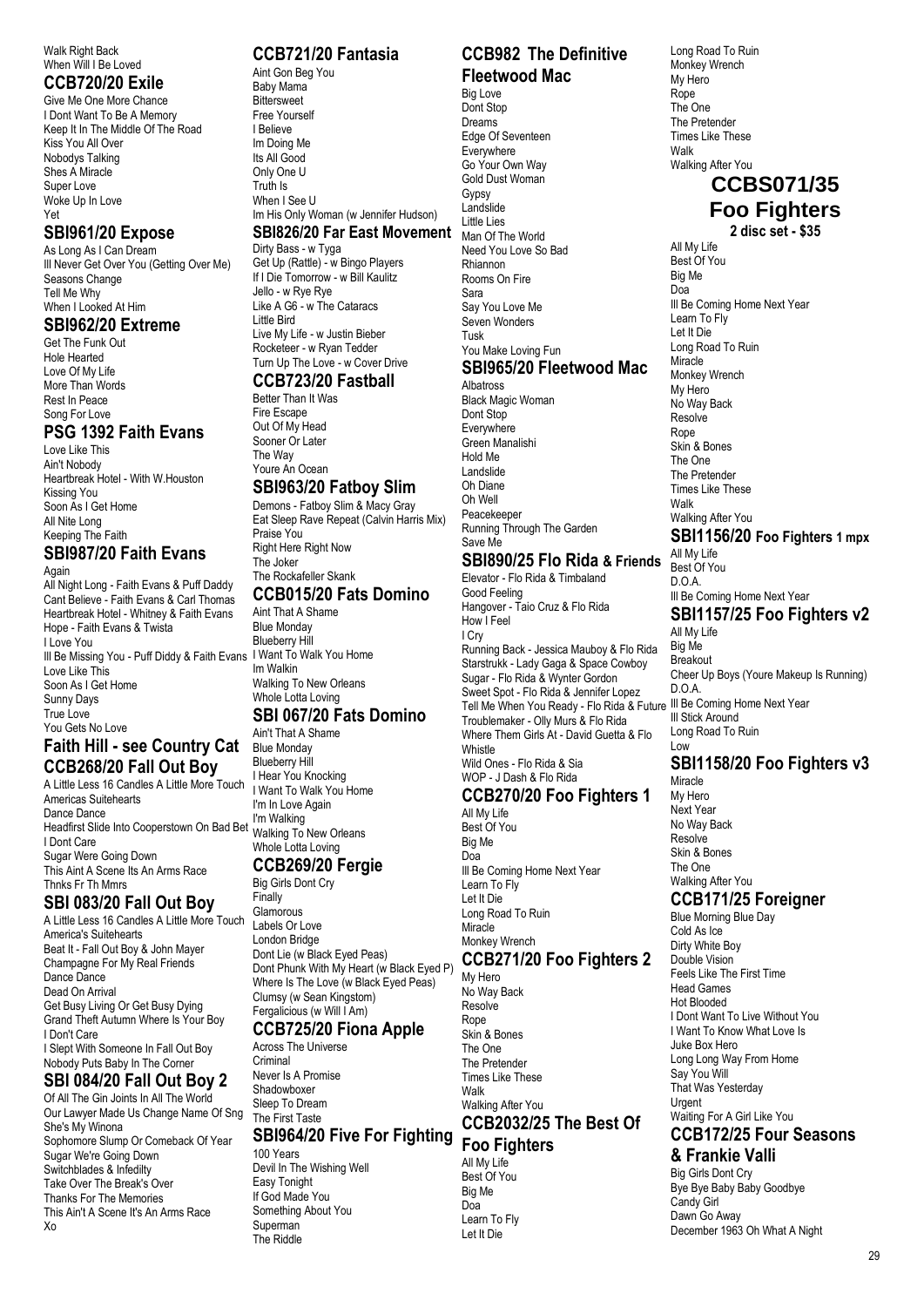Lets Hang On Opus 17 Dont Worry Bout Me Rag Doll Ronnie Sherry Tell It To The Rain Walk Like A Man Who Loves You Working My Way Back To You Cant Take My Eyes Off Of U - Frankie Valli Grease - Frankie Valli My Eyes Adored You - Frankie Valli

#### **SBI862/20 Four Seasons (mpx)**

Cant Take My Eyes Off Of You Fallen Angel Grease Rag Doll Ronnie The Night We Can Work It Out Working My Way Back To You

#### **CCB173/25 Four Tops**

7 Rooms Of Gloom Aint No Woman Like The One Ive Got Baby I Need Your Lovin Bernadette I Cant Help Myself Sugar Pie Honey Bunch Indestructible Its The Same Old Song Keeper Of The Castle Reach Out Ill Be There Shake Me Wake Me When Its Over Something About You Standing In The Shadows Of Love Still Water When She Was My Girl River Deep Mountain High

#### **CCB163/25 Frank Sinatra 1**

Aint She Sweet All Of Me Begin The Beguine Chicago Didnt We Embraceable You Fools Rush In Where Angels Fear To Tread Get Happy Girl From Impanema Goody Goody High Hopes I Get A Kick Out Of You Ill Be Seeing You It Had To Be You It Was A Very Good Year Ive Got A Crush On You Ive Got You Under My Skin

#### **CCB164/25 Frank Sinatra 2**

Learnin The Blues Lets Fall In Love Love & Marriage Love Is A Many Splendored Thing Makin Whoopee Meditation Mistletoe & Holly Moonlight Serenade My Funny Valentine My Kind Of Town Chicago My Way New York New York Night & Day On The Sunny Side Of The Street One For My Baby People Will Say Were In Love Pocket Full Of Miracles

#### **CCB165/25 Frank Sinatra 3**

Quiet Nights Of Quiet Stars September Song Stardust Stormy Weather Strangers In The Night Summer Wind Taking A Chance On Love That Old Black Magic

Thats Life The Lady Is A Tramp They Cant Take That Away From Me Time After Time What Is This Thing Called Love When Youre Smiling The Whole World Smiles With You **Witchcraft** You Make Me Feel So Young **CCB2033/25 The Best Of**

#### **Frank Sinatra**

Chicago Girl From Impanema High Hopes I Get A Kick Out Of You It Had To Be You Ive Got You Under My Skin Love & Marriage My Kind Of Town Chicago My Way New York New York Strangers In The Night That Old Black Magic Thats Life The Lady Is A Tramp With You You Make Me Feel So Young

# **CCBS072/50 Frank Sinatra**

# **3 disc set - \$50**

Aint She Sweet All Of Me Begin The Beguine Chicago Didnt We Embraceable You Fools Rush In Where Angels Fear To Tread Get Happy Girl From Impanema Goody Goody High Hopes I Get A Kick Out Of You Ill Be Seeing You It Had To Be You It Was A Very Good Year Ive Got A Crush On You Ive Got You Under My Skin Learnin The Blues Lets Fall In Love Love & Marriage Love Is A Many Splendored Thing Makin Whoopee Meditation Mistletoe & Holly Moonlight Serenade My Funny Valentine My Kind Of Town Chicago My Way New York New York Night & Day On The Sunny Side Of The Street One For My Baby People Will Say Were In Love Pocket Full Of Miracles Quiet Nights Of Quiet Stars September Song **Stardust** Stormy Weather Strangers In The Night Summer Wind Taking A Chance On Love That Old Black Magic Thats Life The Lady Is A Tramp They Cant Take That Away From Me Time After Time<br>What Is This Thing Called Love What Is This Thing Called Love When Youre Smiling The Whole World Smiles **JTG 378 Frank Sinatra**  With You **Witchcraft** 

You Make Me Feel So Young

#### **JTG 343 Frank Sinatra** Let Me Try Again

Drinking Again Put Your Dreams Away Everything Happens To Me If You Go Away There Used To Be A Ballpark Didnt We You Will Be My Music What Are You Doing The Rest Of Your Life The Second Time Around If I Had You All My Tomorrows Walk Away

## **JTG 372 Frank Sinatra**

When Youre Smiling The Whole World Smiles Y're So Right (For What's Wrong In My Life) **Golden Years 2** Moon Love As You Desire Me Bewitched, Bothered & Bewildered Blue Lace Golden Moment Softly As I Leave You WanderingWhen I Lost You The Very Thought Of You

# **JTG 373 Frank Sinatra**

**Golden Years 3** Love Isn't Just for the Young The Girl Next Door Talk To Me Baby Dream Remember Love Isn't Just For The Young Moment To Moment Where Is The One The Second Time Around What'll I Do Dear Heart **JTG 374 Frank Sinatra** 

# **Golden Years 4**

Just As Though You Were Here Bonita Emily High Hopes The One I Love Belongs To Somebody Flse You'll Never Know Guess I'll Hang My Tears Out To Dry Only The Lonely To Love & Be Loved I'll Be Seeing You

# **JTG 375 Frank Sinatra**

**Golden Years 5** Everything Happens To Me French Foreign Legion In The Blue of Evening When No One Cares Take Me We'll Gather Lilacs In The Spring We'll Meet Again Roses of Picardy The Gypsy I'll Follow My Secret Heart

#### **JTG 376 Frank Sinatra Golden Years 6**

Don't Wait Too Long When The Wind Was Green Forget Domani The Moon Got In My Eyes Moonlight Serenade Moonlight Becomes You The Moon Was Yellow I Wished On The Moon Reaching For The Moon Secret Love **Golden Years 8**

Tell Her

Soliloquy The Music Stopped Moon River Oh What It Seemed To Me Some Enchanted Evening When I'm Not Near The One I Love I'll Only Miss Her Three Coins In A Fountain

## **PSG 1001 Frank Sinatra**

New York, New York My Way (Comme D'habitude) Chicago (That Toddling Town) Strangers In The Night Witchcraft Summer Wind I've Got The World On A String Night & Day I've Got You Under My Skin The Lady Is A Tramp

## **PSG 1050 Frank Sinatra 3**

Fly Me To The Moon I Wish I Were In Love Again It Started All Over Again Let's Fall In Love Love & Marriage Love Walked In Saturday Night Is The Loneliest Night High Hopes Anything Goes She's Funny That Way **PSG 1051 - Frank Sinatra 4**

All Of Me Serenade In Blue I'll Never Smile Again Learnin' The Blues The Tender Trap The Song Is You They Can't Take That Away From Me I'll Be Seeing You All Or Nothing At All This Love Of Mine

## **PSG 1075 - Frank Sinatra 5**

Satisfy Me One More Time How Do You Keep The Music Playing Teach Me Tonight Until The Real Thing Comes Along If I Should Lose You The Best Is Yet To Come Luck Be A Lady I Concentrate On You The Coffee Song It Was A Very Good Year

#### **PSG 1082 Frank Sinatra 6**

It's All Right With Me All The Way Dream Hey, Jealous Lover Here's To The Losers You'd Be So Easy To Love Pennies From Heaven Close To You Young At Heart The Tender Trap (Love Is)

#### **PSG 1199 Sinatra With Strings**

I Hadn't Anyone Till You Night & Day Misty **Stardust** Come Rain Or Come Shine It Might As Well Be Spring Prisoner Of Love That's All All Or Nothing At All Yesterdays **PSG 1270 Sinatra Old Devil Moon** The House II ive In I Believe Lover More Than You Know My Kind Of Town (Chicago Is) Old Devil Moon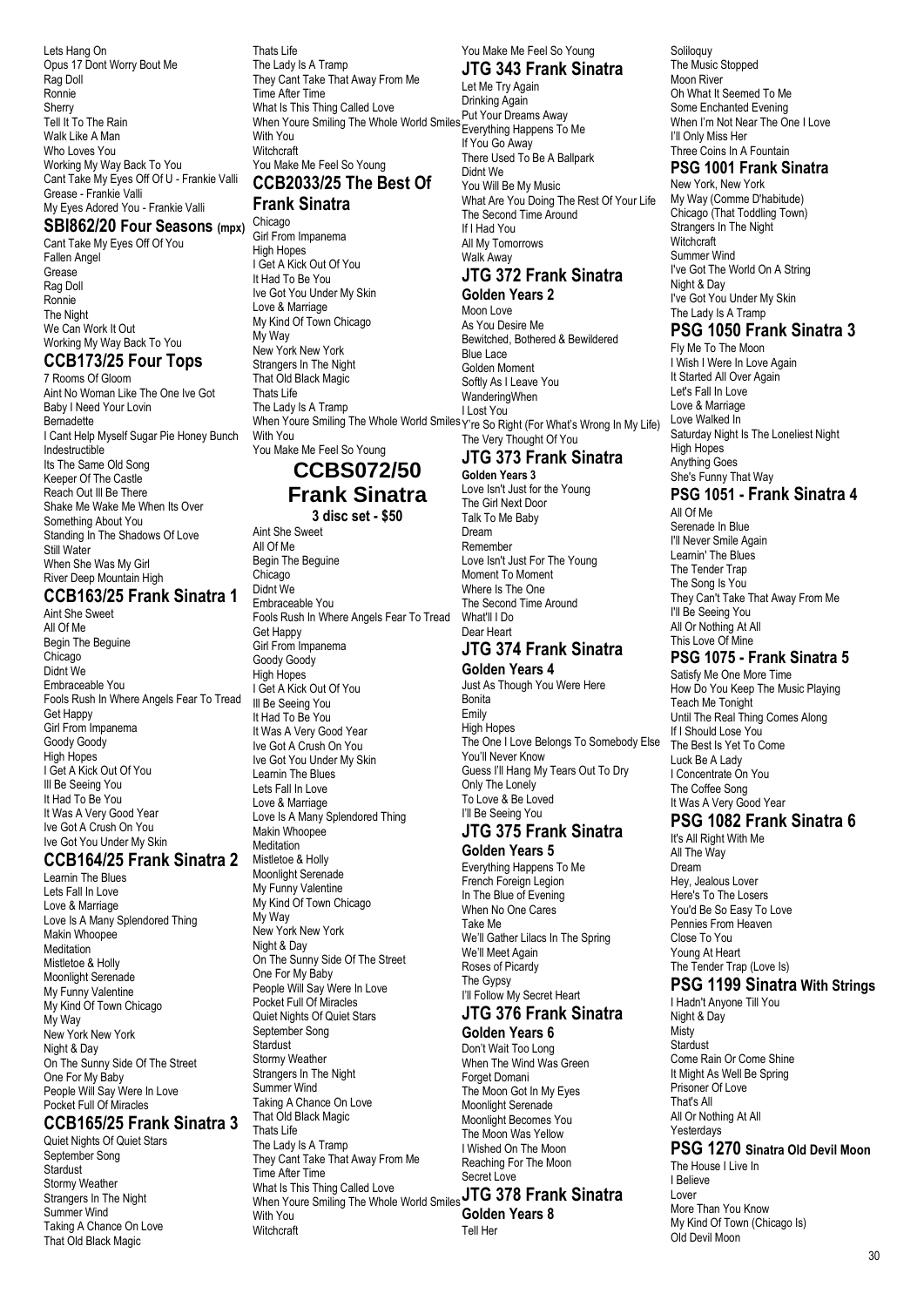Something Without A Song You're Getting To Me A Habit With Me Something Stupid Martin

#### **PSG 1491 Frank Sinatra**

L.A. Is My Lady Mack The Knife Its Alright With Me A Hundred Years From Today After You've Gone Stormy Weather The Best Of Everything

## **PSG 1606 Standards Sinatra Style**

Witchcraft One For My Baby **Tenderly** The Christmas Song (Chestnuts Roasting) After You've Gone Manhattan Why Don't You Do Right I'm Glad There Is You What A Difference A Day Makes Sentimental Journey

#### **PSG 6096 Sinatra Big Band 3**

Come Fly With Me I've Got A Crush On You I've Got You Under My Skin The Shadow Of Your Smile Street Of Dreams Fly Me To The Moon You Make Me Feel So Young Get Me To The Church On Time Don't Worry 'Bout Me Where or When

#### **PSG 6097 Xmas With Frank Frank Sinatra**

I've Got My Love To Keep Me Warm The Christmas Waltz Santa Claus Is Coming To Town Have Yourself A Merry Little Christmas The Christmas Song (Chestnuts Roasting) Christmas Memories The Bells Of Christmas White Christmas Silent Night We Wish You The Merriest

#### **PSG 6199 Frank Sinatra**

All I Need Is The Girl I Can't Believe I'm Losing You I Get A Kick Out of You I'll Be Seeing You Just The Way You Are Maybe This Time On a Clear Day The Days of Wine & Roses The One I Love Belongs To Somebody Else

#### **SBI1010/25 Frank Sinatra 1 (mpx)**

A Fine Romance All The Way As Time Goes By Bewitched Fly Me To The Moon For Once In My Life High Hopes I Get A Kick Out Of You I'll Be Seeing You I'm Getting Sentimental Over You I've Got The World On A String Just The Way You Are LA Is My Lady Little Green Apples Love Me Or Leave Me

**SBI1011/20 Frank Sinatra 2 (mpx)** Candy Girl My Funny Valentine

My Way New York New York Nice And Easy Old Man River Once I Loved One For My Baby

Something Stupid - w Nancy Sinatra Speak Softly Love Strangers In The Night **SBI1012/20 Frank Sinatra 3 (mpx)** Summer Wind

Taking A Chance On Love Tender Trap The Lady Is A Tramp The Second Time Around **Witchcraft** You Make Me Feel So Young Luck Be A Lady Making Whoopee

#### **SGB 033 Frank Sinatra**

My Kind Of Town Luck Be A Lady Come Fly With Me All Of Me I Get A Kick Out Of You Tender Trap Fly Me To The Moon Taking A Chance On Love That Old Black Magic Love & Marriage The Lady Is A Tramp Nice N Easy They Can't Take That Away You Make Me Feel So Young One For My Baby More Something Stupid All The Way Almost Like Being In Love Wives & Lovers Chicago **SGB 61 Frank Sinatra**

## After You've Gone

Didn't We Embraceable You Fly Me To The Moon (Uptempo) Fools Rush In Hey Jealous Lover All Or Nothing At All I'll Be Seeing You It Was A Very Good Year Second Time Around September Song I've Got The World On A String I Had The Craziest Dream Someone To Watch Over Me

#### **CCB728/20 Frankie J** Crush

Dont Wanna Try How To Deal Obsession No Es Amor (w Baby Bash) **SBI1215/25 Jersey Boys**

#### **(The Story Of Frankie Valli)**

My Boyfriends Back Big Girls Dont Cry December 1963 (Oh What A Night) Opus 17 (Dont Worry About Me) Cant Take My Eyes Off Of You Sherry Dawn (Go Away) Who Loves You My Eyes Adored You Rag Doll Working My Way Back To You **SFWS185 Frankie Valli & 4 Seasons**

#### Big Girls Don't Cry Bye Bye Baby (Baby Goodbye) Can't Take My Eyes Off Of You Grease Let's Hang On Swearing To God The Night

You're Ready Now **CCB272/20 Fray**

Absolute How To Save A Life Never Say Never Over My Head Cable Car **Syndicate** You Found Me **CCB273/20 Fuel** Bad Day Falls On Me Hemorrhage In My Hands Last Time Shimmer

#### Wasted Time **SBI 256/20 Fuel**

Bad Day **Bittersweet** Down Inside Of You Falls On Me Getting Through Innocent Last Time **Quarter** Running Away Shimmer These Things Won't Back Down **SBI 240/20 G Unit**

Baby You Got Beg For Mercy Betta Ask Somebody G Unit I'm So Hood My Buddy Poppin Them Thangs Stunt 101 Wanna Get To Know You

#### **SBI 241/20 G Unit (mpx)**

Baby You Got Beg For Mercy Betta Ask Somebody G Unit I'm So Hood My Buddy Poppin Them Thangs Stunt 101 Wanna Get To Know You

## **SFGD 12 Gabrielle**

Dreams Going Nowhere I Wish Because Of You Give Me A Little More Time Forget About The World If You Ever If You Really Cared Walk On By Sunshine Rise When A Woman Should I Stay Out Of Reach Don't Need The Sun To Shine If I Walked Away

#### **SBI677/20 Gareth Gates**

Angel On My Shoulder Anyone Of Us Changes Say It Isnt So Spirit In The Sky Sunshine The Long & Winding Road Unchained Melody What My Heart Wants To Say

#### **SBI 227/20 Gary Moore**

One Day Out In The Fields Still Got The Blues The Loner **CCB274/20 Gary Pucket & the Union Gap**

Lady Willpower Over You This Girl Is A Woman Now Young Girl

## **SBI 159/20 Gary Puckett**

Lady Willpower Over You This Girl Is A Woman Now Young Girl

## **CCB731/20 Gavin DeGraw**

Chariot Cheated On Me Follow Through I Dont Want To Be In Love With A Girl We Belong Together

#### **SBI763/20 Gene Kelly**

Good Morning - w Deb Reynolds Moses Supposes (AKA Tongue Twisters) Singing In The Rain - Gene Kelly You Are My Lucky Star - w Debbie Reynolds You Were Meant For Me - Gene Kelly

#### **SF6B 084 Gene Pitney**

If I Didnt Have A Dime Im Gonna Be Strong Nobody Needs Your Love Somethings Gotten Hold Of My Heart The Man Who Shot Liberty Valance Gene Twenty Four Sycamore

#### **SBI 118/25 George Benson**

Give Me The Night In Your Eyes Love X Love Never Give Up On A Good Thing Nothing's Gonna Change My Love For You On Broadway The Greatest Love Of All This Masquerade Turn Your Love Around You Are The Love Of My Life - w R Flack

# **SBI1005/20 G Benson (mpx)**

Feel Like Making Love Give Me The Night Never Give Up On A Good Thing Nothing's Gonna Change My Love For You The Greatest Love Of All You Are The Love Of My Life (George Benson Vocal) - w Roberta Flack

#### **CKA221/15 George Ezra**

Blame It On Me Budapest Hold My Girl Paradise Shotgun **CCB275/25 George Michael & Wham**

Careless Whisper Dont Let The Sun Go Down On Me Faith Fast Love Father Figure I Knew You Were Waiting Kissing A Fool **Monkey** One More Try Club Tropicana Everything She Wants Freedom Im Your Man Last Christmas The Edge Of Heaven Wake Me Up Before You Go Go Wham Rap Young Guns (Go For It) **PSG 1224 Grge Michael 96** Jesus To A Child Fastlove Older

It Doesn't Really Matter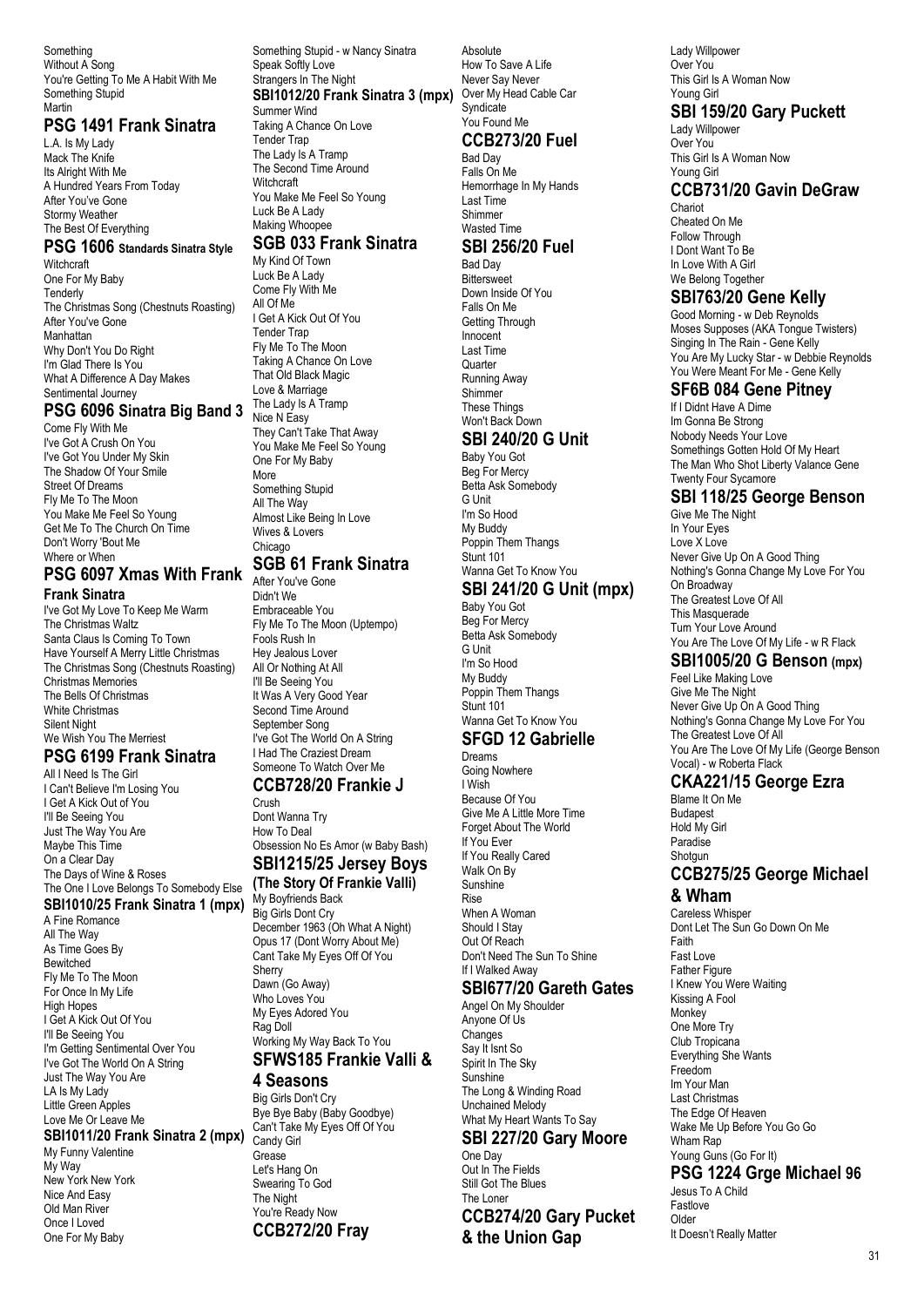Star People To Be Forgiven Move On

# PSG 1382 George Michael 2 Try A Little Kindness

Faith I Want Your Sex Kissing A Fool One More Try Too Funky You Have Been Loved Father Figure

#### **SBI656/25 George Michael**

Cowboys & Angels Freedom 90 Freek I Cant Make You Love Me John & Elvis Are Dead Killer / Papa Was A Rolling Stone Kissing A Fool One More Try Shoot The Dog Song To The Siren Star People The Strangest Thing These Are The Days Of Our Lives Understand White Light

#### **CCB276/25 George Thorogood**

Bad To The Bone Get A Haircut & Get A Job I Drink Alone One Bourbon One Scotch One Beer Rock & Roll Christmas Willie & The Hand Jive

#### **CCB277/20 Gin Blossoms**

Allison Road Follow You Down Found Out About You Hey Jealousy Till I Hear It From You Until I Fall Away

#### **CCB733/20 Ginuwine**

**Differences** Last Chance **Trouble** What Could Have Been Take Away (w Missy Elliot)

#### **CCB278/20 Gladys Knight** If I Were Your Woman

Midnight Train To Georgia Neither One Of Us On & On

## **SBI 130/25 Gladys Knight**

Ain't Nothing Like The Real Thing - w V Gill Baby Don't Change Your Mind Best Thing That Ever Happened To Me Help Me Make It Through The Night I Don't Want To Know I Heard It Through The Grapevine If I Were Your Woman Licence To Kill Midnight Train To Georgia Missing You - Brandy & Gladys Knight Neither One Of Us On & On Take Me In Your Arms & Love Me The Way We Were You're Number One (In My Book)

# **CCB279/25 Glen Campbell**

By The Time I Get To Phoenix Country Boy You Got Your Feet In L A Dream Baby Dreams Of The Everyday Housewife Galveston Gentle On My Mind God Must Have Blessed America Honey Come Back I Have You I Love How You Love Me I Wanna Live

More Than Enough Rhinestone Cowboy Southern Nights Wichita Lineman

#### **CCB280/25 Gloria Estefan**

Coming Out Of The Dark Cuts Both Ways Dont Wanna Lose You Everlasting Love Get On Your Feet Here We Are Live For Loving You Reach

123 (w Miami Sound Machine) Anything For You (w Miami Sound Machine) Bad Boy (w Miami Sound Machine) Cant Stay Away From You (w Miami SM) Conga (w Miami SM) Rhythm Is Gonna Get You (w Miami SM) Sex In The 90s (w Miami Sound Machine) Words Get In The Way (w Miami SM) Music Of My Heart (w NSYNC)

# **CCB281/25 Goo Goo Dolls**

Before Its Too Late Better Days Big Machine Black Balloon Broadway Dizzy Give A Little Bit Here Is Gone Home Iris Let Love In Long Way Down Name Not Broken Real Slide Stay With You **Sympathy** 

#### **SBI 068/25 Goo Goo Dolls**

All Eyes On Me Better Days Big Machine Black Balloon **Broadway** Bullet Proof Burning Up Dizzy Give A Little Bit Here Is Gone Iris

It's Over Let Love In Name

Slide Stay With You

#### **CCB282/20 Good Charlotte**

Girls & Boys Hold On I Dont Want To Be In Love Dance Floor Anthem I Just Wanna Live Last Night Lifestyles Of The Rich & Famous Predictable The Anthem The Young & The Hopeless We Believe

#### Where Would We Be Now **SBI 100/20 Good Charlotte**

Dance Floor Anthem Festival Song Girls & Boys Hold On I Just Wanna Live Keep Your Hands Off My Girl Lifestyles Of The Rich & Famous Little Things Motivation Proclamation

#### Moving On **SBI 101/20 Good Charlotte 2** Whos That Girl (Male Vocal Only) - w Eve

Predictable Riot Girl Screamer Sex On The Radio The Anthem The River The Story Of My Old Man The Young & The Hopeless We Believe

# **SF6B 31 Good Charlotte**

Dance Floor Anthem Girls & Boys Keep Your Hands Off My Girl **Misery** The River Sex On The Radio

# **SBI701/20 Grateful Dead**

Casey Jones Franklins Tower Sugaree **Trucking** 

#### **CCB283/20 Green Day**

Basket Case Brain Stew Hitchin A Ride Minority Time Of Your Life Good Riddance When I Come Around

#### **SBI978/20 Green Day (mpx)**

American Idiot Boulevard Of Broken Dreams (Explicit) Let Yourself Go Let Yourself Go (Explicit) Oh Love Stray Heart Wake Me Up When September Ends X Kid

#### **CCB284/25 Gretchen Wilson 1**

All Jacked Up California Girls Dont Do Me No Good Full Time Job He Aint Even Cold Yet Here For The Party Homewrecker I Dont Feel Like Loving You Today I Got Your Country Right Here If I Could Do It All Again Midnight Oil Not Bad For A Bartender One Bud Wiser

#### **CCB285/25 Gretchen Wilson 2**

One Of The Boys Raining On Me Rebel Child Redneck Woman Skoal Ring The Earrings Song When I Think About Cheatin When It Rains Work Hard Play Harder You Dont Have To Go Home Fake Id (w Big n Rich) Thats How They Do It In Dixie (w Hk Willms) Come To Bed (w John Rich)

# **CKA219 Guy Sebastian/20**

All I Need Is You Angels Brought Me Here Battle Scars (with Lupe Fiasco) Before I Go Black & Blue **Choir** Kryptonite Let Me Drink Set In Stone **SBI598/20 Guy Sebastian mpx**

## Climb Every Mountain

Dont Worry Be Happy

Whos That Girl - Guy Sebastian & Eve

**CCB286/20 Gwen Stefani** 4 In The Morning

Cool Crash Early Winter Hollaback Girl Luxurious The Sweet Escape What You Waiting For Wind It Up Now That You Got It (w Damian Marley) Rich Girl (w Eve) South Side (w Moby)

# **SBI 387/25 Gwen Stefani**

4 In The Morning Can I Have It Like That - w Pharrell Williams Cool Early Winter Hollaback Girl Let Me Blow Ya Mind - w Eve Luxurious Now That You Got It - w Damian Marley Orange County Girl Rich Girl - Gwen Stefani & Eve South Side - Gwen Stefani & Moby What You Waiting For Wind It Up

# **SF6B27 Gwen Stefani**

What Are You Waiting For Hollaback Girl Wind It Up The Sweet Escape Rich Girl Cool

# **SBI618/20 Gym Class Heroes**

Ass Back Home - w/ Neon Hitch Clothes Off Cookie Jar Cupids Chokehold - w/ Patrick Stump Daylight - w/ Kelly Rowland Stereo Hearts - w/ Adam Levine The Fighter - w/ Ryan Tedder

#### **CCB287/25 Hall & Oates** Did It In A Minute

Everything Your Heart Desires Family Man I Cant Go For That No Can Do Kiss On My List Maneater Method Of Modern Love One On One Out Of Touch Private Eyes Rich Girl Sara Smile Say It Isnt So Shes Gone You Make My Dreams

# **CCB739/20 Hanson**

Give A Little I Will Come To You If Only Mmm Bop Thinkin Bout Something This Time Around Weird Wheres The Love

## **CCB295/20 Harry Conick Jr**

Goodnight My Love I Could Only Whisper Your Name It Had To Be You We Are In Love

## **SBI1044/20 Harry Conick Jr**

A Wink & A Smile Goodnight My Love It Had To Be You We Are In Love **SFGD 01 Hearsay**

32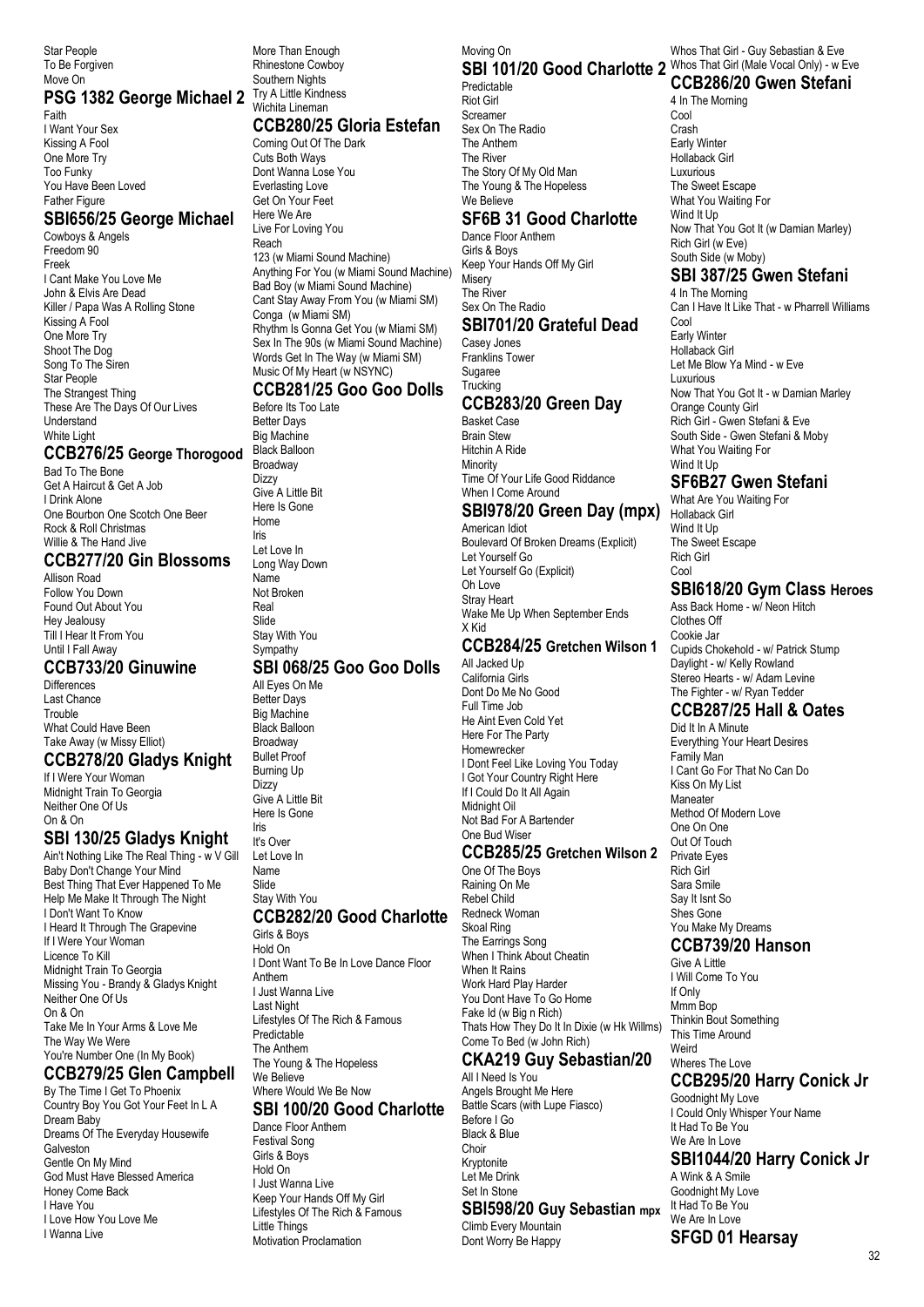Pure & Simple The Way To Your Love One Step Closer Another Lover One Not That Kind Make It Happen Breathe Carried Away Sweet Alibi I Dont Want You Anyway Colourblind Love Will Never End Monday Monday Bridge Over Troubled Water

# **CCB185/20 Heart**

All I Wanna Do Is Make Love To You Alone Magic Man **Never** These Dreams What About Love Will You Be There In The Morning

#### **SBI811/20 Hedley (mpx)**

Anything Anything (Explicit) Kiss You Inside Out One Life

#### **CCB296/20 Helen Reddy**

Aint No Way To Treat A Lady Angie Baby Delta Dawn I Am Woman I Dont Know How To Love Him You & Me Against The World

#### **SBI 242/20 Helen Reddy**

Ain't No Way To Treat A Lady Angie Baby Delta Dawn I Am Woman

#### **SBI685/20 Hermans Hermits**

Im Henry The Eighth I Am Im Into Something Good A Kind Of Hush My Sentimental Friend No Milk Today Something Is Happening Mrs Brown Youve Got A Lovely Daughter

#### **CCB743/20 Hilary Duff**

Any Other Day Beat Of My Heart Come Clean Fly So Yesterday **Stranger** Wake I In With Love

#### **SBI988/20 Hilary Duff**

I Cant Wait Stranger Where Did I Go Right Why Not With Love With Love (Dance Remix) Working It Out

#### **CCB297/20 Hinder**

All American Nightmare Better Than Me Get Stoned Lips Of An Angel Loaded & Alone The Best Is Yet To Come Up All Night Use Me What Ya Gonna Do Without You

#### **SBI 085/20 Hinder**

Better Than Me Get Stoned Homecoming Queen

#### Lips Of An Angel Without You

#### **ZPA 07 Hollies**

Bus Stop Sorry Suzanne Just One Look The Air That I Breathe He Ain't Heavy He's My Brother I'm Alive Carrie Anne Here I Go Again On A Carousel **Stav** Jennifer Eccles **SBI586/20 Holly Valance**

Desire Down Boy Kiss Kiss Naughty Girl State Of Mind **CCB298/20 Hoobastank**

#### Crawling In The Dark

**Disappear** If I Were You Remember Me Running Away So Close So Far The Reason

#### **SBI 272/20 Hoobastank**

Crawling In The Dark Disannear Let It Out Never There Out Of Control Remember Me Right Before Your Eyes Running Away Same Direction The Letter - Hoobastank & Vanessa Amorosi **JTG 395 Il Divo** The Reason What Happened To Us

#### **SFACA 03 Hoodoo Gurus & Hunters & Collectors**

What's My Scene - Hoodoo Gurus My Girl - Hoodoo Gurus Like Wow - Wipeout - Hoodoo Gurus Come Anytime - Hoodoo Gurus 1000 Miles Away - Hoodoo Gurus Miss Freelove '69 - Hoodoo Gurus Holy Grail - Hunters & Collectors Throw Your Arms Around Me - Hunters & Cs When The River Runs Dry - Hunters & Colls True Tears Of Joy - Hunters & Collectors Do You See What I See - Hunters & Collctrs Where Do You Go - Hunters & Collectors **CCB299/20 Hootie & Blowfish** Hold My Hand

I Only Wanna Be With You Let Her Cry Old Man & Me

Time Tuckers Town

#### **PSG 1201 Hootie & Blowfish** Warning

Hold My Hand Running From An Angel Hannah Jane Let Her Cry I'm Goin' Home Only Wanna Be With You Not Even The Trees Drowning Goodbye

#### **SBI 273/20 Hootie & Blowfish**

Hold My Hand I Only Wanna Be With You I Will Wait Let Her Cry Old Man & Me (When I Get To Heaven) Tears Fall Down Time

#### **CCB300/25 Huey Lewis & News** Can I Walk With You

Cruisin (w Gwyneth Paltrow) But Its Alright Couple Days Off Doin It All For My Baby Heart Of Rock N Roll Hip To Be Square I Want A New Drug If This Is It It Hit Me Like A Hammer Jacobs Ladder Perfect World Small World Stuck With You The Power Of Love Workin For A Livin

#### **SBI 082/25 Huey Lewis/News**

Couple Days Off Do You Believe In Love Doing It All For My Baby Heart & Soul Hip To Be Square I Want A New Drug If This Is It It Hit Me Like A Hammer Perfect World Stuck With You The Heart Of Rock & Roll The Power Of Love Working For A Living **SBI859/20 Idina Menzel** Brave Defying Gravity - w Kristin Chenoweth For Good - w Kristin Chenoweth For The First Time In Forever - w Kristen Bell Mystify Let It Go Life Of The Party What Is This Feeling - w Kristin Chenoweth

The Winner Takes It All (no graphics) La Promessa Enamorado

Angelina She La Luna Adagio L'alba del mondo The Power of Love (La Fuerza Mayor) (no g) Hallelujah (Aleluya) (no graphics) **SBI764/20 Imagine Dragons**

Demons It's Time Monster On Top Of The World

#### Tip Toe Bleeding Out **CCB301/20 Incubus**

## Are You In

Circles Drive I Wish You Were Here Nice To Know You

Radioactive

#### **SBI 072/25 Incubus**

11am Blood On The Ground **Circles** Drive Make A Move Make Yourself Megalomaniac Mexico Nice To Know You Out From Under Privilege **Stellar** Talk Show On Mute Wish You Were Here **CCB131/20 IndiaArie** Get It Together The Little Things Video I Am Not My Hair (w Akon) Therapy (w Gramps Morgan)

#### **SBI 274/20 India.Arie** Brown Skin

Peaceful World - w John C Mellencamp Ready For Love There's Hope Video

#### **SBI966/20 Inner Circle**

Bad Boys Da Bomb Games People Play Ob La Di Ob La Da Rock With You Summer Jamming Sweat (A La La La La La Long)

# **CKA231/25 The Definitive**

**INXS (20 songs) Afterglow** Baby Dont Cry Burn For You By My Side Devil Inside Disappear Dont Change Elegantly Wasted Just Keep Walking Kick Listen Like Thieves Need You Tonight Never Tear Us Apart New Sensation Original Sin Pretty Vegas Suicide Blonde The Loved One What You Need

## **CCB302/25 INXS**

Devil Inside Elegantly Wasted Good Times - INXS & Jimmy Barnes Kick Listen Like Theives Mystify Need You Tonight Never Tear Us Apart New Sensation Original Sin Pretty Vegas Suicide Blonde What You Need **CKA 205 INXS** 

# **& Hunters & Collectors**

Devil Inside - INXS Elegantly Wasted - INXS Good Times - INXS & Jimmy Barnes Kick - INXS Listen Like Thieves - INXS Mystify - INXS Need You Tonight - INXS Never Tear Us Apart - INXS New Sensation - INXS Original Sin - INXS Pretty Vegas - INXS Suicide Blond - INXS Do U See What I See - H & C Holy Grail - Hunters & Collectors Throw Your Arms Around Me - H & C When The River Runs Dry - H & C

## **SFACA 06 INXS**

Baby Don't Cry Devil Inside Elegantly Wasted Good & Bad Times Listen Like Thieves

#### 33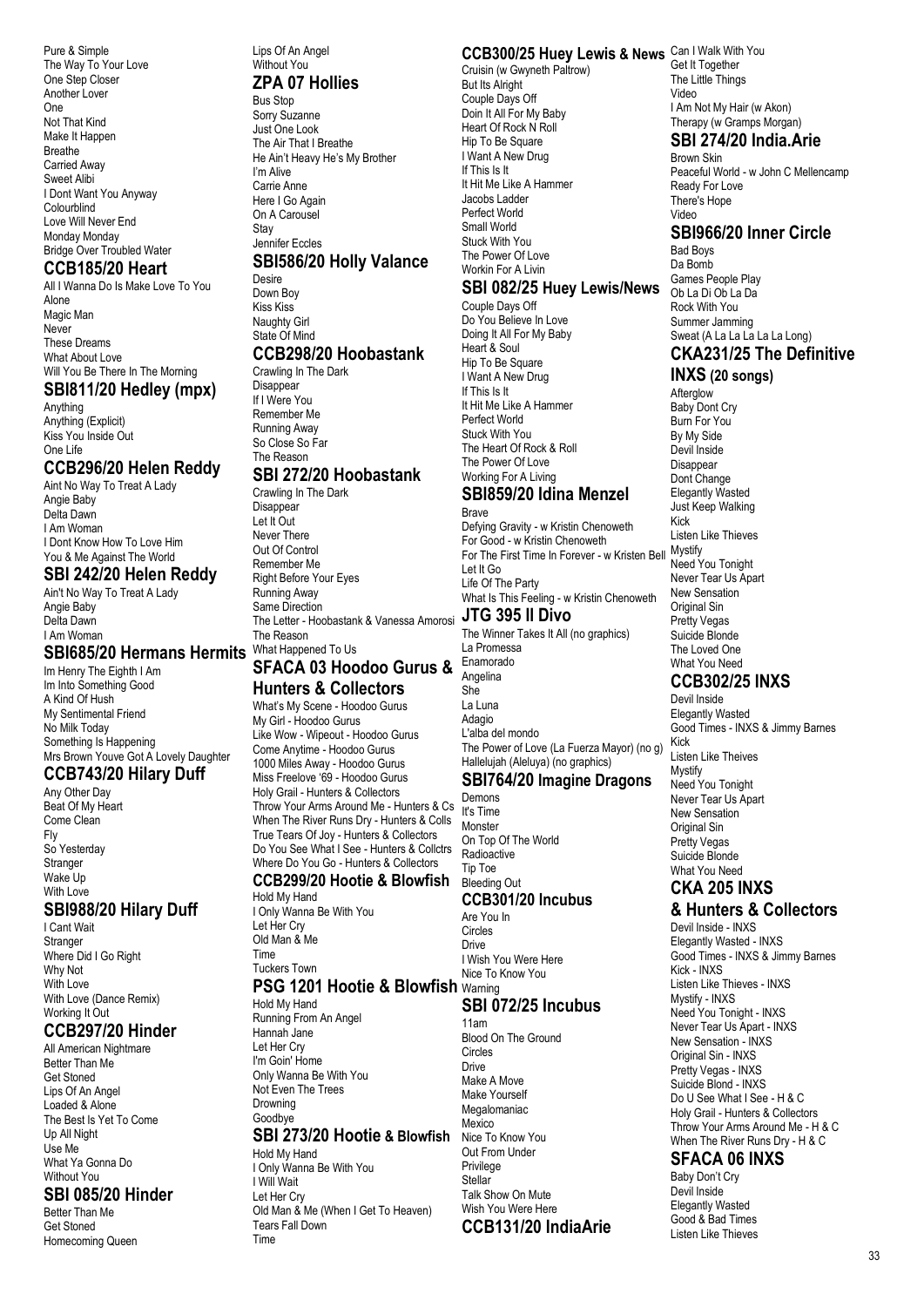Mystify Need You Tonight Never tear us apart New Sensation Original Sin Pretty Vegas Suicide Blonde

#### **SFACA 18 INXS Vol 2**

What You Need Don't Change I Send A Message Burn For You Dancing On The Jetty This Time Kiss The Dirt (Falling Down The Mountain) Disappear By My Side **Bitter Tears** Taste It Beautiful Girl Not Enough Time

#### **CCB745/20 Isley Brothers**

Fight The Power I Wanna Be With You Its Your Thing Take Me To The Next Phase Part 1 That Lady Part 1 The Pride Twist & Shout Whos That Lady

# **SBI 275/20 Isley Brothers**

Behind A Painted Smile Between The Sheets For The Love Of You It's Your Thing Just Came Here To Chill Shout Summer Breeze This Old Heart Of Mine Twist & Shout What Would You Do

#### **SF6B 093 J Geils Band**

Centerfold Freeze Frame Love Stinks Must Have Got Lost One Last Kiss Take It Back

#### **SBI582/20 Ja Rule 1**

Aint It Funny (Remix) - w Jennifer Lopez Always On Time Clap Back Down Ass Bitch (Explicit) Emerica (Explicit) Happy - Ja Rule & Ashanti Im Real (Explicit) - Ja Rule & Jennifer Lopez 1973 Last Temptation (Explicit) Living It Up

# **SBI583/20 Ja Rule 2**

Mesmerize Murder Me (Explicit) Murder Reigns (Explicit) New York (Explicit) - Ja Rule & Joe Pain Is Love Thug Loving - Ja Rule & Bobby Brown Thug Loving (Explicit) - Ja Rule & Bob Brown I Got You (I Feel Good) X (Explicit)

#### **SBI584/20 Ja Rule mpx**

Clap Back Down Ass Bitch (Explicit) Emerica (Explicit) Last Temptation (Explicit) Murder Me (Explicit) New York (Explicit) - Ja Rule & Joe Pain Is Love Thug Loving - Ja Rule & Bobby Brown Thug Loving (Explicit) - Ja Rule & Bobby Brown X (Explicit) **CCB007/20 Jack Johnson**

At Or With Me Better Together **Breakdown** Flake Good People Hope Horizon Has Been Defeated If I Had Eyes Sitting Waiting Wishing Upside Down You & Your Heart **SBI 276/20 Jack Johnson** Banana Pancakes

Better Together **Breakdown** Bubbletoes Good People Hope Horizon Has Been Defeated If I Had Eyes Monsoon Sitting Waiting Wishing Sleep Through The Static

Taylor

#### **SBI738/20 Jackie Wilson**

Baby Workout Higher & Higher I Get The Sweetest Feeling Lonely Teardrops Reet Petite To Be LovedTo Be Loved **CCB747/20 Jaheim**

#### Aint Leavin Without You

Finding My Way Back Never Put That Woman First My Place (w Nelly) Anything (w Next)

#### **SFGD 08 Jam**

Going Underground

**Start** Town Called Malice The Bitterest Pill All Around The World Down In The Tube Station At Midnight Eton Rifles Absolute Beginners Funeral Pyre Strange Town That's Entertainment Just Who Is The Five O'clock Hero Beat Surrender David Watts The Modern World **CCB304/20 James Blunt**

High Ill Be Your Man Youre Beautiful

# **CCB128/25 James Brown**

Cold Sweat Pt 1 (no backing vocals) Get On The Good Foot (no backing vocals) Give It Up Or Turn It Loose (no back vocals) Hot Pants (no backing vocals) I Got The Feelin Its A Mans Mans Mans World Licking Stick Living In America Mother Popcorn (no backing vocals) My Thang Out Of Sight (no backing vocals) Papas Got A Brand New Bag Please Please Please Say It Loud Im Black & Proud Sex Machine

## **SBI 277/20 James Brown**

Living In America I Got You (I Feel Good) It's A Mans Mans Mans World Sex Machine

Papa's Got A Brand New Bag Please Please Please Say It Loud I'm Black & I'm Proud (Part 1) I Got The Feeling

# **CCB749/20 James Ingram**

I Dont Have The Heart Just Once Somewhere Out There (w Linda Ronstadt) Baby Come To Me (w Patti Austin)

#### **SBI984/20 James Ingram** Baby Come To Me - with Patti Austin

How Do You Keep The Music Playing I Believe In Love - with Sally Yeh I Believe In Love (James Ingram Vocal Only) Just Once One Hundred Ways Somewhere Out There - with Linda Ronstadt The Day I Fall In Love – with Dolly Parton Theres No Easy Way Whatever We Imagine Ya Mo Be There - with Michael McDonald **CCB305/25 James Taylor**

Country Road Dont Let Me Be Lonely Tonight Fire & Rain Handy Man How Sweet It Is To Be Loved By You Long Ago & Far Away **Mexico** Shed A Little Light Shower The People Steamroller Sweet Baby James Up On The Roof Your Smiling Face Youve Got A Friend Hows The World Treating You (w Ali Krauss) Her Town Too (w JD Souther) New Shining Star (w Ricky Scaggs)

#### **SBI 177/20 James Taylor** Carolina In My Mind

Country Road Fire & Rain Handy Man How Sweet It Is To Be Loved By You Mockingbird - w Carly Simon **Steamroller** Sweet Baby James Up On The Roof Will You Still Love Me Tomorrow - w C King You've Got A Friend

## **CCB752/20 Jamie Callum**

All At Sea Get Your Way High & Dry Mind Trick These Are The Days Wind Cries Mary

#### **ZKL 18 Jamie Callum** All At Sea

Blame It On My Youth But For Now High & Dry I Could Have Danced All Night I Get A Kick Out Of You It's About Time Lover, You Should Have Come Over Next Year, Baby Old Devil Moon Singin' In The Rain These Are The Days **Twentysomething** What A Difference A Day Made Wind Cries Mary

#### **SBI852/25 Jamie Foxx** Blame It

Can I Take You Home DJ Play A Love Song Do What It Do Get This Money Gold Digger

Heaven One Night Extravaganza Slow Jamz Storm (Forcass) Three Letter Word Unpredictable VIP Warm Bed Wish U Were Here **BS 8217 Janet Jackson** Alright Anytime Anyplace

The Best Things In Life Are Free Black Cat Come Back To Me Escapade If Love Will Never Do Miss You Much Nasty Pleasure Principle That's The Way Love Goes What Have You Done For Me Lately You Want This Let's Wait A While When I Think Of You

## **CCB754/25 Janet Jackson 1**

All For You Alright Any Time Any Place Black Cat Cant B Good Come Back To Me Doesnt Really Matter Escapade Go Deep I Get Lonely If

Just A Little While Lets Wait Awhile Love Will Never Do Without You

#### **CCB755/25 Janet Jackson 2**

Miss You Much Nasty Rhythm Nation Rock With U Runaway Someone To Call My Lover Thats The Way Love Goes Together Again What Have You Done For Me Lately When I Think Of You Whoops Now Best Things In Life Are Free (w L Vandross) Scream (w Michael Jackson) Call On Me (w Nelly)

#### **CCB2045/25 The Best Of Janet Jackson**

All For You

Black Cat Escapade Lets Wait Awhile Love Will Never Do Without You Miss You Much Nasty Rhythm Nation Runaway Thats The Way Love Goes The Best Things In Life Free (W L Vandross) Together Again What Have You Done For Me Lately When I Think Of You Whoops Now

#### **CCBS081/30 Janet Jackson 2 disc set - \$35**

All For You Alright Any Time Any Place Black Cat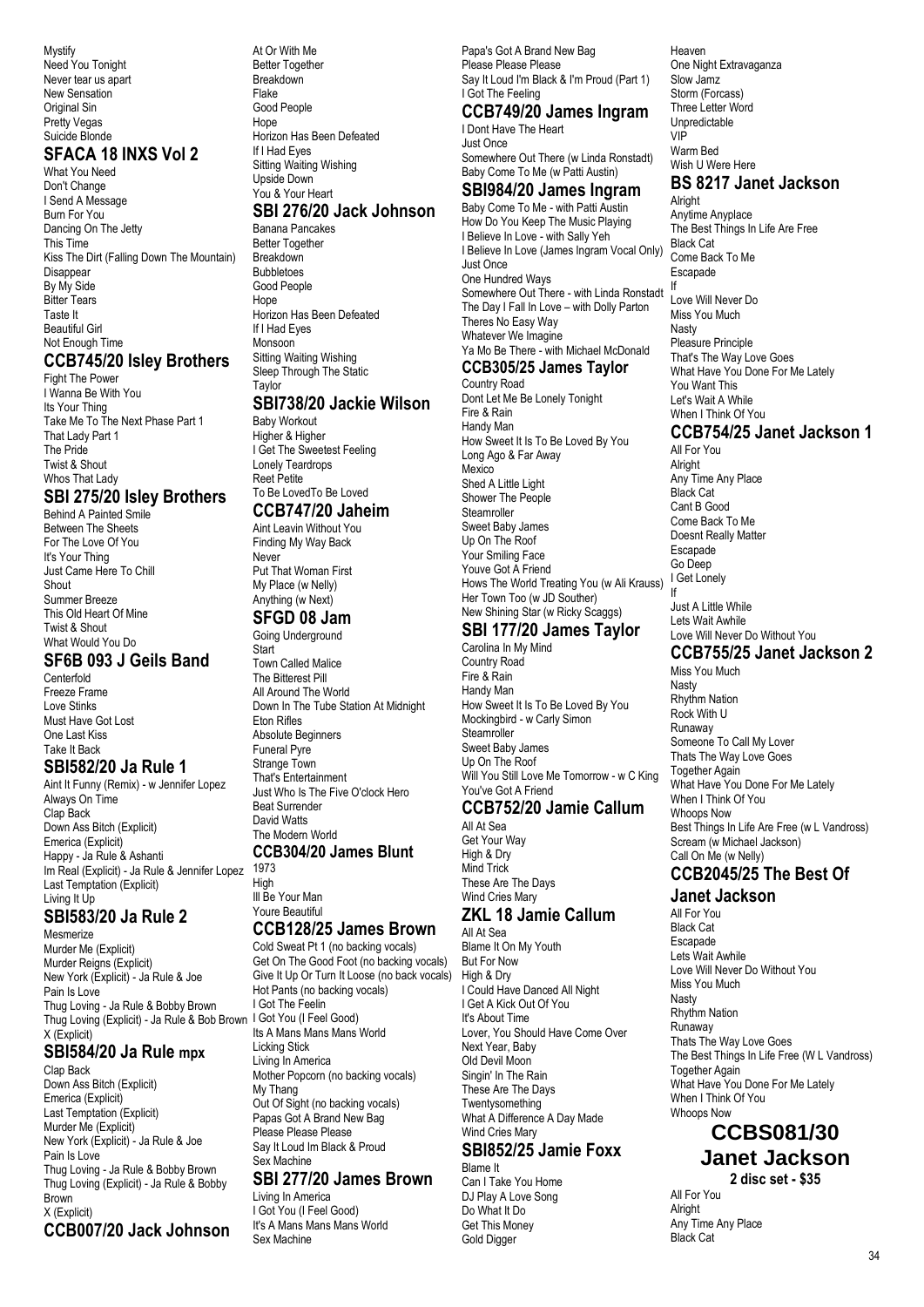Cant B Good Come Back To Me Doesnt Really Matter Escapade Go Deep I Get Lonely If Just A Little While Lets Wait Awhile Love Will Never Do Without You Miss You Much Nasty Rhythm Nation Rock With U Runaway Someone To Call My Lover Thats The Way Love Goes Together Again What Have You Done For Me Lately When I Think Of You Whoops Now The Best Things In Life Are Free Scream Call On Me **JTG 001 Janet Jackson**

Again Doesnt Really Matter Every Time Escapade Go Deep I Get Lonely If Lets Wait Awhile Love Will Never Do Miss You Much Nasty Rhythm Nation Runaway Thats The Way Love Goes Together Again What Have You Done For Me Lately When I Think Of You

#### **PSG 1006 Janet Jackson Alright**

What Have You Done For Me Lately Let's Wait Awhile **Control** Rhythm Nation Miss You Much Nasty **Escapade PSG 1434 Janet Jackson** Again Because Of Love Every Time

Go Deep I Get Lonely Love Will Never Do (Without You) That's The Way Love Goes Together Again

#### **SBI 279/25 Janet Jackson 1**

Again All For You All Nite (Don't Stop) Alright Any Time Any Place Because Of Love Black Cat Call On Me - Janet Jackson & Nelly Come Back To Me Doesn't Really Matter Escapade Every Time Feedback

## **SBI 280/25 Janet Jackson 2**

Feel It Boy - Beenie Man & Janet Jackson Girlfriend, Boyfriend - Blackstreet & Janet Jackson Go Deep Got Till Its Gone I Get Lonely I Get Lonely (T.N.T.Remix ) - w Blackstreet 99 Problems

I Want You

If Just A Little While Let's Wait A While Love Will Never Do (Without You) Miss You Much Nash

#### **SBI 281/25 Janet Jackson 3 SBI767/20 Jay Z & Friends**

Pleasure Principle Runaway Scream - Janet Jackson & Michael Jackson Someone To Call My Lover That's The Way Love Goes The Best Things In Life Are Free - w Luth V **Throb** Together Again Twenty Foreplay What Have You Done For Me Lately What's It Gonna Be - w Busta Rhymes When I Think Of You Whoops Now You Want This **CCB306/20 Janis Joplin** Down On Me Me & Bobby Mcgee Mercedes Benz Piece Of My Heart **CCB757/20 Jars Of Clay** Crazy Times Fly I Need You Im Alright Revolution Show You Love **SBI 182/20 Jars Of Clay** Crazy Times Flood Fly Show You Love Whatever She Wants **SBI782/20 Jason Derulo mpx**

Breathing Whatcha Say Encore It Girl Marry Me Riding Solo Talk Dirty - w 2 Chainz The Sky's The Limit **Trumpets** Undefeated

#### **CCB760/20 Jason Mraz**

Geek In The Pink Im Yours Make It Mine The Remedy I Won't Worry Wordplay Lucky (w Colbie Caillat)

#### **SBI 282/20 Jason Mraz**

Curbside Prophet I Won't Give Up I'm Yours Lucky - Colbie Caillat & Jason Mraz Wordplay You & I Both **SBI 229/20 Jay & Americans**

Cara Mia Come A Little Bit Closer Let's Lock The Door & Throw Away The Key Only In America Some Enchanted Evening Sunday & Me This Magic Moment Walking In The Rain **SBI766/20 Jay Z**

#### 100 Dollar Bill

Show Me What You Got The Ruler's Back Tom Ford

Change The Game Dirt Off Your Shoulder (Explicit) Girls Girls Girls (Explicit) Hard Knock Life Heart Of The City Izzo Jigga That N\*\*\*a

# No Church In The Wild - Kanye West & Jay Z

Numb Encore - Jay Z & Linkin Park Otis - Jay Z & Kanye West Run This Town - Rihanna & Jay Z Storm - Lenny Kravitz & Jay Z Talk That Talk - Rihanna & Jay Z Why I Love You - Jay Z & Kanye West Change Clothes - Jay Z & Pharrell Williams Clique - Kanye West & Big Sean Crazy In Love - Beyonce & Jay Z Deja Vu - Beyonce & Jay Z Empire State Of Mind - Alicia Keys & Jay Z Young Forever - Jay Z & Mr Hudson Get This Money (Explicit) - Jay Z & R Kelly I'll Be - Foxy Brown& Jay Z Bonnie & Clyde - Beyonce & Jay Z

#### **CCB761/20 Jazmine Sullivan** Bust Your Windows In Love With Another Man Lions Tigers & Bears

Need U Bad

# CCB768/20 Jennifer Hudson Do It Well - w Ludacris

And I Am Telling You Im Not Going Dont Look Down Giving Myself If This Isnt Love No One Gonna Love You **Spotlight** The Impossible Dream Where You At Im His Only Woman (w Fantasia) Pocketbook (w Ludacris)

#### **SBI 283/20 Jennifer Hudson**

And I Am Telling You I'm Not Going If This Isn't Love Night Of Your Life - w David Guetta Spotlight

#### **CCB769/20 Jennifer Knapp**

Breathe On Me By & By Say You Wont Say The Way I Am **CCB307/25 Jennifer Lopez** Aint It Funny Alive Baby I Love You Could This Be Love Feelin So Good If You Had My Love Im Glad Im Real Jenny From The Block Lets Get Loud Louboutins Love Dont Cost A Thing Play Promise Me Youll Try Shouldve Never Too Late Waiting For Tonight **CCB308/20 Jennifer Lopez**

# **& Friends**

Im Gonna Be Alright (w 50 Cent) Get Right (w Fabolous) Hold You Down (w Fat Joe) All I Have (w LL Cool J) Do It Well (w Ludacris) On The Floor (w Pitbull)

#### **JTG 040 Jennifer Lopez**

That's The Way I'm Real Ain't It Funny

We Gotta Talk **Carino** That's Not Me Play Dame (Touch Me) Dance With Me Walking On Sunshine Come Over I'm Gonna Be Alright Love Don't Cost A Thing **Secretly** Si Ya Se Acabo

#### **PSG 1432 Jennifer Lopez**

Could This Be Love If You Had My Love Let's Get Loud No Me Ames (Ballad) - Lopez & Anthony No Me Ames (Tropical) - Lopez & Anthony Open Off My Love Promise Me You'll Try Talk About Us

## **SBI543/20 Jennifer Lopez 1**

Ain't It Funny Ain't It Funny (Remix) - w Ja Rule All I Have - w LL Cool J Baby I Love You Baila Control Myself - w LL Cool J Could This Be Love Do You Know Where You're Going To Feeling So Good Get Right Hold You Down - w Fat Joe **SBI544/20 Jennifer Lopez 2**

I'm Glad I'm Gonna Be Alright - w Nas I'm Real (Explicit) - w Ja Rule It's Not That Serious Jenny From The Block Let's Get Loud Love Don't Cost A Thing Loving You No Me Ames - w Marc Anthony On The Floor - w Pitbull Open Off My Love

#### **SBI545/20 Jennifer Lopez 3**

Papi Play (Explicit) Promise Me You'll Try Should've Never Talk About Us The Hardest Ever – w WillIAm & Mick Jagger The Hardest Ever (Explicit) – w WillIAm/MJ The One Too Late Una Noche Mas Waiting For Tonight

#### **SBI546/20 Jennifer Lopez (mpx)**

Control Myself – w LL Cool J I'm Glad Let's Get Loud On The Floor - w Pitbull Papi The Hardest Ever – w WillIAm & Mick Jagger The Hardest Ever (Explicit) – w WillIAm/MJ **CCB770/20 Jennifer Warnes**

#### I Know A Heartache When I See One Right Time Of The Night

Ive Had The Time Of My Life (w Bill Medley) Up Where We Belong (w Joe Cocker)

## **CCB309/25 Jerry Lee Lewis**

Another Place Another Time **Breathless** Drinking Wine Spo Dee Odee Great Balls Of Fire Middle Age Crazy Once More With Feeling One Minute Past Eternity Rockin My Life Away She Even Woke Me Up To Say Goodbye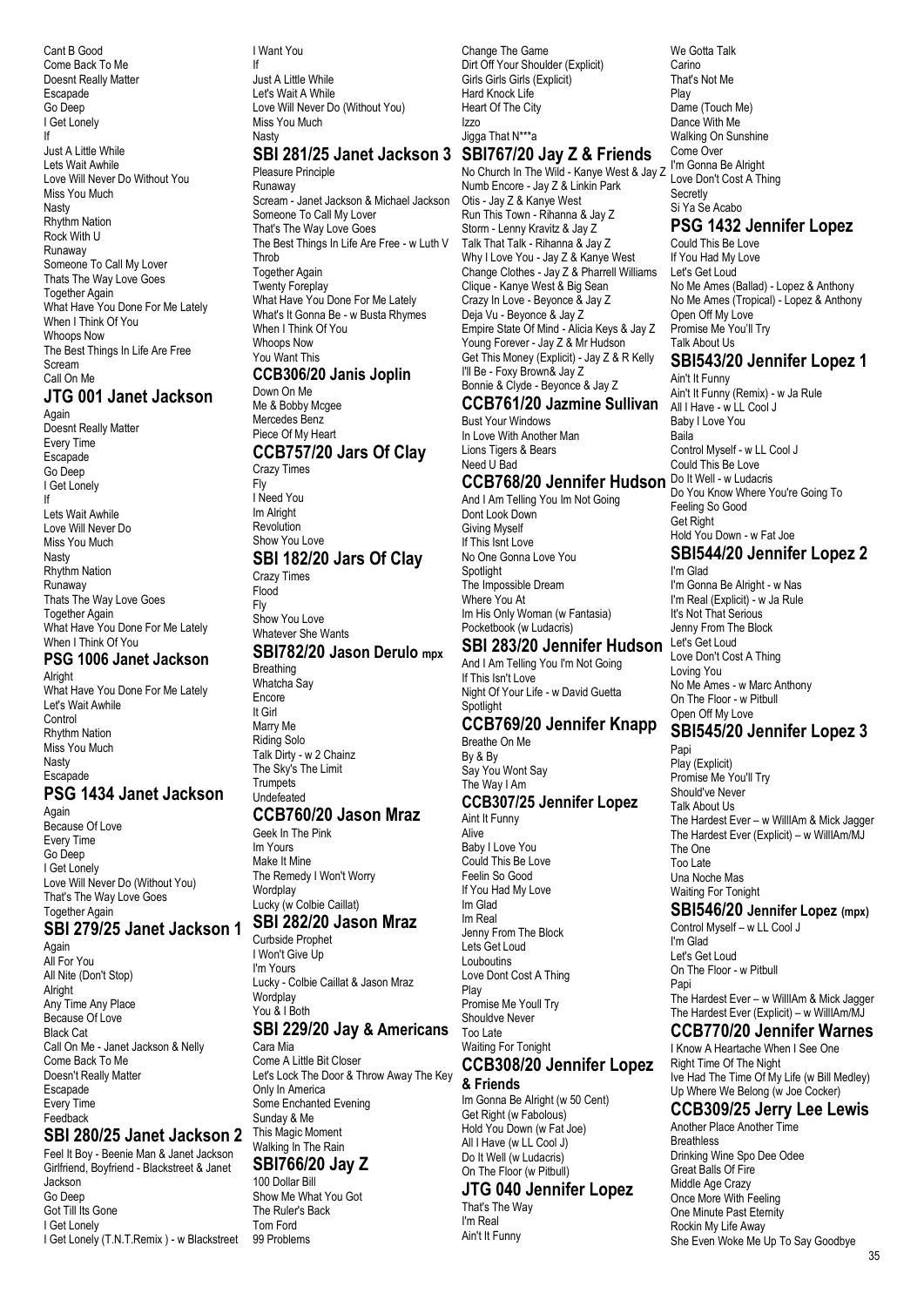There Must Be More To Love Than This Thirty Nine & Holding Whats Made Milwaukee Famous Whole Lotta Shakin Goin On Would You Take Another Chance On Me You Win Again

#### **CCB772/20 Jesse McCartney**

Beautiful Soul Freaky How Do You Sleep I Told You So Its Over Leavin Right Where You Want Me

#### **DIS 3907 Jesse McCartney**

**Original Tracks**

Beautiful Soul She's No You Because You Live Good Life Best Day Of My Life What's Your Name Get Your Shine On That Was Then

## **CKA 214 Jessica Mauboy**

**Lorde, Sia & Veronicas Jessica Mauboy**

Fallin Then I Met You This Aint Love Wake Me Up We Got Love

**Lorde**

Green Light Liability Royals **Sia Chandelier** Dusk Till Dawn Move Your Body (Single Mix) Never Give Up The Greatest Titanium **Veronicas** 4Ever In My Blood

#### The Only High

**CCB310/25 Jessica Simpson** Down So Long

A Little Bit A Public Affair Angels Come On Over Did You Ever Love Somebody I Think Im In Love With You I Wanna Love You Forever Irresistible Ive Got My Eyes On You My Wonderful Pray Out Loud Remember That Sweetest Sin With You Where You Are (w Nick Lachey)

#### **PSG 1609 Jessica Simpson**

Sweetest Sin Take My Breath Away Where You Are Forever In Your Eyes A Little Bit I Think I'm In Love With You I Wanna Love You Forever Irresistible There You Were With You

#### **SBI 284/25 Jessica Simpson**

A Little Bit A Public Affair A Public Affair (Remix) - w Frank Pellegrino Angels Forever In Your Eyes

I Belong To Me I Think I'm In Love With You I Wanna Love You Forever Irresistible Remember That Take My Breath Away These Boots Are Made For Walking When You Told Me You Loved Me With You

#### **SBI1125/20 Best Jessie J 1**

Bang Bang - w Ariana Grande & Nicki Minaj Calling All Hearts - w DJ Cassidy & R Thicke Laserlight - Jessie J & David Guetta Mamma Knows Best Remember Me - Daley & Jessie J Sexy Lady **Thunder** Up - James Morrison & Jessie J

#### **SBI1126/25 Jessie J 2 (mpx)**

Bang Bang - w Ariana Grande & Nicki Minaj Calling All Hearts - w DJ Cassidy & R Thicke Do It Like A Dude Domino Laserlight - Jessie J & David Guetta Mamma Knows Best Price Tag – w BOB Remember Me - Daley & Jessie J Sexy Lady **Thunder** Up - James Morrison & Jessie J Whos Laughing Now Wild - w Big Sean & Dizzee Rascal

## **CKA224 Jet - \$15**

Are You Gonna Be My Girl Cold Hard Bitch Get Me Outta Here Look What You've Done Rollover DJ

#### **SF6B45 Jet**

Are You Gonna Be My Girl Cold Hard Bitch Look What You've Done Rollover DJ Seventeen She's A Genius

# **CCB311/20 Jewel**

Break Me Foolish Games Hands Near You Always Serve The Ego Standing Still This Way Who Will Save Your Soul You Were Meant For Me Thats The Way Love Goes (w M Haggard) **SBI1052/20 Jewel**

Again & Again Break Me Foolish Games Intuition **Stand** 

## **SBI593/20 Jill Scott**

A Long Walk Daydreamin - Jill Scott & Lupe Fiasco Getting In The Way Golden He Loves Me The Fact Is (I Need You)

## **CCB312/25 Jim Croce**

Bad Bad Leroy Brown Ill Have To Say I Love You In A Song Ive Got A Name Lovers Cross New Yorks Not My Home One Less Set Of Footsteps Operator Thats Not The Way It Feels Photographs & Memories Rapid Roy That Stock Car Boy

Roller Derby Queen Speedball Tucker These Dreams Time In A Bottle Workin At The Car Wash Blues You Dont Mess Around With Jim

#### **CKA 204 Jimmy Barnes & Cold Chisel**

Bow River - Cold Chisel Cheap Wine - Cold Chisel Flame Trees - Cold Chisel Khe Sahn - Cold Chisel My Baby - Cold Chisel Saturday Night - Cold Chisel Standing On The Outside - Cold Chisel When The War Is Over - Cold Chisel You Got Nothing I Want - Cold Chisel Aint No Mountain High Enough - Jim Barnes Driving Wheels - Jimmy Barnes Good Times - (With INXS) Lay Down Your Guns - Jimmy Barnes When Something Is Wrong With My Baby (With John Farnham)) Working Class Man - Jimmy Barnes

#### **CKA 234 The Definitive Jimmy Barnes**

Aint No Mountain High Enough Around In Circles Bird On A Wire Driving Wheels Flesh And Blood Good Times Id Die To Be With You Tonight Im Still On Your Side Lay Down Your Guns Lets Make It Last All Night Lover Lover No Second Prize Ride The Night Away River Deep Mountain High Shutting Down Our Town Stone Cold Too Much Ain't Enough Love When Something Is Wrong With My Baby Working Class Man

#### **SFACA 11 Jimmy Barnes**

Driving Wheels Stone Cold Too Much Aint Enough Love Id Die To Be With You Tonight Little Darling Good Times Working Class Man Lay Down Your Guns When Your Love Is Gone Stand Up The Weight Lets Make It Last All Night

#### **SBI705/20 Jimmy Eat World**

A Praise Chorus Bleed American Sweetness The Middle Work

## **CCB318/20 Joan Jett**

Bad Reputation Dirty Deeds I Hate Myself For Loving You I Love Rock N Roll

## **CCB776/20 Jody Watley**

Dont You Want Me Friends Looking For A New Love Real Love

#### Some Kind Of Lover Still A Thrill

#### **CCB777/20 Joe** All Or Nothing

I Wanna Know Lets Stay Home Tonight The One For Me What If A Woman Why Just Be Friends

# **SBI 450/20 Joe**

All The Things (Your Man Won't Do) Don't Wanna Be A Player I Wanna Know The One For Me

## **CCB319/20 Joe Cocker**

Cry Me A River The Letter Unchain My Heart With A Little Help From My Friends You Are So Beautiful You Can Leave Your Hat On Up Where We Belong

#### **SFWS43 Joe Cocker**

You Can Leave Your Hat On Delta Lady Feeling Alright Let The Healing Begin Summer In The City The Letter The Simple Things Unchain My Heart With A Little Help From My Friends You Are So Beautiful Cry Me A River Up Where We Belong When The Night Comes

#### **CKA 202 John Farnham**

Age Of Reason Burn For You Chain Reaction Hearts On Fire Help Please Don't Ask Me Sadie The Cleaning Lady Take The Pressure Down The Last Time Touch Of Paradise Two Strong Hearts When Something Is Wrong With My Baby (with Jimmy Barnes) You're The Voice

## **SFACA 02 John Farnham**

That's Freedom Age Of Reason Pressure Down Don't You Know It's Magic A Touch Of Paradise When Something Is Wrong With My Baby (With Jimmy Barnes) Chain Reaction Burn For You You're The Voice Two Strong Hearts Angels Every Time You Cry (With Human Nature)

#### **CCB786/20 John Legend**

Another Again Each Day Gets Better Everybody Knows Ordinary People Green Light (w Andre 3000) No Other Love (w Estelle)

#### **SBI671/20 John Legend**

Another Again Everybody Knows Getting Nowhere Ordinary People Selfish So High Tonight (Best You Ever Had) Used To Love You

#### **CCB322/20 John Mayer**

Bigger Than My Body Clarity **Daughters** No Such Thing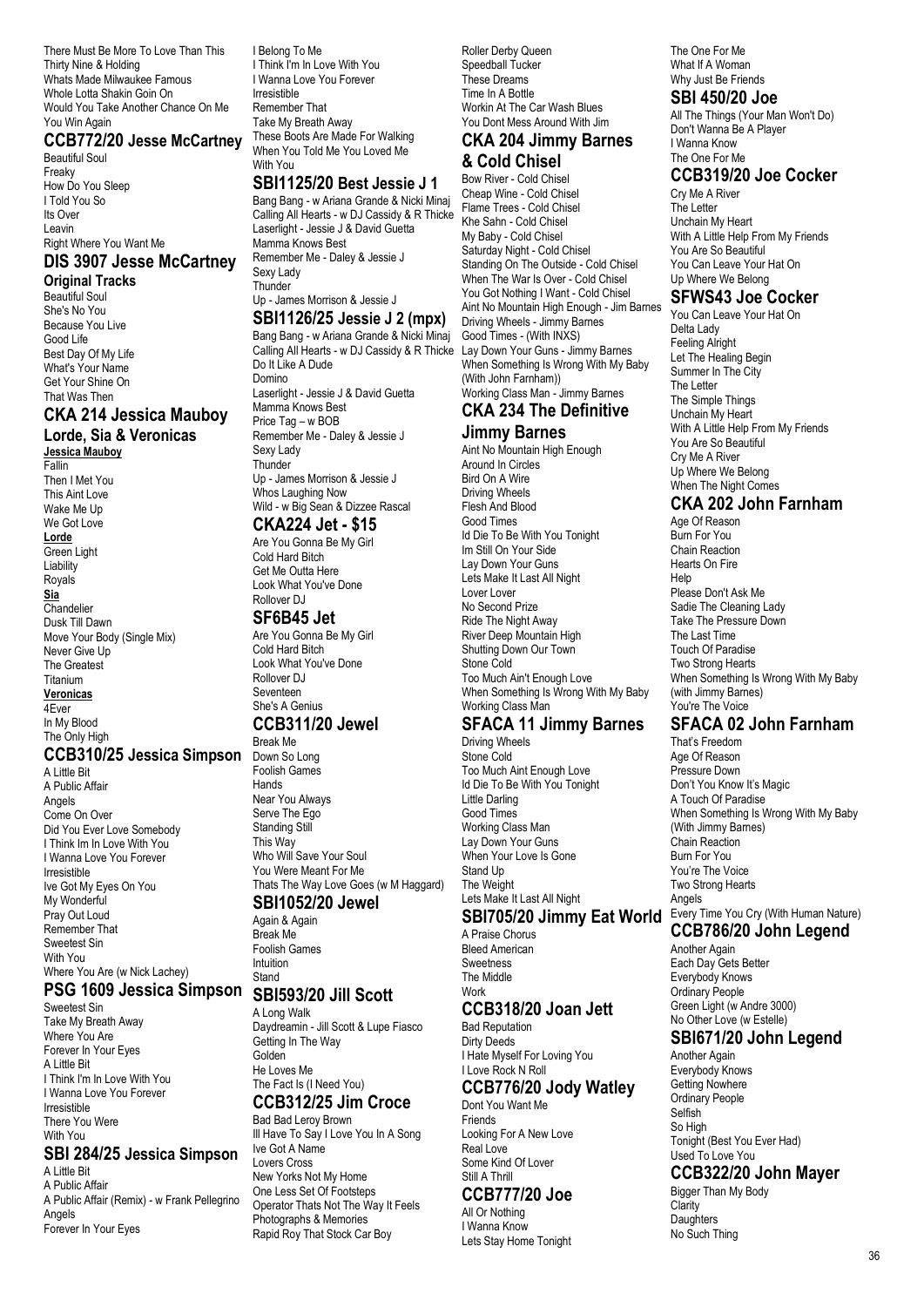#### Why Georgia Your Body Is A Wonderland

#### **CCB320/25 John Cougar Mellencamp**

Aint Even Done With The Night Authority Song Check It Out Cherry Bomb Crumblin Down Hurts So Good Jack & Diane Lonely Ol Night Paper In The Fire Pink Houses Pop Singer Rock In The Usa Rumbleseat Small Town

#### **CCB321/20 John Mellencamp** Key West Intermezzo I Saw You First

Our Country Peaceful World The Americans Wild Night

#### **PSG 1334 John Mellencamp**

Rock In The USA Wild Night Small Town Cherry Bomb Jack & Diane Hurt So Good Dance Naked Whatever We Wanted Crumblin' Down Again Tonight

**SFWS41 John Cougar Mellencamp**

Authority Song Cherry Bomb Crumblin' Down Hurts So Good Jack & Diane Pink Houses R.O.C.K. In The USA Small Town Rain On The Scarecrow Lonely Ol' Night Check It Out Paper In Fire Hand To Hold On To Wild Night

#### **UK 3126 John Mellencamp**

Pink Houses Cherry Bomb Hurts So Good Rock In The Usa Jack & Diane Crumblin Down Authority Song Hand To Hold On To Paper In Fire Lonely Old Night Small Town I Need A Lover

#### **SBI734/20 Johnnie Ray**

Cry - Johnnie Ray Dont Blame Me - Johnnie Ray Here Am I Broken Hearted - Johnnie Ray Hey There - Johnnie Ray Just Walking In The Rain - Johnnie Ray Walking My Baby Back Home - Johnnie Ray Yes Tonight Josephine - Johnnie Ray **SBI735/20 Johnnie Ray (mpx)**

Cry Dont Blame Me Here Am I Broken Hearted Hey There Walking My Baby Back Home Yes Tonight Josephine **Johnny Cash see Country Cat**

#### **PSG 6012 Johnny Holliday**

Who's Sorry Now Come Back To Me Bei Mir Bist Du Schon I Love You By The Light Of The Silvery Moon It's A Blue World By Myself I Should Care Don't Take Your Love From Me When Your Lover Has Gone

#### **PSG 6013 Johnny Holliday**

How About Me Stardust You Leave Me Breathless The Way We Were Where Are You Guess I'll Hang My Tears Out To Dry Here's That Rainy Day Don't Worry 'Bout Me **Nevertheless** Some Of These Days

# **SBI684/20 Johnny Horton**

Honky Tonk Man Whispering Pines All For The Love Of A Girl The Mansion You Stole North To Alaska

#### The Battle Of New Orleans **CCB323/20 Johnny Mathis**

Chances Are Gina

Its Not For Me To Say (no backing vocals) Misty The Twelfth Of Never Too Much Too Little Too Late

# **SBI 060/25 Johnny Mathis 1**

A Certain Smile A Lovely Way To Spend An Evening Begin The Beguine Cavatina (He Was Beautiful) Chances Are Come To Me Feelings Friends In Love Funny Face Gina Its Not For Me To Say Love Is Blue Maria **Misty** Orange Coloured Sky

# **SBI 061/25 Johnny Mathis 2**

Sleigh Ride Small World Someone Stranger In Paradise The Twelfth Of Never Too Much Too Little Too Late Too Young What Child Is This What I Did For Love What Will My Mary Say When A Child Is Born When Sunny Gets Blue Wild Is The Wind Winter Wonderland Wonderful Wonderful **SBI1200/20 Johnny Nash**

Cupid Guava Jelly Hold Me Tight I Can See Clearly Now Stir It Up

# **SFACA 01 Johnny O'Keefe SBI742/20 Joni Mitchell**

Ooh Poo Pah Doo Move Baby Move Sing & Tell The Blues So Long **Right Now** Come On & Take My Hand

She's My Baby Shout So Tough Swanee River The Wild One Yes Indeed I Do I'm Counting On You Wear My Ring

#### **CCB542/20 Johnny Rivers** Mountain Of Love

Poor Side Of Town Rockin Pneumonia & Boogie Woogie Flu Secret Agent Man Swayin To The Music Slow Dancin The Tracks Of My Tears

#### **SBI608/20 Johnny Rivers** Baby I Need Your Loving

#### Seventh Son Tracks Of My Tears **CCB331/20 JoJo** Anything

Poor Side Of Town

Baby Its You How To Touch A Girl Leave Get Out Not That Kinda Girl Secret Love Too Little Too Late Crazy (w K Ci) Its Me (w K Ci) This Very Moment (w K Ci)

# **SBI1240/25 Jon Secada 1**

Angel If I Never Knew You (Jon Secada Vocal Only) If You Go Im Free Just Another Day Mental Picture Si No Fuera Por Ti Too Late Too Soon Whipped Window To My Heart **SBI1241/20 J Secada 2 mpx** Angel

If I Never Knew You (Jon Secada Vocal Only) Im Free Just Another Day Si No Fuera Por Ti Too Late Too Soon Window To My Heart **CCB324/25 Jonas Brothers**

Burnin Up Cool Fly With Me Hold On Lovebug Only Human Paranoid Pushing Me Away SOS Sucker **Tonight** What A Man Gotta Do When You Look Me In The Eyes Year 3000

#### **DIS 4809D Jonas Brothers**

Goodnight and Goodbye Hello Beautiful Hold On Just Friends S.O.S. Still In Love with You When You Look Me in the Eyes Kids of the Future

Big Yellow Taxi Both Sides Now Chelsea Morning Help Me I Think Im Falling River

#### Woodstock You Turn Me On Im A Radio **CCB325/20 Jordin Sparks** Battlefield I Am Woman One Step At A Time

Permanent Monday SOS Let The Music Play **Tattoo** This Is My Now No Air (w Chris Brown) **CCB326/25 Josh Groban**

Awake Believe Broken Vow February Song Hidden Away (no backing vocals) Home To Stay Let Me Fall My Confession Never Let Go O Holy Night Remember When It Rained To Where You Are Vincent Starry Starry Night When You Say You Love Me You Are Loved Dont Give Up You Raise Me Up Youre Still You

# **SBI 487/20 Josh Groban 1**

Believe Broken Vow February Song Hidden Away Home To Stay Let Me Fall My Confession Never Let Go

## **SBI 488/20 Josh Groban 2**

Remember When It Rained Si Volvieras A Mi To Where You Are Vincent (Starry Starry Night) When You Say You Love Me You Are Loved (Dont Give Up) You Raise Me Up Youre Still You

## **SFWS046 Josh Groban**

Believe Broken Vow February Song Let Me Fall My Confession Never Let Go Remember When It Rained Si Volvieras A Mi To Where You Are Vincent You Are Loved (Dont Give Up) You Raise Me Up Youre Still You Home To Stay When You Say You Love Me

## **SBI 498/25 Joss Stone**

Baby Baby Baby Cry Baby & Piece Of My Heart - w M Ethge Cry Baby Cry - w Santana & Sean Paul Dont Cha Wanna Ride Fell In Love With A Boy Lonely W/O U (This Xmas) - w Mick Jagger Right To Be Wrong Spoiled Super Duper Love Tell Me About It Tell Me What Were Gonna Do Now The Best Thing About Me Is You – w R Mrtin You Had Me

#### **SBI1216/20 Joss Stone 2 mpx**

Cry Baby/Piece Of My Heart Dont Cha Wanna Ride Right To Be Wrong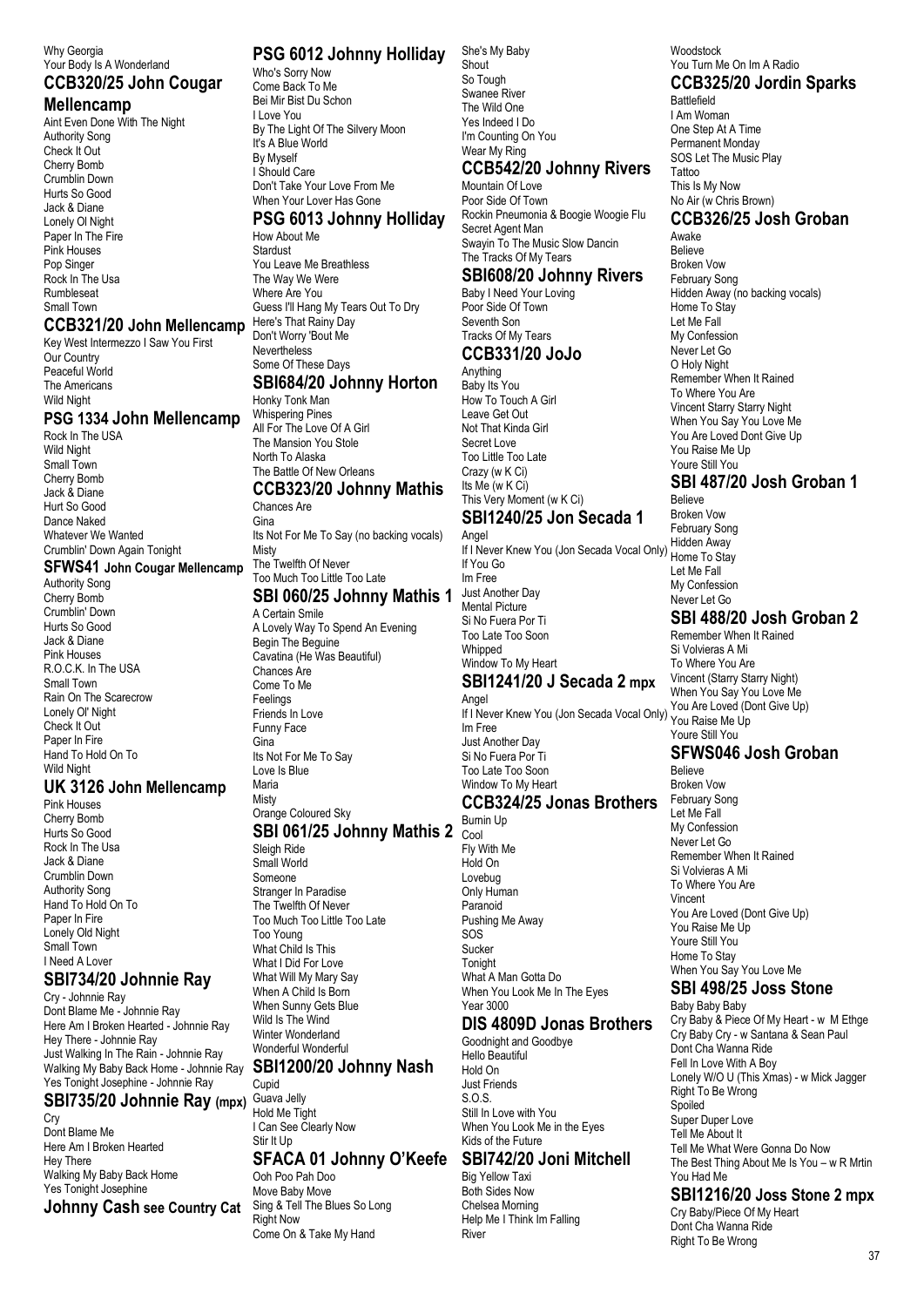Spoiled Super Duper Love The Best Thing About Me Is You You Had Me

#### **ZPA 62 Joss Stone**

The Chokin' Kind Super Duper Love (Are You Diggin' Me) Pt.1 Fell In Love With A Boy Victim Of A Foolish Heart Dirty Man Some Kind Of Wonderful I've Fallen In Love With You I Had A Dream All The King's Horses For The Love Of You (Parts 1 & 2)

#### **SBI673/20 Judas Priest**

Breaking The Law Living After Midnight The Ripper Victim Of Changes Youve Got Another Thing Coming **CCB327/20 Judy Garland** Come Rain Or Come Shine Get Happy Hey Look Me Over (no backing vocals) I Cant Give You Anything But Love Somewhere Over The Rainbow

Thats Entertainment (no backing vocals) The Man That Got Away The Trolley Song When Youre Smilin You Made Me Love You Youre Nearer (no backing vocals) Zing Went The Strings Of My Heart (no bgv)

#### **JTG 331 Judy Garland songs as sung by Linda Eder**

By Myself Almost Like Being In Love/This Cn't Be Love Me & My Shadow I'd Like To Hate Myself In The Morning It Never Was You Zing Went Strings Of My Heart/Trolley Song The Boy Next Door/You Made Me Love You The Rainbow's End Do It Again Rock A Bye Your Baby With A Dixie Melody I'm Always Chasing Rainbows/Over Th Rbow **SBI 088/20 Judy Garland**

#### Chicago (That Toddling Town)

Get Happy I Can't Give You Anything But Love On The Atchison Topeka & Santa Fe Over The Rainbow Over The Rainbow (Movie Version) Rock A Bye Your Baby With A Dixie Melody That's Entertainment The Trolley Song

#### **SBI976/20 Judy Garland (mpx)**

Chicago (That Toddling Town) Get Happy Rock A Bye Your Baby With A Dixie Melody Somewhere Over The Rainbow

# **CCB328/20 Juice Newton**

Angel Of The Morning Break It To Me Gently Loves Been A Little Bit Hard On Me Queen Of Hearts The Sweetest Thing I've Ever Known They Never Made It To Memphis You Make Me Want To Make You Mine

#### **CCB329/25 Justin Bieber**

2U (w David Guetta) Baby (w Ludacris) Cold Water (Duet) (w Major Lazer & MO) Cold Water (male solo) (w Maj Lazer & MO) Despacito (with Luis Fonza) Eenie Meenie (w Sean Kingston) Friends (with Bloodpop) Let Me Love You Love Yourself

Never Say Never (w Jaden Smith) Next To You (w Chris Brown) One Less Lonely Girl One Time Pray Somebody To Love

#### Sorry U Smile

# **FTX1015 Justin Bieber**

Baby Eenie Meenie Born To Be Somebody Never Let You Go Never Say Never One Less Lonely Girl One Time Pray Somebody To Love That Should Be Me U Smile **FTX 1017 Justin Bieber**

#### Baby

Eenie Meenie Born To Be Somebody Never Let You Go Never Say Never One Less Lonely Girl One Time Pray Somebody To Love That Should Be Me U Smile

## **SBI 296/20 Justin Bieber (mpx)**

Boyfriend Eenie Meenie - w Sean Kingston Fa La La - Justin Bieber & Boyz II Men Live My Life - w Far East Movement Never Let You Go Next To You - Chris Brown & Justin Bieber Somebody To Love You Smile

#### **SBI749/20 Justin Bieber**

All Around The World - w Ludacris As Long As You Love Me - w Big Sean Beauty & A Beat - w Nicki Minaj Boyfriend Die In Your Arms Fa La La – w Boyz II Men Live My Life – w Far East Movement Lolly – w Maejor Ali & Juicy J Next To You – w Chris Brown That Power – w Will I Am Turn To You

#### **SBI820/20 Justin Bieber 2 (mpx)**

All Bad Bad Day Hold Tight One Less Lonely Girl PYD - w R Kelly Pray Recovery Roller Coaster That Should Be Me - w Rascal Flatts

#### **SF6B02 Justin Beiber**

Baby Eenie Meenie Never Let You Go Never Say Never One Time Somebody To Love **SFWS152 Justin Beiber**

#### Baby - Justin Bieber & Ludacris Eenie Meenie - Jus Bieber & Sean Kingston Never Let You Go - Justin Bieber Never Say Never - Jn Bieber & Jayden Smith Next To You - Justin Bieber & Chris Brown One Time - Justin Bieber Pray - Justin Bieber Somebody To Love - Justin Bieber That Should Be Me - J Bieber & Rascal Flatts Touch The Sky - Kanye West & Lupe Fiasco You Smile - Justin Bieber

#### **CCB330/20 Justin Timberlake** Way Too Cold (Explicit)

Cry Me A River Im Lovin It Like I Love You Rock Your Body Senorita Still On My Brain Hallelujah (w Matt Morris)

#### **SBI883/25 Justin Timberlake**

Ayo Technology - w 50 Cent & Timbaland Carry Out - w Timbaland Dead & Gone - w TI Love Dealer - w Esmee Denters Love Never Felt So Gd - w Michael Jackson Love Sex Magic - w Ciara Mirrors Not A Bad Thing Signs (Explicit) - w Snoop Dogg & C Wilson Still On My Brain Suit & Tie - w Jay Z Suit & Tie (Explicit) - w Jay Z Take Me Now **TKO** Tunnel Vision

# **SFWS32 Justin Timberlake**

Rock Your Body Cry Me A River Im Lovin It Last Night Like I Love You Lovestoned My Love Senorita Sexy Back What Goes Around Summer Love Give It To Me - w/ Timbalnd & Nelly Furtado Until The End Of Time - J Timbke & Beyonce Million Tears Work It - Nelly & Justin Timberlake Chop Me Up 4 Minutes - Madonna JT & Timbaland

#### **SBI577/25 Kanye West 1** All Falls Down

All Of The Lights - Kanye West & Rihanna American Boy - Kanye West & Estelle Celebration Diamond Girl - Kanye West & Ryan Leslie Diamonds From Sierra Leone Drive Slow (Explicit) Flashing Lights - Kanye West & Dwele Gold Digger - Kanye West & Jamie Foxx Good Life - Kanye West & T Pain Heard Em Say Heartless - Kanye West & T Pain Hey Mama (Explicit) Hold On - Kanye West & Dwele

## **SBI578/25 Kanye West 2**

Homecoming - Kanye West & Chris Martin Jesus Walks Knock U Down - Kanye West & Keri Hilson Late (Explicit) Love Lockdown Number One - Kanye West & Pharrell One Night Extravaganza - with Jamie Foxx Otis - Kanye West & Otis Redding Otis (Explicit) - Kanye West & Otis Redding Overnight Celebrity - Kanye West & Twista Put On - Kanye West & Young Jeezy Roses (Explicit) Run This Town - Kanye West & Rihanna Runaway - Kanye West & Pusha T

## **SBI579/25 Kanye West 3**

Runaway (Explicit) - Kanye West & Pusha T Selfish - Kanye West & Slum Village Slow Jamz - Kanye West & Twista Stronger

Supernova - Kanye West & Mr Hudson Talk About Our Love - Kanye West & Brandy This Way - Kanye West & Dilated Peoples Way Too Cold

Why I Love You - Kanye West & Jay Z Why I Love You (Explicit) - Kanye & Jay Z **SBI580/20 Kanye West (mpx)**

# Addiction

All Falls Down All Of The Lights - Kanye West & Rihanna Drive Slow (Explicit) Hey Mama (Explicit) Hold On - Kanye West & Dwele Late (Explicit) Number One - Kanye West & Pharrell Otis (Explicit) - Kanye West & Otis Redding Otis - Kanye West & Otis Redding

#### **SBI581/20 Kanye West 2 mpx**

Roses (Explicit) Runaway (Explicit) - Kanye West & Pusha T Runaway - Kanye West & Pusha T Stronge This Way - Kanye West & Dilated Peoples Way Too Cold (Explicit) Way Too Cold - Kanye West & DJ Khaled Why I Love You (Explicit) - Kanye & Jay Z Why I Love You - Kanye West & Jay Z

#### **CKA 201 Kasey Chambers**

Aint No Little Girl Annabelle Barricades & Brickwalls Bluebird Cry Like A Baby **Dragonfly** Hollywood I Still Pray (with Paul Kelly) If I Could (Goin Fishing) If I Were You If We Had A Child (with Keith Urban) Like A River Not Pretty Enough Pony Satellite The Captain Were All Gonna Die Someday

# **CCB803/20 Kate Voegele**

99 Times Chicago Inside Out Kindly Unspoken Only Fooling Myself You Cant Break A Broken Heart

#### **SBI806/20 Katy B** 5 AM

Anywhere In The World – w Mark Ronson Lights On - w Ms Dynamite Movement Witches Brew

#### **CCB105/25 Katy Perry**

Circle The Drain

Et Firework Hot N Cold I Kissed A Girl Last Friday Night Tgif Not Like The Movies Only Girl In The World (Cover Rihanna Sng) Rise Roar Teenage Dream Thinking Of You Waking Up In Vegas Starrstruck (w 3OH3) Feels Swish Swish Chained To The Rhythm California Gurls (w Snoop Dogg) If We Ever Meet Again (w Timbaland)

## **SBI 297/20 Katy Perry (mpx)**

California Gurls - Katy Perry & Snoop Dogg E.T Firework Not Like The Movies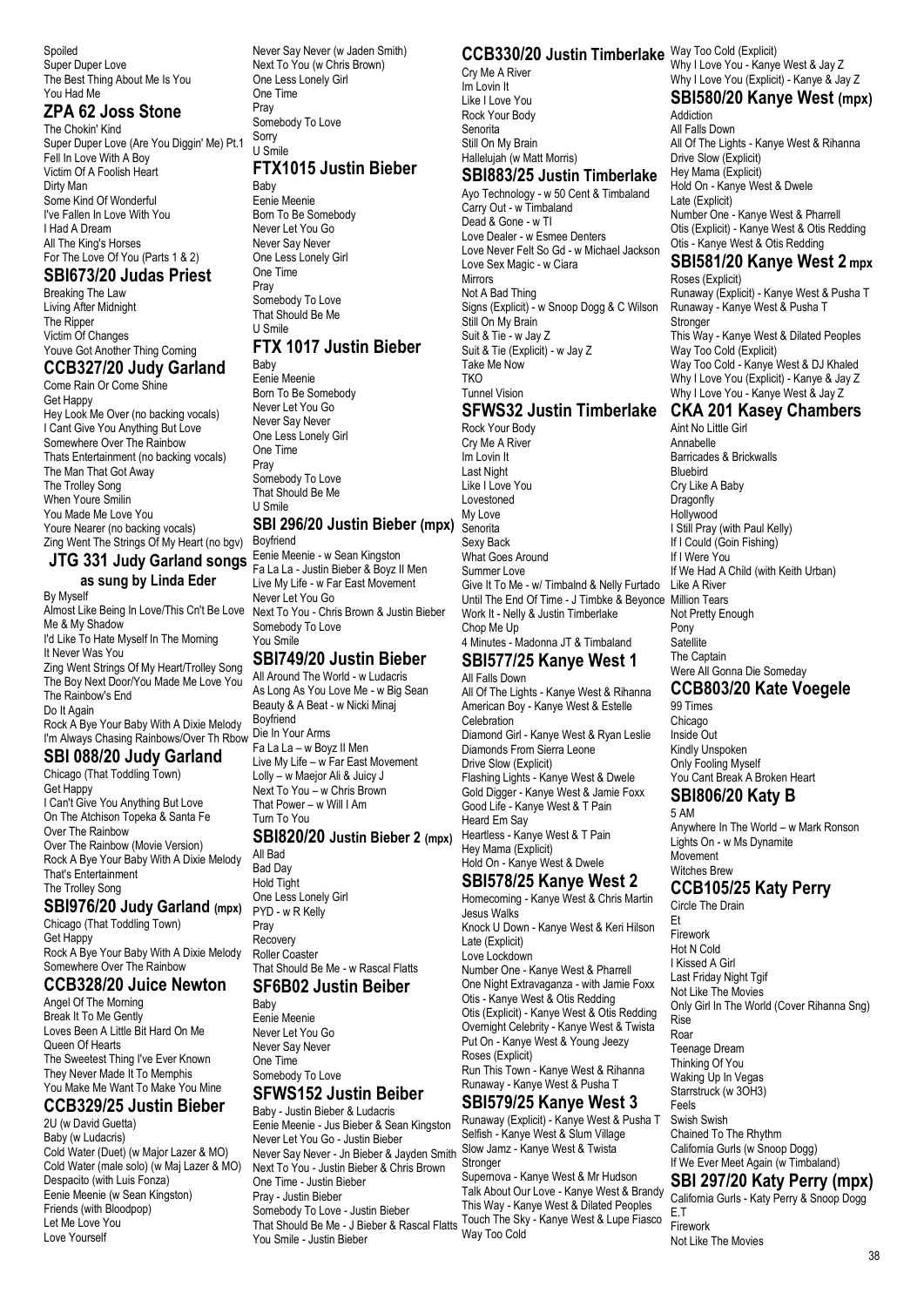Part Of Me Peacock The One That Got Away

#### **SBI750/20 Katy Perry**

Dark Horse - w Juicy J ET Not Like The Movies Part Of Me Peacock Roar The One That Got Away Who You Love – w John Mayer Wide Awake

#### **SBI786/20 Katy Perry 2**

California Gurls - w Snoop Dogg Waking Up In Vegas Walking On Air Firework Hot N Cold I Kissed A Girl If We Ever Meet Again - w Timbaland One Of The Boys Starstrukk – w 3Oh3 Thinking Of You **Unconditionally** 

#### **CCB332/20 KC & Sun Band**

Get Down Tonight Give It Up Im Your Boogie Man Keep It Comin Love Please Dont Go Shake Shake Shake Shake Your Booty Thats The Way I Like It Yes Im Ready

#### **SBI 298/20 KC & Sunshine Bnd** Cry

Boogie Shoes Get Down Tonight Give It Up I'm Your Boogie Man Please Don't Go Queen Of Clubs Shake Your Booty That's The Way I Like It

#### **CCB2052/25 The Best Of Keith Urban**

Days Go By Female Kiss A Girl Long Hot Summer Making Memories Of Us Once In A Lifetime Only You Can Love Me This Way Parallel Line Raining On Sunday Somebody Like You Sweet Thing The Fighter (w Carrie Underwood) Tonight I Wanna Cry Wasted Time Without You You Look Good In My Shirt Youll Think Of Me Youre My Better Half

#### **SBI1245/20 Kelis mpx**

Acapella **Distance** In Public Milkshake Not In Love Scream Take You Home **CCB334/25 Kelly Clarkson**

A Moment Like This Addicted All I Ever Wanted Already Gone Because Of You Behind These Hazel Eyes Breakaway Cry

Dont Waste Your Time I Do Not Hook Up Low Miss Independent My Life Would Suck Without You Never Again Since U Been Gone Sober The Trouble With Love Is

Walk Away

#### **PSG 1637 Kelly Clarkson** A Moment Like This

Low Miss Independent Anytime Breakaway Before Your Love Because Of You Behind These Hazel Eyes The Trouble With Love Is **Thankful** 

#### **SBI 303/20 Kelly Clarkson (mpx)**

Because Of You - w Reba McEntire **Cry** Dark Side Don't You Wanna Stay - w Jason Aldean Mr Know It All What Doesn't Kill You Makes You Stronger **SBI 496/20 Kelly Clarkson 1** Addicted Already Gone Anytime Beautiful Disaster Because Of You - Reba McEntire & Kelly

# Dark Side

Dont You Wanna Stay – with Jason Aldean **SBI 497/20 Kelly Clarkson 2**

I Do Not Hook Up

Just Missed The Train Mr Know It All My Life Would Suck Without You Some Kind Of Miracle Stuff Like That There Thankful

What Doesnt Kill You (Stronger) You Thought Wrong - with Tamyra Gray

#### **SBI785/20 Kelly Clarksn 3 mpx**

Because Of You – w Reba McEntire Since You Been Gone Tie It Up What Doesnt Kill You (Stronger) Behind These Hazel Eyes Catch My Breath **Cry** Dark Side Dont Rush - w Vince Gill Dont You Wanna Stay – w Jason Aldean

Mr Know It All People Like Us **CCB335/20 Kelly Rowland**

Cant Nobody Rose Colored Glasses Stole Commander (w David Guetta)

When Love Takes Over (w David Guetta) Like This (w Eve) Dilemma (w Nelly) **SBI 313/20 Kenny G**

By The Time This Night Is Over - w Peabo Even If My Heart Would Break - w A Neville Forever In Love Going Home Missing You Now - w Michael Bolton The Moment The Wedding Song Waiting For You **CCB132/20 Kenny Loggins** Danger Zone Footloose

Forever Im Alright Nobodys Fool This Is It Your Mama Dont Dance (w Jim Messina) Whenever I Call You Friend (w Stevie Nicks) **PSG 1367 Kenny Loggins**

## Footloose

For The First Time Forever I'm Alright Nobody's Fool Return To Pooh Corner This Is It Whenever I Call You Friend

# **SBI 304/20 Kenny Loggins**

Danger Zone **Footloose** For The First Time I'm Alright Nobody Loves Me Like You Do w A Murray The House At Pooh Corner - w Jim Messina The More We Try This Is It Whenever I Call You Friend - w M Mnchster Your Mama Don't Dance - w Jim Messina

## **Kenny Rogers see Cntry Cat SBI 312/20 Kenny Thomas**

**Outstanding** Tender Love The Best Of You Thinking About Your Love

**CCB342/20 Keri Hilson** Breaking Point Energy Change Me Superhuman Knock You Down Slow Dance

#### **SBI906/20 Keri Hilson**

Breaking Point Energy In The Air - Chipmunk & Keri Hilson Knock You Down - Keri Hilson & Kanye West **SBI 319/20 Kid Rock 1** Lose Control - Keri Hilson & Nelly Pretty Girl Rock Scream - Timbaland & Keri Hilson Superhuman - Chris Brown & Keri Hilson The Way I Are - Timbaland & Keri Hilson Turn My Swag On - Greg Street & Soulja Boy Born To Be A Hick

#### **CCB344/20 Kesha**

Blow Cannibal Fk Him Hes A Dj Take It Off Tik Tok We R Who We R Your Love Is My Drug My First Kiss (w 3OH3) Dirty Picture (w Taio Cruz)

#### **FTX 1019 Kesha** Tik Tok

We Are Who We R Your Love Is My Drug Take It Off Blow Cannibal Blah Blah Blah Dirty Picture Animal My First Kiss **SBI663/20 Kesha (mpx)**

C<sub>Mon</sub> Die Young Dirty Picture Sleazy 2.0 Remix (Get Sleazier) Sleazy 2.0 Remix (Get Sleazier) We R Who We R Multiplex We R Who We R (Explicit) Your Love Is My Drug

## **CCB345/20 Keyshia Cole**

Heaven Sent I Just Want It To Be Over I Remember I Should Have Cheated Love

Take Me Away You Complete Me Trust (w Monica)

#### **SBI 318/20 Keyshia Cole**

I Changed My Mind - Keyshia Cole & Shyne I Should Have Cheated I Remember I Just Want It To Be Over

#### **CKA 223 Khalid & Post Malone**

1-800-273-8255 - Khalid (w Logic & A Cara) Beautiful People - Khalid (with Ed Sheeran) Love Lies - Khalid (with Normani) Ocean - Khalid (with Martin Garrix) Talk - Khalid Young Dumb & Broke - Khalid Better Now - Post Malone Candy Paint - Post Malone Circles - Post Malone Goodbyes - Post Malone & Young Thug I Fall Apart - Post Malone Psycho - Post Malone Rockstar - Post Malone & 21 Savage Sunflower - Post Malone & Swae Lee Wow - Post Malone

#### **CCB346/20 Kid Rock**

All Summer Long Amen Blue Jeans & A Rosary Born Free Lonely Road Of Earth Only God Knows Why Roll On Single Father Lean On Me (w Sheryl Crow) Picture (w Sheryl Crow) Good To Be Me (w Uncle Kracker)

3 Sheets To The Wind All Summer Long American Bad Ass Bawitdaba Blue Jeans & A Rosary Cold & Empty Cowboy Dark & Grey Devil Without A Cause Feel Like Making Love Fist Of Rage **SBI 320/20 Kid Rock 2** Forever

I Am The Bullgod Jackson Mississippi Lonely Road Of Faith Only God Knows Why Picture - Kid Rock & Sheryl Crow Prodigal Son Rock N Roll Jesus Roll On Single Father The F Word - Hank Williams Jr & Kid Rock Wasting Time

# **SBI 321/20 Kid Rock (mpx)**

Cowboy Feel Like Making Love Forever Jackson Mississippi Wasting Time

## **CCB347/20 Killers**

A Dustland Fairytale Human Mr Brightside Spaceman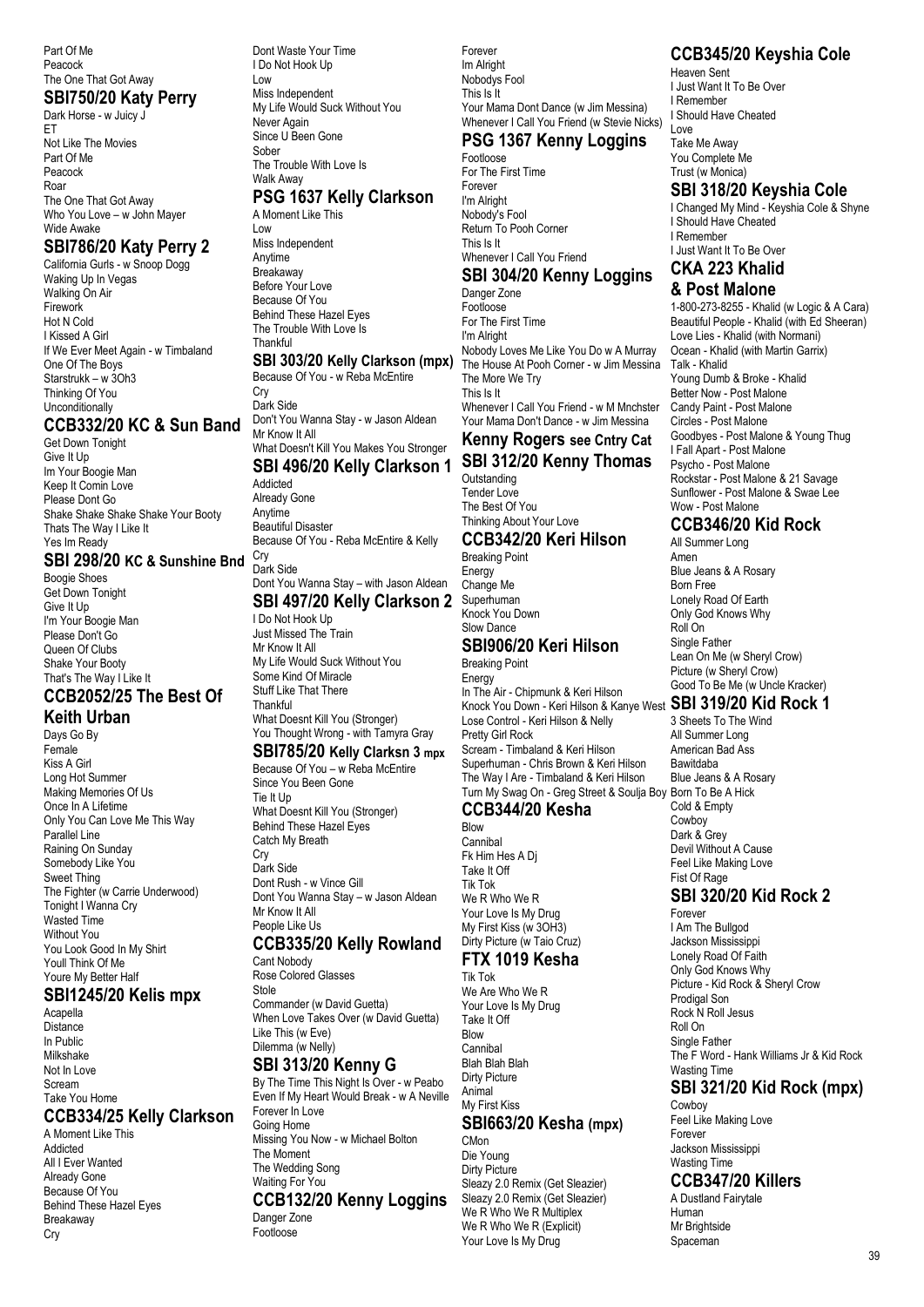#### **SBI 311/20 Kim Carnes**

Anyone Who Isn't Me Tonight - w K Rogers Bette Davis Eyes Break The Rules Tonite - w - Kenny Rogers Don't Fall In Love With A Dreamer

#### **CCB187/25 Kings Of Leon**

Back Down South Crawl Fans Notion On Call Pyro **Radioactive** Revelry Sex On Fire The Bandit The Bucket Use Somebody Walls Waste A Moment

## **SBI 451/20 Kings Of Leon**

The Bucket On Call Fans Sex On Fire Use Somebody Revelry Manhattan Notion **Radioactive** 

## **CCB970/15 Kiss**

Beth Crazy Crazy Nights God Gave Rock N Roll To You Hard Luck Woman I Was Made For Loving You Rock N Roll All Night

#### **SFWS60 Kiss 3 disc set - \$49**

2000 Man A World Without Heroes Beth Black Diamond Calling Dr Love Christine Sixteen Cold Gin Crazy Crazy Nights Detroit Rock City Deuce Do You Love Me Easy As It Seems Forever God Gave Rock N Roll To You God Of Thunder Going Blind Great Expectations Hard Luck Woman Hide Your Heart I Love It Loud I Stole Your Love I Was Made for Loving You King Of the Night Time World Let Me Go Rock N Roll Lick It Up Lift Live To Win Love Gun Magic Touch Making Love Move On Psycho Circus Reason To Live Rise To It Rock & Roll All Night Room Service Shandi Shout It loud Strutter Tears Are Falling **CCB348/20 Kool & Gang** Celebration Cherish

Fresh Get Down On It Jungle Boogie Ladies Night Too Hot

#### **SBI 322/20 Kool & Gang**

Celebration Cherish Fresh Get Down On It Get Down On It - Blue & Kool & The Gang Hollywood Swinging Jungle Boogie Ladies Night Too Hot

#### **SBI 063/20 Korn**

Beat It Upright **Rlind** Coming Undone Falling Away From Me Freak On A Leash Good God Hating Everything That I Could Find Here To Stay Hollow Life No Place To Hide **Thoughtless** Twisted Transistor

## **JTG 344 Kristin Chenoweth**

If You Hadn't But You Did How Long Has This Been Going On My Funny Valentine Hangin' Around With You The Girl In 14G I'll Tell The Man In The Street I'm A Stranger Here Myself Nobody Else But Me Nobody's Heart Belongs To Me/ Why Can't I Going To The Dance With You You'll Never Know Taylor The Latte' Boy

#### **PSG 6180 Kristin Chenoweth**

If You Hadn`t But You Did How Long Has This Been Going On My Funny Valentine Hangin` Around With You The Girl in 14G I`ll Tell The Man In The Street I`m A Stranger Here Myself Nobody Else But Me Nobody`s Heart Belongs To Me Going To The Dance With You You`ll Never Know Taylor The Latte Boy

# **CCB820/20 KT Tunstall**

Black Horse & The Cherry Tree Come On Get In Fade Like A Shadow Suddenly I See

#### **CKA 215 Kylie Minogue & Missy Higgins**

**Kylie Minogue Aphrodite** 

Better The Devil You Know Cant Get You Out Of My Head Come Into My World Dancing Higher (with Taio Cruz) I Should Be So Lucky Love At First Sight Slow Spinning Around Stop Me From Falling The Locomotion **Missy Higgins** Futon Couch Scar Ten Days The Special Two This Is How It Goes

# **CCB349/20 Kylie Minogue**

Aphrodite Better The Devil You Know Cant Get You Out Of My Head Come Into My World Dancing Higher (with Taio Cruz) I Should Be So Lucky Love At First Sight Slow Spinning Around

Stop Me From Falling The Locomotion

# **EZP 10 Kylie Minogue**

**8 Karaoke Tracks & 8 With Vocals** Can't Get You Out Of My Head Spinning Around On A Night Like This The Locomotion I Should Be So Lucky Fever Kids - With Robbie Williams Got To Be Certain

#### **MFCK 52 Kylie Minogue**

Better The Devil You Know Can't Get You Out Of My Head Come Into My World Especially For You Fever Give Me Just A Little More Time Hand On Your Heart I Should Be So Lucky In Your Eyes Kids The Loco-Motion Love At First Sight Please Stay Spinning Around

#### Step Back In Time **SFACA 05 Kylie Minogue**

(Can't Stop) Giving You Up Can't Get You Out Of My Head Chocolate Come Into My World I Believe In You Red Blooded Women **Slow** Breathe In Your Eyes Love At First Sight On A Night Like This Spinning Around

## **SFGD 07 Kylie Minogue**

Can't Get You Out Of My Head Spinning Around Kids On A Night Like This Especially For You Hand On Your Heart Better The Devil You Know Put Yourself In My Place Tears On My Pillow Please Stay Breathe Confide In Me Je Ne Sais Pas Pourquoi Step Back In Time I Should Be So Lucky The Locomotion

## **ZPA 53 Kylie Minogue**

I Should Be So Lucky The Locomotion Hand On Your Heart Better The Devil You Know Step Back In Time Give Me Just A Little More Time Spinning Around Kids Can't Get You Out Of My Head In Your Eyes Come Into My World

Red Blooded Woman Can't Get You Out/Head/Blue Monday remix

## **SBI613/20 Labrinth**

Earthquake - w/ Tinie Tempah Express Yourself Frisky - w/ Tinie Tempah Last Time Let It Go - w/ Devlin Let The Sunshine **Treatment** 

#### **CCB188/25 Lady Gaga**

Alejandro Always Remember Us This Way Bad Romance Born This Way Chillin Fashion Ill Never Love Again Is That Alright Just Dance Lovegame Paparazzi Perfect Illusion Poker Face Rain On Me (with Ariana Grande) Shallow (with Bradley Cooper) Stupid Love Telephone (with Beyonce) The Edge Of Glory You & I

# **FTX1005 Lady Gaga**

Poker Face Just Dance Love Game Paper Gangsta Beautiful, Dirty, Rich Chillin' Fashion Paparazzi **Starstruck** 

# **FTX1007 Lady Gaga 2**

Bad Romance **Telephone** The Fame Alejandro Eh Eh (Nothing Else I Can Say) **Monster** Speechless Boys Boys Boys I Like It Rough

# **FTX 1015 Lady Gaga**

Born This Way The Edge Of Glory You & I Hair Judas Scheibe Electric Chapel Americano Marry The Night Fashion Of Love The Queen

# **SBI 323/20 Lady Gaga (mpx)**

Alejandro Born This Way Marry The Night Teeth You & I

# **PSG 6185 Lady Gaga**

**Telephone** Just Dance Boys Boys Boys Love Game Paparazzi **Starstruck** Bad Romance Poker Face Alejandro Soldier of Love (no graphics) - Sade **QH1007 Lady Gaga**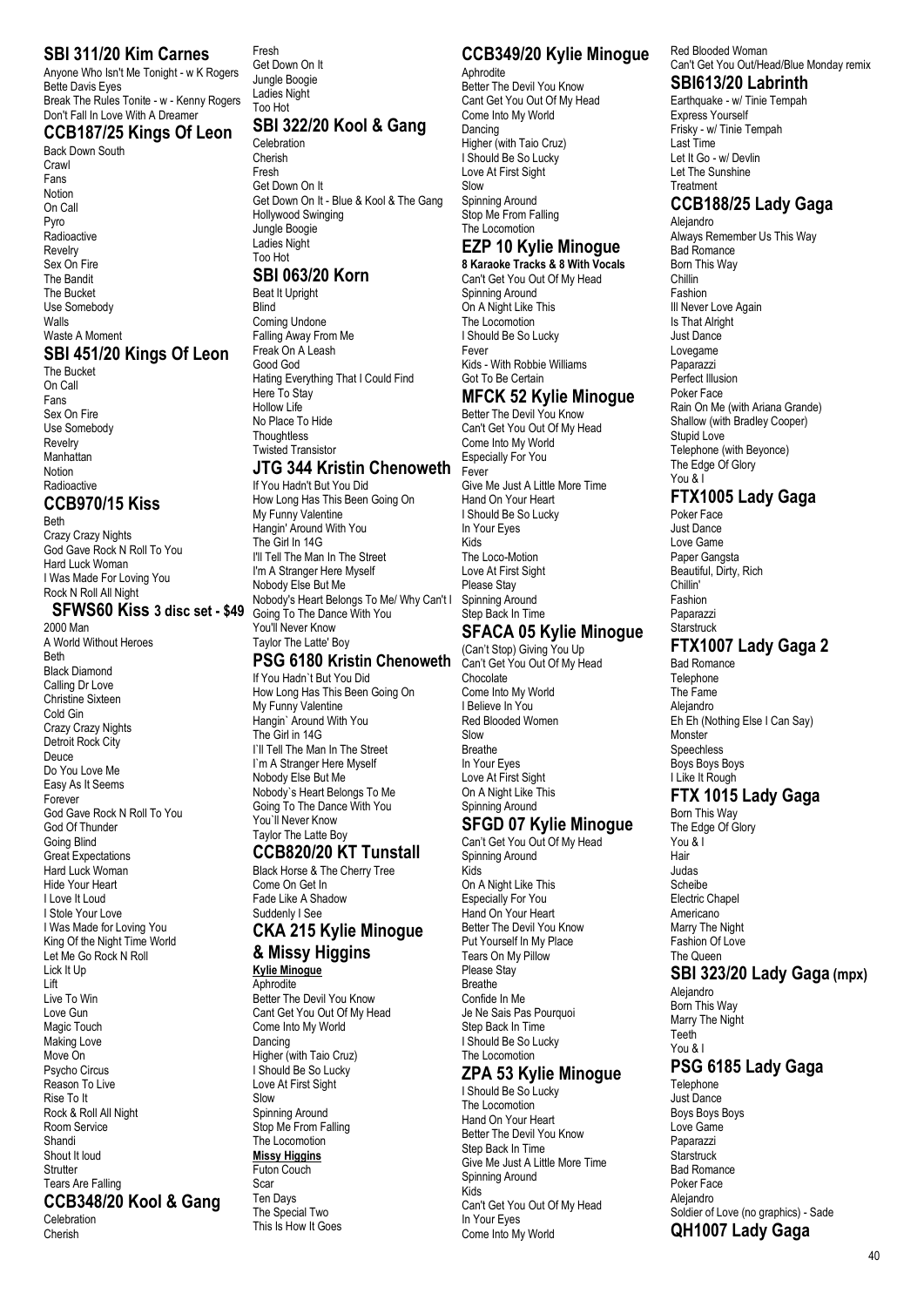Poker Face Just Dance Love Game Paper Gansta Beautiful Dirty Rich Chillin Fashion Papparazi **Starstruck** Bad Romance **Telenhone** Fame Alejandro Eh Eh Monster **Speechless** Boys Boys Boys I Like It Rough

#### **SF6B 132 Lady Gaga**

Edge Of Glory Born This Way Born This Way (Country Version) Hair Judas The Queen The Queen (Explicit)

## **SFWS70 Lady Gaga**

Bad Romance Chilling Eh Eh Nothing Else I Can Say Just Dance Love Game Paparazzi Poker Face **Telephone** Allejandro So Happy I Could Die Brown Eyes Speechless Monster Dance In The Dark **SBI898/20 Lana Del Rey** Cola Gods & Monsters Once Upon A Dream Ride Summertime Sadness (Remix) - Lana Del Rey & Cedric Gervais Ultraviolence West Coast

#### Young & Beautiful **SBI899/20 Lana Del Rey (mpx)** American Woman

Blue Jeans Born To Die Carmen Cola Gods & Monsters National Anthem Once Upon A Dream Ride Summertime Sadness (Remix) – w Cedric G Ultraviolence West Coast Young & Beautiful

# **JTG 135 Lara Fabian**

Adagio Part Of Me Givin' Up On You You Are My Heart I Am Who I Am To Love Again You're Not From Here Till I Get Over You Love By Grace Yeliel (My Angel) I Will Love Again Broken Vow Adagio (Italian)

#### **PSG 1501 Lara Fabian**

I Will Love Again You're Not From Here

#### Broken Vow To Love Again You Are My Heart Part Of Me I Am Who I Am Adagio (English Version) **CCB350/20 Laura Branigan** Dont Show Your Love Gloria How Am I Supposed To Live Without You Self Control Solitaire

The Lucky One

#### **SBI017/20 Laura Branigan** Cry Wolf

Gloria How Am I Supposed To Live Without You Self Control Shattered Glass Solitaire The Lucky One The Power Of Love **SBI1247/20 Laura Pausini 1**

## Disparame Dispara

La Solitudine Surrender Vive Ya

## **SBI1248/20 Laura Pausini 2 mpx** The Best You Never Had

Disparame Dispara La Solitudine Surrender Vive Ya

#### **CCB823/20 Lauryn Hill**

Cant Take My Eyes Off Of You Doo Wop That Thing Ex Factor Lost Ones To Zion Killing Me Softly (w Fugees) **SBI 324/20 Lauryn Hill**

#### Can't Take My Eyes Off Of You Doo Wop (That Thing) Everything Is Everything Ex Factor His Eye Is On The Sparrow - w Tanya Blunt Nothing Even Matters Turn Your Lights Down Low - w Bob Marley **CCB353/20 Lenny Kravitz**

Again Are You Gonna Go My Way

Believe Dig In Fly Away I Belong To You If I Could Fall In Love It Aint Over Til Its Over Rock & Roll Is Dead Stillness Of The Heart

#### **SBI 327/20 Lenny Kravitz**

Are You Gonna Go My Way Believe Black Velveteen Dig In Fly Away I Belong To You If You Can't Say No It Ain't Over Till It's Over Lady Rock & Roll Is Dead Storm Where Are We Running - w Jay Z **SF6B 131 Lenny Kravitz**

Always On The Run American Woman Are You Gonna Go My Way Black Velveteen Fly Away Heaven Help

#### **SBI713/20 Leo Sayer**

I Cant Stop Lovin You (Though I Try) More Than I Can Say One Man Band Raining In My Heart The Show Must Go On Thunder In My Heart When I Need You You Make Me Feel Like Dancing

#### **CCB354/20 Leona Lewis** Better In Time

Bleeding Love Footprints In The Sand Forgive Me Happy I Got You I See You I Will Be Run

#### **PSG 6130 Leona Lewis**

Bleeding Love Better In Time I Will Be Take A Bow Yesterday Here I Am Footprints In The Sand

## **SBI1048/20 Leona Lewis** v3 mpx Every Other Time

Angel **Collide** Hurt I Will Be Im You Lovebird One More Sleep Take A Bow The First Time Ever I Saw Your Face Trouble Whatever It Takes

#### **QH 017 Leona Lewis** Bleeding Love

Better In Time A Moment Like This Angel First Time Ever I Saw Your Face Footprints In The Sand Here I Am Homeless I Will Be Take A Bow The Best You Never Had Whatever It Takes Yesterday Im You Run

# **SBI 494/20 Leona Lewis 1**

A Moment Like This Better In Time Bleeding Love Cant Breathe Collide Footprints In The Sand Forgive Me Happy **SBI 495/20 Leona Lewis 2** Here I Am Homeless Hurt

I See You Lost Then Found - Leona & One Republic My Hands Run Stop Crying Your Heart Out

# **ZPA 128 Leona Lewis**

Bleeding Love Whatever It Takes Homeless Better In Time Yesterday

Take A Bow I Will Be Angel Here I Am I'm You The Best You Never Had The First Time Ever I Saw Your Face Footprints In The Sand A Moment Like This

## **SBI 328/20 Leonard Cohen**

Bird On The Wire Everybody Knows Hallelujah It Seems So Long Ago Nancy Joan Of Arc Lady Midnight So Long Marianne **Suzanne** The Partisan

## **CCB355/20 LFO**

Baby Be Mine Every Other Time Girl On Tv I Dont Want To Kiss You Goodnight Life Is Good Summer Girls West Side Story **SBI 329/20 LFO**

Girl On TV Life Is Good Summer Girls

# **CCB356/25 Lifehouse**

All In Blind **Breathing** Broken Falling In First Time Halfway Gone Hanging By A Moment Sick Cycle Carousel Spin Take Me Away Whatever It Takes You & Me

#### **SBI 330/20 Lifehouse** Blind

Halfway Gone Hanging By A Moment Just Another Name Sick Cycle Carousel Spin Take Me Away Whatever It Takes You & Me

#### **SBI902/25 Lil Wayne & Friends 1**

6 Foot 7 Foot (Explicit) - Lil W & Cory Gunz A Millie - Lil Wayne & Cory Gunz All The Time - Jeremih & Lil Wayne Ball - TI & Lil Wayne Bandz A Make Her Dance - Juicy J & L Wyne Bang Bang Pow Pow - T Pain & Lil Wayne Believe Me - Lil Wayne & Drake Beware - Big Sean & Lil Wayne Can You Hear Me - Enrique Iglesias & Lil W Cant Believe It - T Pain & Lil Wayne Down - Jay Sean & Lil Wayne Enough Of No Love - Keyshia Cole & L Wne Faded - Tyga & Lil Wayne Go DJ - Lil Wayne Good Kush & Alcohol - Lil Wayne & Drake **SBI903/25 Lil Wayne & Friends 2**

Got Money - Lil Wayne & T Pain High School - Nicki Minaj & Lil Wayne How To Love - Lil Wayne I Can Only Imagine - D Guetta & Chris Brown Ice (Duet) - Kelly Rowland & Lil Wayne Im On One - DJ Khaled & Drake Karate Chop - Future & Lil Wayne Let It Rock - Kevin Rudolf & Lil Wayne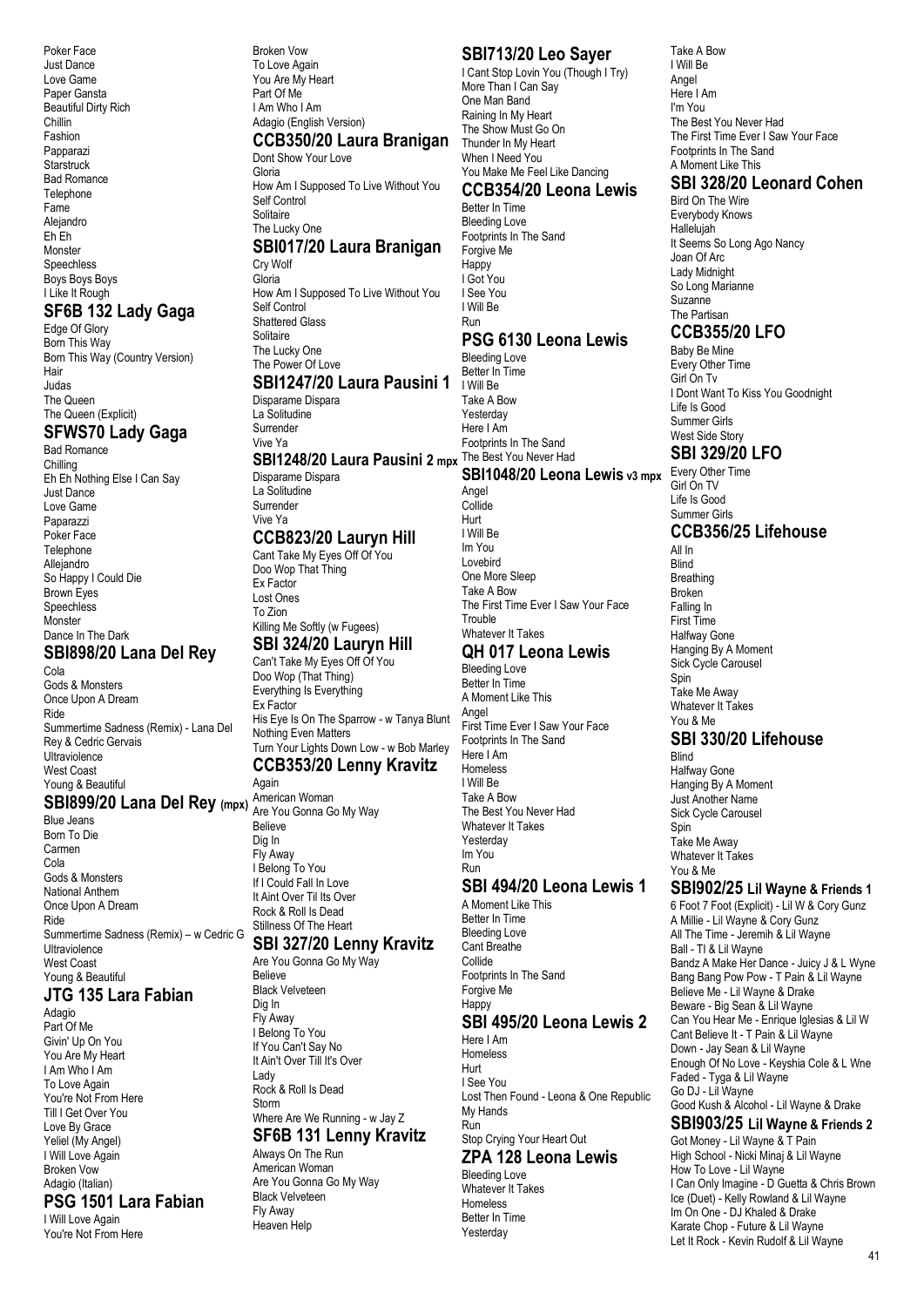Lollipop - Lil Wayne & Static Major Love In This Club (Part 2) - Beyonce & LW Loyal - Chris Brown & Lil Wayne Make It Rain - Fat Joe & Lil Wayne Mirror - Bruno Mars & Lil Wayne Motivation - Kelly Rowland & Lil Wayne My Homies Still - Lil Wayne & Big Sean

# **SBI904/25 Lil Wayne & Friends 3** A River For Him

No Love - Eminem & Lil Wayne No New Friends (Explicit) - DJ Khald & Drake Bewitched Bothered & Bewildered No Worries - Lil Wayne & Detail Pop That - Drake & French Montana Pretty Lil Heart - Robin Thicke & Lil Wayne She Dont Put It Down - Joe Budden & LW She Will - Drake & Lil Wayne Sone To Love Me (Naked) - MJ Blige & P D Strange Clouds - BOB & Lil Wayne Sweetest Girl - Akon & Lil Wayne Take It To The Head - DJ Khaled & C Brown Tell Me - Bobby Valentino & Lil Wayne Thank You - Busta Rhymes & Q Tip The Motto - Drake & Lil Wayne We Outchea - Ace Hood & Lil Wayne

#### **JTG 094 Linda Eder**

Her Gypsy Heart Son Of A Preacher Man Drift Away Gently Break My Heart If I Should Lose My Way Gold Until I Dont Love You Anymore How Little We Know How In The World Were All Alone

#### **JTG 198 Linda Eder** Vienna

Havana It's No Secret Anymore You'll Never Remind Me Why Do People Fall In Love This Time Around Anything Can Happen Don't Ask Me Why I Want More Ill Forget You (From The Scarlet Pimpernel) I'm Afraid This Must Be Love Is This Anyway To Fall In Love The Man That Got Away Till You Come Back To Me Unusual Way When Autumn Comes

## **PSG 1333 Linda Eder**

It's Time Something To Believe In Next Time I Love Don Quixote (From Man Of La Mancha) Big Time Hero Someone Like You No One Knows Who I Am

#### **PSG 1442 Linda Eder**

Don't Ask Me Why I Want More I'll Forget You I'm Afraid This Must Be Love Is This Anyway To Fall In Love The Man That Got Away Till You Come Back To Me Unusual Way When Autumn Comes

## **PSG 1488 Linda Eder**

Vienna It's No Secret Anymore You'll Never Remind Me Havana Why Do People Fall In Love This Time Around Anything Can Happen **PSG 123 Linda Ronstadt**

# Skylark

You Took Advantage Of Me

When I Fall In Love 'Round Midnight I Get Along Without You Very Well Bewitched, Bothered & Bewildered My Funny Valentine It Never Entered My Mind **SBI 331/20 L Ronstadt (mpx)**

Am I Blue But Not For Me It Doesn't Matter Anymore Little Girl Blue Love Has No Pride Oh No Not My Baby Straighten Up & Fly Right What's New When You Wish Upon A Star You Go To My Head

#### **CCB186/25 Lionel Richie** All Night Long

Angel Brick House (Commodores) Dancing On The Ceiling Deep River Woman Do It To Me Hello I Call It Love My Love Penny Lover Say You Say Me **CHIL** Three Times A Lady **Truly** You Are Endless Love **SBI 309/20 Lionel Richie 1**

# All Night Long

Angel Ballerina Girl Dancing On The Ceiling Do It To Me Don't Wanna Lose You Endless Love - Lionel Richie & Diana Ross Hello I Call It Love Lady Love Will Conquer All

# **SBI 310/20 Lionel Richie 2**

My Destiny (Album Version) My Destiny (UK Single Version) My Tender Heart Penny Lover Running With The Night Say You Say Me Se La Still

Stuck On You Truly Why

#### **SBI1049/20 Lionel Richie 3 mpx**

All Night Long Angel Dancing On The Ceiling Endless Love Hello My Destiny (UK Single Version) Running With The Night Still Truly

## **CCB831/20 Lisa Loeb**

Do You Sleep Firecracker I Do Lets Forget About It Stay I Missed You **Truthfully** Underdog **CCB357/20 Little Richard** Good Golly Miss Molly

Jenny Jenny

Long Tall Sally Lucille Rip It Up Tutti Frutti

# **SBI 333/20 Little Richard**

Casper The Friendly Ghost Good Golly Miss Molly Jenny Jenny Keep Knocking Long Tall Sally Lucille Rip It Up She's Got It The Girl Can't Help It Tutti Frutti Tutti Frutti/Long Tall Sally medley

# **SBI1166/20 Living Joy**

#### Dont Stop Moving Dreamer Follow The Rules Where Can I Find Love

**CCB358/20 LL Cool J** Goin Back To Cali

Hey Lover I Need Love Im That Type Of Guy Luv U Better All I Have (w Jennifer Lopez)

## **SBI 335/20 LL Cool J (mpx)**

Around The Way Girl Control Myself - LL Cool J & Jennifer Lopez Knocking Boots Luv U Better Paradise - LL Cool J & Amerie **SBI567/20 LL Cool J 1**

# 4 3 2 1 - LL Cool J & Redman

Aint Nobody All I Have - LL Cool J & Jennifer Lopez Around The Way Girl Control Myself - LL Cool J & Jennifer Lopez Doing It Father Freeze - LL Cool J & Lyfe Jennings Headsprung - LL Cool J & Timbaland

#### **SBI568/20 LL Cool J 2** Hey Lover

Hit Em High - LL Cool J, B Real & Busta Rhymes I Need Love Knocking Boots Lounging Luv U Better Paradise - LL Cool J & Amerie Phenomenon This Is For The Lover In You - LL & Babyface Since I Lost My Baby

# **SBI699/20 Lonely Island**

I Just Had Sex I Just Had Sex (Explicit) Im On A Boat Jack Sparrow Jack Sparrow (Explicit) Yolo

#### **SBI700/20 Lonely Island (mpx)**

I Just Had Sex (Explicit) I Just Had Sex Jack Sparrow (Explicit)

#### Yolo **SBI753/20 Lorde**

Jack Sparrow

The Love Club 400 Lux Royals Team Tennis Court **CCB365/20 Louis Armstrong** Hello Dolly Mame We Have All The Time In The World What A Wonderful World

When The Saints Go Marching In When You Wish Upon A Star Cool Yule (w Commanders)

#### **SBI 098/20 Louis Armstrong**

A Kiss To Build A Dream On Blueberry Hill Hello Dolly La Vie En Rose Mack The Knife Mame We Have All The Time In The World What A Wonderful World When The Saints Go Marching In Zat You & Santa Claus

# **PSG 6037 Louis Prima**

That Old Black Magic Felecia No Capecia Baby Won't You Please Come Home I've Got You Under My Skin Jump, Jive and Wail Banana Splits For My Baby When You're Smilin'/ Shiek Of Araby Under The Boardwalk Closer To The Bone I Got The World On A String

#### **CCB366/20 Lovin Spoonful**

Darling Be Home Soon **Davdream** Did You Ever Have To Make Up Your Mind Do You Believe In Magic Summer In The City You Didnt Have To Be So Nice

## **SBI 340/20 Lovin Spoonful**

Darling Be Home Soon Daydream Did You Ever Have To Make Up Your Mind Do You Believe In Magic Summer In The City You Didn't Have To Be So Nice

#### **CCB367/20 Luther Vandross**

Dont Want To Be A Fool Here & Now Love Dont Love You Anymore Never Too Much Power Of Love & Love Power The Best Things In Life Are Free (w JJacksn) Endless Love (w Mariah Carey)

#### **PSG 1045 Luther Vandross**

So Amazing Forever, For Always, For Love Never Too Much A House Is Not A Home Stop To Love Give Me The Reason Creepin'

#### **PSG 1276 Luther Vandross**

Your Secret Love Power Of Love - Love Power Never Let Me Go Little Miracles (Happen Every Day) Going In Circles Always & Forever Love The One You're With Endless Love **SBI 342/20 Luther Vandross 1 Creeping** Don't You Know That Endless Love - Luther Vandross & Mariah **Carey** Forever For Always For Love Heaven Knows Here & Now I'd Rather If Only For One Night If This World Were Mine - w Cheryl Lynn Love Don't Love You Anymore **SBI 343/20 Luther Vandross 2** She Won't Talk To Me Shine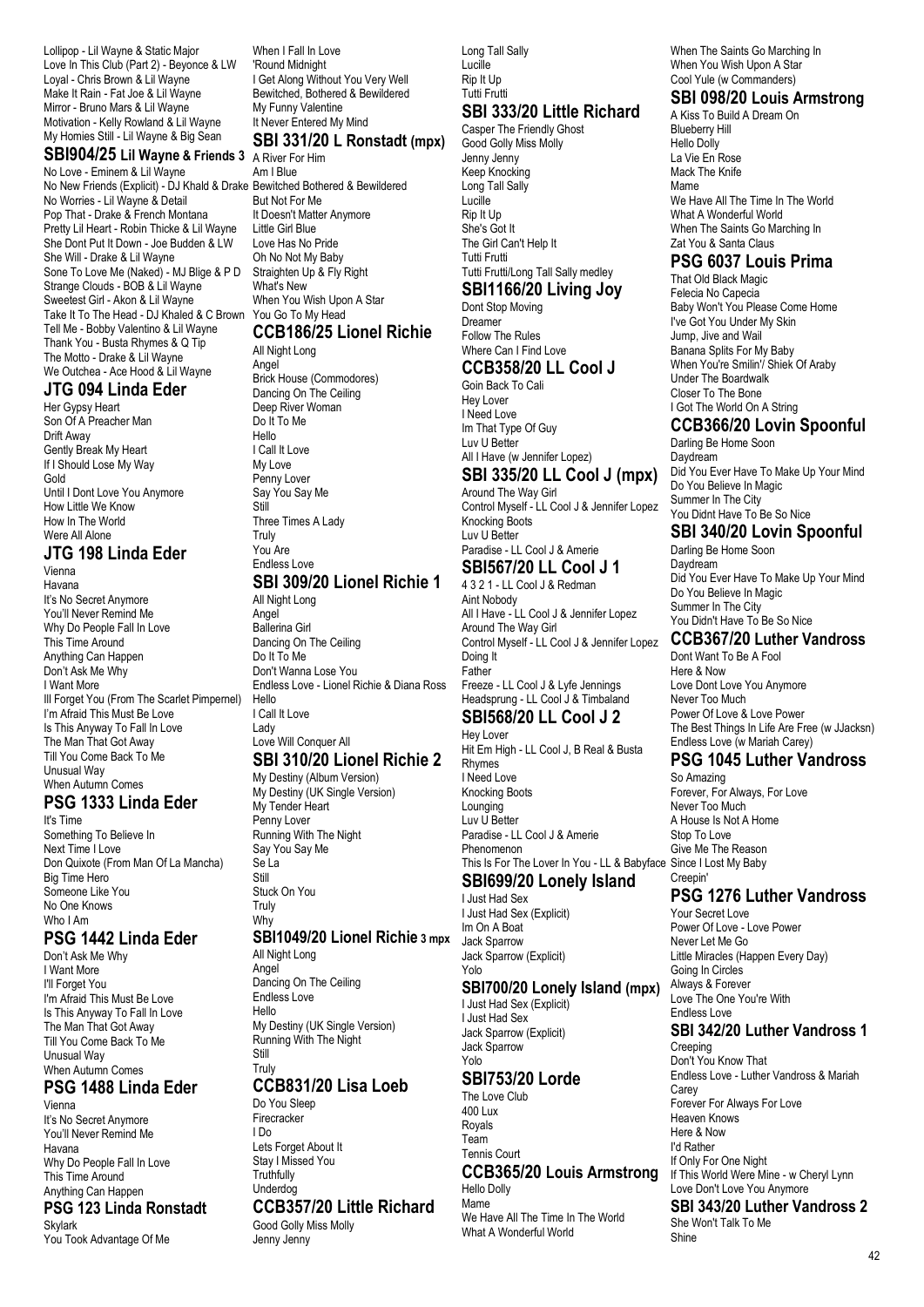Since I Lost My Baby Superstar Take You Out Best Things In Life R Free - w Janet Jackson Like A Virgin The Closer I Get To You - Beyonce & Luther Crazy For You The Impossible Dream The Power Of Love Think About You Frozen

#### **SBI1050/20 L Vandross 3 mpx CCB371/25 Madonna 1**

Anyone Who Had A Heart Dance With My Father Endless Love Love Dont Love You Anymore Never Too Much Superstar The Best Things In Life Are Free The Impossible Dream

#### **CCB198/25 Lynyrd Skynyrd**

Call Me The Breeze Dont Ask Me No Questions Free Bird Gimme Back My Bullets Gimme Three Steps I Aint The One I Know A Little Poison Whiskey Saturday Night Special Simple Man Swamp Music Sweet Home Alabama The Ballad Of Curtis Loew The Needle & The Spoon Tuesdays Gone Whats Your Name Whiskey Rock A Roller

#### **SBI 344/25 Lynyrd Skynyrd**

Call Me The Breeze Don't Ask Me No Questions Free Bird Gimme Three Steps Red White & Blue Saturday Night Special Simple Man Sweet Home Alabama That Smell The Ballad Of Curtis Loew Tuesday's Gone What's Your Name You Got That Right

## **SGB 43 Lynyrd Skynyrd**

Gimme Three Steps Call Me The Breeze T For Texas I Ain't The One Gimme Back My Bullets Searchin' Poison Whiskey Whiskey Rock-A-Roller Don't Ask Me No Questions Simple Man Ballad Of Curtis Loew The Needle And The Spoon Workin' For The Mca Swamp Music I Know A Little Tuesday's Gone With The Wind

#### **CCB370/20 Macy Gray**

Beauty In The World Do Something I Cant Wait To Meetchu I Try She Aint Right For You Still Sweet Baby When I See You Why Didnt You Call Me

#### **BS 6517 Madonna**

American Pie Ray Of Light Swim Don't Cry For Me Argentina You Must Love Me Sooner Or Later Borderline I'll Remember You'll See

American Life American Pie Angel Causing A Commotion Cherish Crazy For You Die Another Day Dont Cry For Me Argentina Dont Tell Me Dress You Up Drowned World & Substitute For Love Express Yourself Frozen Hanky Panky **Holiday** Hollywood Justify My Love **CCB372/25 Madonna 2** La Isle Bonita Like A Prayer

#### Like A Virgin Live To Tell Material Girl Music Nothing Fails Nothing Really Matters Open Your Heart Papa Dont Preach Ray Of Light Take A Bow This Used To Be My Playground True Blue Vogue What It Feels Like For A Girl Whos That Girl **CCB2060/25 The Best Of**

#### **Madonna**

Cherish Crazy For You Dont Cry For Me Argentina Express Yourself Hanky Panky **Holiday** La Isle Bonita Like A Prayer Like A Virgin Live To Tell Material Girl Open Your Heart Papa Dont Preach Take A Bow True Blue Vogue

#### **CCBS096/30 Madonna**

**2 disc set - \$35**

American Life American Pie Angel Causing A Commotion Cherish Crazy For You Die Another Day Dont Cry For Me Argentina Dont Tell Me Dress You Up Drowned World & Substitute For Love Express Yourself Frozen Hanky Panky Holiday

Hollywood Justify My Love La Isle Bonita Like A Prayer Like A Virgin Live To Tell Material Girl Music Nothing Fails Nothing Really Matters Open Your Heart Papa Dont Preach Ray Of Light Take A Bow This Used To Be My Playground True Blue Vogue What It Feels Like For A Girl Whos That Girl

## **JTG 181 Madonna**

Crazy For You Deeper & Deeper Don't Cry For Me Argentina (Dance Version) Frozen **Holiday** I'll Remember Into The Groove La Isla Bonita Like A Prayer Like A Virgin Material Girl Open Your Heart Rain Ray Of Light Take A Bow This Used To Be My Playground

# **MFCK 54 Madonna**

American Pie Beautiful Stranger Crazy For You Die Another Day Don't Cry For Me Argentina Don't Tell Me Holiday Hollywood Like A Prayer Like A Virgin Material Girl Music Nothing Fails Vogue You'll See

## **PSG 1035 Madonna**

Who's That Girl Material Girl Like A Virgin Oh, Father Express Yourself Cherish Live To Tell Papa Don't Preach

# **PSG 1370 Madonna 2**

Don't Cry For Me Argentina (Dance Version) I Want You Rain Ray Of Light Take A Bow This Used To Be My Playground You'll See The Power Of Goodbye

## **PSC 6072 Madonna**

#### **Audio CD - no graphics** Sorry Get Together

Hung Up Beautiful Stranger The Power Of Goodbye Music Like A Prayer Material Girl Like A Virgin

# **SBI 345/99 Madonna - \$120**

**(Complete 8 Disc / 86 Song Set) (comprises discs SBI 346 to 353) SBI 346/20 Madonna 1**

Amazing American Life American Pie Angel Another Suitcase In Another Hall Back In Business Bad Girl Be Careful (Cuidado/Corazon) – w R Martin Beat Goes On Beautiful Stranger Bedtime Story

# **SBI 347/20 Madonna 2**

Borderline Buenos Aires Causing A Commotion **Celebration** Cherish Crazy For You Dear Jessie Deeper & Deeper Die Another Day Don't Cry For Me Argentina - w J Covington Don't Cry For Me Argentina (Dance Version)

## **SBI 348/20 Madonna 3**

Don't Tell Me Dress You Un Drowned World (Substitute For Love) Erotica Express Yourself Fever Four Minutes To Save World – w J Timbrlke Frozen Future Lovers **Gambler** Get Together

# **SBI 349/20 Madonna 4**

Girl Gone Wild Give It To Me Give Me All Your Luvin - w Nicki Minaj Hanky Panky **Heartbeat** Holiday Hollywood How High Human Nature Hung Up I'll Remember **SBI 350/20 Madonna 5** Intervention Into The Groove Jump

Justify My Love La Isla Bonita Like A Prayer Like A Virgin Like A Virgin (Dance Remix) Live To Tell Love Don't Live Here Anymore Love Profusion

## **SBI 351/20 Madonna 6**

Lucky Star Material Girl Me Against The Music – w Britney Spears Miles Away Mother & Father Music Nothing Fails Nothing Really Matters Oh Father One More Chance Open Your Heart **SBI 352/20 Madonna 7** Papa Don't Preach

Physical Attraction

Rain Ray Of Light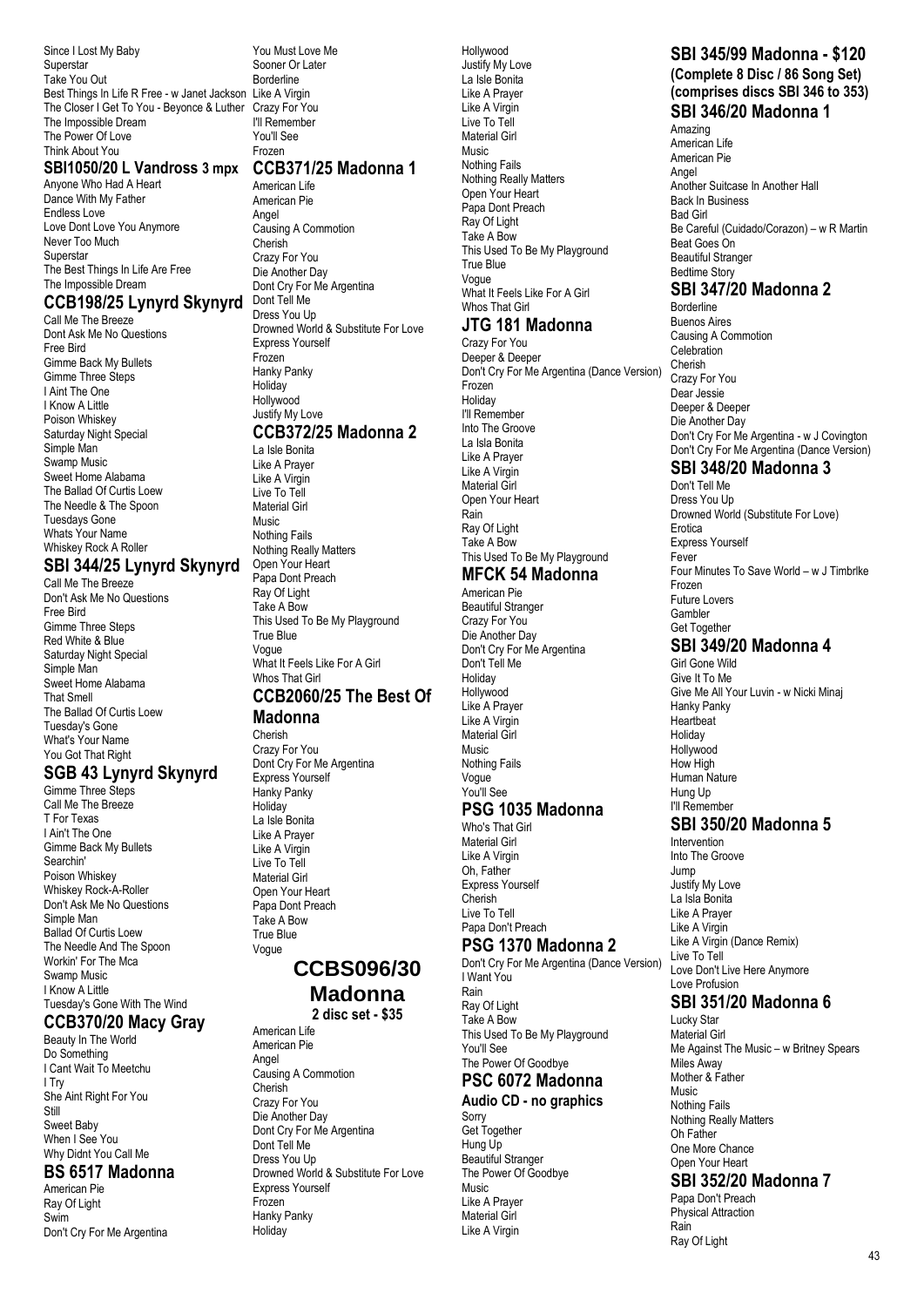Rescue Me Santa Baby Secret Sooner Or Later Sorry Swim Take A Bow

#### **SBI 353/20 Madonna 8**

The Power Of Goodbye This Used To Be My Playground True Blue Vogue What It Feels Like For A Girl Where's The Party Who's That Girl X Static Process You'll See

#### **SBI 354/20 Madonna 9 (mpx)**

Express Yourself Girl Gone Wild Give Me All Your Luvin – w Nicki Minaj I'll Remember Intervention This Used To Be My Playground X Static Process

Bitch Im Madonna Crazy For You Die Another Day Into The Groove Live To Tell Love Profusion Me Against The Music Nothing Fails Open Your Heart Papa Dont Preach Santa Baby True Blue Vogue What It Feels Like For A Girl Wheres The Party

# **SFGD 10 Madonna**

Impressive Instant **Music** Borderline Ray Of Light Holiday Frozen Don't Cry For Me Argentina True Blue Deeper & Deeper The Power Of Goodbye Don't Tell Me Drowned World/Substitute This Used To Be My Playground What It Feels Like For A Girl Beautiful Stranger

#### **ZPA 100 Madonna**

Like A Virgin **Borderline** Material Girl Lucky Star Crazy For You Into The Groove Holiday Papa Don't Preach True Blue La Isla Bonita Like A Prayer Vogue The Madonna Megamix

#### **SBI897/20 Magic Numbers**

Forever Lost I See You See Me Love Me Like You Loves A Game Take A Chance This Is A Song

#### **SBI893/25 Mamas & Pappas** She Mends Me

California Dreaming Creeque Alley

**SBI1033/25 Madonna 10 mpx** Show Me The Wonder Dedicated To The One I Love Dream A Little Dream Of Me Monday Monday **CCB374/20 Mandy Moore Candy** Crush Cry I Wanna Be With You In My Pocket Only Hope **SBI 086/20 Mandy Moore Candy Cry** Have A Little Faith In Me I Wanna Be With You Only Hope Saturate Me Walk Me Home You Remind Me **SBI854/20 Manic Street Preachers (mpx)** A Design For Life Found That Soul Ocean Spray The Masses Against The Classes **CCB375/20 Marc Anthony** Everything You Do How Could I I Need To Know Ive Got You My Baby You

**Tragedy** When I Dream At Night You Sang To Me

# **JTG 091 Marc Anthony**

I Swear I Need You Ive Got You **Tragedy** She Mends Me I Wanna Be Free I Reach For You Everything You Do Give Me A Reason Dont Tell Me Its Love Love Wont Get Any Better Do You Believe In Loneliness Te Tengo Aqui Hasta Que Vuelvo Conmigo Celos Viviendo

#### **PSG 1465 Marc Anthony 1**

I Need To Know When I Dream At Night Am I The Only One My Baby You No One Como Ella Me Quier A Mi (She's/Good/Me) Don't Let Me Leave No Me Ames (Ballad Version)

# **PSG 1466 Marc Anthony 2**

You Sang To Me She's Been Good To Me Love Is All Dimelo (I Need To Know) Da La Vuelta That's Okay How Could I Remember Me

#### **SBI 357/20 Marc Anthony** Am I The Only One

I Need To Know I Wanna Be Free I Wt Spend Lifetime Loving U - w Tina Arena No Me Ames – w Jennifer Lopez Rain Over Me - Pitbull & Marc Anthony She's Been Good To Me Show Me The Way

That's Okay When I Dream At Night You Sang To Me

#### **SBI 358/20 Marc Anthony (mpx) My All**

I Want To Spend My Lifetime Loving You - Marc Anthony & Tina Arena My Baby You Rain Over Me - Pitbull & Marc Anthony She Mends Me She's Been Good To Me

# **CKA 210 Marcia Hines Tina Arena & Toni Childs**

**MARCIA HINES** I Got The Music In Me

I Just Dont Know What To Do With Myself Shining Time Of Our Lives Without You **TINA ARENA** Burn **Chains** Heaven Help My Heart Im A Tiger Now I Can Dance Sorrento Moon Symphony Of Life Wasnt It Good Whistle Down The Wind **TONI CHILDS** Ive Got To Go Now Many Rivers To Cross Stop Your Fussing

## **BS 7217 Mariah Carey**

All In Your Mind Anytime You Need A Friend Cant Let Go Dream Lover Emotions Endless Love Hero Don't Wanna Cry I'll Be There Love Takes Time Make It Happen Someday Vision Of Love Without You You Need Me

# **CCB377/20 Mariah Carey 1**

All I Want For Christmas Is You All In Your Mind Always Be My Baby Anytime You Need A Friend Breakdown Bringin On The Heartbreak **Butterfly** Bye Bye Cant Let Go Cant Take That Away Mariahs Theme Crybaby Dont Forget About Us **Dreamlover** Emotions **CCB378/20 Mariah Carey 2** Everything Fades Away

**Fantasy** Fly Like A Bird Forever Hate U Hero **Honey** I Dont Wanna Cry I Stay In Love I Still Believe If Its Over III Be Lovin U Long Time Ill Be There Im That Chick **CCB379/20 Mariah Carey 3** Its Like That

Just To Hold You Once Again

#### Love Takes Time Loverboy Make It Happen Never Forget You Never Too Far Now That I Know **Obsessed** Open Arms Right To Dream Shake It Off Someday

#### The Roof **CCB380/20 Mariah Carey 4**

Through The Rain Touch My Body Underneath The Stars Vision Of Love We Belong Together Without You You Need Me One Sweet Day (w Boyz II Men) Boy I Need You (w Camron) Heartbreaker (w Jay Z) Thank God I Found You (w Joe) Endless Love (w Luther Vandross) Angels Cry (w NeYo) Say Something (w Snoop Dogg) When You Believe (w Whitney Houston)

# **CCB2061/25 The Best Of**

**Mariah Carey** All I Want For Christmas Is You Dreamlover Emotions Endless Love (W Luther Vandross) Fantasy Heartbreaker (W Jay Z) Hero Honey III Be There Loverboy One Sweet Day (W Boyz Ii Men) Vision Of Love We Belong Together When You Believe (W Whitney) Without You

# **CCBS097/65 Mariah Carey**

**4 disc set - \$65** All I Want For Christmas Is You All In Your Mind Always Be My Baby Anytime You Need A Friend Breakdown Bringin On The Heartbreak **Butterfly** Bye Bye Cant Let Go Cant Take That Away Mariahs Theme Crybaby Dont Forget About Us **Dreamlover** Emotions Everything Fades Away **Fantasy** Fly Like A Bird Forever Hate U **Hero Honey** I Dont Wanna Cry I Stay In Love I Still Believe If Its Over Ill Be Lovin U Long Time Ill Be There Im That Chick Its Like That Just To Hold You Once Again Love Takes Time Loverboy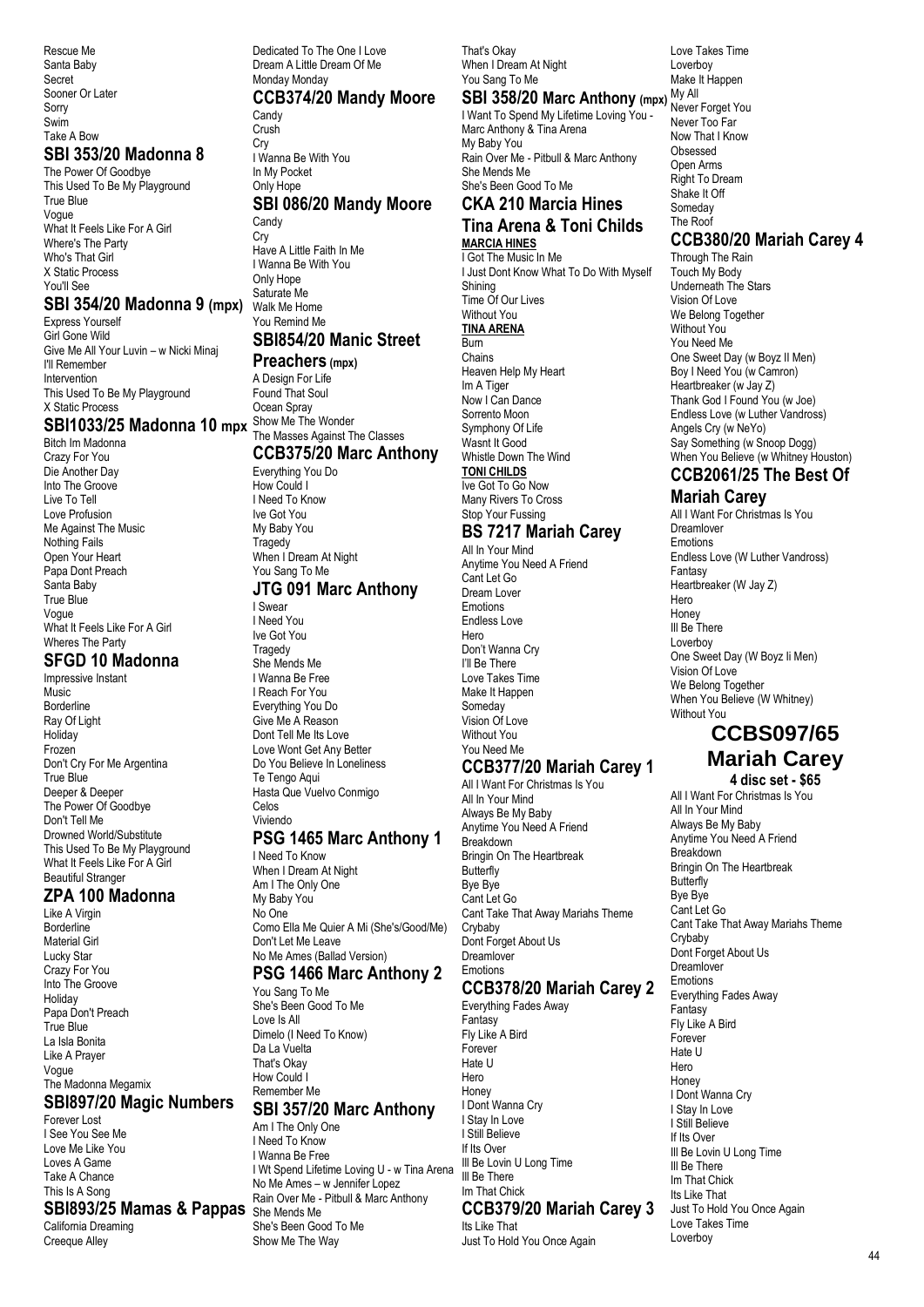Make It Happen My All Never Forget You Never Too Far Now That I Know **Obsessed** Open Arms Right To Dream Shake It Off Someday The Roof Through The Rain Touch My Body Underneath The Stars Vision Of Love We Belong Together Without You You Need Me One Sweet Day Boy I Need You Heartbreaker Thank God I Found You Endless Love Angels Cry Say Something When You Believe

## **JTG 164 Mariah Carey**

Hero I Still Believe I'll Be There Vision Of Love Anytime You Need A Friend Dreamlover Loves Takes Time Can't Let Go My All Music Box All I've Ever Wanted Just To Hold You Once Again Someday Without You Emotions Fantasy One Sweet Day

# **PSG 1132 Mariah Carey**

Dreamlover Hero Anytime You Need A Friend Just To Hold You Once Again Without You Someday Love Takes Time Make It Happen Vision Of Love

#### **PSG 1205 Mariah Carey 95**

Fantasy Underneath The Stars Melt Away One Sweet Day Open Arms Always Be My Baby When I Saw You Long Ago Forever

# **PSG 1216 Mariah Carey**

Can't Let Go All I've Ever Wanted Emotions I'll Be There Music Box You Need Me Never Forget You I Don't Wanna Cry

## **SBI 359/25 Mariah Carey 1**

Against All Odds All I Want For Christmas Is You All In Your Mind Always Be My Baby Anytime You Need A Friend Bringing On The Heartbreak **Butterfly** Bye Bye Can't Let Go Can't Take That Away

Could I Have This Kiss Forever – w Whitney Touch My Body Cry Baby - Mariah Carey & Snoop Dogg Don't Forget About Us Dreamlover

# **SBI 360/25 Mariah Carey 2**

Emotions Endless Love - Luther Vandross & Mariah Carey Everything Fades Away Fantasy Fly Like A Bird Forever Hero I Don't Wanna Cry I Know What You Want – w Busta Rhymes I Still Believe I Want To Know What Love Is If It's Over I'll Be There It's Like That **SBI 361/25 Mariah Carey 3**

Just To Hold You Once Again Love Takes Time Loverboy Make It Happen Mine Again Music Box My All Never Too Far Now That I Know Obsessed One Sweet Day – w Boyz II Men Open Arms Say Something - w Snoop Dogg Shake It Off

# **SBI 362/25 Mariah Carey 4**

So Lonely - Twista & Mariah Carey Someday Sweetheart - JD & Mariah Carey Thank God I Found You The Roof Through The Rain Touch My Body Vision Of Love We Belong Together When You Believe - w Whitney Houston Without You Without You (Extended Dance Mix) You Need Me

#### **SBI784/20 Mariah Carey 5**

Beautiful - w Miguel Almost Home Triumphant (Get Em) - w Meek Mill Miss You Most (At Christmas Time)

# **SBI1051/25 M Carey 6 mpx**

All I Want For Christmas Is You Almost Home **Beautiful** Boy (I Need You) Endless Love I Still Believe Its Like That Loverboy My All The Roof Through The Rain Triumphant (Get Em) We Belong Together When You Believe Whenever You Call

## **SFWS091 Mariah Carey 2**

Loverboy Never Too Far **Obsessed** Oh Santa One Sweet Day - Mariah C & Boyz II Men Say Something - Mariah Carey & Snoop D Shake It Off Someday Thank God I Found You Through The Rain

We Belong Together When You Believe - Mariah & Whitney Without You You Need Me

## **CCB381/20 Mario**

Crying Out For Me How Could You How Do I Breathe Let Me Love You Music For Love Stranded Thinkin About You I Dont Wanna Know (w P Diddy)

#### **SBI 363/20 Mario**

Braid My Hair Crying Out For Me How Could You How Do I Breathe Just A Friend Let Me Love You **CCB133/25 Maroon 5**

#### Give A Little More Goodnight Goodnight

Harder To Breathe Makes Me Wonder Misery Never Gonna Leave This Bed She Will Be Loved Sunday Morning This Love Wake Up Call Wont Go Home Without You Out Of Goodbyes (w Lady Antebellum) If I Never See Your Face Again (w Rihanna)

## **FTX 1020 Maroon 5**

Moves Like Jagger This Love Wont Go Home Without You She Will Be Loved Sunday Morning **Misery** Harder To Breathe Never Gonna Leave This Bed Stutter If I Ever See Your Face Again The Queen

#### **SBI 366/20 Maroon 5**

Goodnight Goodnight Harder To Breathe If I Never See Your Face Again – w Rihanna Makes Me Wonder Moves Like Jagger - w Christina Aguilera Must Get Out Never Gonna Leave This Bed She Will Be Loved Sunday Morning This Love Wake Up Call Won't Go Home Without You

#### **SBI1018/25 Maroon 5 Vol 2**

Animals Daylight It Was Always You Love Somebody Mans Out Of Goodbyes - w Lady Antebellum Sugar **SBI0997/20 Maroon 5 (mpx)**

Animals **Daylight** It Was Always You Love Somebody Maps Moves Like Jagger - w Christina Aguilera Must Get Out Never Gonna Leave This Bed Out Of Goodbyes - w Lady Antebellum She Will Be Loved Sugar This Love

#### **CCB382/20 Martha & Vandellas**

Dancing In The Street Heat Wave Im Ready For Love Jimmy Mack Nowhere To Run Quicksand

#### **SBI 367/20 Martha & Vandellas**

Dancing In The Street Heat Wave I'm Ready For Love Jimmy Mack Love Is Like A Heat Wave Nowhere To Run **Quicksand** Third Finger Left Hand

#### **SBI 368/20 Martha & Vands (mpx)**

Dancing In The Street I'm Ready For Love **Quicksand** Third Finger Left Hand

#### **Marty Robbins is listed In the Country Catalogue CCB387/2 Marvin Gaye**

Aint That Peculiar Got To Give It Up I Heard It Through The Grapevine Ill Be Doggone Inner City Blues Lets Get It On Mercy Mercy Me The Ecology Pride & Joy Sexual Healing Thats The Way Love Is Too Busy Thinking About My Baby Whats Going On It Takes Two (w Kim Weston) Aint No Mountain High Enough (w Tammi T) Aint Nothin Like The Real Thing (w Tammi T) Your Precious Love (w Tammi T) Youre All I Need To Get By (w Tammi T)

## **PSG 1292 Marvin Gaye**

That's The Way Love Is What's Going On Let's Get It On Got To Give It Up Sexual Healing I'll Be Doggone How Sweet It Is (To Be Loved By You) Ain't That Peculiar Mercy, Mercy Me (The Ecology) Pride & Joy

# **SFWS156 Marvin Gaye 2**

Onion Song Pride And Joy Sexual Healing Tears Of A Clown Too Busy Thinking About My Baby Two Can Have A Party What's Going On You Are Everything You're All I Need To Get By Your Precious Love

#### **CCB388/25 Mary J Blige 1**

All That I Can Say Be Without You Deep Inside Enough Cryin Everything Family Affair Give Me You I Am I Feel Good Just Fine Love @ 1st Sight Love Is All We Need No More Drama Not Gon Cry Ooh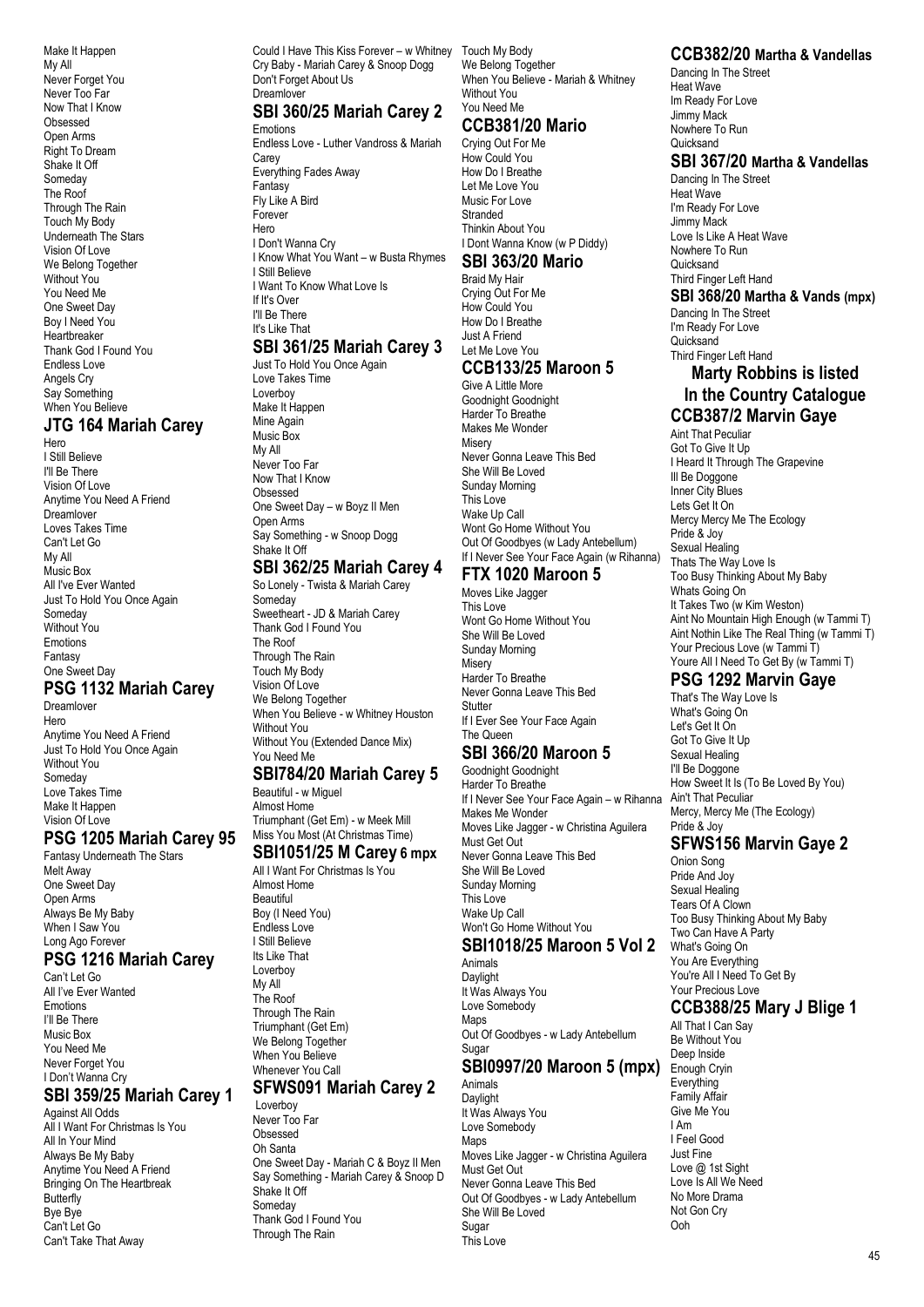#### **CCB389/25 Mary J Blige 2**

Real Love Stay Down Stronger Take Me As I Am Work That Come Close To Me (w Common) Someone To Love Me Naked (w Diddy) The One (w Drake) Not Today (w Eve) Rainy Dayz (w Ja Rule) Ifuleave (w Musiq Soulchild) Good Love (w TI) Remember Me (w TI) Hood Love (w Trey Songz) Got To Be Real (w Will Smith)

# **CCB2066/25 The Best Of**

**Mary J Blige** All That I Can Say Be Without You Deep Inside Enough Cryin **Everything** Family Affair Give Me You Just Fine Love @ 1st Sight Love Is All We Need No More Drama Not Gon Cry Rainy Dayz (W Ja Rule) Real Love Take Me As I Am **CCBS102/30 Mary J Blige**

**2 disc set - \$35**

All That I Can Say Be Without You Deep Inside Enough Cryin **Everything** Family Affair Give Me You I Am I Feel Good Just Fine Love @ 1st Sight Love Is All We Need No More Drama Not Gon Cry Ooh Real Love Stay Down Stronger Take Me As I Am Work That Come Close To Me Someone To Love Me Naked The One Not Today Rainy Dayz Ifuleave Good Love Remember Me Hood Love Got To Be Real

## **PSG 1230 Mary J Blige**

Be Happy Mary Jane You Gotta Believe Mary's Joint I'm Goin' Down My Life Not Gon' Cry You Remind Me

# **SBI547/20 Mary J Blige 1**

All That I Can Say As - w George Michael Be Easy (Explicit) – w Young Hot Rod Be Happy Be Without You Best Of My Love

Dance For Me Deep Inside Enough Crying - w Brook Lynn Everything

#### **SBI548/20 Mary J Blige 2** Family Affair (Explicit)

Give Me You Good Woman Down I Can Love You I Don't Want To Do Anything I'll Be There For You You're All I Need To Get Comme Un Arbre Dans La Ville By I'm Going Down Just Fine Love At First Sight

#### Mary Jane (All Night Long) **SBI549/20 Mary J Blige 3**

MJB Da MVP No More Drama No One Will Do One Rainy Dayz Someone To Love Me (Explicit) - w P Diddy Someone To Love Me - w P Diddy Sweet Thing Take Me As I Am You Don't Have To Worry

## **SBI550/20 Mary J Blige (mpx)**

Be Easy (Explicit) Be Happy Dance For Me Family Affair (Explicit) MJB Da MVP Someone To Love Me (Explicit) - w P Diddy Someone To Love Me - w P Diddy You Don't Have To Worry

#### **CCB390/25 Matchbox 20**

3am Back 2 Good Bent Bright Lights Disease **Downfall** Feel Girl Like That How Far Weve Come If Youre Gone Last Beautiful Girl Long Day Mad Season Push Real World These Hard Times Unwell

#### **SBI 371/20 Matchbox 20**

Black & White People Cold **Crutch** Downfall Feel Girl Like That Hand Me Down Last Beautiful Girl Soul

#### **CCB376/20 Mavericks**

All You Ever Do Is Bring Me Down Dance The Night Away Here Comes My Baby I Should Have Been True Neon Blue Oh What A Thrill Pretend There Goes My Heart Things You Said To Me

#### **SF4P059 Mavericks**

All You Ever Do Is Bring Me Down Dance The Night Away I've Got A Feeling Someone Should Tell Her **SBI 257/25 Maxime Le Forestier** One

Ambalaba Ca Sert A Quoi Tout Ca Comme Un Arbre Dans La Ville Entre 14 Et 40 Ans Fevrier De Cette Annee La Mon Frere Passer Ma Route **SBI 258/20 M Le Forestier (mpx)** Time Love & Tenderness Ambalaba

Ca Sert A Quoi Tout Ca Education Sentimentale Entre 14 Et 40 Ans Fevrier De Cette Annee La Je Ne Sais Rien Faire Mon Frere Passer Ma Route

#### **SFWS195 Meat loaf**

A Kiss Is A Terrible Thing To Waste Bat Out Of Hell Dead Ringer For Love Midnight At The Lost & Found I'd Do Anything For Love (I Wont Do That) I'd Lie For You (And That's The Truth) I'm Gonna Love Her For Both Of Us Objects In The Rear View Mirror Paradise By The Dashboard Light Rock & Roll Dreams Come Through Two Out Of Three Ain't Bad

#### You Took The Words Right Out My Mouth **SBI0995/20 Meghan Trainor**

All About That Bass All About That Bass (Explicit) Dear Future Husband Lips Are Moving

# **SBI0996/20 M Trainor (mpx)**

All About That Bass (Explicit) All About That Bass Dear Future Husband Lips Are Moving

#### **CCB391/20 Melissa Etheridge** Aint It Heavy

Angels Would Fall Bring Me Some Water Come To My Window Enough Of Me I Want To Come Over Im The Only One Like The Way I Do Cry Baby & Piece Of My Heart w Joss Stne

#### **SBI 373/20 Melissa Etheridge**

Angels Would Fall Breathe Come To My Window Cry Baby / Piece Of My Heart - Melissa Etheridge & Joss Stone Enough Of Me I Run For Life If I Wanted To I'm The Only One Like The Way I Do Lover Please This Moment **SBI 305/20 Melissa Mnchster**

Come In From The Rain Don't Cry Out Loud Midnight Blue Through The Eyes Of Love Whenever I Call You Friend – w Ken Loggins **JTG 345 Michael Buble** You Should Hear How She Talks

#### **SBI864/20 Men At Work** Down Under

Its A Mistake Overkill Who Can It Be Now **SF6B032/20 Metallica**

Master Of Puppets The Unforgiven

Wherever I May Roam

The Day That Never Comes Enter Sandman

## **CCB373/20 Michael Bolton**

Can I Touch You There How Am I Supposed To Live Without You Love Is A Wonderful Thing Said I Loved You But I Lied When A Man Loves A Woman When Im Back On My Feet Again

#### **PSG 1107 Michael Bolton 2**

Said I Loved Youbut I Lied The One Thing Soul Of My Soul A Time For Letting Go In The Arms Of Love Georgia On My Mind When I'm Back On My Feet Again How Can We Be Lovers

#### **SBI 315/20 Michael Bolton 1**

A Love So Beautiful Ain't Got Nothing If You Ain't Got Can I Touch You There **Completely** Drift Away Georgia On My Mind Go The Distance How Am I Supposed To Live Without You How Can We Be Lovers Jack Sparrow – w Lonely Island

#### **SBI 316/20 Michael Bolton 2**

Jack Sparrow – w Lonely Island Lean On Me Love Is A Wonderful Thing Missing You Now - w Kenny G Said I Loved You But I Lied Steel Bars That's What Love Is All About Time Love & Tenderness To Love Somebody When A Man Loves A Woman

## **SBI 317/20 M Bolton (mpx)**

Jack Sparrow – w Lonely Island Jack Sparrow (Explicit) –w Lonely Island Love Is A Wonderful Thing Missing You Now - w Kenny G Said I Loved You But I Lied Steel Bars That's What Love Is All About

# **CCB392/25 Michael Buble**

Come Fly With Me Cry Me A River **Everything** Feeling Good Fever For Once In My Life Havent Met You Yet Hold On Hollywood Home Kissing A Fool Lost Put Your Head On My Shoulder Save The Last Dance For Me Summer Wind Sway The Way You Look Tonight Up A Lazy River Youll Never Find Another Love Like Mine

The Best Is Yet To Come It Had Better Be Tonight Me & Mrs. Jones I'm Your Man Comin' Home Baby Lost Call Me Irresponsible Wonderful Tonight I've Got The World On A String That's Life

#### **PSG 6174 Michael Buble**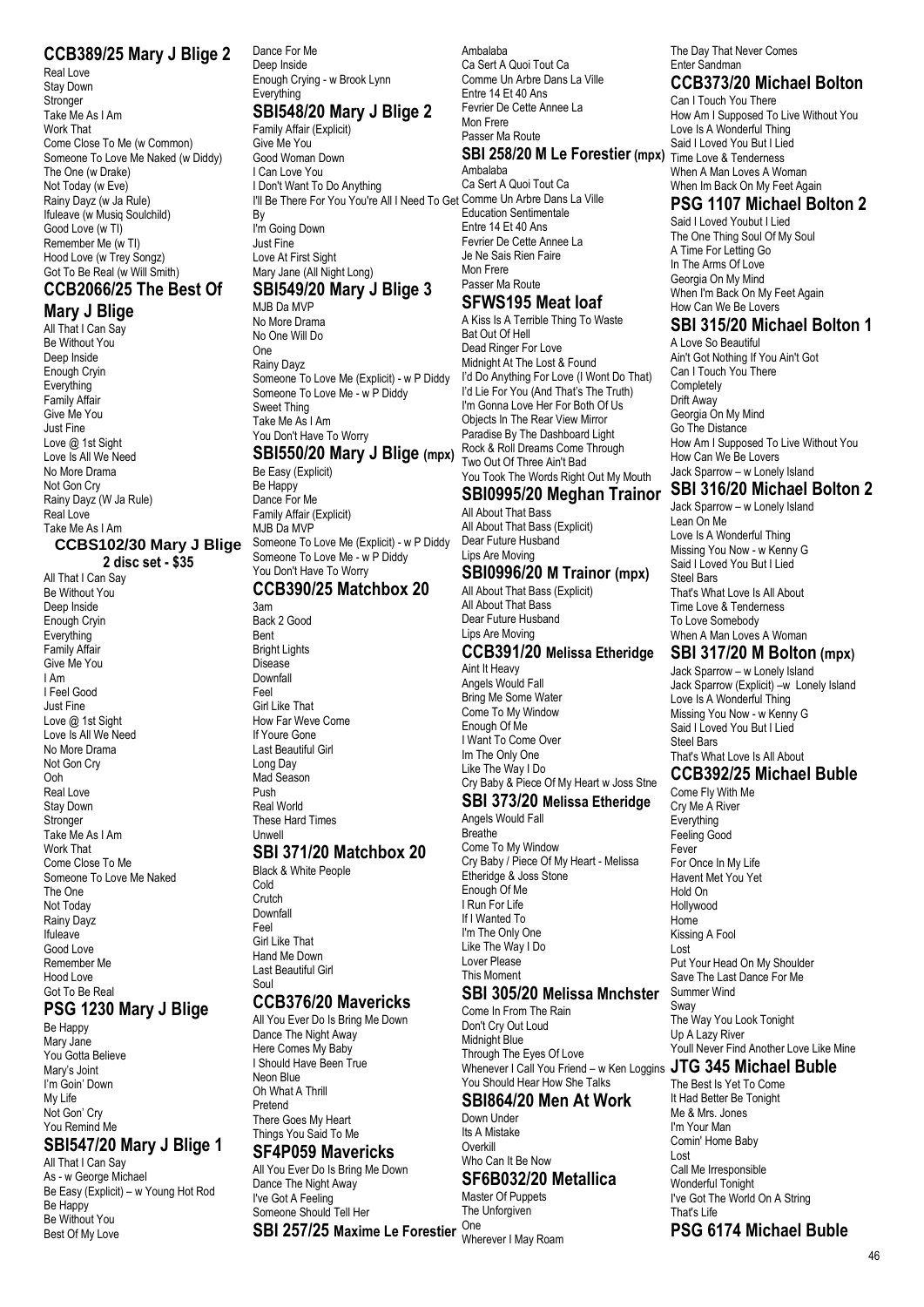I Haven't Met You Yet Cry Me a River All Of Me Georgia On My Mind Crazy Love At This Moment All I Do is Dream of You Hold On Heartache Tonight You're Nobody Till Somebody Loves You I Haven't Met You Yet

A Song For You Close Your Eyes Crazy Little Thing Called Love Crazy Love Fever Hollywood Its A Beautiful Day Jingle Bells Kissing A Fool Summer Wind You Make Me Feel So Young

#### **SFWS64 Michael Buble**

Haven't Met You Yet For Once In My Life Crazy Love Cry Me A River Hold On Some Kind of Wonderful Crazy Little Thing Called Love At This Moment All Of Me You're Nobody Until Somebody Loves You Whatever It Takes All I Do Is Dream Of You Put Your Head On My Shoulder Summer Wind Up A Lazy River That's All

## **ZKL02 Michael Buble**

All I Do Is Dream Of You Call Me Irresponsible Can't Help Falling In Love Crazy Little Thing Called Love Cry Me A River Dream A Little Dream Of Me Feeling Good Fever Georgia On My Mind Hold On How Can You Mend A Broken Heart I've Got You Under My Skin Me & Mrs Jones Moondance Put Your Head On My Shoulder Save The Last Dance For Me Some Kind Of Wonderful Sway That's Life Try A Little Tenderness

#### **ZKL10 Michael Buble**

A Song For You All Of Me At This Moment Baby Youve Got What It Takes Come Fly With Me Crazy Love **Everything** For Once In My Life Havent Met You Yet Heartache Tonight Home Kissing A Fool Summer Wind Thats All The Way You Look Tonight Whatever It Takes You Dont Know Me Youll Never Find Another Love Like Mine Youre Nobody Till Somebody Loves You

#### **CCB393/25 Michael Jackson 1** Childhood

**SBI817/20 Michael Buble (mpx)** Dont Stop Till You Get Enough Another Part Of Me Rad Beat It Ben Billie Jean Black Or White **Butterflies** Childhood Cry You Can Change The World Dirty Diana Earth Song Heal The World Heaven Can Wait History Human Nature

#### **CCB394/25 Michael Jackson 2**

I Just Cant Stop Loving You Jam Leave Me Alone Man In The Mirror Music & Me Off The Wall One Day In Your Life One More Chance Remember The Time Rock With You Smooth Criminal Speechless Stranger In Moscow The Way You Make Me Feel They Dont Care About Us This Is It **CCB395/25 Michael Jackson 3**

This Time Around **Thriller** Wanna Be Starting Something Were Almost There Who Is It Will You Be There You Are Not Alone You Cant Win You Cant Even Break Even You Rock My World Why (w 3T) Hold My Hand (w Akon) Ease On Down The Road (w Diana Ross) Abc (Jackson 5) Dancing Machine (Jackson 5) I Want You Back (Jackson 5) Ill Be There (Jackson 5) Never Can Say Goodbye (Jackson 5) Scream (w Janet Jackson)

#### **CCB2068/25 The Best Of Michael Jackson**

Bad Beat It

Ben Billie Jean Black Or White Dont Stop Till You Get Enough Man In The Mirror Off The Wall Remember The Time Rock With You Smooth Criminal The Way You Make Me Feel **Thrillor** Wanna Be Starting Something You Are Not Alone

## **CCBS104/50 Michael Jackson**

**3 disc set - \$50**

Another Part Of Me **Bad** Beat It Ben Billie Jean Black Or White **Butterflies** 

Cry You Can Change The World Dirty Diana Dont Stop Till You Get Enough Earth Song Heal The World Heaven Can Wait History Human Nature I Just Cant Stop Loving You Jam Leave Me Alone Man In The Mirror Music & Me Off The Wall One Day In Your Life One More Chance Remember The Time Rock With You Smooth Criminal Speechless Stranger In Moscow The Way You Make Me Feel They Dont Care About Us This Is It This Time Around Thriller Wanna Be Starting Something Were Almost There Who Is It Will You Be There You Are Not Alone You Cant Win You Cant Even Break Even You Rock My World Why Hold My Hand Ease On Down The Road Abc Dancing Machine I Want You Back Ill Be There

Never Can Say Goodbye Scream

#### **SBI1170/25 M Jackson mpx**

Give In To Me Hold My Hand Hollywood Tonight Love Never Felt So Good Say Say Say Shake Your Body (Extended Mix) Slave To The Rhythm (Original Version) Slave To The Rhythm (Xscape Version) The Girl Is Mine Who Is It

#### **SFWS61 Michael Jackson**

**3 disc set - \$50**

Another Part Of Me Bad Beat It Ben Billie Jean Black Or White Cry Dirty Diana Don't Stop Till You Get Enough Earth Song Farewell My Summer Love Give In To Me Heal The World Human Nature I Just Can't Stop Loving You Leave Me Alone Liberian Girl Man In The Mirror Off The Wall One Day In Your Life One More Chance P.Y.T. (Pretty Young Thing) Rock With You She's Out Of My Life Smile Smooth Criminal Stranger In Moscow

The Girl Is Mine The Way You Make Me Feel They Don't Care About Us This Is It **Thriller** Wanna Be Startin' Somethin' Will You Be There You Are Not Alone You Rock My World Remember The Time ABC Blame It On The Boogie Can You Feel It I'll Be There I Want You Back Never Can Say Goodbye Rockin' Robin Shake Your Body

#### **SBI 018/20 Michl Learns 2 Rock**

25 Minutes Blue Night Don't Have To Lose Nothing To Lose Paint My Love Sleeping Child Strange Foreign Beauty Take Me To Your Heart That's Why (You Go Away) The Actor

#### **PSG 1608 Michael McDonalds Motown Hits**

I Heard It Through The Grapevine You Are Everything Signed Sealed Delivered, I'm Yours I'm Gonna Make You Love Me Ain't Nothing Like The Real Thing **Reflections** How Sweet It Is To Be Loved By You Ain't No Mountain High Enough All In Love Is Fair I Want You **CCB396/20 Michelle Branch**

# All You Wanted

Are You Happy Now Breathe Everywhere Goodbye To You Loud Music Sooner Or Later Til I Get Over You The Game Of Love (w Santana) Im Feeling You (w Santana)

# **SBI 375/20 Michelle Branch**

All You Wanted Are You Happy Now Breathe Goodbye To You I'm Feeling You - w Santana & Wreckers The Game Of Love - w Santana Till I Get Over You

#### **SFACA 17 Midnight Oil**

Beds Are Burning Dead Heart Blue Sky Mine King Of The Mountain US Forces Power & The Passion Forgotten Years Put Down That Weapon Short Memory Read About It Best Of Both Worlds **Hercules** When The Generals Talk

## **SBI709/20 Mika**

Grace Kelly Love Today Relax Take It Easy Big Girl (You Are Beautiful) Happy Ending We Are Golden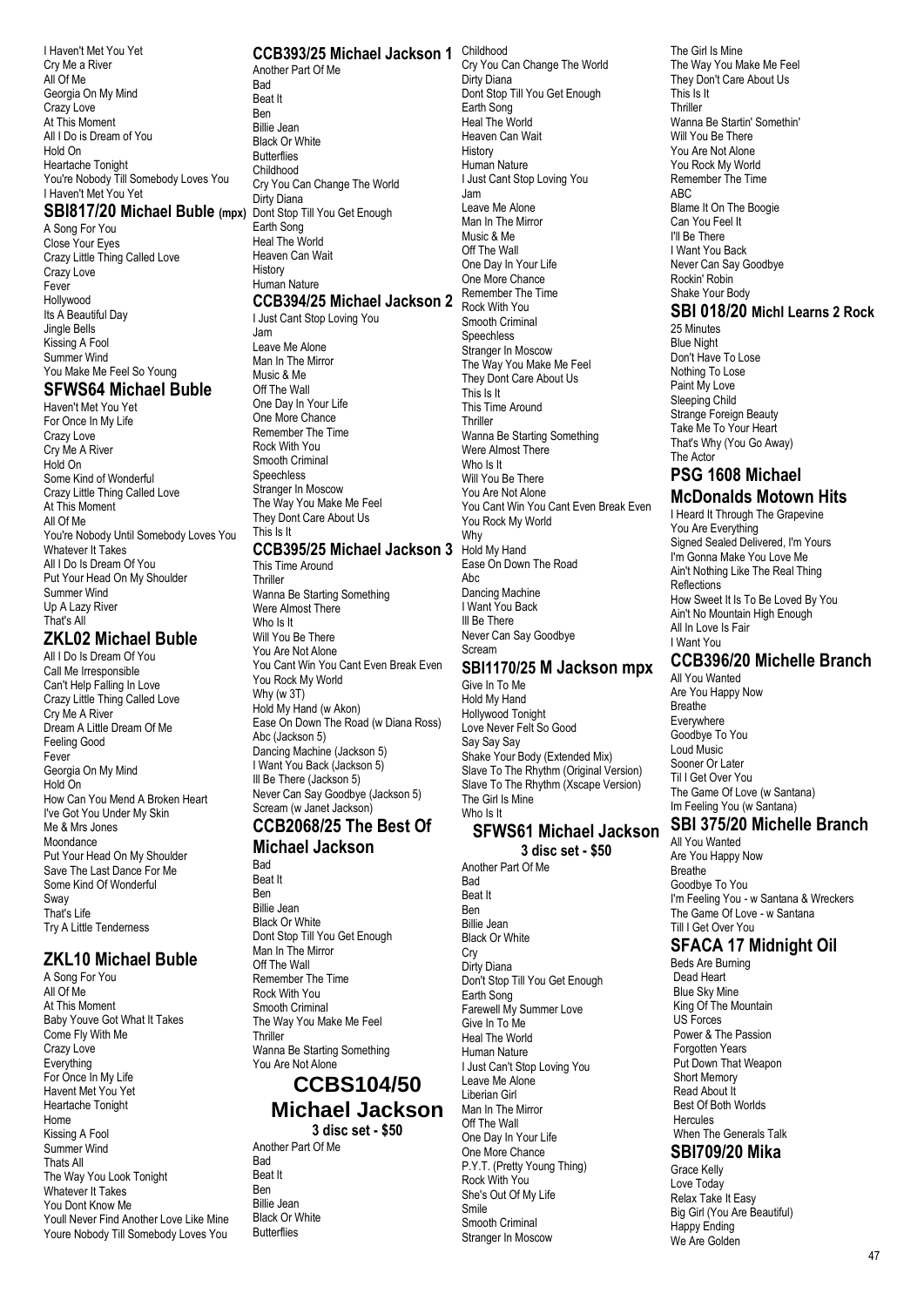#### Lollipop **CKA 222 Miley Cyrus & Ariana Grande Ariana Grande**

#### 1. 7 Rings

- 2. Beauty & The Beast
- 3. Boyfriend
- 4. Break Up With Your Girlfriend Im Bored
- 5. Breathin

6. Dont Call Me Angel

7. Focus

8. Into You

- 9. No Tears Left To Cry 10. Side to Side (clean)
- 11. Thank U Next

#### **Miley Cyrus**

#### 12. 7 Things

- 13. Malibu
- 14. Mothers Daughter
- 15. Nothing Breaks Like a Heart
- 16. Party In The USA
- 17. Slide Away
- 18. The Climb
- 19. Wrecking Ball

#### 20. Younger Now **DIS 12122 Miley Cyrus**

See You Again Start All Over G.N.O. (Girl's Night Out) Let's Dance East Northumberland High Right Here As I Am I Miss You

# **SBI751/20 Miley Cyrus**

Best Of Both Worlds Decisions Fly On The Wall Four Walls Full Circle Lifes What You Make It See You Again Start All Over Who Owns My Heart Wrecking Ball

#### **SBI863/20 Miley Cyrus (mpx)**

23 (Twenty Three) - w Mike Will Made It 23 (Twenty Three) (Explicit) - w MW Made It Adore You Cant Be Tamed Decisions - w Bogore Decisions (Explicit) - w Bogore Fall Down - w Will I Am We Cant Stop We Cant Stop (Explicit) Who Owns My Heart Wrecking Ball

#### **SBI 108/20 Milli Vanilli**

All Or Nothing Blame It On The Rain End Of The Game Girl I'm Gonna Miss You Girl You Know It's True When I Die

#### **SBI690/20 Missy Elliott**

All N My Grill Beep Me 911 Ching A Ling Get Your Freak On (Explicit) Go To The Floor Gossip Folks Im Really Hot (Explicit) Pass That Dutch Teary Eyed The Rain (Supa Dupa Fly)

#### **SBI691/20 Missy Elliott +** Hot Boyz - Missy Elliott & Nas

Let It Go - Keisha Cole & Missy Elliot Lose Control - Missy Elliott & Ciara Make It Hot - Nicole & Missy Elliott

Ninth Inning - Missy Elliott & Timbaland Nobodys Perfect - J Cole & Missy Elliott Not Tonight - Lil Kim & Missy Elliott Set It Off - Monica & Missy Elliott Sock It 2 Me - Missy Elliott & Da Brat Take That - Missy Elliott & TC Triple Threat - Missy Elliott & Timbaland Tripping - Total & Missy Elliott

#### **CCB398/25 Mitch Miller** Aint We Got Fun

By The Light Of The Silvery Moon Bye Bye Blackbird Dont Fence Me In Down By The Old Mill Stream Five Foot Two Eyes Of Blue I Love My Baby My Baby Loves Me Im Looking Over A Four Leaf Clover Moonlight Bay My Bonnie Lies Over The Ocean She Wore A Yellow Ribbon Shine On Harvest Moon Side By Side **Stardust** Sweet Adeline Sweet Violets That Old Gang Of Mine The Yellow Rose Of Texas Till We Meet Again Tip Toe Through The Tulips With Me When Red Red Robin Comes Bobbin Along While Strolling Through The Park One Day You Are My Sunshine

#### **CCB399/25 Monica**

All Eyez On Me Angel Of Mine Cross The Room Everything To Me For You I Will Gone Be Fine Knock Knock Love All Over Me So Gone The First Night U Shouldve Known Better Why I Love You So Much The Boy Is Mine (w Brandy) Too Hood (w Jermaine Dupre) Trust (w Keyshia Cole)

#### **PSG 1329 Monica**

The Boy Is Mine - Monica & Brandy The First Night Misty Blue Inside Angel Of Mine Right Here Waiting 'Cross The Room I Keep It To Myself For You I Will **SBI 378/25 Monica**

All Eyes On Me Angel Of Mine Before You Walk Out Of My Life Breaks My Heart Don't Gotta Go Home - Monica & DMX Go To Bed Mad It All Belongs To Me - Brandy & Monica Knock Knock Set It Off - Monica & Missy Elliott So Gone The Boy Is Mine - Brandy & Monica The First Night Why I Love You So Much You Should've Known Better **CCB400/20 Monkees** Daydream Believer

Hey Hey Were The Monkees Im A Believer Last Train To Clarksville Pleasant Valley Sunday **EZA 06 Monkees**

#### I'm A Believer

Last Train To Clarksville

Daydream Believer A Little Bit Me A Little Bit You Pleasant Valley Sunday Randy Scouse Git Words Valleri I'm Not Your Stepping Stone Theme From The Monkees Take A Giant Step What Am I Doing Hangin' Round

## **SBI 016/20 Monkees**

Little Bit Me A Little Bit You Daydream Believer Hey Hey We're The Monkees I'm A Believer I'm Not Your Stepping Stone Last Train To Clarksville Pleasant Valley Sunday

#### **SBI983/20 Moody Blues**

Forever Autumn - Mdy Bls & Justin Hayward Gemini Dream Go Now Im Just A Singer In A Rock & Roll Band Nights In White Satin  $O$ uestion The Voice Your Wildest Dreams

## **PSG 6014 Murray Ross**

There'll Be Some Changes Made God Bless The Child How High The Moon You're Something Why Don't You Do Right Come Fly With Me I Apologize Volare The Candy Man The Way She Makes Me Feel **PSG 6015 Murray Ross**

Nature Boy I Wanna Be Around Singin' In The Rain Tumbling Tumble Weeds They Can't Take That Away From Me In Solitude I Can't Get Started Dindi No More Blues Swinging On A Star

#### **CCB860/20 Musiq Soulchild**

**Halfcrazy** Just Friends Sobeautiful Ifuleave

#### **SBI706/20 My Chem Romance**

Desolation Row Famous Last Words Helena I Dont Love You **Teenagers** The Ghost Of You To The End Under Pressure Welcome To The Black Parade You Know What Do To Guys Like Us Prison

#### **SBI1246/20 Mya**

Fallen Free Ghetto Superstar – w Pras Michel & ODB Its All About Me - Mya & Sisqo Lady Marmalade - Christina Aguilera & Lil Kim No Strings Attached & Mya & Pink & Missy Elliot My First Night With You

#### My Love Is Like Whoa **BS 6317 N'sync**

I Just Want To Be With You For The Girl Who Has Everything You Got It I Need You Everything I Own

Bring It All To Me Tearin' Up My Heart God Must Have Spent A Little More Time With You Drive Myself Crazy I Want You Back Giddy Up Sailing Crazy For You Here We Go

# **CCB415/20 N Sync 1**

Bye Bye Bye Crazy For You Everything I Own For The Girl Who Has Everything **Girlfriend** God Mustve Spent A Little More Time On U Gone Here We Go I Drive Myself Crazy **CCB416/20 N Sync 2**

# I Just Wanna Be With You

I Need Love I Want You Back Its Gonna Be Me Pop Sailing Tearin Up My Heart This I Promise You You Dont Have To Be Alone Bring It All To Me (w Blaque) Music Of My Heart (w Gloria Estefan)

# **CCBS108/30**

**Nsync**

**2 disc set - \$35**

Bye Bye Bye Crazy For You Everything I Own For The Girl Who Has Everything **Girlfriend** God Must Have Spent A Little More Time On You Gone Here We Go I Drive Myself Crazy I Just Wanna Be With You I Need Love I Want You Back Its Gonna Be Me Pop Sailing Tearin Up My Heart This I Promise You You Dont Have To Be Alone Bring It All To Me Music Of My Heart

## **PSG 1486 N'Sync**

It's Gonna Be Me This I Promise You Just Got Paid No Strings Attached Bringin Da Noise Thats When Ill Stop Loving You I'll Be Good For You It Makes Me Ill Space Cowboy (Yippie-Yi-Yay)

## **JTG 197 N'sync**

It's Gonna Be Me This I Promise You Just Got Paid Bringin Da Noise Thats When Ill Stop Loving You Ill Be Good For You It Makes Me Ill Space Cowboy (Yippie-Yi-Yay) God Must Have Spent A Little More Time Everything I Own I Drive Myself Crazy I Want You Back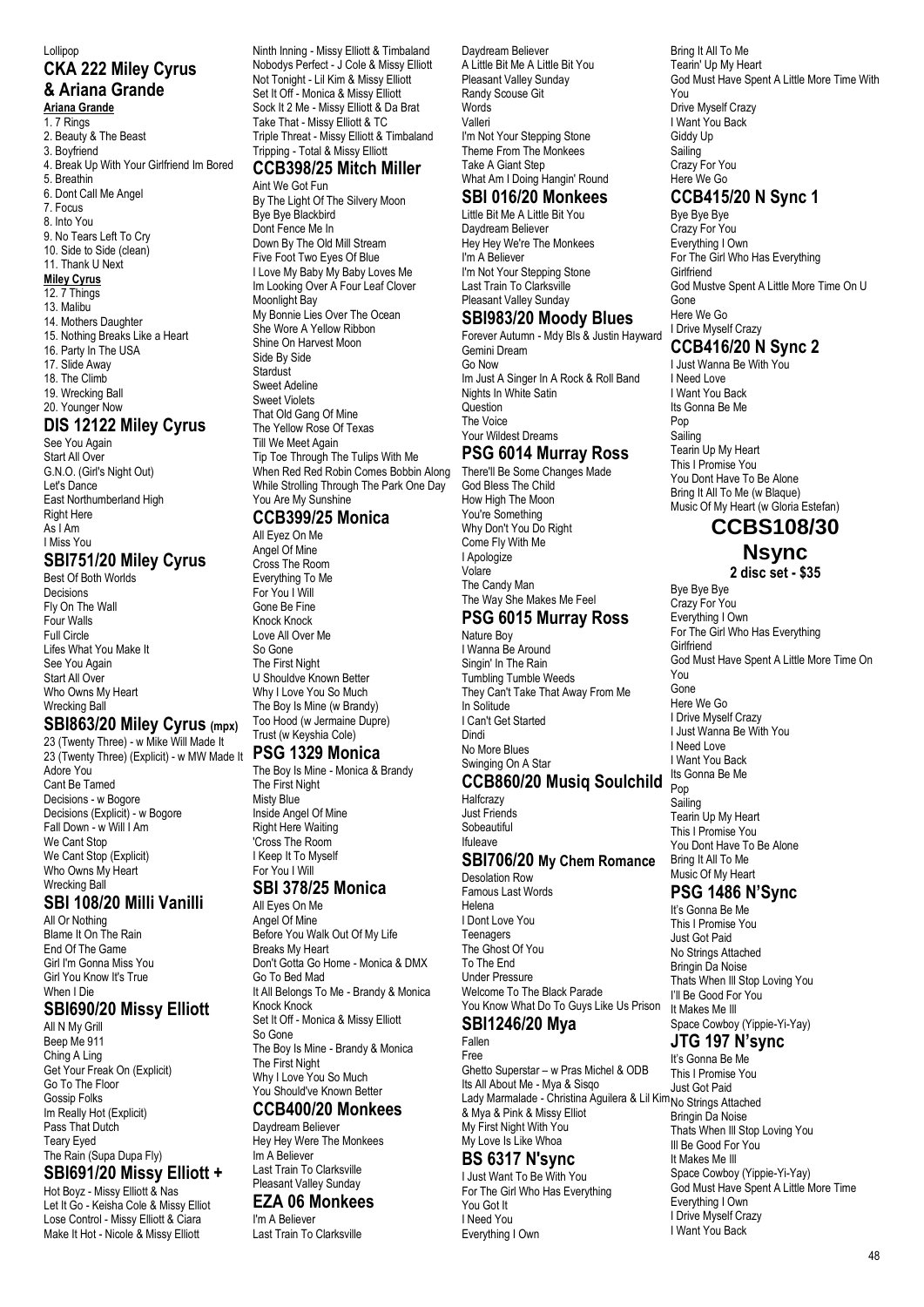Tearin Up My Heart You Got It Music Of My Heart - With Gloria Estefan

## **SBI 379/20 N Sync 1**

Bye Bye Bye Falling For The Girl Who Has Everything God Must Have Spent A Little More Time Gone I Want You Back I'll Never Stop It Makes Me Ill It's Gonna Be Me

#### **SBI 380/20 N Sync 2**

Music Of My Heart - Gloria Estefan & NSync No Strings Attached Pop Tearing Up My Heart That Girl Will Never Be Mine That's When I'll Stop Loving You Thinking Of You (I Drive Myself Crazy) This I Promise You You Drive Me Crazy

#### **JTG 022 Nacio Herb Brown**

Singin' In The Rain You Stepped Out Of A Dream You Are My Lucky Star Temptation (Nacio Herb Brown) All I Do Is Dream Of You You Were Meant For Me Paradise Should I Pagan Love Song Love Is Where You Find It I've Got A Feelin' You're Foolin'

#### **SBI592/20 Nana Mouskouri**

Adieu Angelina All My Trials Ave Maria Guten Morgen Sonnenschein I Have A Dream Liebe Lebt Only Love Plaisir DAmour Romance The Queen Of Hearts

#### **SBI872/20 Nancy Sinatra**

Did You Ever - w Lee Hazlewood Jackson - w Lee Hazlewood Shot You Down Bang Bang - w Audio Bullys Something Stupid - w Frank Sinatra These Boots Are Made For Walking You Only Live Twice

#### **PSG 1044 Nancy Wilson**

Happiness Is A Thing Called Joe The Masquerade Is Over Prelude To A Kiss I'll Walk Alone Guess Who I Saw Today Supper Time Glad To Be Unhappy In A Sentimental Mood I Thought About You But Beautiful

#### **CCB401/25 The Definitive Nat King Cole**

A Blossom Fell Answer Me My Love Darling Je Vous Aime Beaucoup If I May Its Only A Paper Moon Looking Back Makin Whoopee Mona Lisa Pretend Ramblin Rose Send For Me Somewhere Along The Way **Stardust** Straighten Up And Fly Right

The Christmas Song The Very Thought Of You Those Lazy Hazy Crazy Days Of Summer Too Young Unforgettable Unforgettable (Duet) Walkin My Baby Back Home When I Fall In Love **PSG 1315 Nat King Cole**

Straighten Up & Fly Right Route 66 Makin' Whoopee It's Only A Paper Moon Gee Baby, Ain't I Good To You Sweet Lorraine The Very Thought Of You I Found A Million Dollar Baby This Is All I Ask For All We Know There Is No Greater Love **PSG 6124 Nat King Cole** 

#### **(Orchestral Backings)**

The Very Thought of You But Beautiful I Found A Million Dollar Baby My Heat Tells Me Paradise This Is All I Ask For All We Know The More I See You Don't Blame Me There Is No Greater Love

#### **SBI 381/20 Nat King Cole (mpx)** Torn

Darling Je Vous Aime Beaucoup For Sentimental Reasons (I Love You) Sweet Lorraine

#### This Is All I Ask (Of You) **SBI 485/25 Nat King Cole 1**

A Blossom Fell Around The World Ballerina Christmas Song (Chestnuts) Darling Je Vous Aime Beaucoup For All We Know For Sentimental Reasons (I Love You) I Found A Million Dollar Baby Its Only A Paper Moon Let There Be Love Lets Face The Music & Dance Love Mona Lisa More Nature Boy Pretend

#### **SBI 486/25 Nat King Cole 2**

Rambling Rose Slap That Bass Smile Straighten Up & Fly Right Sweet Lorraine The More I See You The Very Thought Of You This Cant Be Love This Is All I Ask (Of You) Those Lazy Hazy Crazy Days Of Summer Too Young To Go Steady Too Young Unforgettable - Nat King Cole & Natalie Cole Unforgettable Walking My Baby Back Home When LEalLIn Love

#### **CCB402/20 Natalie Cole**

Angel On My Shoulder Im Beginning To See The Light Insenarable Ive Got Love On My Mind Miss You Like Crazy Our Love Pink Cadillac This Will Be Unforgettable (w Nat King Cole)

#### **JTG 194 Natalie Cole**

Almost Like Being In Love Autumn Leaves I Live For Your Love Inseparable Jump Start My Heart L O V E Miss You Like Crazy Our Love Pink Cadillac A Smile Like Yours Snowfall On The Sahara Someone That I Used To Love This Will Be They Can't Take That Away/Me - & Sinatra The Very Thought Of You Unforgettable - With Nat King **SBI 382/20 Natalie Cole**

## Angel On My Shoulder

As Time Goes By Cry Me A River Jump Start My Heart Miss You Like Crazy Route 66 Snowfall On The Sahara Someone That I Used To Love Unforgettable - Nat King Cole & Natalie Cole

#### **CCB403/20 Natalie Imbruglia**

Big Mistake Dont You Think Intuition Smoke Wish I Was There

#### Wrong Impression **SBI 383/20 Natalie Imbruglia** Beauty On The Fire

Big Mistake Counting Down The Days **Glorious Shiver** Smoke That Day Torn Wishing I Was There Wrong Impression

# **CCB404/20 Natasha Bedingfield**

Angel Pocketful Of Sunshine Single Soulmate Strip Me These Words Touch **Unwritten** Easy

#### **SBI 384/20 Natasha Bedingfield** Heartlight

I Bruise Easily I Wanna Have Your Babies Love Like This - w Sean Kingston Pocketful Of Sunshine Say It Again Single Soulmate Strip Me These Words Unwritten

## **CCB405/25 Ne Yo**

Beautiful Monster Cause I Said So Champagne Life Closer Home Mad Miss Independent Never Knew I Needed One In A Million Part Of The List So Sick She Got Her Own (w Jamie Foxx) Angels Cry (w Mariah Carey)

Single (w New Kids on the Block) Hate That I Love You (w Rihanna)

# **SBI 385/25 Ne Yo**

Because Of You Bust It Baby Part 2 - Plies & Ne Yo Can We Chill Cause I Said So Closer Do You Give Me Everything (Tonight) – w Pitbull Hate That I Love You - Rihanna & Ne Yo Knock You Down - Ne Yo & Keri Hilson Mad Make Me Better - Fabolous & Ne Yo Miss Independent Sexy Love Sign Me Up So Sick

## **CCB019/25 Neil Diamond**

America Cherry Cherry Coming To America Cracklin Rosie Forever In Blue Jeans Girl Youll Be A Woman Soon Hello Again Holly Holy I Am…I Said Kentucky Woman Longfellow Serenade Love On The Rocks Mr Bojangles Red Red Wine September Morn Song Sung Blue Sweet Caroline You Don't Bring Me Flowers (w B Streisand)

# **JT202 Neil Diamond**

**3 Disc 46 song set- \$60 Audio CD – no graphics** A Matter Of Love America Beautiful Noise Blue Highway Brother Love's Traveling Salvation Show Can Anybody Hear Me Cherry, Cherry Cracklin' Rosie Deep Inside Of You Desiree Do You Know The Way To San Jose Don't Be Cruel Don't Make Me Over Forever In Blue Jeans Girl, You'll Be A Woman Soon A Groovy Kind Of Love Happy Birthday, Sweet Sixteen Hello Again Holly Holy I, Who Have Nothing I Am...I Said I'm A Believer If You Know What I Mean Kentucky Woman Love On The Rocks Marry Me No Limit One Good Love Play Me Red, Red Wine Save The Last Dance For Me September Morn Shilo Solitary Man Song Sung Blue Songs Of Life Soolaimon Spanish Harlem Sweet Caroline Talking Optimist Blues Tennessee Moon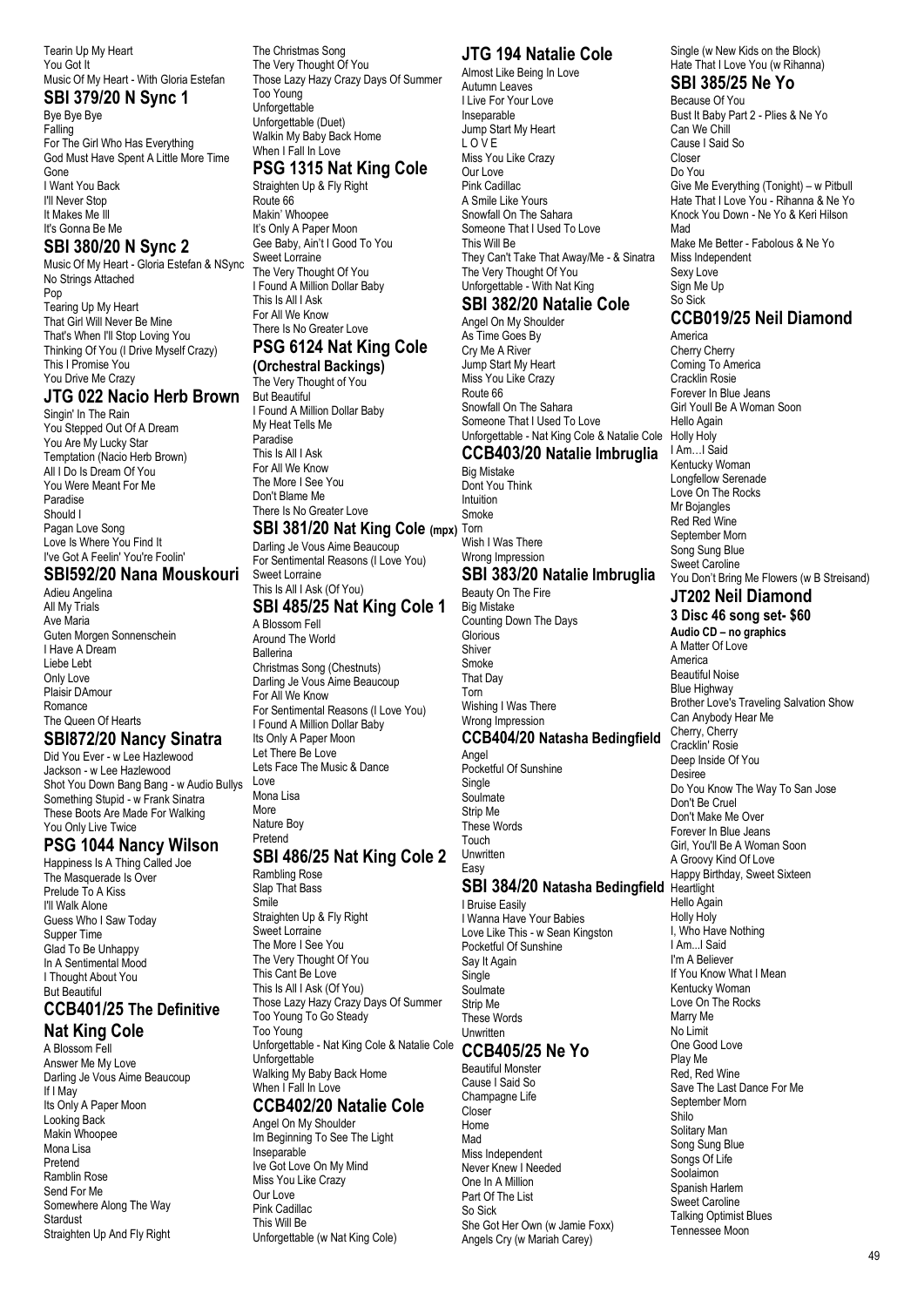Until It's Time For You To Go Will You Still Love Me Tomorrow You Don't Bring Me Flowers You've Lost That Lovin' Feelin'

#### **PSC 1018 Neil Diamond Audio CD - No Graphics**

Love On The Rocks Hello Again You Don't Bring Me Flowers Song Sung Blue Sweet Caroline Cracklin' Rosie Girl, You'll Be A Woman Soon America Forever In Jeans Kentucky Woman

#### **PSC 1068 Neil Diamond Audio CD - No Graphics**

Cherry Cherry Shilo Im A Believer Brother Loves Travelling Salvation Show If You Know What I Mean Solitary Man Songs Of Life Soolaimon Play Me Holly Holy

# **PSG 113 Neil Diamond 1**

Songs Of Life Shilo Red, Red Wine Forever In Blue Jeans Desiree America September Morn Brother Love's Traveling Salvation Show **SBI 491/20 Neil Diamond 1**

Acapulco Act Like A Man And The Grass Wont Pay No Mind Another Day (That Time Forgot) Brooklyn Roads Cherry Cherry (Concert Version) Dont Go There Forgotten God Only Knows He Aint Heavy Hes My Brother

# **SBI 492/20 Neil Diamond 2**

Heading For The Future Home Before Dark I Believe In Happy Endings I Got The Feeling (Oh No No) I Havent Played That Song For Years If I Dont See You Again If You Know What I Mean Im Alive Leave A Little Room For God No Words

## **SBI 493/20 Neil Diamond 3**

One More Bite Of The Apple Pretty Amazing Grace Reminisce For A While Slow It Down Solitary Man Song Sung Blue (Concert Version) Thank The Lord For The Night Time The Power Of Two The Robert E Lee Whose Hands Are These Youre The Best Part Of Me

#### **SBI1007/20 Neil Diamond (mpx) Acapulco**

Beautiful Noise Play Me Sweet Caroline The Robert E Lee You Don't Bring Me Flowers - w B Streisand **SFWS12 Neil Diamond**

Love On The Rocks

Kentucky Woman Hello Again You Don't Bring Me Flowers Song Sung Blue Cracklin' Rosie Sweet Caroline America Forever In Blue Jeans Yesterday's Songs Stones Beautiful Noise **Heartlight** Play Me September Morn I Am I Said

## **SFWS13 Neil Diamond 2**

Crunchie Granola Suite Solitary Man Soolaimon Holly Holy Girl, You'll Be A Woman Soon Cherry, Cherry **Desiree** I'm A Believer Red, Red Wine Shilo Brother Love's Traveling Salvation Show Morningside Be Longfellow Serenade You Got To Me

# **CCB406/25 Neil Sedaka**

Alice In Wonderland Bad Blood Breaking Up Is Hard To Do Calendar Girl Happy Birthday Sweet Sixteen Laughter In The Rain Lets Go Steady Again Little Devil Next Door To An Angel Run Samson Run Stairway To Heaven Sweet Little You The Diary The Immigrant You Mean Everything To Me **SBI 111/25 Neil Sedaka**

# Bad Blood

Breaking Up Is Hard To Do Breaking Up Is Hard To Do (Ballad) Calendar Girl Going Nowhere Happy Birthday Sweet Sixteen I'm A Song Sing Me Laughter In The Rain Next Door To An Angel Oh Carol One Way Ticket To The Blues Our Last Song Together Solitaire Standing On The Inside The Other Side Of Me

#### **CCB407/20 Nelly** Hot In Herre

Just A Dream One & Only Tilt Ya Head Back (w Christina Aguilera) My Place (w Jaheim) Call On Me (w Janet Jackson) Dilemma (w Kelly Rowland) Over & Over (w Tim McGraw) **SBI527/20 Nelly 1** Batter Up

Body On Me – w Akon & Ashanti Call On Me – w Janet Jackson Country Grammar Dilemma - w Kelly Rowland EI (Explicit) Errtime Get It Popping – w Fat Joe **Grillz** 

Hot In Here

# **SBI528/20 Nelly 2**

Just A Dream Lose Control – w Keri Hilson Move That Body – w Akon & T Pain Move That Body (Explicit) – w Akon & T Pain My Place – w Jaheim N Dey Say Nasty Girl – w Notorious BIG & Diddy Number 1 Oh Nelly (Explicit)

#### **SBI529/20 Nelly 3**

Over & Over - w Tim McGraw Party People - w Fergie Pimp Juice Ride Wit Me - w City Spud Say Now Shake Your Tail Feather - w P Diddy St Louie (Explicit) The Champ Tilt Ya Head Back – w Christina Aguilera Where's The Party At – w Jagged Edge Work It - w Justin Timberlake

#### **SBI530/20 Nelly (mpx)**

Get It Popping – w Fat Joe Just A Dream Lose Control – w Keri Hilson Nasty Girl – w Notorious BIG & Diddy Number 1 Oh Nelly (Explicit) The Champ Tilt Ya Head Back – w Christina Aguilera

#### **CCB408/20 Nelly Furtado**

All Good Things Come To An End Im Like A Bird In Gods Hands On The Radio Remember The Days Powerless Say What You Want **Promiscuous** Say It Right

#### Try Turn Off The Lights Do It (w Missy Elliot)

# **SFWS31 Nelly Furtado**

On the Radio (Remember The Days) Powerless Promiscuous Try Turn Off The Light All Good Things Come To An End Forca I'm Like A Bird Maneater In God's Hands Give It To Me - w Timbaland & J Timberlake Too Bad Do It Say It Right Te Busque

## **CCB863/20 New Found Glory**

Failures Not Flattering Head On Collision I Dont Wanna Know Its Not Your Fault Listen To Your Friends My Friends Over You

## **CCB409/20 New Kids/Block**

2 In The Morning Cover Girl Didnt I Blow Your Mind Hangin Tough If You Go Away Step By Step Summertime You Got It The Right Stuff Single (w Ne Yo)

## **SBI 094/20 New Kids/Block**

Call It What You Want Cover Girl Didn't I Blow Your Mind Hanging Tough

I'll Be Loving You If You Go Away Keep On Smiling Let's Try It Again Please Don't Go Girl Step By Step Tonight You Got It (The Right Stuff)

# **CCB864/20 Nick Lachey**

I Cant Hate You Anymore Patience Whats Left Of Me Where You Are (w Jessica Simpson) **CCB410/20 Nickelback 1**

## Animals

Because Of You Burn It To The Ground Far Away Feelin Way Too Damn Good Figured You Out Gotta Be Somebody How You Remind Me Id Come For You If Everyone Cared If Today Was Your Last Day Never Again

# **CCB411/20 Nickelback 2**

Never Gonna Be Alone Photograph Rockstar Savin Me Shakin Hands Side Of A Bullet **Someday** Someone That Youre With Something In Your Mouth This Afternoon Too Bad

#### **CCB2071/25 The Best Of Nickelback**

Animals Far Away Feelin Way Too Damn Good Figured You Out Gotta Be Somebody How You Remind Me If Everyone Cared If Today Was Your Last Day Never Again Photograph Rockstar Savin Me Someday This Afternoon

# **CCBS107/30 Nickelback**

**2 disc set - \$35**

Animals Because Of You Burn It To The Ground Far Away Feelin Way Too Damn Good Figured You Out Gotta Be Somebody How You Remind Me Id Come For You If Everyone Cared If Today Was Your Last Day Never Again Never Gonna Be Alone Photograph Rockstar Savin Me Shakin Hands Side Of A Bullet Someday Someone That Youre With Something In Your Mouth This Afternoon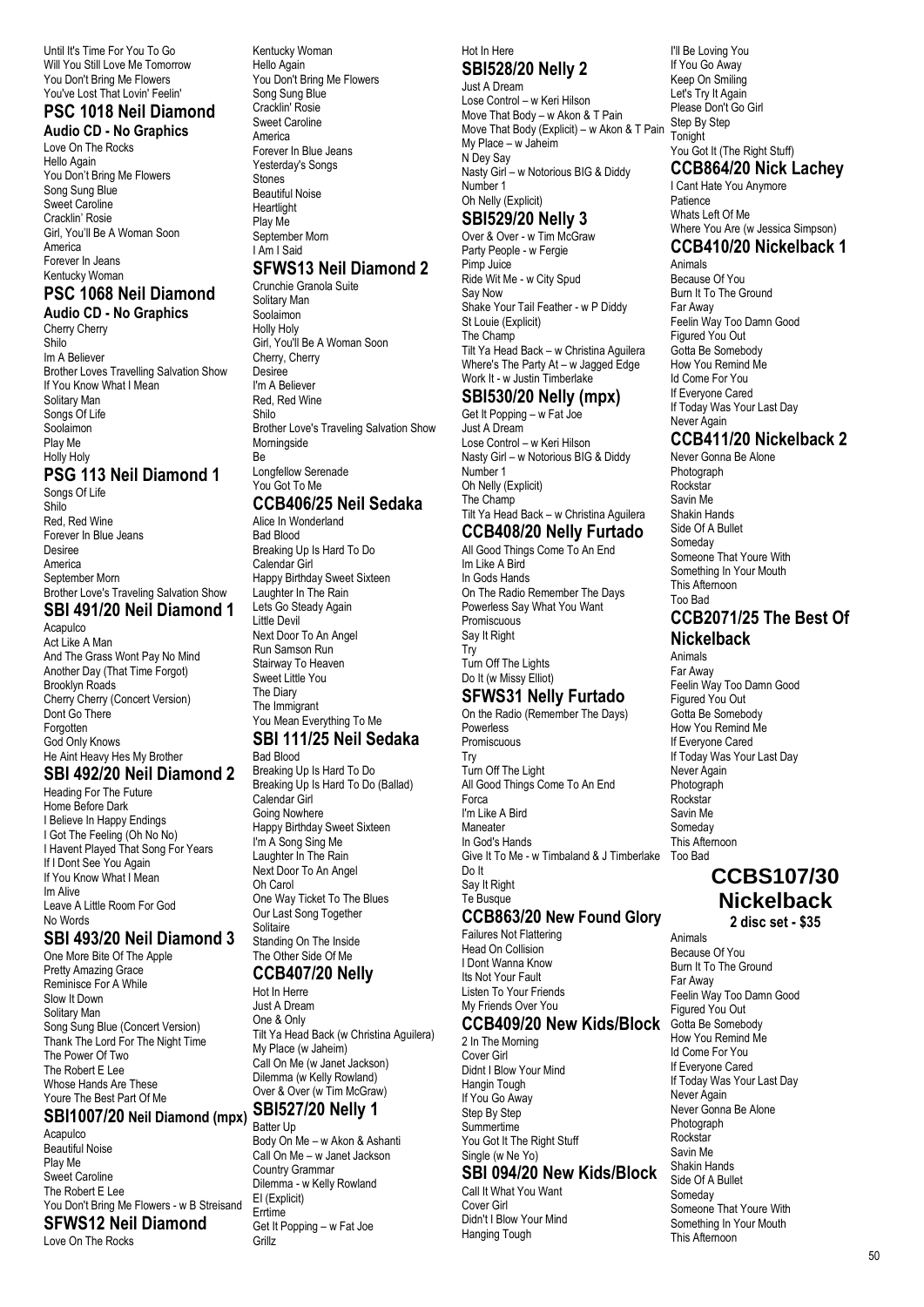#### Too Bad **SBI518/25 Nickelback**

Another Hole In The Head Do This Anymore Far Away Fight For All The Wrong Reasons Flat On The Floor I'd Come For You If Today Was Your Last Day Never Gonna Be Alone Old Enough Photograph Someday Something In Your Mouth This Afternoon When We Stand Together

Do This Anymore Old Enough This Afternoon When We Stand Together

#### **SBI614/25 Nicki Minaj vol 1**

Beez In The Trap - w/ 2 Chainz Champion - w/ Drake, Nas & Young Jeezy Girl On Fire (Inferno Version) - w/ Alicia Kys Girls Fall Like Dominoes Give Me All Your Loving - w/ Madonna I Am Your Leader - w/ Cam'ron I Love Dem Strippers - w/ 2 Chainz Make Me Proud - w/ Drake Moment 4 Life - w/ Drake Out Of My Mind - w/ BOB Pound The Alarm Right By My Side - w/ Chris Brown Right Thru Me Roman In Moscow **Starships** 

# **SBI792/25 Nicki Minaj vol 2**

Beauty & A Beat – w Justin Bieber **Starships** Starships (Explicit) Turn Me On - w David Guetta Where Them Girls At (Explicit) –w D Guetta Beauty & A Beat (Explicit) – w Justin Bieber Girl On Fire (Inferno Version) – w Alicia Keys Lithium Love More – w Chris Brown Love More (Explicit) – w Chris Brown Make Me Proud – w Drake Pound The Alarm Pound The Alarm (Explicit) Right Thru Me (Explicit) **SBI1020/25 Nicki Minaj v3**

# Anaconda - Nicki Minaj

Bang Bang - Jessie J & Ariana Grande & Nicki Minaj

Beauty & A Beat - Justin Bieber & Nicki M Bitch Im Madonna - Madonna & Nicki Minaj Freaks - French Montana & Nicki Minaj Freedom - Nicki Minaj High School - Lil Wayne & Nicki Minaj Love More - Chris Brown & Nicki Minaj Pills N Potions - Nicki Minaj Somebody Else - Mario & Nicki Minaj Stupid Hoe (Explicit) - Nicki Minaj PA

The Boys - Nicki Minaj & Cassie Touchin Lovin - Trey Songz & Nicki Minaj Turn Me On - David Guetta & Nicki Minaj Va Va Voom - Nicki Minaj

#### **SBI1021/20 Nic Minaj v4 mpx** New

I Love Dem Strippers - 2 Chainz & Nicki M Moment 4 Life - Drake & Nicki Minaj Out Of My Mind - BOB & Nicki Minaj Pills N Potions - Nicki Minaj Right By My Side - Chris Brown & N Minaj Roman In Moscow - Nicki Minaj Somebody Else - Mario & Nicki Minaj Stupid Hoe - Nicki Minaj The Boys - Nicki Minaj & Cassie Touchin Lovin - Trey Songz & Nicki Minaj Va Va Voom - Nicki Minaj

#### **SBI1022/20 Nic Minaj v5 mpx** Lonestar

Anaconda - Nicki Minaj Bang Bang - w/ Jessie J & Ariana Grande Beez In The Trap - 2 Chainz & Nicki Minaj Bitch Im Madonna - Madonna & Nicki Minaj Champion - Drake & Nicki Minaj Freaks - French Montana & Nicki Minaj Freedom - Nicki Minaj Girls Fall Like Dominoes - Nicki Minaj Give Me All Your Loving - Madonna & Nicki High School - Lil Wayne & Nicki Minaj I Am Your Leader - Camron & Nicki Minaj

#### **SBI1023/20 Nic Minaj v6 mpx** Sunrise Anaconda (Explicit) - Nicki Minaj

**SBI519/20 Nickelback (mpx)** Freaks (Explicit) - French Montana & Nicki Beez In The Trap (Explicit) - 2 Chnz & Nicki Bitch Im Madonna (Explicit) - w/ Madonna Champion (Explicit) - Drake & Nicki Minaj Freedom (Explicit) - Nicki Minaj Girls Fall Like Dominoes (Explicit) - Nicki M High School (Explicit) - Lil Wayne & Nicki M I Am Your Leader (Explicit) - w/ Camron I Love Dem Strippers (Explicit) - w/ 2 Chainz

#### **SBI1098/20 Nic Minaj 7 mpx**

Moment 4 Life (Explicit) Out Of My Mind (Explicit) Pills N Potions (Explicit) Right By My Side (Explicit) Roman In Moscow (Explicit) Stupid Hoe (Explicit) The Boys (Explicit) Touchin Lovin (Explicit) Va Va Voom (Explicit) **CCB134/20 Nirvana**

# All Apologies

Come As You Are Heart Shaped Box In Bloom Lithium Smells Like Teen Spirit You Know Youre Right

#### **SF6B12 Nirvana**

About A Girl All Apologies In Bloom Smells Like Teen Spirit Come As You Are

# **CCB413/20 No Doubt**

**Bathwater** Dont Speak Ex Girlfriend Hella Good Its My Life Just A Girl Running Simple Kind Of Life Sunday Morning Hey Baby (w Bounty Killer) Underneath It All (w Lady Saw) **SBI 386/25 No Doubt**

#### **Detective**

Don't Speak Hella Good Hey Baby - No Doubt & Bounty Killer Hey You It's My Life Just A Girl Making Out Platinum Blonde Life Rock Steady Running Underneath It All - No Doubt & Lady Saw **CCB414/25 Norah Jones**

# Cold Cold Heart

Come Away With Me Dont Know Why Feelin The Same Way Ill Be Your Baby Tonight Ive Got To See You Again

Nightingale One Flight Down Painter Song Seven Years Shoot The Moon Sunrise The Long Day Is Over The Nearness Of You Those Sweet Words Turn Me On

# **PSG 1604 Norah Jones 1**

These Sweet Words In The Morning Humble Me Don't Miss You At All Don't Know Why Come Away With Me Turn Me On Lonestar I've Got To See You Again

#### **PSG 6080 Norah Jones**

Wish I Could Sinkin' Soon The Sun Doesn't Like You Not My Friend Broken Until The End My Dear Country Wake Me Up Be My Somebody Little Room Rosie's Lullaby

#### **SBI517/20 Norah Jones**

Don't Miss You At All Humble Me In The Morning Not Too Late The Grass Is Blue – w Dolly Parton The Nearness Of You

#### **SBI1053/20 Norah Jones 2 mpx**

Come Away With Me Dont Know Why Lonestar Seven Years Sunrise The Nearness Of You Turn Me On

# **SFWS047 Norah Jones**

Cold Cold Heart Come Away With Me Don't Know Why Feelin' The Same Way I've Got To See You Again Lonestar Nightingale One Flight Down Seven Years Shoot The Moon Sunrise Long Day Is Over Those Sweet Words Turn Me On What I Am To You

# **ZPA 18 Norah Jones**

Don't Know Why Seven Years Cold Cold Heart Feelin' The Same Way Come Away With Me Shoot The Moon Turn Me On Lonestar I've Got To See You Again One Flight Down **Nightingale** The Long Day Is Over

#### **ZPA 46 Norah Jones 2**

Sunrise What Am I To You Those Sweet Words Carnival Town In The Morning Be Here To Love Me Creepin' In (Duet With Dolly Parton) Toes Humble Me Above Ground The Long Way Home The Prettiest Thing Don't Miss You At All Creepin' In (For Solo Singer)

#### **SBI678/20 Notorious Big & Friends**

Big Poppa Cant You See Get Money Hypnotize **Juicy** Mo Money Mo Problems Nasty Girl One More Chance Only You Victory

# **CCB865/20 O Town**

All Or Nothing I Showed Her Liquid Dreams These Are The Days We Fit Together

## **PSG 6010 O Town Hits**

Liquid Dreams (With Lead & B/Up Vocals) All For Love (With Lead & B/Up Vocals) Baby I Would (With Lead & B/Up Vocals) Love Shld Be A Crime (W Lead & B/Up Voc) All Or Nothing (With Lead & B/Up Vocals) Girl (With Lead & B/Up Vocals) Liquid Dreams (With B/Up Vocals) All For Love (With B/Up Vocals) Baby I Would (With B/Up Vocals) Love Should Be A Crime (With B/Up Vocals) All Or Nothing (With B/Up Vocals) Girl (With B/Up Vocals) Liquid Dreams (With No Vocals) All For Love (With No Vocals) Baby I Would (With No Vocals) Love Should Be A Crime (With No Vocals) All Or Nothing (With No Vocals) Girl (With No Vocals)

# **CCB418/20 O Jays**

Back Stabbers For The Love Of Money I Love America I Love Music Livin For The Weekend Love Train Use Ta Be My Girl

## **SBI 388/20 O'Jays**

Darling Darling Baby For The Love Of Money I Love Music Love Train Use To Be My Girl **ZHR006 - One Direction**

18 Best Song Ever Gotta Be You Heart Attack I Want I Would Kiss You Little Things Live While Were Young Moments Night Changes One Way Or Another (Teenage Kicks) Over Again Rock Me Steal My Girl Story Of My Life They Dont Know About Us Up All Night What Makes You Beautiful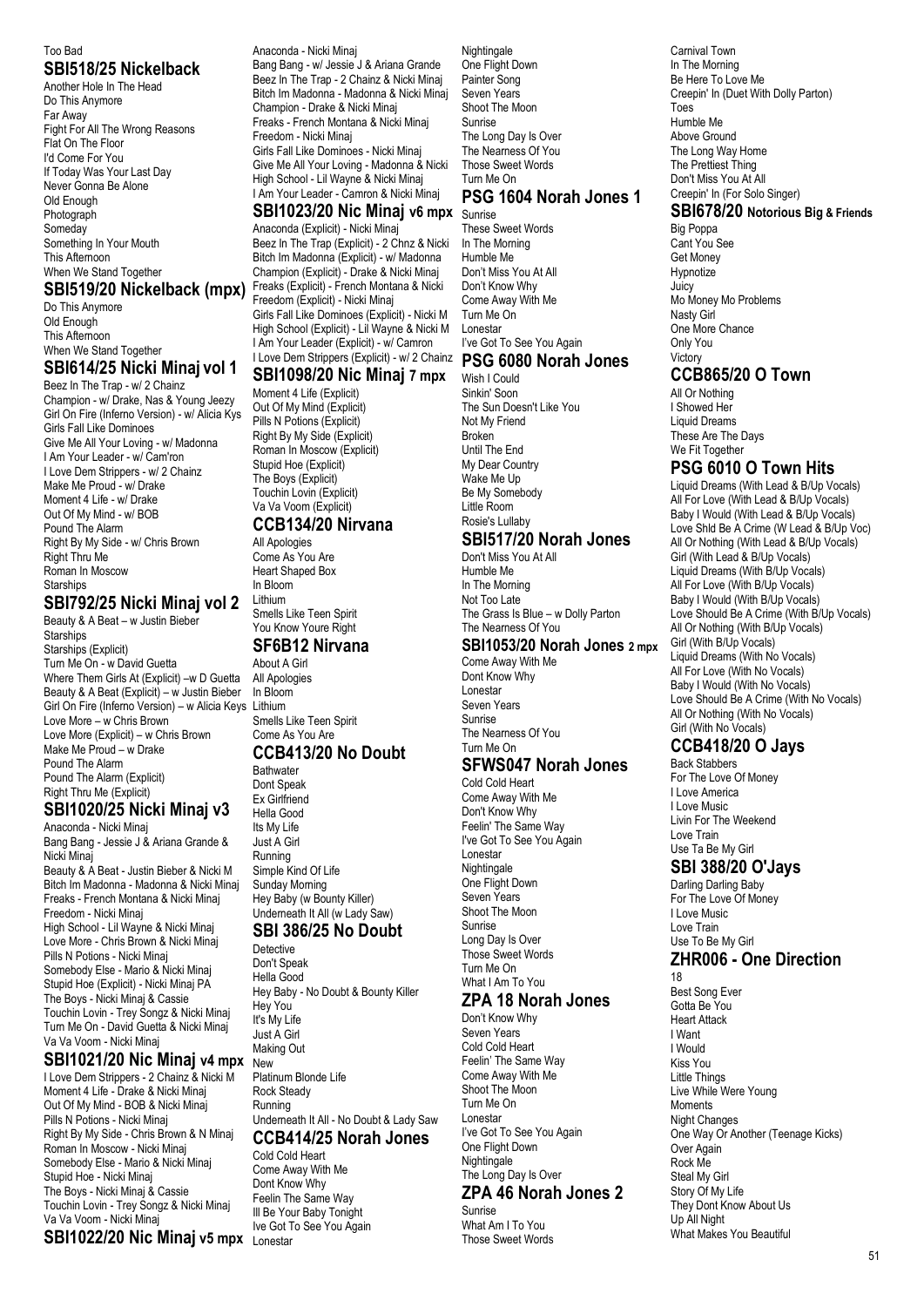#### **CCB417/20 Offspring**

Hammerhead Hit That Kristy Are You Doing Okay Pretty Fly For A White Guy Self Esteem Smash It Up

#### **SBI 390/20 Offspring**

Hammerhead Hit That **Original Prankster** Pretty Fly For A White Guy Self Esteem Smash It Up The Kids Aren't Alright Why Don't You Get A Job You're Gonna Go Far Kid

#### **PSG 1217 Oleta Adams**

Never Knew Love I Knew You When Slow Motion We Will Meet Again If This Love Should End Life Keeps Moving On Rhythm Of Life Get Here

## **SBI1097/20 Oleta Adams**

Dont Let The Sun Go Down On Me Get Here Ive Got A Right Ive Got To Sing My Song Rhythm Of Life We Will Meet Again Window Of Hope Woman In Chains

#### **CCB419/20 Olivia Newton John**

Banks Of the Ohio Have You Never Been Mellow Hopelessly Devoted To You If You Love Me Let Me Know I Honestly Love You Let Me Be There Magic Physical Suddenly (w Cliff Richard) Grease Megamix (w John Travolta) Summer Nights (w John Travolta) Youre The One That I Want (w Jhn Travolta

#### **SBI531/20 Olivia Newton John**

Change Of Heart – w Jim Brickman Grease Megamix – w John Travolta Let Me Be There Suddenly - w Cliff Richard The Best Of Me - w David Foster The Biggest Clown In All The World We Go Together – w John Travolta

#### **SBI1054/20 Olivia NJ 2 mpx**

Change Of Heart Grease Megamix The Best Of Me When You Wish Upon A Star Youre The One That I Want

#### **SFACA 04 Olivia Newton John**

Banks Of The Ohio Hopelessly Devoted To You Physical Summer Nights You're The One That I Want Xanadu I Honestly Love You Magic A Little More Love If You Love Me Let Me Know Heart Attack If Not For You **ZPA 129 Olivia Newton John**

Magic A Little More Love Physical Have You Never Been Mellow Xanadu & Electric Light Orchestra Take Me Home Country Roads If Not For You Sam Suddenly (with Cliff Richard) Banks Of The Ohio Love Live Love Hopelessly Devoted To You Summer Nights (with John Travolta) You're The One That I Want (with J Travolta) Ghetto Musick Grease Megamix (with John Travolta)

# **SBI781/20 Olly Murs (mpx)**

Army Of Two Troublemaker - w Flo Rida Dance With Me Tonight Dear Darlin Hand On Heart Heart On My Sleeve Heart Skips A Beat - w Rizzle Kicks I Wanna Be Like You – w Robbie Williams Oh My Goodness Thinking Of Me

#### **SBI607R One Direction (mpx)** Gets Me Through

Gotta Be You I Wish Kiss You Little Things Live While We're Young More Than This One Thing One Way Or Another (Teenage Kicks) Same Mistakes Save You Tonight Stole My Heart Tell Me A Lie Up All Night What Makes You Beautiful Wishing On A Star - X Factor Finalists 2011 **CCB420/20 OneRepublic**

# All The Right Moves

Good Life Say All I Need **Secrets** Stop & Stare Apologize (w Timbaland)

#### **SBI728/20 One Republic**

Apologise - Timbaland & One Republic Feel Again Good Life Good Life (Explicit) If I Lose Myself Lost Then Found – w Leona Lewis Stop & Stare

#### **ZPA 31 Osmonds**

Young Love - Donny Osmond Puppy Love - Donny Osmond The Twelfth Of Never - Donny Osmond Why - Donny Osmond Paper Roses - Marie Osmond Im Leaving It Up To You - Donny & Marie Long Haired Lover/Liverpool - Little Jimmy Goin Home - Osmonds Let Me In - Osmonds Love Me For A Reason - Osmonds Crazy Horses - Osmonds Donny Osmond Medley - Donny Osmond **CCB423/20 Otis Redding**

I Cant Turn You Loose Ive Been Loving You Too Long Ive Got Dreams To Remember Sittin On The Dock Of The Bay These Arms Of Mine Try A Little Tenderness

#### **SBI 125/20 Otis Redding**

My Girl Otis - Jay Z & Kanye West & Otis Redding Otis (Explicit) - Jay Z & Kanye West Shake Sitting On The Dock Of The Bay Try A Little Tenderness

# **SBI1100/20 Otis 2 (mpx)**

My Girl Otis (Explicit) - Jay Z & Kanye West & Otis These Arms Of Mine Try A Little Tenderness

#### **SBI887/20 Outkast** Atliens

Elevators (Me & You) (Explicit) Hey Ya Land Of A Million Drums Mighty O (Explicit) Ms Jackson Roses She Lives In My Lap So Fresh So Clean (Explicit) Southernplayalisticadillacmuzik The Way You Move - Outkast & Sleepy Brwn Puppy Love

**SBI 019/20 Ozzy Osbourne Changes** Dreamer

#### Mississippi Queen **CCB424/20 Panic at the Disco**

New Perspective Nine In The Afternoon Ready To Go Get Me Out Of My Mind The Ballad Of Mona Lisa **SBI 081/20 Papa Roach**

Between Angels & Insects (Explicit) Forever Last Resort She Loves Me Not Take Me Time & Time Again

# **CCB425/20 Paramore**

Decode Playing God Thats What You Get The Only Exception

#### **CCB189/20 Pat Benatar**

All Fired Un Heartbreaker Hit Me With Your Best Shot Love Is A Battlefield Shadows Of The Night We Belong

#### **SF6B 17 Pat Benatar**

All Fired Un Hit Me With Your Best Shot Love Is A Battlefield We Belong Shadows Of The Night Treat Me Right

#### **CCB426/20 Pat Boone**

April Love Bernadine Friendly Persuasion I Almost Lost My Mind Love Letters In The Sand Moody River

#### **SBI 393/20 Pat Boone**

April Love Bernadine Don't Forbid Me I Almost Lost My Mind Love Letters In The Sand Speedy Gonzalez

## **Patsy Cline - see Cntry Cat PSG 1310 Patti Labelle**

Someone Like You Shoe Was On The Other Foot When You Talk About Love You Are My Solid Ground Does He Love You You Saved My Life Don't Block The Blessings Flame

# **CCB430/20 Paul Anka**

Diana Goodnight My Love Hello Young Lovers Puppy Love Put Your Head On My Shoulder You Are My Destiny Youre Having My Baby

## **SBI 395/25 Paul Anka**

Crazy Love Dance On Little Girl Diana I Don't Like To Sleep Alone It's Hard To Say Goodbye – w Celine Dion Lonely Boy Papa Papa (Dance Remix) Put Your Head On My Shoulder **Wonderwall** You're Having My Baby - w Odia Coates

**CKA227 Paul Kelly & Friends Busby Marou**

Best Part Of Me Paint This Land

Sound Of Summer **Paul Kelly** Before Too Long Darling It Hurts Dumb Things Firewood & Candles How To Make Gravy I Still Pray (duet with Kasey Chambers) Life Is Fine To Her Door **Steve Cheers**

A Glass Half Full Best Part Of The World Waving At Trains

## **CCB434/20 Paul McCartney**

Freedom Spies Like Us Wonderful Christmastime Say Say Say (w Michael Jackson) The Girl Is Mine (w Michael Jackson) Ebony & Ivory (w Stevie Wonder) Band On The Run (w Wings) Listen To What The Man Said (w Wings) Silly Love Songs (w Wings) With A Little Luck (w Wings)

## **SBI541/25 Paul McCartney 1**

Another Day Band On The Run Coming Up Dance Tonight Ebony & Ivory – w Stevie Wonder Every Night Fine Line Freedom From A Lover To A Friend Goodnight Tonight Here There & Everywhere Hope Of Deliverance Jet

# **SBI542/25 Paul McCartney 2**

Let Em In Live & Let Die Mary Had A Little Lamb Maybe I'm Amazed No More Lonely Nights Say Say Say – w Michael Jackson Sgt Pepper's Lonely Hearts Club Band Take It Away The Girl Is Mine – w Michael Jackson Vanilla Sky Wonderful Christmas Time Young Boy Your Loving Flame **ZPA 115 Paul Weller solo & with Style Council**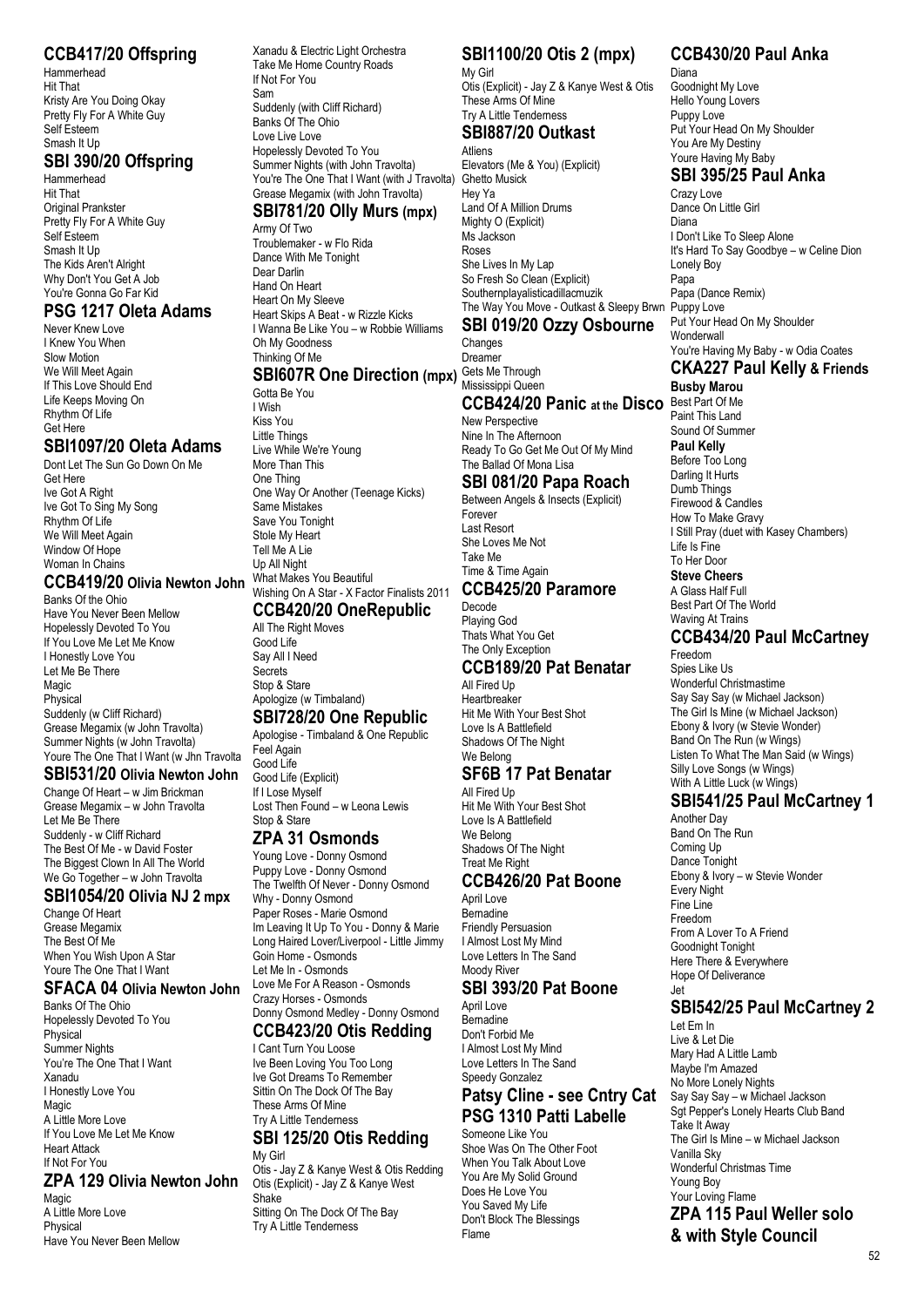My Ever Changing Moods You're The Best Thing Long Hot Summer Speak Like A Child Shout To The Top Walls Come Tumbling Down You Do Something To Me Broken Stones Peacock Suit The Changingman Out Of The Sinking Wild Wood Hung Up

## **PSG 1015 Paula Abdul**

Forever Your Girl Knocked Out (It's Just) The Way That You Love Me Next To You Straight Up Cold-Hearted Opposites Attract State Of Attraction

#### **SBI 012/20 Paula Abdul**

Blowing Kisses In The Wind Cold Hearted Crazy Cool Forever Your Girl I Need You My Foolish Heart Opposites Attract Rush Rush **Spellbound** Straight Up Will You Marry Me **CCB436/20 Paula Cole**

#### Feelin Love I Am So Ordinary I Dont Want To Wait Me Saturn Girl

#### Where Have All The Cowboys Gone **SBI 314/20 Peabo Bryson**

A Whole New World - w Regina Bell Beauty & The Beast – w Celine Dion By The Time This Night Is Over - w Kenny G Downtown If Ever You're In My Arms Again Maybe - Peabo Bryson & Roberta Flack Tonight I Celebrate My Love - w R Flack

#### **CCB190/20 Pearl Jam** Better Man

I Am Mine Jeremy Just Breathe Last Kiss Spin The Black Circle The Fixer Who You Are W*i*shlist

## **SFWS44 Pearl Jam**

Better Man Even Flow Go Animal Not For You Who You Are Alive **Daughter** I Got I.D. Jeremy Given To Fly I Am Mine Last Kiss Spin The Black Circle Tremor Christ

#### **SBI729/20 Peggy Lee**

Big Spender Fever Golden Earrings How Long Has This Been Going On I Love Being Here With You Johnny Guitar

#### Nice & Easy Why (Dont You Do Right) - w Tommy Dorsey Take Me Home **SBI 396/25 Perfect Circle**

3 Libras Blue Crimes Gravity Imagine Judith Passive

Pet **Renholder** The Hollow The Nurse Who Loved Me The Package Weak & Powerless

#### **CCB437/20 Perry Como**

Catch A Falling Star Hes Got The Whole World In His Hands Its Impossible There Is No Christmas Like A Home Xmas

#### **CCB438/20 Peter Cetera**

One Good Woman The Glory Of Love The Next Time I Fall (w Amy Grant) After All (w Cher)

## **CCB191/20 Peter Paul & Mary**

500 Miles Blowin In The Wind Dont Think Twice Its All Right I Dig Rock & Roll Music If I Had A Hammer Leaving On A Jet Plane Puff The Magic Dragon **CCB192/20 Petula Clark**

#### A Sign Of The Times

Dont Sleep In The Subway Downtown I Know A Place My Love This Is My Song

#### **SBI731/20 Petula Clark** Dont Sleep In The Subway

Downtown 88 I Couldnt Live Without Your Love My Love Sailor This Is My Song

# **SBI881/25 Pharrell Williams** You'll Be In My Heart

Angel Beautiful - w Charlie Wilson & Snoop Dogg Blurred Lines - w Robin Thicke & T.I Blurred Lines (Explicit) - w Robin Thicke & TI Can I Have It Like That - w Gwen Stefani Change Clothes - w Jay Z Drop It Like Its Hot - w Snoop Dogg Get Lucky - w Daft Punk Happy Lets Get Blown - w Snoop Dogg Lose Yourself To Dance - w Daft Punk Marilyn Monroe Number One - w Kanye West Say Something - w Mariah & Snoop Dogg

#### **CCB193/20 Phil Collins** Against All Odds

Another Day In Paradise Easy Lover Groovy Kind Of Love I Wish It Would Rain Down One More Night Something Happened On Way To Heaven Sussudio Two Hearts You Can't Hurry Love Separate Lives (w Marilyn Martin) **PSG 1037 Phil Collins**

#### In The Air Tonight Sussudio You Can't Hurry Love

Separate Lives Against All Odds Easy Lover One More Night A Groovy Kind Of Love **CD 3004 Phil Collins 2**

# **(Audio CD With No Graphics)**

Another Day In Paradise Do You Remember Everyday Find A Way To My Heart I Wish It Would Rain Only You Know & I Know Something Happened/Way To Heaven

## **SBI1095/20 Phil Collins mpx**

Against All Odds (Take A Look At Me Now) **Colours** Easy Lover Easy Lover (Phil Collins Vocal Only) **Everyday** I Dont Care Anymore In The Air Tonight Strangers Like Me Two Hearts You Cant Hurry Love You Know What I Mean Youll Be In My Heart

#### **SBI551/20 Phil Collins 1** All Of My Life

Both Sides Of The Story Can't Stop Loving You Dance Into The Light Don't Let Him Steal Your Heart Away Everyday Father To Son Hang In Long Enough Heat On The Street Hero

## **SBI552/20 Phil Collins 2**

Inside Out It Don't Matter To Me It's In Your Eyes Long Long Way To Go Only You & I Know Something Happened On The Way To Heaven That's Just The Way It Is Two Hearts You Know What I Mean **CCB194/25 Pink 1**

A Million Dreams Beautiful Trauma Catch Me While Im Sleeping Dear Mr President Dont Let Me Get Me Family Portrait Fcking Perfect Feel Good Time Funhouse Get The Party Started Glitter In The Air God Is A Dj Heartbreak Down Hustle I Dont Believe You Just Give Me A Reason (with Nate Reuss) Just Like A Pill

# **CCB195/25 Pink 2**

Just Like Fire Most Girls Please Dont Leave Me Raise Your Glass Secrets Setting The World On Fire (w Ken Chesney) So What Sober Stupid Girls There You Go Trouble

U + Ur Hand Walk Me Home Waterfall (with Stargate & Sia) What About Us Whatever You Want Who Knew You Make Me Sick

## **CCB2075/25 Best of Pink**

Beautiful Trauma Dear Mr President Dont Let Me Get Me Fcking Perfect Funhouse Get The Party Started I Dont Believe You Just Give Me A Reason (with Nate Reuss) Just Like Fire Most Girls Please Dont Leave Me Raise Your Glass So What Sober There You Go Trouble U + Ur Hand What About Us Who Knew

# **CCBS112/35 Pink**

**2 disc set - \$35**

Beautiful Trauma Catch Me While Im Sleeping Dear Mr President Dont Let Me Get Me Family Portrait Fcking Perfect Feel Good Time Funhouse Get The Party Started Glitter In The Air God Is A Dj Heartbreak Down I Dont Believe You Just Give Me A Reason (with Nate Reuss) Just Like A Pill Just Like Fire Most Girls Please Dont Leave Me Raise Your Glass Setting The World On Fire (w Ken Chesney) So What Sober Stupid Girls There You Go **Trouble** U + Ur Hand Waterfall (with Stargate & Sia) What About Us Who Knew You Make Me Sick

# **SBI1016/25 Pink (mpx)**

Don't Let Me Get Me Family Portrait Feel Good Time - w William Orbit Fucking Perfect Get The Party Started God Is A DJ (Explicit) Just Give Me A Reason - (w Nate Reuss) Just Like A Pill (Explicit) Lady Marmalade Last To Know (Explicit) Raise Your Glass **Trouble** True Love - w Lily Allen Try Who Knew **SFWS088 Pink Floyd**

Another Brick In The Wall Bike Brain Damage **Breathe** Coming Back To Life **Eclipse**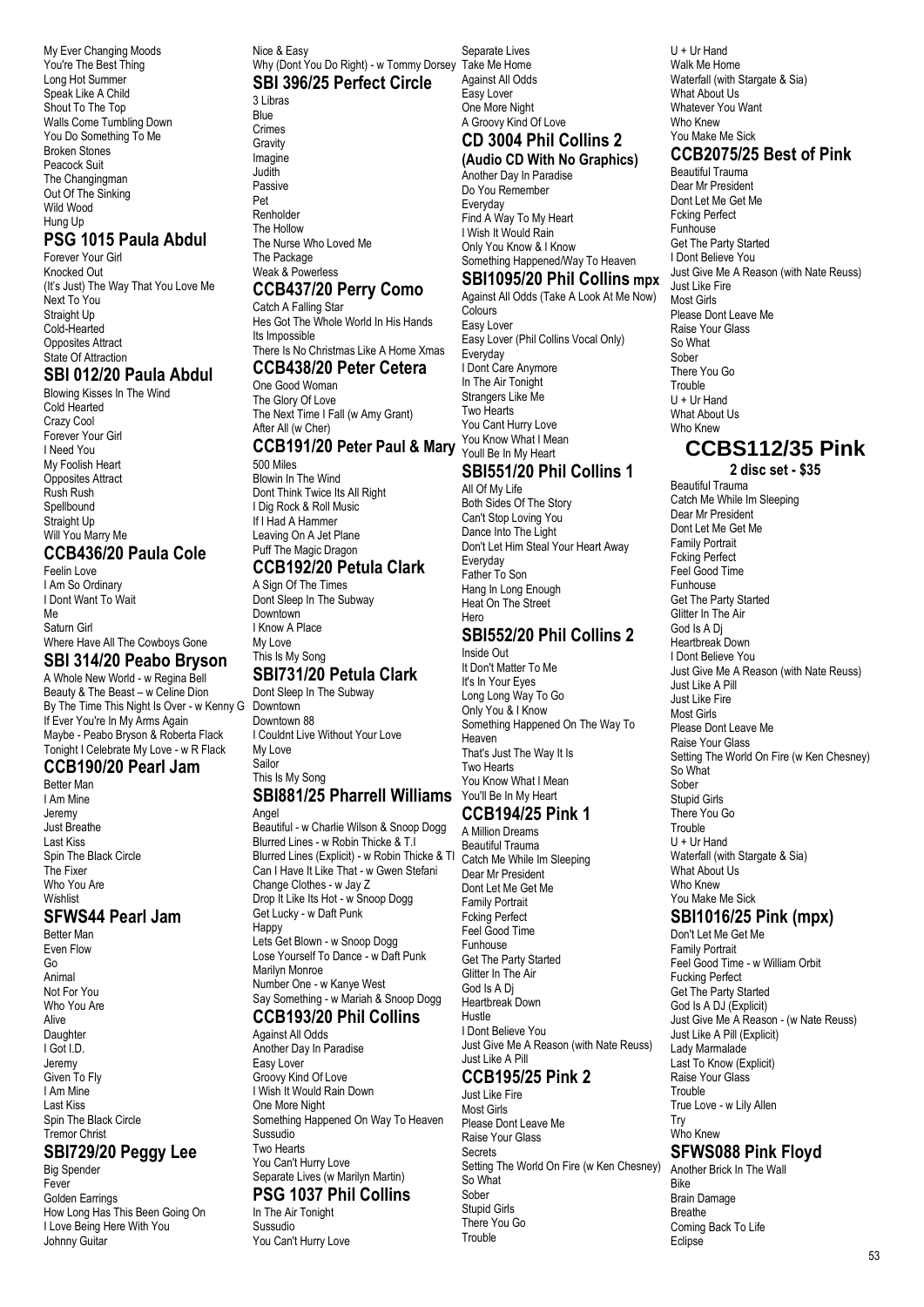Hey You **Money** Nobody Home Run Like Hell See Emily Play Sheep Shine On You Crazy Diamond The Final Cut The Great Gig In The Sky

#### **CCB196/20 Platters**

Harbour Lights If I Didnt Care My Prayer Only You & You Alone Smoke Gets In Your Eyes The Great Pretender Twilight Time Youve Got The Magic Touch

#### **SBI 460/20 Platters**

Harbour Lights My Praver Only You Smoke Gets In Your Eyes The Great Pretender You've Got The Magic Touch

#### **SBI 399/20 Plus One**

Camouflage Forever I Don't Care Kick Me Let Me Be The One

#### **CCB439/20 POD**

Alive Boom Thinking About Forever Youth Of The Nation

#### **SBI 391/25 POD**

Alive Boom Bullet The Blue Sky Change The World Goodbye For Now Image Lights Out Masterpiece Conspiracy Portrait Ridiculous - POD & Eek A Mouse **Satellite** Set It Off The Messenjah Youth Of A Nation

## **SBI 392/20 P.O.D. (mpx)**

Change The World Goodbye For Now Masterpiece Conspiracy Ridiculous - POD & Eek A Mouse

#### **CCB184/20 Pointer Sisters**

Automatic Fire Hes So Shy How Long Betcha Got A Chick On The Side Im So Excited Neutron Dance Slow Hand Yes We Can Can Heaven Must Hve Sent You (Bonnie Pointer)

#### **CCB440/20 Poison**

Every Rose Has Its Thorn Fallen Angel I Want Action Nothin But A Good Time Talk Dirty To Me Unskinny Bop

#### **SBI 010/20 Poison**

Every Rose Has It's Thorn Fallen Angel I Want Action Nothing But A Good Time Something To Believe In Talk Dirty To Me

#### Unskinny Bop **CCB441/20 Police**

Dont Stand So Close To Me Every Breath You Take Every Little Thing She Does Is Magic Message In A Bottle Roxanne Wrapped Around Your Finger

#### **SBI564/20 Police**

Don't Stand So Close To Me Fall Out Invisible Sun King Of Pain Spirits In The Material World Synchronicity II

#### **ZPA 95 Police & Sting** Roxanne - Police

Walking On The Moon - Police Message In A Bottle - Police Every Breath You Take - Police Don't Stand So Close To Me - Police Every Little Thing She Does/Magic - Police Can't Stand Losing You - Police So Lonely - Police De Do Do Do, De Da Da Da - Police Fields Of Gold - Sting Shape Of My Heart - Sting Englishman In New York - Sting

#### **Post Malone (see CKA223 Khalid & Post) CKA 213 Powderfinger**

**Screaming Jets & Silverchair Powderfinger** Love Your Way My Happiness On My Mind

Since You Been Gone Songbird Stumblin **Screaming Jets** Better **Cmon** Eve Of Destruction Helping Hand October Grey Sad Song **Silverchair** Freak

The Greatest View Tomorrow

#### **CCB979/25 Blondie & The Pretenders**

# **Blondie**

Atomic

Call Me Denis Denis Hanging On The Telephone Heart Of Glass I Want That Man One Way Or Another Rapture Sunday Girl The Tide Is High **Pretenders** Back On The Chain Gang Brass In Pocket Breakfast In Bed Dont Get Me Wrong Hymn To Her I Got You Babe Ill Stand By You Talk Of The Town **SF6B083/20 Pretenders**

Back On The Chain Gang Brass In Pocket Dont Get Me Wrong Hymn To Her Ill Stand By You Talk Of The Town

## **CCB442/25 Prince**

1999 Alphabet Street Call My Name Cream Diamonds & Pearls I Would Die 4 U Kiss Lets Go Crazy Pop Life Purple Rain Raspberry Beret Sign O The Times The Most Beautiful Girl Thieves In The Temple U Got The Look When Doves Cry **PSG 1413 Prince 2**

7 (Seven) - Prince Alphabet Street - Prince Let It Go - Prince Pink Cashmere - Prince Pop Life - Prince Sign Of The Times - Prince The Morning Papers - Prince U Got The Look – Prince **SBI 500/25 Prince 1**

# 7

1999 1999 (Extended Version) Alphabet Street Betcha By Golly Wow Call My Name Cream Diamonds & Pearls Dinner With Delores **Extraordinary** Get Off Girls & Boys **SBI 501/25 Prince 2** I Would Die For You Kiss Let It Go Lets Go Crazy Little Red Corvette Money Dont Matter 2 Night

Musicology My Name Is Prince On The Couch Peach Pink Cashmere Purple Medley

# **SBI 502/25 Prince 3**

Purple Rain Raspberry Beret Sexy MF Sign O The Times Te Amo Corazon The Greatest Romance Ever Sold The Holy River The Morning Papers - Prince & The NPG The Most Beautiful Girl In The World Thieves In The Temple Thunder - Prince & The NPG When Doves Cry You Got The Look - Prince & Sheena Easton

# **SBI1096/20 Prince mpx**

Fall In Love Tonight Kiss Little Red Corvette Purple Medley

#### When Doves Cry You Got The Look **SBI0993/20 Prodigy**

Breathe

#### Firestarter Nasty

#### No Good (Start The Dance) Omen Poison Smack My Bitch Up (Explicit) **CCB443/20 Puddle Of Mud** Blurry

Drift & Die Heel Over Head Psycho She Hates Me We Dont Have To Look Back Now **SBI 400/25 Puddle Of Mudd** Abrasive Away From Me **Basement Blurry** Bring Me Down Control Drift & Die

Heel Over Head Never Change Nobody Told Me Out Of My Head Piss It All Away Psycho Said

## **CCB444/25 Pussycat Dolls**

Beep **Buttons** Dontcha Feelin Good How Many Times How Many Lies Hush Hush I Dont Need A Man I Hate This Part Jai Ho (You Are My Destiny) Out Of This Club Right Now **Stickwitu** Sway Takin Over The World Top Of The World Wait A Minute Watcha Think About That When I Grow Up **SBI553/20 Pussycat Dolls 1**

Beep Bottle Pop - w Snoop Dogg Buttons - w Snoop Dogg Buttons (Remix) Don't Cha - w Busta Rhymes Don't Cha (Remix) Feeling Good Hot Stuff (I Want You Back) Hush Hush Hush Hush Hush Hush Hush Hush (I Will Survive) I Don't Need A Man

#### **SBI554/20 Pussycat Dolls 2** I Hate This Part

Jai Ho (U Are My Destiny) – w AR Rahman Right Now Stick With You Sway Tainted Love Where Did Our Love Go Taking Over The World Wait A Minute Whatcha Think About That - w Missy Elliot When I Grow Up

#### **CCB445/20 Queen**

Another One Bites The Dust Bohemian Rhapsody Crazy Little Thing Called Love Under Pressure We Are The Champions We Will Rock You

#### **CCB976/25 Queen The Definitive Collection**

A Kind Of Magic Another One Bites The Dust Bohemian Rhapsody

# Fury

# Glam Slam Gold I Hate You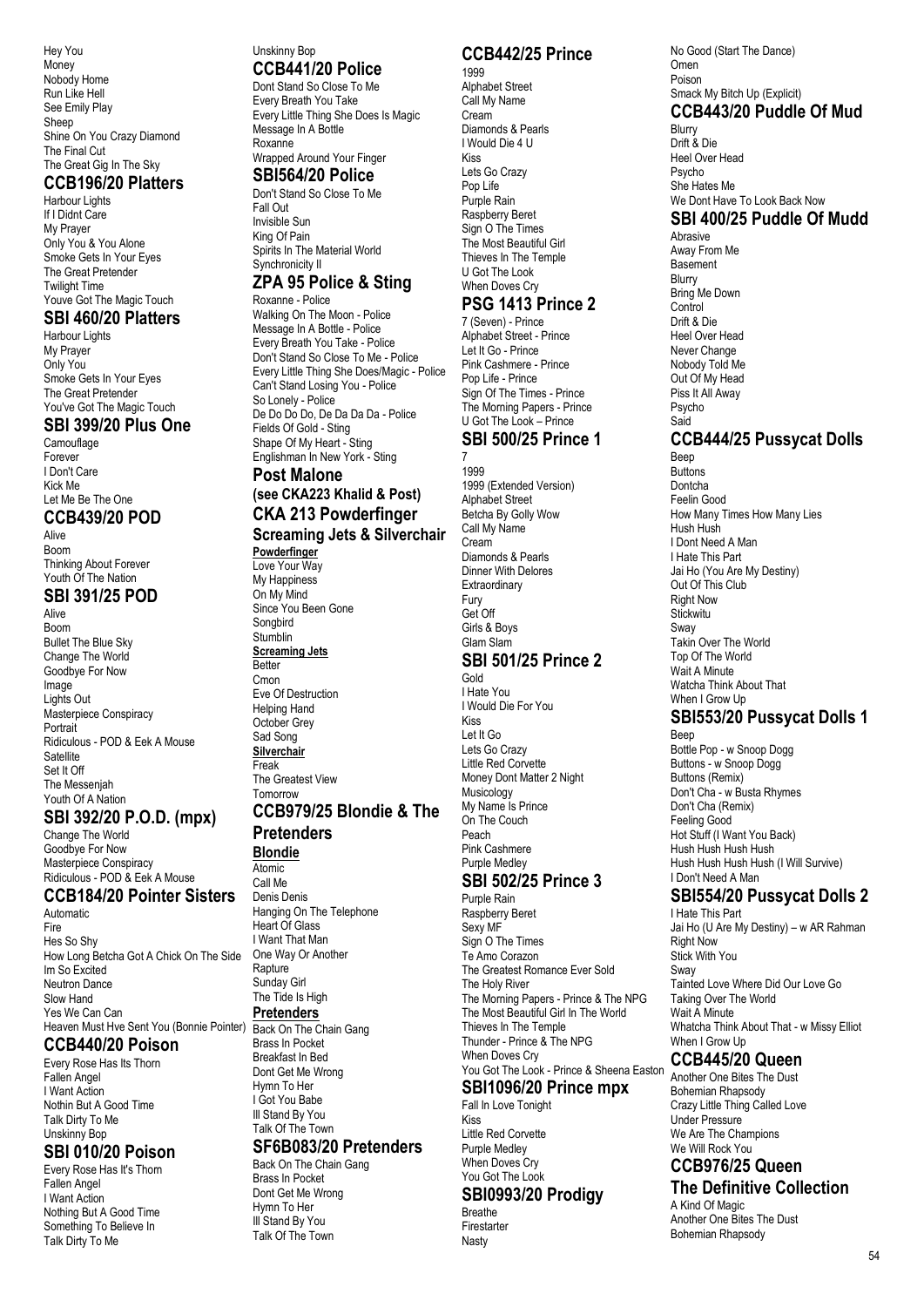Crazy Little Thing Called Love Dont Stop Me Now Fat Bottom Girls I Want It All I Want To Break Free Killer Queen Radio Ga Ga Somebody To Love The Show Must Go On Under Pressure (with David Bowie) We Are The Champions We Will Rock You Youre My Best Friend

#### **PSG 1059 Queen**

Bohemian Rhapsody We Are The Champions Another One Bites The Dust Crazy Little Thing Called Love Kind Of Magic The Miracle I Want It All Radio Ga-Ga The Show Must Go On

#### **SBI 480/25 Queen 1**

A Kind Of Magic A Winters Tale Another One Bites The Dust Bicycle Race Body Language Bohemian Rhapsody Breakthru Crazy Little Thing Called Love Dont Stop Me Now Fat Bottomed Girls Flash Friends Will Be Friends Good Old Fashioned Lover Boy Hammer To Fall Heaven For Everyone

#### **SBI 481/25 Queen 2**

I Want It All I Want To Break Free Innuendo Its A Hard Life Killer Queen Let Me Live Love Of My Life Now Im Here One Vision One Vision Tie Your Mother Down (Live) Radio Ga Ga Save Me Scandal Seven Seas Of Rhye

#### **SBI 482/25 Queen 3**

Somebody To Love Somebody To Love – with George Michael Spread Your Wings The Invisible Man The Show Must Go On The Show Must Go On - Queen & Elton John **SBI557/20 R Kelly (mpx)** These Are The Days Of Our Lives These Are The Days Of Our Lives – w GM Under Pressure - Queen & David Bowie We Are The Champions We Will Rock You We Will Rock You (Live Version) Who Wants To Live Forever You Dont Fool Me Youre My Best Friend

## **SBI 483/20 Queen (Multiplex)**

Body Language Bohemian Rhapsody Crazy Little Thing Called Love Innuendo Love Of My Life

#### **SBI 401/25 Queens/Stone Age**

A Song For The Dead Another Love Song Avon Feel Good Hit Of The Summer First It Giveth Go With The Flow If Only Leg Of Lamb Monsters In The Parasol No One Knows Regular John The Lost Art Of Keeping A Secret **CCB446/20 R Kelly**

# Bump N Grind

Down Low Nobody Has To Know Gotham City Happy People I Believe I Can Fly I Wish If I Could Turn Back The Hands Of Time The World's Greatest You Remind Me Of Something Im Your Angel (w Celine Dion) Out Of This Club (w Pussycat Dolls)

#### **PSG 1253 R Kelly**

I Believe I Can Fly I Can't Sleep Baby You Remind Me Of Something Honey Love Slow Dance Down Low Gotham City (From "Batman" Film) **SBI555/25 R Kelly 1**

#### Bad Man Burning Up (Burn It Up) **Contagious** Do Your Thing (Love On) - w Mad Cobra Down Low (Nobody Has To Know) - w Isley Fiesta Get This Money (Explicit) – w Jay Z Go Getta – w Young Jeezy Gotham City Half On A Baby Home Alone - w Keith Murray Hotel – w Cassidy I Believe I Can Fly I Can't Sleep Baby I Like The Crotch On You

# **SBI556/25 R Kelly 2**

I Wish If I Could Turn Back The Hands Of Time Ignition I'm A Flirt - w T Pain I'm Your Angel – w Celine Dion Only The Loot Can Make Me Happy (Explicit) Busted Cryin' Time Same Girl - w Usher Soldier's Heart Summer Bunnies That's The Shit – w Snoop Dogg The Storm Is Over Now When A Woman's Fed Up You Remind Me Of Something Your Body's Calling

# Fiesta

Get This Money (Explicit) – w Jay Z Only The Loot Can Make Me Happy (Explicit) Satisfy You – w Puff Daddy Soldier's Heart Thoia Thoing **SBI 077/20 Rage /Machine**

**Bombtrack** Bullet In The Head Bulls On Parade Down Rodeo Guerrilla Radio Kick Out The Jams Killing In The Name Pistol Grip Pump Renegades Of Funk Sleep Now In The Fire Snake Charmer Wake Un **SF4P071 Ramones** Baby I Love You Blitzkreig Bop I Wanna Be Sedated I Wanted Everything Rock N Roll High School

#### **SBI702/20 Rancid**

**Disgruntled** Don Giovanni Fall Back Down Red Hot Moon

#### **SBI 402/20 Rascals**

A Beautiful Morning A Girl Like You Good Loving Grooving How Can I Be Sure I Ain't Gonna Eat Out My Heart Anymore I've Been Lonely Too Long People Got To Be Free You Better Run

#### **CCB016/25 Ray Charles** Born To Lose

Busted Bye Bye Love Drown In My Own Tears Georgia On My Mind Hallelujah I Love Her So Hard Times No One Knows Better Than I Hit The Road Jack I Cant Stop Loving You Ive Got A Woman Let The Good Times Roll Mary Ann Mess Around Night Time Is The Right Time Unchain My Heart Whatd I Say You Dont Know Me You Dont Know Me (duet with Diana Krall)

# **CB13048 Ray Charles**

Busted Georgia On My Mind Hit The Road Jack I Cant Stop Loving You You Dont Know Me Whatd I Say Unchain My Heart Born To Lose Let The Good Times Roll Night Time Is The Right Time **PSG 1017 Ray Charles**

America, The Beauitiful Unchain My Heart Hallelujah, I Love Her So Born To Lose Georgia On My Mind Hit The Road Jack I Can't Stop Loving You What'd I Say

#### **SBI 475/25 Ray Charles** Busted

Crying Time Eleanor Rigby Georgia On My Mind Hit The Road Jack I Can't Stop Loving You I've Got A Woman Seven Spanish Angels - Willie Nelson & Ray Charles Shake A Tail Feather Take These Chains From My Heart What'd I Say Yesterday You Are My Sunshine You Don't Know Me Your Cheating Heart **CCB447/25 Ray Stevens**

# Ahab The Arab

Along Came Jones Back In The Doghouse Again Bad Little Boy

Ballad Of The Blue Cyclone Everything Is Beautiful Gitarzan Its Me Again Margaret Mississippi Squirrel Revival Misty Osama Yo Mama Redneck Christmas Santa Claus Is Watching You Shriners Convention The Haircut Song The Motel Song The Streak Turn Your Radio On

#### **SBI 404/20 Ray Stevens**

Ahab The Arab Along Came Jones Everything Is Beautiful The Streak

# **SBI599/20 Rebecca Ferguson**

**Backtrack** Glitter & Gold Nothings Real But Love Too Good To Lose

#### **SBI600/20 Reb Ferguson mpx**

**Backtrack** Glitter & Gold Nothings Real But Love Too Good To Lose

# **SBI 405/20 Rebecca St James**

Alive Breathe I Thank You Reborn Wait For Me

## **SBI 406/20 R St James (mpx)**

Alive Breathe I Thank You Reborn Wait For Me

#### **CCB199/25 The Definitive Red Hot Chili Peppers**

Around The World By The Way Californication Cant Stop Dani California Give It Away Go Robot Love Rollercoaster **Otherside** Scar Tissue Soul To Squeeze Suck My Kiss Tell Me Baby The Adventures Of Rain Dance Maggie The Zephyr Song Under The Bridge

## **SBI520/20 Red Hot Chilis**

Breaking The Girl Desecration Smile Dosed Higher Ground Hump De Bump Love Rollercoaster My Friends **Otherside** Snow (Hey Oh) Soul To Squeeze

#### **SFWS006 Red Hot Chilis**

Aeroplane By The Way Californication Dani California Road Trippin' Can`t Stop Fortune Faded Give It Away Scar Tissue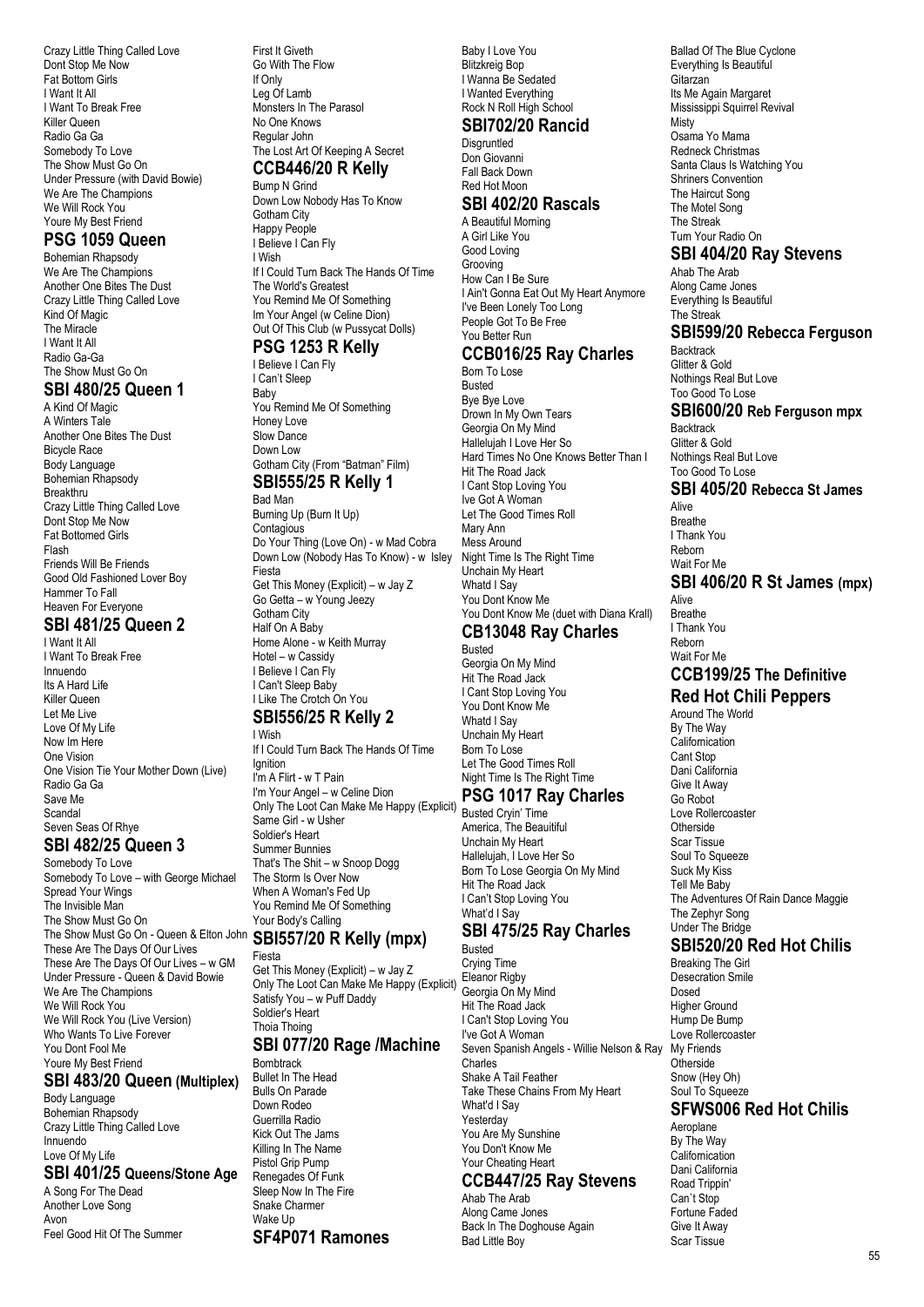The Zephyr Song Under The Bridge Universally Speaking Tell Me Baby Suck My Kiss Blood Sugar Sex Magik

#### **PSG 1202 Regina Belle '95**

Could It Be I'm Falling In Love Love Tko You Make Me Feel Brand New The Whole Town's Laughing At Me Didn't I Blow Your Mind This Time You Are Everything Let Me Make Love To You I'll Be Around

#### **PSG 1279 Regina Belle**

If I Could After The Love Has Lost It's Shine Baby Come To Me Hurry Up This Way Again Good Lovin' Show Me The Way Passion Make It Like It Was

#### **CCB135/20 REM**

Bang & Blame Everybody Hurts Losing My Religion Man On The Moon Radio Free Europe Shiny Happy People

#### **PSG 3003 REM**

Everybody Hurts Losing My Religion It's The End Of The World As We Know It The One I Love Radio Free Europe Shiny Happy People Stand What's The Frequency Kenneth **SFWS139 REM 2**

#### Man On The Moon

Night Swimming Radio Song Shiny Happy People **Stand** Strange Currencies The Great Beyond The One I Love The Sidewinder Sleeps Tonight **Tongue** What's The Frequency Kenneth

#### **CCB454/20 Richard Marx**

Dont Mean Nothin Endless Summer Nights Hazard Hold On To The Nights Now & Forever Right Here Waiting Satisfied Shouldve Known Better

#### **SBI 503/20 Richard Marx 1**

Angelia At The Beginning – with Donna Lewis Cant Help Falling In Love Children Of The Night Endless Summer Nights Hazard Keep Coming Back Now & Forever Ready To Fly

## **SBI 504/20 Richard Marx 2**

Right Here Waiting Shine Should Have Known Better Silent Scream The Last Words You Said – w Sar Brightman Lola Lola The Power Inside Of Me The Way She Loves Me Too Late To Say Goodbye

#### When Youre Gone **SBI 505/20 Rich Marx (mpx)**

The Power Inside Of Me Ready To Fly Angelia Should Have Known Better Shine

#### When Youre Gone **CCB455/20 Rick Astley**

Cry For Help **Hopelessly** It Would Take A Strong Man Never Gonna Give You Up She Wants To Dance With Me Together Forever

#### **SBI 479/20 Rick Astley**

Cry For Help **Hopelessly** It Would Take A Strong Strong Man My Arms Keep Missing You Never Gonna Give You Up She Wants To Dance With Me Take Me To Your Heart Together Forever When I Fall In Love Whenever You Need Somebody

## **ZPA 110 Rick Springfield**

Affair Of The Heart Don't Talk To Strangers I Get Excited I've Done Everything For You Jessie's Girl Love Is Alright Tonight Love Somebody Souls What Kind Of Fool Am I My Father's Chair Celebrate Youth State Of The Heart

#### **CCB456/20 Ricky Martin**

Livin La Vida Loca Shake Your Bon Bon She Bangs Shes All I Ever Had The Cup Of Life You Stay With Me Nobody Wants To Be Lonely (w C Aguilera) Nobody wants To be Lonely (w C Aguliera) Its Late<br>Be Careful Cuidado Con Mi Corazon (w Mda) <sub>Its Lin</sub> Private Emotion (w Meja)

#### **PSG 1421 Ricky Martin 1** Be Careful

Livin' La Vida Loca Love You For A Day Maria She's All I Ever Had The Cup Of Life You Stay With Me

# **PSG 1422 Ricky Martin 2**

Bella (She's All I Ever Had) (Spanish Versn) I Am Made Of You Count The Minutes Livin' La Vida Loca (Spanish Version) Private Emotion Shake Your Bon-Bon Spanish Eyes **SBI476/20 Ricky Martin 1**

Amor Be Careful (Cuidado/Corazon) - w Madonna Bella (She's All I Ever Had) Come To Me I Count The Minutes I Don't Care Jaleo La Bomba La Copa De La Vida Loaded

#### **SBI477/20 Ricky Martin 2**

Love You For A Day Nobody Wants To Be Lonely

Nobody Wants To Be Lonely – w C Aguilera Rude Boy Private Emotion - with Meja Shake Your Bon Bon Shake Your Bon Bon (F Garibay Remix) She Bangs Best Thing About Me Is You - w Joss Stone Un Dos Tres (Maria)

#### **SBI478/20 Ricky Martin 3 mpx** Umbrella

Amor I Count The Minutes Jaleo La Bomba La Copa De La Vida Lola Lola Love You For A Day Nobody Wants To Be Lonely – w C Aguilera Shake Your Bon Bon (F Garibay Remix) Best Thing About Me Is You - w Joss Stone Un Dos Tres (Maria) **SBI1105/20 Ricky Martin 4 mpx** Adrenalina

Bella (Shes All I Ever Had) (Spanish Vocal) Saint Tropez She Bangs Spanish Eyes Tal Vez You Stay With Me

#### **SGB 13 Ricky Martin** Be Careful (Cuidado Con Mi Corazon)

Bella (Shes All I Ever Had) I Am Made Of You I Count The Minutes La Copa De La Vida Livin La Vida Loca Livin La Vida Loca (Spanish) Love You For A Day Private Emotion Shake Your Bon Bon She's All I Ever Had Spanish Eyes You Stay With Me

# **CCB200/25 Ricky Nelson**

A Teenagers Romance Be Bop Baby Believe What You Say Garden Party Hello Mary Lou Its Up To You Just A Little Too Much Lonesome Town Never Be Anyone Else But You Poor Little Fool Stood Up Teenage Idol Travelin Man Young World **CCB890/20 Righteous Bros**

## **& Bill Medley**

Unchained Melody Youre My Soul & Inspiration Youve Lost That Lovin Feelin The Time Of My Life I Had (w Jen Warnes)

#### **SBI 023/20 Righteous Bros** Ebb Tide

Rock And Roll Heaven Unchained Melody You're My Soul And Inspiration You've Lost That Loving Feeling

#### **CCB457/25 Rihanna 1** Breakin Dishes

California King Bed Disturbia Dont Stop The Music If Its Lovin That You Want It Just Dont Feel Like Xmas Without You Man Down Only Girl In The World Pon De Replay Rockstar 101

Russian Roulette Shut Up & Drive **CCB458/25 Rihanna 2** SOS Rescue Me Take A Bow Te Amo Unfaithful We Ride Bad Girl (w Chris Brown) Whats My Name (w Drake) Love The Way You Lie (w Eminem) Run This Town (w Jay Z) If I Never See Your Face Again (w Maroon 5) Hate That I Love You (w NeYo) Break It Off (w Sean Paul) Hard (w Young Jeezy)

# **CCB2079/25 The Best Of**

# **Rihanna**

California King Bed Disturbia Dont Stop The Music Love The Way You Lie (W Eminem) Man Down Only Girl In The World Pon De Replay Rockstar 101 Rude Boy Russian Roulette Shut Up & Drive Sos Rescue Me Take A Bow Umbrella Unfaithfull

#### **CCBS117/30 Rihanna 2 disc set - \$35**

Breakin Dishes California King Bed Disturbia Dont Stop The Music If Its Lovin That You Want It Just Dont Feel Like Xmas Without You Man Down Only Girl In The World Pon De Replay Rockstar 101 Rude Boy Russian Roulette Shut Up & Drive Sos Rescue Me Take A Bow Te Amo Umbrella **Unfaithful** We Ride Bad Girl Whats My Name Love The Way You Lie Run This Town If I Never See Your Face Again Hate That I Love You Break It Off Hard

# **FTX 1014 Rihanna**

Russian Roulette Love The Way You Lie Run This Town Whats My Name Only Girl In The World Rude Boy Hard California King Bed Rockstar **Photographs** Fire Bomb Wait Your Turn S & M All The Lights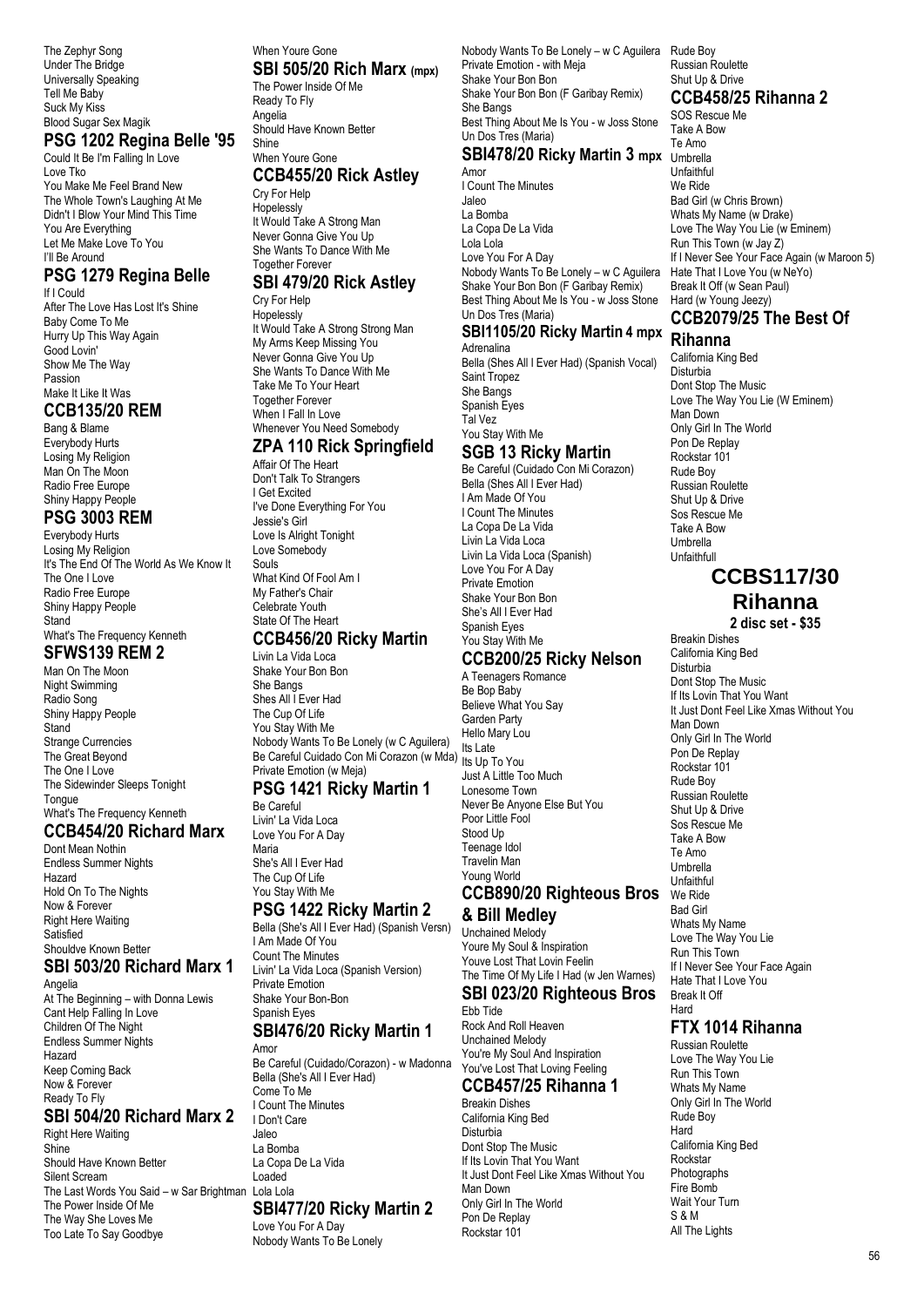#### **SBI521/20 Rihanna 1**

All Of The Lights - w Kanye West & Kid Cudi Birthday Cake (Remix) – w Chris Brown Cheers (Drink To That) Cry – w Young Jeezy Hard Live Your Life – w TI Man Down Princess Of China – w Coldplay Rockstar 101 - w Slash Rude Boy

#### **SBI522/20 Rihanna 2**

Run This Town - w Jay Z & Kanye West SOS (Rescue Me) (Remix) - w Chris Cox Take Care - w Drake Talk That Talk - w Jay Z Te Amo We Found Love - w Calvin Harris What's My Name (Rihanna Vocal) - w Drake Where Have You Been You Da One

#### **SBI523/20 Rihanna 3 (Explicit)**

Birthday Cake (Remix) - w Chris Brown Cheers (Drink To That) Hard - w Young Jeezy Love The Way You Lie - w Eminem Love The Way U Lie (Eminem Vocals Only) Rockstar 101 - w Slash Talk That Talk - w Jay Z **SBI524/20 Rihanna 4 (Explicit/mpx)**

Birthday Cake (Remix) - w Chris Brown Cheers (Drink To That) Hard - w Young Jeezy Love The Way You Lie - w Eminem Love The Way U Lie (Eminem Vocals Only) Rockstar 101 - w Slash Talk That Talk - w Jay Z

#### **SBI525/20 Rihanna 5 (mpx)**

All Of The Lights - w Kanye West & Kid Cudi Birthday Cake (Remix) – w Chris Brown Cheers (Drink To That) Love The Way You Lie - w Eminem Man Down Only Girl In The World Princess Of China – w Coldplay Rockstar 101 - w Slash S&M

#### **SBI526/20 Rihanna 6 (mpx)**

Take Care – w Drake Talk That Talk - w Jay Z Te Amo We Found Love - w Calvin Harris What's My Name (Rihanna Vocal) – w Drake What's My Name – w Drake Where Have You Been Who's That Chick - w David Guetta You Da One

#### **SBI740/25 Rihanna 7**

Cockiness (Love It) (Remix) Diamonds Loveeeeeee Song - w Future Nobodys Business - w Chris Brown Pour It Up - Rihanna Right Now - w David Guetta Stay - w Mikky Ekko

## **SBI783/25 Rihanna**

Cheers (Drink To That) (Explicit) Stay - w Mikky Ekko The Monster – w Eminem The Monster (Explicit) – w Eminem What Now - Rihanna Cockiness (Love It) (Remix) - w A\$AP Rocky Cockiness (Rmix) (Explicit) – w ASAP Rocky **Diamonds** Loveeeeeee Song - w Future Loveeeeeee Song (Explicit) - w Future Nobody's Business - w Chris Brown Pour It Up Right Now - w David Guetta **SFWS45 Rihanna**

#### Don't Stop The Music Pon De Replay S.O.S Shut Up & Drive Take A Bow Umbrella Unfaithful **Hate That I Love You** Rehab If I Never See Your Face Again Disturbia If It's Lovin' That You Want We Ride Breakin' Dishes

#### **CCB459/20 Rob Thomas**

Ever The Same Give Me The Meltdown Her Diamonds Little Wonders Lonely No More **Mockingbird Someday** Streetcorner Symphony This Is How A Heart Breaks Smooth (w Santana) **EZA 09 Robbie Williams 2**

Angels **Eternity** Kids Let Love Be Your Energy Let Me Entertain You Millenium No Regrets Rock Dj She's The One Something Stupid Strong **Supreme EZP 19 Robbie Williams**

# **Not Multiplex**

Angels **Eternity** Kids Let Love Be Your Energy Let Me Entertain You Millenium No Regrets Rock Dj She's The One Something Stupid Strong Supreme

#### **EZP 75 Robbie & Take That Rod Stewart**

Never Forget - Take That Let Me Entertain You - Robbie Williams Back For Good - Take That She's The One - Robbie Williams How Deep Is Your Love - Take That Rock DJ - Robbie Williams Pray - Take That Let Love Be Your Energy - Robbie Williams Relight My Fire - Take That Millennium - Robbie Williams Everything Changes - Take That Tripping - Robbie Williams It Only Takes A Minute - Take That Feel - Robbie Williams A Million Love Songs - Take That Advertising Space - Robbie Williams Babe - Take That Angels - Robbie Williams **SBI1008/25 Rob Williams 1 (mpx)** Angels Be A Boy Candy

Come Undone (Explicit) **Different** Dream A Little Dream - w Lily Allen Eternity Feel Forever Texas Go Gentle

Going Crazy - w Dizzee Rascal Handsome Man Have You Met Miss Jones I Wanna Be Like You - w Olly Murs Into The Silence **SBI1009/25 Rob Williams 2 (mpx)** It's Only Us Kids - w Kylie Minogue

Me And My Monkey Me And My Shadow - w Jonathan Wilkes Misunderstood Mr Bojangles Nan's Song One For My Baby Radio She's The One Shine My Shoes Supreme The Days - w Avicii **Things** Win Some Lose Some **ZPA 22 Robbie Williams** Let Me Entertain You

Millennium Old Before I Die Angels Come Undone Eternity Freedom The Road To Mandalay Rock Dj She's The One Strong

## **CCB136/20 Robert Palmer**

Addicted To Love Bad Case Of Lovin You Early In The Morning Every Kinda People I Didnt Mean To Turn You On Ill Be Your Baby Tonight (with UB40) Simply Irresistible Some Like It Hot

# **CCB980/25 Robert & Rod**

**Robert Palmer**

Addicted To Love Bad Case Of Loving You Early In The Morning Every Kinda People I Didnt Mean To Turn You On Ill Be Your Baby Tonight (with UB40) Simply Irresistible Some Like It Hot

Do Ya Think Im Sexy

Hot Legs Maggie May Rhythm Of My Heart **Sailing** Some Guys Have All The Luck Tonights The Night (Gonna Be Alright) You Wear It Well Youre In My Heart

#### **SBI 412/20 Robert Palmer**

Addicted To Love Bad Case Of Loving You Barefooting Every Kind Of People I Didn't Mean To Turn You On I'll Be Yours Tonight - Robert Palmer & UB40 Let's Get It On Mercy Mercy Me I Want You Simply Irresistable Some Like It Hot – w Power Station

#### **CCB460/20 Roberta Flack** Feel Like Makin Love

First Time Ever I Saw Your Face Killing Me Softly With His Song The Closer I Get To U (w Donny Hathaway) Where Is The Love (w Donny Hathaway) Set The Night To Music (w Maxi Priest) Tonight I Celebrate My Love Fr U (w Peabo) You Go To My Head

#### **CCB892/20 Robin Thicke**

Dream World Lost Without U Magic Sex Therapy The Sweetest Love Fall Again (w Kenny G)

## **CCB2104/25 The Definitive**

## **Rod Stewart**

Baby Jane Do Ya Think Im Sexy Have I Told You Lately Hot Legs I Dont Want To Talk About It Maggie May Rhythm Of My Heart **Sailing** Some Guys Have All The Luck Stay With Me The First Cut Is The Deepest The Killing Of Georgie The Motown Song This Old Heart Of Mine Tonights The Night (Gonna Be Alright) You Wear It Well Youre In My Heart

#### **CCB174/25 Rod Stewart 1**

A Kiss To Build A Dream On All For Love (w Adams, Sting etc) As Time Goes By Bewitched Bothered & Bewildered Crazy Bout Her Crazy She Calls Me Do Ya Think Im Sexy Dont Get Around Much Anymore Downtown Train Every Picture Tells A Story Every Time We Say Goodbye For All We Know Forever Young Have I Told You Lately Hot Legs I Cant Deny It I Left My Heart In San Francisco I Only Have Eyes For You

# **CCB175/25 Rod Stewart 2**

Ill Be Seeing You Im In The Mood For Love Infatuation It Had To Be You Lost In You Maggie May **Moonglow** My Heart Cant Tell You No My Heart Stood Still Night & Day Our Love Is Here To Stay Passion Reason To Believe Rhythm Of My Heart **Sailing** Smile Some Guys Have All The Luck Someone To Watch Over Me

## **CCB176/25 Rod Stewart 3**

That Old Feeling Thats All The First Cut Is The Deepest The Nearness Of You The Very Thought Of You The Way You Look Tonight These Foolish Things They Cant Take That Away From Me Till There Was You Time After Time Tonights The Night Gonna Be Alright Unforgettable Until The Real Thing Comes Along Well Be Together Again Where Or When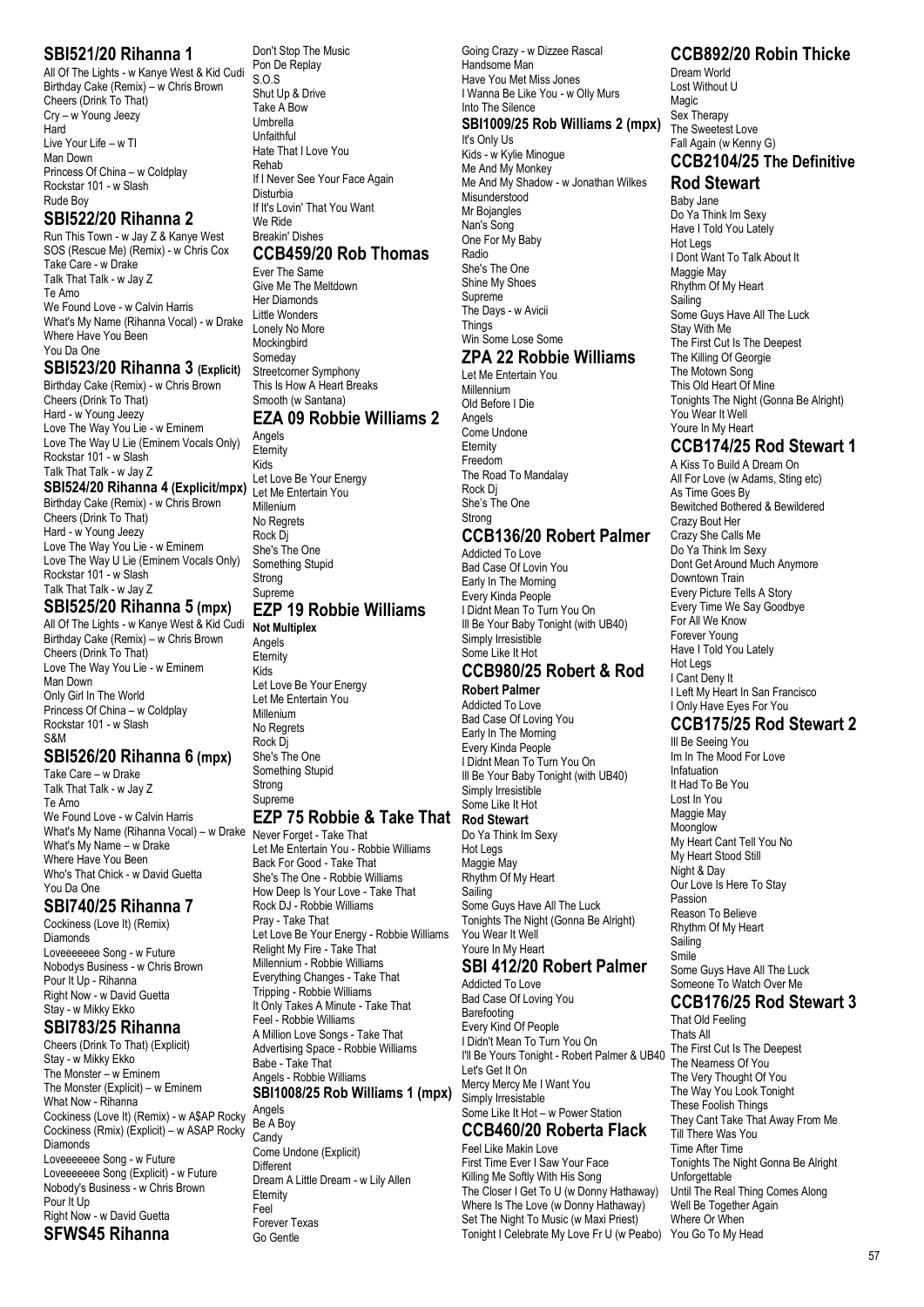#### You Wear It Well Youre In My Heart

#### **CCB177/25 Rod Stewart Great American Songbook 1**

A Kiss To Build A Dream On Every Time We Say Goodbye For All We Know I Left My Heart In San Francisco Ill Be Seeing You It Had To Be You Moonglow Night & Day That Old Feeling Thats All The Nearness Of You The Very Thought Of You They Cant Take That Away From Me Unforgettable Well Be Together Again You Go To My Head

#### **CCB178/25 Rod Stewart Great American Songbook 2**

As Time Goes By Bewitched Bothered & Bewildered Crazy She Calls Me Dont Get Around Much Anymore I Only Have Eyes For You Im In The Mood For Love My Heart Stood Still Our Love Is Here To Stay Smile Someone To Watch Over Me The Way You Look Tonight These Foolish Things Till There Was You Time After Time Until The Real Thing Comes Along Where Or When

# **CCB179/25 Rod Stewart**

**The Ballads Album** Crazy Bout Her Downtown Train Forever Young Have I Told You Lately I Cant Deny It I Don't Want To Talk About It I Left My Heart In San Francisco I Only Have Eyes For You My Heart Cant Tell You No Reason To Believe Rhythm Of My Heart Sailing The Killing Of Georgie The First Cut Is The Deepest Time After Time Tonights The Night (Gonna Be Alright) Unforgettable Youre In My Heart

#### **CCB180/25 Rod Stewart Rocks**

All For Love Baby Jane Do Ya Think Im Sexy Every Picture Tells A Story Have I Told You Lately Hot Legs Lost In You Maggie May Rhythm Of My Heart Some Guys Have All The Luck Stay With Me The First Cut Is The Deepest The Motown Song This Old Heart Of Mine Tonights The Night (Gonna Be Alright) You Wear It Well

## **CCBS118/50 Rod Stewart 3 disc set - \$50**

A Kiss To Build A Dream On All For Love As Time Goes By Bewitched Bothered & Bewildered Crazy Bout Her Crazy She Calls Me Do Ya Think Im Sexy Dont Get Around Much Anymore Downtown Train Every Picture Tells A Story Every Time We Say Goodbye For All We Know Forever Young Have I Told You Lately Hot Legs I Cant Deny It I Left My Heart In San Francisco I Only Have Eyes For You III Be Seeing You Im In The Mood For Love Infatuation It Had To Be You Lost In You Maggie May Moonglow My Heart Cant Tell You No My Heart Stood Still Night & Day Our Love Is Here To Stav Passion Reason To Believe Rhythm Of My Heart Sailing Smile Some Guys Have All The Luck Someone To Watch Over Me That Old Feeling Thats All The First Cut Is The Deepest The Nearness Of You The Very Thought Of You The Way You Look Tonight These Foolish Things They Cant Take That Away From Me Till There Was You Time After Time Tonights The Night Gonna Be Alright Unforgettable Until The Real Thing Comes Along Well Be Together Again Where Or When You Go To My Head You Wear It Well Youre In My Heart

## **PSG 6027 Rod Stewart**

**2 Disc Set - \$25** I'll Be Seeing You That's All The Very Thought Of You Everytime We Say Goodbye For All We Know It Had To Be You The Nearness Of You Moonglow We'll Be Together Again That Old Feeling The Way You Look Tonight You Go To My Head They Can't Take That Away From Me

## **PSG 6028 Rod Stewart**

**Second Time Around** Till There Was You As Time Goes By Bewitched, Bothered & Bewildered Crazy She Calls Me Don't Get Around Much Anymore I Only Have Eyes For You My Heart Stood Still Our Love Is Here To Stay Where Or When Time After Time Until The Real Thing Comes Along Someone To Watch Over Me

# **PSG 6176 Rod Stewart**

Just My Imagination You Really Got a Hold On Me Let It Be Me Higher & Higher My Cherie Amour It's the Same Old Song What Becomes of the Broken Hearted If You Don't Know Me By Now Rainy Night in Georgia You Make Me Feel So Brand New

#### **SBI511/25 Rod Stewart 1** Ain't Love A Bitch

Bewitched Bothered & Bewild – duet w Cher Bewitched Bothered & Bewildered (Fem) Bewitched Bothered & Bewildered (Male) Crazy About Her Crazy She Calls Me Da Ya Think I'm Sexy – w N Trance Don't Get Around Much Anymore Every Beat Of My Heart Every Picture Tells A Story Forever Young Having A Party Hot Legs If I Had You

# **SBI512/25 Rod Stewart 2**

If We Fall In Love Tonight I'll Be Seeing You I'm In The Mood For Love In A Broken Dream It Had To Be You – w Tina Turner It Takes Two I've Got My Love To Keep Me Warm Leave Virginia Alone Making Whoopee – w Elton John **Moonglow** My One & Only Love **Nevertheless** Our Love Is Here To Stay Passion Purple Heather

#### **SBI513/25 Rod Stewart 3**

Reason To Believe (Live Version) Rhythm Of My Heart Ruby Tuesday Sailing/You'll Never Walk Alone medley Smile<sup>1</sup> So Far Away Someone To Watch Over Me That Old Feeling The First Cut Is The Deepest The Motown Song The Nearness Of You The Very Thought Of You The Way You Look Tonight These Foolish Things They Can't Take That Away From Me

# **SBI514/25 Rod Stewart 4**

This Old Heart Of Mine Till There Was You Time After Time To Be With You Tonight I'm Yours (Don't Hurt Me) Until The Real Thing Comes Along We'll Be Together Again What A Wonderful World – w Stevie Wonder Where Or When You Go To My Head Young Turks You're In My Heart You're The Star

# **SBI515/20 Rod Stewart 1 (mpx)**

But Not For Me Crazy She Calls Me Don't Get Around Much Anymore If I Had You I'm In The Mood For Love Long Ago & Far Away Oh No Not My Baby Sailing/You'll Never Walk Alone medley

#### Smile **SBI516/20 Rod Stewart 2 (mpx)**

So Far Away Some Guys Have All The Luck Someone To Watch Over Me Till There Was You Time After Time To Be With You Until The Real Thing Comes Along We'll Be Together Again You're The Star

#### **SFWS50 Rod Stewart**

Have I Told You Lately That I Love You I Don't Want To Talk About It If Loving You Is Wrong (I Dt Wnt 2 Be Right) Maggie May Oh No Not My Baby Sailing Some Guys Have All The Luck Tom Trauberts Blues (Waltzing Matilda) You Wear It Well Do Ya Think I'm Sexy Downtown Train Baby Jane All For Love Tonight's The Night **CCB461/25 Roger Miller**

Chug A Lug Dang Me Do Wacka Do Engine Engine #9 England Swings Husbands & Wives Kansas City Star King Of The Road Little Green Apples Loving Her Was Easier Thn Anything/Do Agn My Uncle Used To Love Me But She Died One Dyin & A Buryin Walkin In The Sunshine When Two Worlds Collide You Cant Roller Skate In A Buffalo Herd

## **SBI 415/20 Roger Whittaker**

Albany Barroom Country Singer But She Loves Me Durham Town (The Leaving) I Don't Believe In If Anymore I'd Fall In Love Tonight Keep On Chasing Rainbows New World In The Morning The Last Farewell There Goes My Everything Too Beautiful To Cry You Are My Miracle **CCB462/25 The Definitive**

# **Rolling Stones**

Angie Brown Sugar Dancing In The Street Get Off My Cloud Harlem Shuffle Honky Tonk Women Its All Over Now Its Only Rock n Roll Jumping Jack Flash Little Red Rooster Miss You Paint It Black Ruby Tuesday **Satisfaction** Start Me Up The Last Time Time Is On My Side Tumbling Dice Under The Boardwalk You Cant Always Get What You Want

**CD 1228 Rolling Stones (Audio CD With No Graphics)** Brown Sugar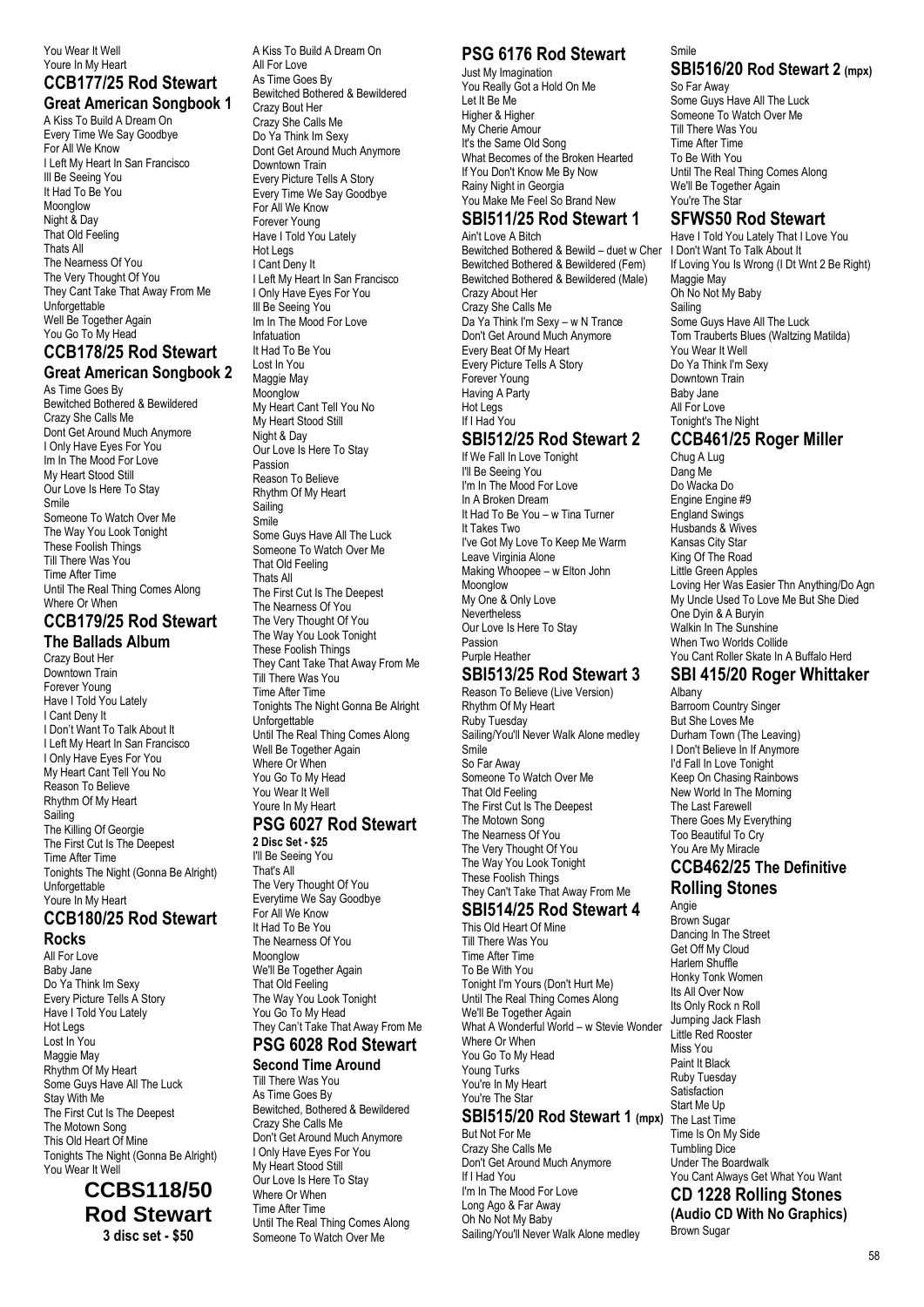Beast Of Burden Emotional Rescue Get Off Of My Cloud Honky Tonk Women Jumpin' Jack Flash Miss You Ruby Tuesday Time Is On My Side **CD 3010 Rolling Stones**

# **(Audio CD With No Graphics)**

Start Me Up Harlem Shuffle It's Only Rock & Roll Love Is Strong You Got Me Rocking Out Of Time Satisfaction Angie Waiting On A Friend

# **ZPA 55 Rolling Stones**

You Better Move On Route 66 Come On It's All Over Now Little Red Rooster Time Is On My Side The Last Time Get Off Of My Cloud Paint It, Black Jumping Jack Flash Honky Tonk Women Brown Sugar Rolling Stones Medley

# **SFWS025 Ronan Keating**

Loving Each Day If Tomorrow Never Comes I Hope You Dance When You Say Nothing At All The Way You Make Me Feel Life Is A Rollercoaster I Love It When We Do The Long Goodbye Lost For Words She Believes In Me Love Won't Work We've Got Tonight & LuLu Father & Son with Yusaf Islam Now That I Know What I Want w B.Kennedy Last Thing On My Mind & Leann Rimes

#### **CCB090/20 Roxette**

Dressed For Success Fading Like A Flower It Must Have Been Love Joyride Listen To Your Heart The Look

# **SBI 409/20 Roxette 1**

Almost Unreal Church Of Your Heart Crash Boom Bang Dangerous Dressed For Success Fading Like A Flower (Every Time U Leave) Fading Like A Flower – w Dancing Dj's Fireworks How Do You Do I Wish I Could Fly

# **SBI 410/20 Roxette 2**

I Wish I Could Fly (Dance Version) It Must Have Been Love Joyride Listen To Your Heart Queen Of Rain Sleeping In My Car **Stars** The Look You Don't Understand Me **CCB197/25 The Definitive Roy Orbison**

#### Blue Bayou California Blue Candy Man Claudette Communication Breakdown Crying Dream Baby (How Long Must I Dream) Falling I Drove All Night In Dreams Its Over Lana Oh Pretty Woman Only The Lonely Penny Arcade Pretty Paper Running Scared Shes A Mystery To Me Working For The Man

# **CCB983/25 Roy Orbison**

#### **The Rare Tracks**

You Got It

(All I Can Do Is) Dream You Blue Angel Go Go Go Goodnight Here Comes That Song Again House Without Windows Leah Love Hurts Mean Woman Blues Ooby Dooby Ride Away Summer Song Sunset The Comedians Uptown Walk On **PSC 1008 Roy Orbison Audio CD - no graphics** It's Over Dream Baby Blue Bayou

Candy Man Blue Angel In Dreams Crying Running Scared Only The Lonely Oh, Pretty Woman **SBI509/20 Roy Orbison**

# Blue Bayou

Crying Dream Baby (How Long Must I Dream) Falling Mean Woman Blues Ooby Dooby Pretty Paper Running Scared SBI510/20 Jack Ingram Barefoot & Crazy Lips Of An Angel Love You Maybe She'll Get Lonely Measure Of A Man Mustang Burn Wherever You Are

## **CCB903/20 Ruben Studdard SBI 419/20 Salt N Pepa**

Dont Make Em Like U No More Flying Without Wings Sorry 2004 Together

#### **SBI1218/20 Ruben Studdard** After The Candles Burn

Dont Quit On Me Flying Without Wings No Ruben Sorry 2004 **Superstar** Take The Shot What If

# **SBI810/20 Rudimental**

Feel The Love - w John Newman Free - w Emeli Sande Not Giving In - w John Newman Waiting All Night - w Ella Eyre

#### **SBI848/20 Rush** Closer To The Heart

Free Will The Spirit Of Radio Tom Sawyer

## **CCB904/20 Ryan Cabrera**

40 Kinds Of Sadness Enemies On The Way Down Say Shine On True…

## **SBI 417/20 Ryan Cabrera**

Forty Kinds Of Sadness On The Way Down Shine On TRUE…

# Forty Kinds Of Sadness

#### On The Way Down Shine On TRUE… **EZP 12 S Club 7 Not Multiplex**

You Bring It All Back Have You Ever Don't Stop Movin' S Club Party You're My Number One Two In A Million Never Had A Dream Come True Natural Reach

#### **EZP 29 S Club United Not Multiplex**

Automatic High - S Club Juniors S Club Party - S Club 7 New Direction - S Club Juniors Stronger - S Club 7 One Step Closer - S Club Juniors You - S Club 7 Puppy Love - S Club Juniors Alive - S Club 7

# **CCB463/15 Sade**

By Your Side Hang On To Your Love Love Is Stronger Than Pride Never As Good As The First Time Paradise Smooth Operator Sweetest Taboo Your Love Is King

# **CCB464/20 Salt n Pepa**

Aint Nuthin But A She Thing Lets Talk About Sex Push It Shake Your Thang Its Your Thing Shoop

# Do You Want Me

Let's Talk About Sex None Of Your Business Push It Push It (Dance Mix) Shoop The Brick Song Versus Gitty Up

#### Whatta Man - En Vogue & Salt N Pepa **SBI736/20 Sam Cooke**

# Another Saturday Night

Chain Gang Cupid Frankie & Johnny Having A Party

Only Sixteen Twisting The Night Away What A Wonderful World You Send Me

#### **SBI875/20 Sam Smith**

La La La - Naughty Boy & Sam Smith Latch - Disclosure & Sam Smith Lay Me Down Money On My Mind Nirvana Stay With Me

# **CCB971/20 Sammy Davis Jr**

Ive Gotta Be Me (no backing vocals) Love Me Or Leave Me (no backing vocals) Somethings Gotta Give (no backing vocals) That Old Black Magic (no backing vocals) The Candy Man What Kind Of Fool Am I (no backing vocals)

# **SBI 099/20 Sammy Davis Jr**

**SBI 418/20 Ryan Cabrera (mpx)** Sam's Song - Sammy Davis & Dean Martin I've Gotta Be Me Love Me Or Leave Me Me & My Shadow Rudolph The Red Nosed Reindeer Something's Gotta Give That Old Black Magic The Candy Man What Kind Of Fool Am I

## **PSG 1022 Sandi Patti**

Shepherd Of My Heart Lift Up The Lord Shine Down Make His Praise Glorious Via Dolorosa How Majestic Is Your Name More Than Wonderful We Shall Beholld Him

## **CCB465/20 Santana**

Black Magic Woman Maria Maria Why Dont You & I (w Alex Band) Into The Night (w Chad Kroeger) The Game Of Love (w Micheele Branch) Im Feeling You (w Micheele Branch) Smooth (w Rob Thomas)

#### **SBI532/20 Santana 1**

Aqua Marine Black Magic Woman Carnival Changes Cry Baby Cry - w Sean Paul & Joss Stone Europa (Earth's Cry Heaven's Smile) Everybody's Everything Evil Ways Feels Like Fire – w Dido Havana Moon Hold On

# **SBI533/20 Santana 2**

Hope You're Feeling Better I'm Feeling You – w Mich Branch & Wreckers Into The Night - w Chad Kroeger Jingo Let The Children Play Love Of My Life Maria Maria - w Product GB Nothing At All - w Musiq Soulchild One Chain Oye Coma Va Oye Como Va (Dance Remix) Persuasion

#### **SBI534/20 Santana 3**

Put Your Lights On - w Everlast Samba Pa Ti Say It Again She's Not There Smooth - w Rob Thomas The Game Of Love – w Michelle Branch They All Went To Mexico Well Alright Why Can't We Live Together – w Sade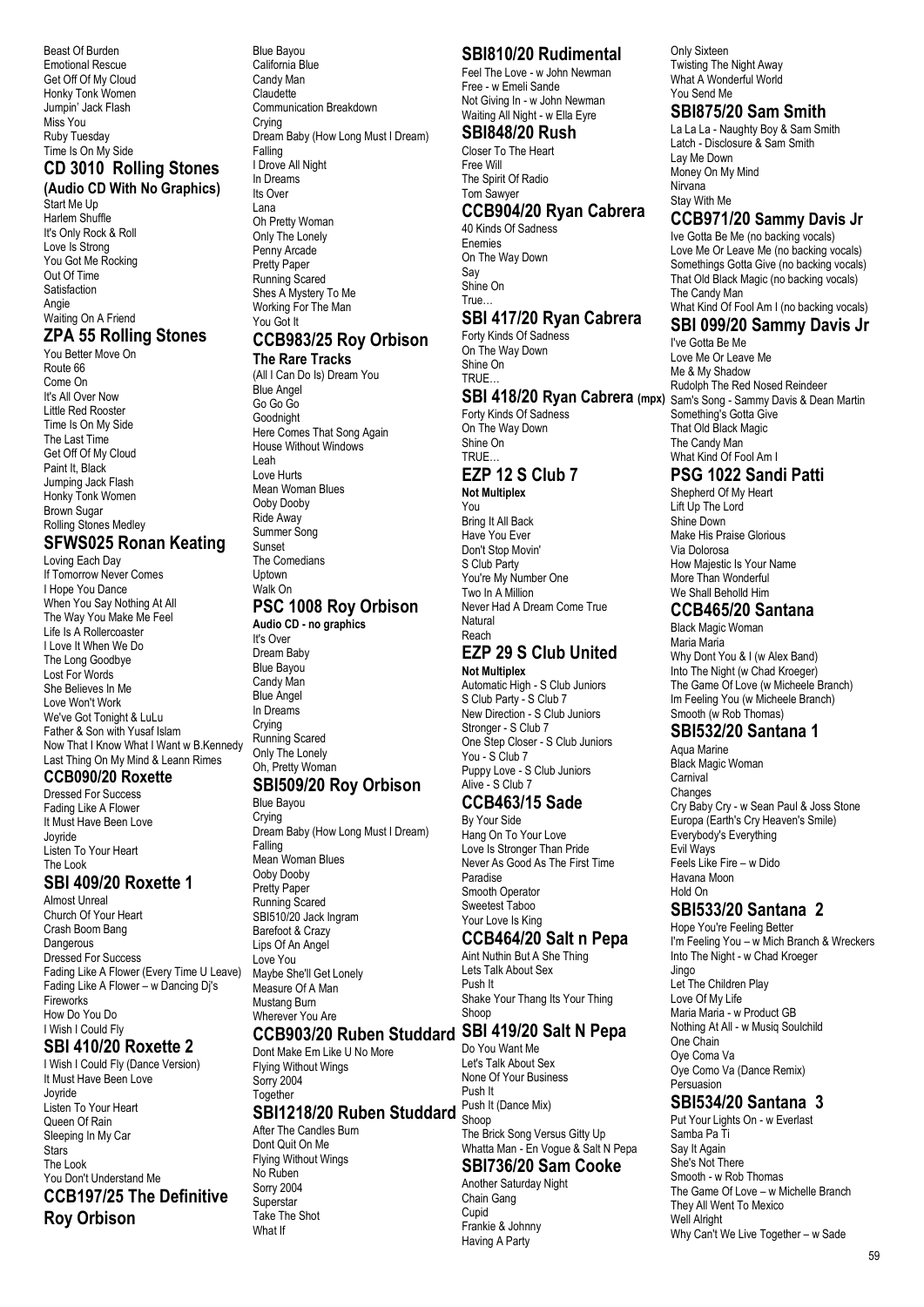#### Why Don't You & I – w Alex Band

**SBI535/20 Santana (mpx)** Havana Moon Hold On Hope You're Feeling Better Love Of My Life One Chain Oye Como Va (Dance Remix) Persuasion Say It Again Why Don't You & I – w Alex Band

#### **PSG 1508 Santana**

Black Magic Woman Evil Ways Love Of My Life Maria Maria Persuasion Put Your Lights On Say It Again Smooth Stormy

#### **CCB907/20 Sara Bareillas**

Bottle It Up King Of Anything Love Song **Uncharted** 

#### **SBI 422/20 Sarah Brightman 1**

A Whiter Shade Of Pale All I Ask Of You - Cliff Richard & Sarah **Brightman** Amigos Para Siempre (Friends For Life) - Jose Carreras & Sarah Brightman Another Suitcase In Another Hall Anytime Anywhere Deliver Me Eden First Of May<br>Heaven Is Here Heaven Is Here I Lost My Heart To A Starship Trooper - Sarah The Anime Brightman & Hot Gossip Just Show Me How To Love You (Tu Cosi Fai Stasera) - Sarah Brightman & Jose Cura

# **SBI 423/20 Sarah Brightman 2**

La Mer Nella Fantasia Only An Ocean Away Scarborough Fair The Last Words You Said - w Richard Marx Time To Say Goodbye Time Say Goodbye/Con T Partiro) - w Bocelli Tu Quieres Volver Who Wants To Live Forever Winter Light

#### **CCB466/25 Sarah McLachlan** I Want You - Savage Garden

Adia Angel Building A Mystery Fallen Full Of Grace Good Enough I Will Remember You Loving You Is Easy Possession Stupid Sweet Surrender U Want Me 2 World On Fire

## **PSG 1410 Sarah Mclachlan**

Adia Angel Building A Mystery Do What You Have To Do I Will Remember You Ol' 55 Possession Sweet Surrender

#### **PSG 1269 Sarah McLachlan & Paula Cole Hits**

I Don't Want To Wait - Cole Where Have All The Cowboys Gone - Cole Me - Cole Hush, Hush, Hush - P.Cole & P.Gabriel Building A Mystery - McLachlan Possession - McLachlan Ol' 55 - McLachlan Do What You Have To Do – McLachlan **SBI 421/20 Sarah McLachlan**

# Adia

Angel Building A Mystery Fallen I Will Remember You Ice Cream Stupid Sweet Surrender When She Loved Me World On Fire

# **SBI869/25 The Saturdays**

30 Days All Fired Up Disco Love Ego Faster Forever Is Over Gentleman Higher Higher (Explicit) If This Is Love My Heart Takes Over Not Giving Up The Way You Watch Me - w Travie McCoy Up What About Us - w Sean Paul

#### **CCB467/20 Savage Garden** Affirmation

Break Me Shake Me Crash & Burn I Knew I Loved You The Animal Song To The Moon & Back Truly Madly Deeply

#### **SFACA 07 Savage Garden**

#### **& Darren Hayes**

Darkness - Darren hayes So Beautiful - Darren Hayes Strange Relation Ship - Darren Hayes Insatiable - Darren Hayes Affirmation - Savage Garden Animal Song - Savage Garden Break Me Shake Me - Savage Garden Hold Me - Savage Garden I Knew I Loved You - Savage Garden To The Moon & Back - Savage Garden Truly Madly Deeply - Savage Garden **ZPA 120 Scissor Sisters**

#### I Don't Feel Like Dancin'

She's My Man I Can't Decide Lights Land Of A Thousand Words Intermission Kiss You Off Ooh Paul Mccartney The Other Side Might Tell You Tonight Everybody Wants The Same Thing

#### **SBI674/20 Scorpions Holidav**

No One Like You Rock You Like A Hurricane Send Me An Angel Still Loving You When The Smoke Is Going Down Wind Of Change **SBI822/20 Script** Break Even

For The First Time

If You Could See Me Now Millionaires Nothing Six Degrees Of Separation Talk You Down The Man Who Cant Be Moved We Cry

Hall Of Fame - w Will I Am

# **CCB468/20 Seal**

Crazy Dont Cry Fly Like An Eagle Kiss From A Rose Loves Divine Waiting For You

## **SBI 022/20 Seal**

Amazing **Crazy** Don't Cry Human Beings Kiss From A Rose Lost My Faith Love's Divine Prayer For The Dying The Right Life Waiting For You

#### **SBI708/20 Searchers**

Dont Throw Your Love Away Love Potion Number Nine Needles & Pins Somebody Told Me You Were Crying Sugar & Spice Sweets For My Sweet When You Walk In The Room

#### **SBI851/20 Seether**

Broken - w Amy Lee Careless Whisper FIne Again Here & Now The Gift **Truth** 

#### **CCB915/20 Selena**

Captive Heart Disco Medley Dreaming Of You I Could Fall In Love Im Getting Used To You Missing My Baby

#### **PSG 1222 Selena's Hits**

Amor Prohibido Dondequiera Que Estes Tu Solo Tu El Toro Relajo Como La Flor I Could Fall In Love I'm Getting Used To You Captive Heart Dreaming Of You

#### **SBI977/20 Selena Gomez**

Come & Get It Hit The Lights Love You Like A Love Song Magic Round & Round Rule The World Slow Down Stars Dance

## **SBI759/20 Selena Gomez (mpx)**

A Year Without Rain - Selena Gomez Come & Get It - Selena Gomez Hit The Lights - Selena Gomez Magic - Selena Gomez Naturally - Selena Gomez Rule The World - Selena Gomez Slow Down - Selena Gomez

## **SBI621/20 Shaggy**

Angel Boombastic Feel The Rush Hey Sexy Lady In The Summertime It Wasn't Me Julie Oh Carolina Piece Of My Heart - w/ Marsha That Girl - w/ Maxi Priest The Train Is Coming - w/ Ken Boothe Why You Treat Me So Bad - w/ Grand Puba

# **SBI 113/20 Shakin Stevens**

Because I Love You Because I Love You (Dance Version) Green Door Merry Christmas Everyone This Ole House You Drive Me Crazy

# **ZKL 19 Shakin Stevens**

A Letter To You A Love Worth Waiting For A Rockin Good Way (Shaky & Bonnie) Because I Love You Breaking Up My Heart Cry Just A Little Bit Give Me Your Heart Tonight Green Door Hot Dog Ill Be Satisfied Its Late Its Raining Lipstick Powder & Paint Marie Marie Oh Julie Shirley **Teardrops** This Ole House Turning Away What Do You Want To Make Those Eyes At Me For You Drive Me Crazy Merry Christmas Everyone The Best Christmas Of Them All Ill Be Home This Christmas

#### **CCB469/20 Shakira**

Dont Bother **Objection** The One Underneath Your Clothes Whenever Whatever Beautiful Liar (w Beyonce)

## **SBI797/25 Shakira**

Escondite Ingles Ojos Asi (Eyes Like Yours) Poem To A Horse Pure Intuition Que Me Quedes Tu Estoy Aqui Eyes Like Yours (Ojos Asi) Fool La Pared La Tortura - w Alejandro Sanz No No (Reggton Style) - w Gustavo Celati Objection (Tango)

#### **CCB470/25 Shania Twain 1**

Aint No Particular Way Any Man Of Mine Cest La Vie Come On Over Don't Be Stupid Don't Forever & For Always From This Moment On God Bless The Child Home Ain't Where His Heart Is Honey Im Home I Aint Goin Down I Aint No Quitter If It Dont Take Two If You Wanna Touch Her Ask If You're Not In It For Love Im Gonna Getcha Good Im Holdin On To Love To Save My Life **CCB471/25 Shania Twain 2**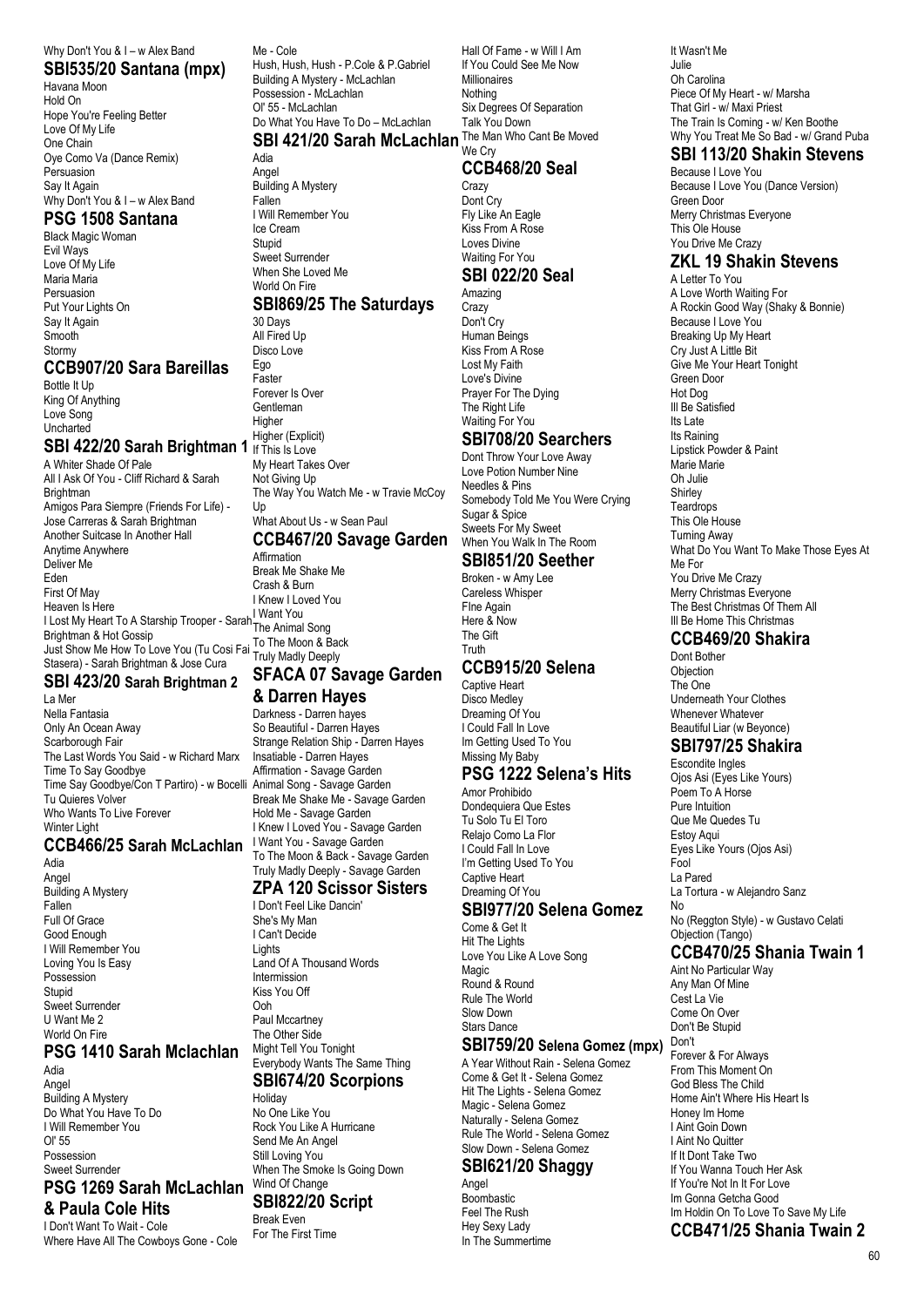Im Jealous Im Not In The Mood To Say No In My Car Ill Be The Driver Is There Life After Love It Only Hurts When Im Breathing Juanita Ka Ching Leaving Is The Only Way Out Love Gets Me Every Time Man I Feel Like A Woman Nah No One Needs To Know Party For Two Raining On Our Love Rhythm Made Me Do It Rock This Country Shes Not Just A Pretty Face **Shoes** 

#### **CCB472/25 Shania Twain 3**

Thank You Baby For Makin Someday Come So Soon That Dont Impress Me Much The Heart Is Blind The Woman In Me Up Waiter Bring Me Water Wanna Get To Know You That Good What A Way To Wanna Be What Made You Say That Whatever You Do Dont When When You Kiss Me Whose Bed Have Your Boots Been Under You Lay A Whole Lot Of Love On Me You Win My Love Youre Still The One Youve Got A Way

# **CCB2084/25 The Best Of**

**Shania Twain** Any Man Of Mine Don't Be Stupid Forever & For Always From This Moment On Home Ain't Where His Heart Is Honey Im Home If You're Not In It For Love Im Gonna Getcha Good Is There Life After Love Man I Feel Like A Woman That Dont Impress Me Much Whose Bed Have Your Boots Been Under You Win My Love Youre Still The One Youve Got A Way

# **CCBS123/50 Shania Twain**

**3 disc set - \$50** Aint No Particular Way Any Man Of Mine Cest La Vie Come On Over Don't Be Stupid Don't Forever & For Always From This Moment On God Bless The Child Home Ain't Where His Heart Is Honey Im Home I Aint Goin Down I Aint No Quitter If It Dont Take Two If You Wanna Touch Her Ask If You're Not In It For Love Im Gonna Getcha Good Im Holdin On To Love To Save My Life Im Jealous Im Not In The Mood To Say No In My Car Ill Be The Driver Is There Life After Love It Only Hurts When Im Breathing Juanita

Ka Ching Leaving Is The Only Way Out Love Gets Me Every Time Man I Feel Like A Woman Nah No One Needs To Know Party For Two Raining On Our Love Rhythm Made Me Do It Rock This Country Shes Not Just A Pretty Face **Shoes** Thank You Baby For Makin Someday Come So Soon That Dont Impress Me Much The Heart Is Blind The Woman In Me Up

Waiter Bring Me Water Wanna Get To Know You That Good What A Way To Wanna Be What Made You Say That Whatever You Do Dont When When You Kiss Me Whose Bed Have Your Boots Been Under You Lay A Whole Lot Of Love On Me

You Win My Love Youre Still The One Youve Got A Way

#### **SBI 425/20 Shania Twain 1**

Ain't No Particular Way Any Man Of Mine Black Eyes Blue Tears C'est La Vie Coat Of Many Colors – w Alison Krauss Come On Over Dance With The One That Brought You Don't Don't Be Stupid (You Know I Love You)

Forever & For Always From This Moment On

#### **SBI 426/20 Shania Twain 2**

From This Moment On - w Bryan White God Ain't Gonna Getcha For That God Bless The Child Home Ain't Where His Heart Is Anymore Honey I'm Home I Ain't Going Down I Ain't No Quitter I Won't Leave You Lonely If It Don't Take Two If You Wanna Touch Her Ask If You're Not In It For Love (I'm Outta Here) **SBI 427/20 Shania Twain 3**

# I'm Gonna Getcha Good

I'm Holding On To Love I'm Jealous I'm Not In The Mood To Say No In My Car I'll Be The Driver It Only Hurts When I'm Breathing **Juanita** Ka Ching Leaving Is The Only Way Out Love Gets Me Every Time Man I Feel Like A Woman **SBI 428/20 Shania Twain 4**

#### Nah No One Needs To Know Party For Two - w Mark Mcgrath Raining On Our Love Rock This Country **Shoes** Still Under The Weather Thank U Baby (For Making Someday Come) That Don't Impress Me Much The Heart Is Blind

#### The Woman In Me (Needs The Man In You) **SBI 429/20 Shania Twain 5**

Two Hearts One Love Up

Wanna Get To Know You That Good

What Made You Say That Whatever You Do Don't When When You Kiss Me Whose Bed Have Your Boots Been Under You Lay A Whole Lot Of Love On Me You Win My Love You're Still The One You've Got A Way (From Notting Hill)

Forever & For Always From This Moment On From This Moment On Honey Im Home Im Gonna Getcha Good Im Not In The Mood To Say No Man I Feel Like A Woman Nah Party For Two Raining On Our Love The Heart Is Blind

# **SGB 19 Shania Twain**

Up

You've Got A Way That Don't Impress Me Much If You're Not In It For Love (I'm Outta Here) Whose Bed Have Your Boots Been Under God Bless The Child Man I Feel Like A Woman You're Still The One Love Gets Me Everytime The Woman In Me No One Needs To Know Don't Be Stupid (You Know I Love You) Honey I'm Home Come On Over Any Man Of Mine From This Moment On

#### **CCB474/20 Sheena Easton**

Almost Over You For Your Eyes Only Modern Girl Morning Train Nine To Five **Strut** The Lover In Me

## **SBI 228/20 Sheena Easton**

For Your Eyes Only Modern Girl Morning Train Strut The Lover In Me The Wind Beneath My Wings We've Got Tonight – w Kenny Rogers When He Shines You Got The Look - Prince & Sheena Easton

#### **CCB475/25 Sheryl Crow** All I Wanna Do

Anything But Down Cant Cry Anymore Everyday Is A Winding Road If It Makes You Happy Kiss That Girl Lean On Me (w Kid Rock) Leaving Las Vegas Lets Get Free Light In Your Eyes My Favorite Mistake Picture (w Kid Rock) Soak Up The Sun Steve McQueen Strong Enough Sweet Child Of Mine The First Cut Is The Deepest Tomorrow Never Dies

# **PSG 1437 Sheryl Crow**

All I Wanna Do Can't Cry Anymore Everyday Is A Winding Road If It Makes You Happy In Need My Favorite Mistake

Oh Marie Strong Enough Tomorrow Never Dies

# **SBI 436/25 Sheryl Crow 1**

**SBI868/20 Shania Twain 6** (mpx) Building Bridges – w Brooks & Dunn A Change Would Do You Good All I Wanna Do Always On Your Side - w Sting American Girls - w Counting Crows Anything But Down Can't Cry Anymore Diamond Road - w Stevie Nicks Every Day Is A Winding Road Good Is Good Hard To Make A Stand Home If It Makes You Happy It Don't Hurt Light In Your Eyes

#### **SBI 437/25 Sheryl Crow 2** Love Is Free

My Favorite Mistake Old Habits Die Hard – w Mick Jagger Picture - Kid Rock & Sheryl Crow Real Gone Run Baby Run Safe & Sound Soak Up The Sun Steve McQueen Strong Enough Sweet Child Of Mine The Difficult Kind The First Cut Is The Deepest Tomorrow Never Dies What You Give Away -w Vince Gill

#### **SBI1129/25 Sheryl Crow mpx**

All I Wanna Do Anything But Down Building Bridges - Brooks & Dunn & Sheryl Calling Me When Im Lonely Easy It Dont Hurt Lean On Me - Kid Rock & Sheryl Crow Old Habits Die Hard - Mick Jagger & Sheryl Run Baby Run Soak Up The Sun The First Cut Is The Deepest

# **CCB921/20 Shinedown**

Diamond Eyes Boom Lay Boom Lay Boom If You Only Knew Second Chance Sound Of Madness The Crow & The Butterfly

#### **SBI 243/25 Shinedown** 45

Atmosphere Begin Again Devour Fake Fly From The Inside Heroes I Dare You Save Me Second Chance Shed Some Light Simple Man The Crow & The Butterfly Trade Yourself In Yer Majesty

# **CCB922/20 Shirelles**

Mama Said Soldier Boy This Is Dedicated To The One I Love Will You Love Me Tomorrow

## **SBI1101/20 Shirley Bassey mpx**

As I Love You Big Spender Ill Get By (As Long As I Have You) Moonraker Never Never Never Tonight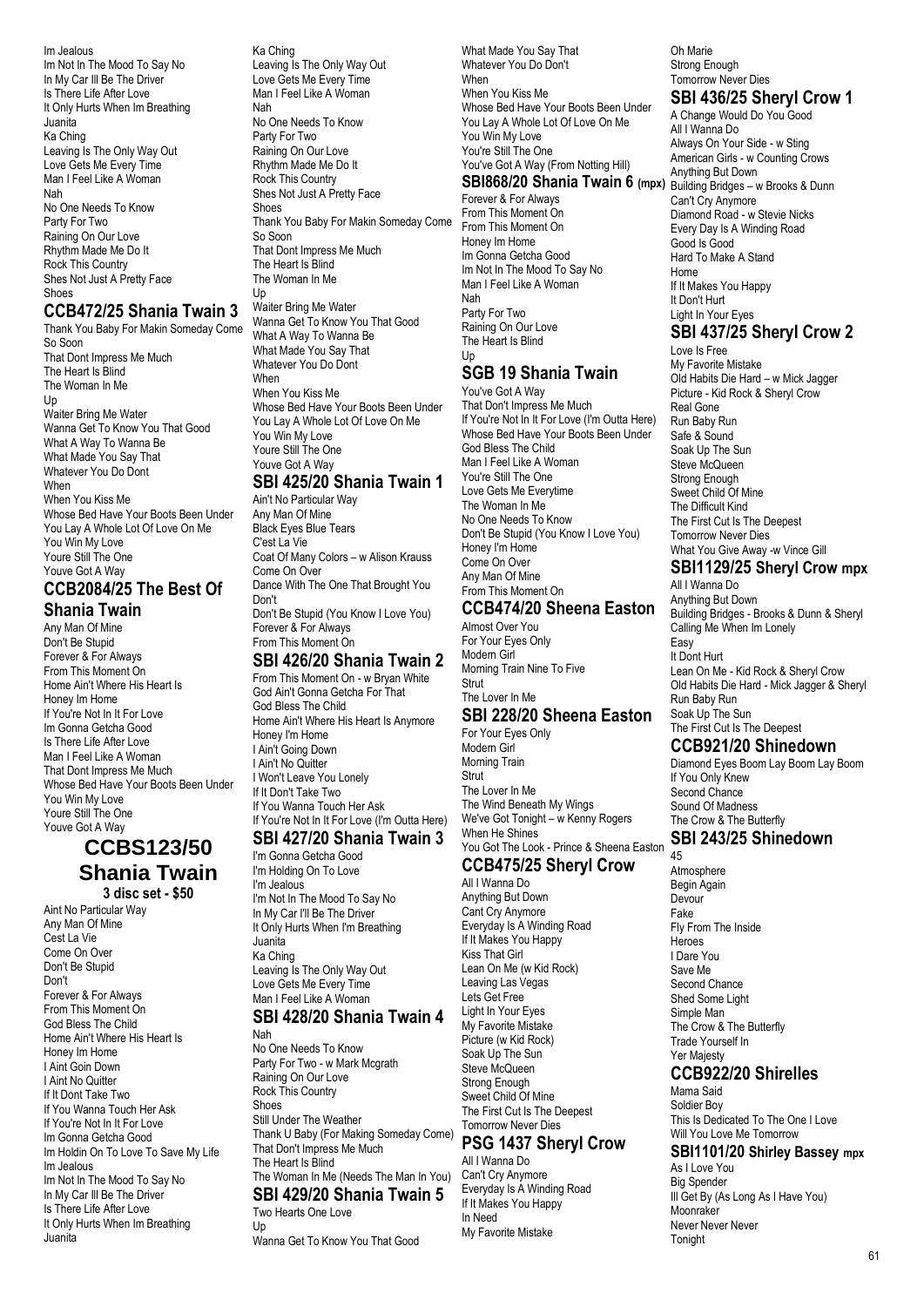#### What Now My Love **ZPA 127 Showaddywaddy**

A Little Bit Of Soap Chain Gang Come On, Let's Go Dancin' Party Heartbeat Heavenly Hey Mister Christmas Hey Rock And Roll I Wonder Why **Personality** Pretty Little Angel Eyes Remember Then Rock 'N' Roll Lady Sea Cruise Sweet Music Three Steps To Heaven Trocadero Under The Moon Of Love When Why Do Lovers Break Each... (Key: C) Why Do Lovers Break Each... (Key: D) You've Got What It Takes

# **SBI0994/20 Sia And Friends**

Beautiful Pain - w Eminem Chandelier Elastic Heart Guts Over Fear - w Eminem I Love It - w Hilltop Hoods My Love She Wolf (Falling To Pieces) - w Dav Guetta Titanium - w David Guetta Wild Ones - w Flo Rida

# **SF6B053/20 Silverchair**

Tomorrow Freak If You Keep Losing Sleep Straight Lines Reflections Of A Sound Anas Song (Open Fire) Greatest View

#### **CCB435/25 The Definitive Simon & Garfunkel**

**Art Garfunkel** Bright Eyes I Only Have Eyes For You **Paul Simon** Fifty Ways To Leave Your Lover Kodachrome Me & Julio (Down By The Schoolyard) Slip Sliding Away Still Crazy After All These Years

#### You Can Call Me Al **Simon & Garfunkel**

59th Bridge Street Song (Feelin Groovy) America Bridge Over Troubled Water **Cecilia** El Condor Pasa Homeward Bound I Am A Rock Mrs Robinson Scarborough Fair The Boxer The Sound Of Silence

# **SFWS103 Simon & Gfnkl 2**

El Condor Pasa (If I Could) I Am A Rock Scarborough Fair Richard Cory Me & Julio Down By The Schoolyard The Dangling Conversation The Only Living Boy In New York Weve Got A Groovy Thing Going Cloudy Kathys Song April Come She Will Homeward Bound Baby Driver

#### **CCB476/20 Simple Plan**

Addicted **Crazy** Id Do Anything Perfect Shut Up Untitled How Can This Happen To Me Welcome To My Life When Im Gone Your Love Is A Lie **SBI 009/25 Simple Plan** Addicted

Don't Wanna Think About You God Must Hate Me Grow Up Happy Together I'd Do Anything I'm Just A Kid Meet You There My Alien One Day Perfect Shut Up Summer Paradise The Worst Day Ever Welcome To My Life When I'm Gone When I'm With You You Don't Mean Anything **SBI 255/20 Simple Plan (mpx)** Addicted

I'd Do Anything Meet You There My Alien One Day Perfect

#### **SBI914/20 Simply Red**

Angel Its Only Love Never Never Love Remembering The First Time Sad Old Red **Stare** The Air That I Breathe The Right Thing Thrill Me Were In This Together Your Mirror Youve Got It

#### **SBI609/20 Sinead O'Connor**

He Moved Through The Fair Illegal Attacks Nothing Compares To You You Made Me The Thief Of Your Heart

## **CCB923/20 Sister Hazel**

All For You Beautiful Thing Champagne High Change Your Mind **Happy** Thank You Man Like U Satisfied Where I Outght To Be

# **SBI 433/20 Sister Sledge**

Frankie He's The Greatest Dancer Lost In Music (12 Inch Version) We Are Family We Are Family (Sure Is Pure Remix) **CCB477/20 Sixpence None Richer** Disarm Breathe Your Name Breathe Dancing Queen Dont Dream Its Over Down & Out Of Time I Need Love Kiss Me Moving On There She Goes **SBI805/20 Skylar Grey**

Coming Home – w Diddy Dirty Money Coming Home (Explicit) – w Ddy Dty Money I Need A Doctor – w Dr Dre & Eminem I Need A Doctor (Exp) - w Dr Dre & Eminem Words I Never Said – w Lupe Fiasco Words I Never Said (Explicit) - w Lupe Fiasco William, It Was Really Nothing - Smiths

# **CKA 203 Slim Dusty**

Charleville Duncan Gday Gday Indian Pacific Leave Him In The Longyard Lights On The Hill Looking Forward Looking Back Plains Of Peppimenarti Pub With No Beer Ringer From The Top End The Biggest Disappointment (with Troy CD) Walk A Country Mile Weve Done Us Proud

# **CKA 207 Slim Dusty vol 2**

By A Fire Of Gidgee Coal Camooweal Country Revival Cunnamulla Fella I'm Going Back Again To Yarrawonga Losin' My Blues Tonight Old Time Country Halls **Sweeney** Three Rivers Hotel Waltzing Matilda When The Rain Tumbles Down In July Where Country Is You can choose this song You can choose this song

## **CCB478/20 Sly & Family Stone**

Dance To The Music Everybody Is A Star Everyday People Family Affair Hot Fun In The Summertime **Stand** Thank You Falettinme Be Mice Elf Again

# **SBI 434/20 Sly & Family Stone**

Dance To The Music Everyday People Family Affair Hot Fun In The Summertime Sing A Simple Song Thank You (Falettinme Be Mice Elf Again) **CCB479/20 Smash Mouth**

# All Star

Cant Get Enough Of You Baby Holiday In My Head Im A Believer Pacific Coast Party Then The Morning Comes Walking On The Sun Why Cant We Be Friends You Are My Number One

# **SBI 435/20 Smash Mouth**

All Star Can't Get Enough Of You Baby I'm A Believer Pacific Coast Party Walking On The Sun **CCB480/20 Smashing Pumpkins** 1979 Bullet With Butterfly Wings Perfect Today Tonight Tonight

# **ZPA 103 Smiths & Morrissey**

Bigmouth Strikes Again - Smiths Cemetry Gates - Smiths Frankly, Mr Shankly - Smiths Girlfriend In A Coma - Smiths Hand In Glove - Smiths I Started Something I Cldn't Finish - Smiths

Shakespeare's Sister - Smiths Shoplifters Of The World Unite - Smiths The Boy With The Thorn In His Side - Smiths There Is A Light Tt Never Goes Out - Smiths Vicar In A Tutu - Smiths

## You Have Killed Me - Morrissey **CCB481/20 Smoky Robinson**

**& Miracles**

Love Machine Ooo Baby Baby Youve Really Got A Hold On Me Going To A Go Go (w Smoky) I Second That Emotion (w Smoky) One Heartbeat (w Smoky) Shop Around (w Smoky) Tears Of A Clown (w Smoky) The Tracks Of My Tears (w Smoky)

# **SBI576/20 Smokie**

Baby Its You For A Few Dollars More Its Your Life Rose A Lee Take Good Care Of My Baby What Can I Do

## **ZPA 09 Smokie**

Oh Carol Mexican Girl Poor Lady It's Your Life Lay Back In The Arms Of Someone If You Think You Know How To Love Me Don't Play Your Rock 'N' Roll To Me Something's Been Making Me Blue Wild Angels For A Few Dollars More Living Next Door To Alice

# **SBI777/20 Snoop Dogg**

F\*ck With Dre – w Dr Dre Gin & Juice (Explicit) Holiday Inn – w Chingy Here Comes The King - Snoop Lion Beautiful – w Charlie Wilson Bitch Please II – w Eminem & Dr Dre Bottle Pop – w Pussycat Dolls Breathe It In **Candy** Come & Get With Me – w Keith Sweat Cry Baby – w Mariah Carey Drop It Like It's Hot - w Pharrell Williams 187 (Deep Cover Remix) – w Dr Dre

# **SBI778/20 Snoop Dogg 2**

I Wanna Love You – w Akon Ups & Downs We Just Wanna Party With You What's My Name Lighters Up (Explicit) - Snoop Lion Let's Get Blown - w Pharrell Williams Never Leave Me Alone – w Nate Dogg Oh Yeah – w Chris Brown Real Man – w Lexington Bridge Say Something – w Mariah Carey Sensual Seduction Signs (Explicit) – w Justin Timberlake That's The Shit - w R Kelly

## **SBI778/20 Snoop Dogg (mpx)**

Breathe It In (Explicit) The Mack –  $\mathbf{\dot{w}}$  Mann & Iyaz Lighters Up - Snoop Lion Here Comes The King - Snoop Lion Breathe It In California Gurls – w Katy Perry Holiday Inn – w Chingy Major Distribution (Explicit) – w 50 Cent Major Distribution – w 50 Cent Oh Yeah (Explicit) – w Chris Brown Oh Yeah – w Chris Brown Signs (Explicit) – w Justin Timberlake

**CCB482/20 Sonny & Cher** All I Ever Need Is You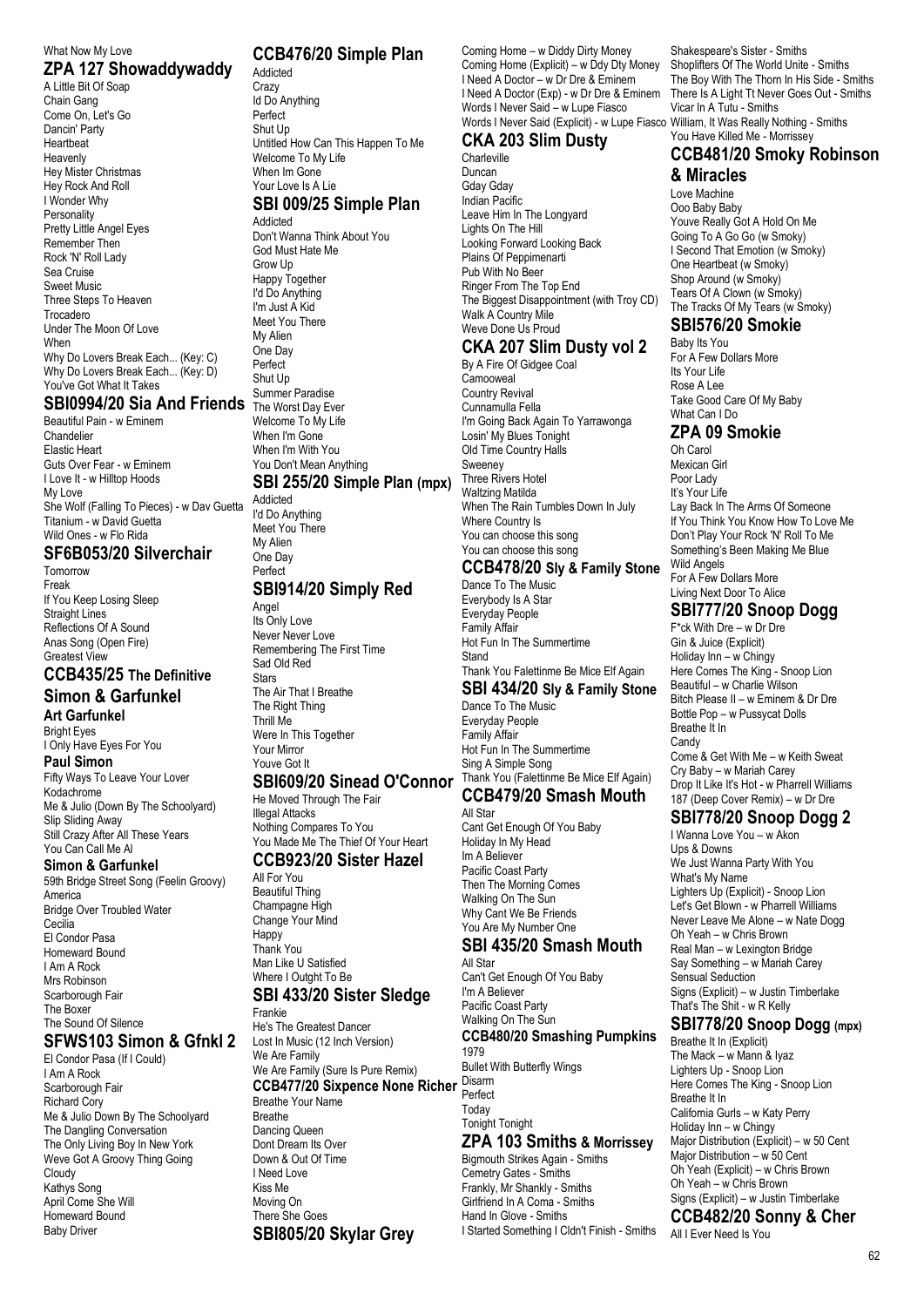Baby Dont Go I Got You Babe The Beat Goes On

#### **SFWS106 Sophie El Bextor CCB928/20 Stacie Orrico**

Catch You Get Over You Groove Jet (If This Aint Love) I Wont Change You Me & My Imagination Mixed Up World Murder On The Dancefloor Music Gets The Best Of Me Take Me Home (A Girl Like Me) Today The Suns On Us

#### **SBI856/20 Soundgarden**

Been Away Too Long Black Hole Sun Live To Rise Spoonman Superunknown

#### **CCB483/20 Spice Girls**

2 Become 1 **Goodbye** Headlines Friendship Never Ends Say Youll Be There Spice Up Your Life Ston Wannabe

## **SBI 439/20 Spice Girls 1**

2 Become 1 Denying Do It Get Down With Me Goodbye Headlines (Friendship Never Ends) Holler If You Can't Dance If You Wanna Have Some Fun Last Time Lover Let Love Lead The Way

#### **SBI 440/20 Spice Girls 2**

Love Thing Mama Move Over Naked Never Give Up On The Good Times Oxygen Right Back At Ya Saturday Night Divas Say You'll Be There Something Kinda Funny Spice Up Your Life

#### **SBI 441/20 Spice Girls 3**

Step To Me **Stop** Tell Me Why The Lady Is A Vamp Time Goes By Too Much Viva Forever Wannabe Wasting My Time Weekend Love Who Do You Think You Are

#### **SBI1055/20 Spice Girls 4 mpx**

Headlines (Friendship Never Ends) Naked Saturday Night Divas Wannabe

#### **CCB484/20 Spinners**

Could It Be Im Falling In Love Ill Be Around Mighty Love One Of A Kind Love Affair Rubberband Man They Just Cant Stop It Games People Play Working My Way Back 2U & Forgive Me Girl

## **SBI 438/25 Spinners**

Could It Be I'm Falling In Love I'll Be Around

One Of A Kind (Love Affair) Rubberband Man They Just Cn't Stop It (Games People Play)

Dont Look At Me Genuine Security Stuck Theres Gotta Be More To Life

#### **CCB485/20 Staind**

All I Want Believe Epiphany Fade For You Its Been Awhile Not Again Price To Play So Far Away **SBI 073/20 Staind** Believe Change Crawl Epiphany Everything Changes Fade

Falling For You How About You It's Been A While

# **SBI 074/20 Staind 2**

King Of All Excuses Mudshovel Open Your Eyes **Outside** Price To Play Right Here So Far Away Suffocate Warm Safe Place **Waste** 

#### **CCB929/20 Staple Singers**

If Youre Ready Come Go With Me Ill Take You There Lets Do It Again Respect Yourself

## **SBI 231/20 Status Quo 1**

Again & Again All Around My Hat All That Counts Is Love Anniversary Waltz (Part One) Break The Rules Burning Bridges Down Down Down The Dustpipe Going Down Town Tonight

Pictures Of Matchstick Men

#### **EZP 08 Steps**

Better Best Forgotten After The Love Has Gone **CCB486/20 Steve Earl**

**8 Karaoke Tracks & 8 With Vocals Tragedy** Summer Of Love Say You'll Be Mine One For Sorrow Love's Got A Hold On My Heart Deeper Shade Of Blue

**CCB487/20 Steve Miller Abracadabra** Fly Like An Eagle Rockn Me The Joker Back In The High Life Dont You Know What The Night Can Do Higher Love

Guitar Town Hillbilly Highway Six Days On The Road

#### Holding On Roll With It The Finer Things

Continental Trailways Blues Copperhead Road Goodbyes All We Got Left

# **SBI 443/20 Steve Winwood**

Back In The High Life Again Don't You Know What The Night Can Do Higher Love Roll With It The Finer Things Valerie While You See A Chance

#### **SBI672/25 Stevie Nicks** Crystal

Diamond Road Dreams Edge Of Seventeen Every Day Has Anyone Ever Written Anything For You If Anyone Falls If You Ever Did Believe Leather & Lace Needles & Pins Sorceror Stand Back Stop Dragging My Heart Around Too Far From Texas Trouble In Shangri La

# **CCB489/25 Stevie Wonder**

For Once In My Life Higher Ground I Just Called To Say I Love You I Was Made To Love Her I Wish If You Really Love Me Isnt She Lovely Living For The City My Cherie Amour Part Time Lover Signed Sealed Delivered Im Yours Sir Duke **Superstition** Uptight Everythings Alright Yester Me Yester You Yesterday You Are The Sunshine Of My Life You Make Me Feel Like Dancing True To Your Heart (w 98 Degrees) Ebony & Ivory (w Paul McCartney)

#### **JTG 186 Stevie Wonder** Boogie On Reggae Woman

Higher Ground I Just Called To Say I Love You I Wish Isnt She Lovely Lately Livin For The City Master Blaster My Cherie Amour **Overjoyed** Part Time Lover Ribbon In The Sky Sir Duke Stay Gold **Superstition** You & I You Are The Sunshine Of My Life

# **PSG 1120 Stevie Wonder**

Boogie On Reggae Woman I Just Called To Say I Love You Isn't She Lovely Higher Ground You & I Sir Duke For Once In My Life Ribbon In The Sky **Superstition** Do I Do

#### **CCB488/20 Steve Winwood SBI562/25 Stevie Wonder**

Another Star Blowing In The Wind **Fingertips** Free Higher Ground How Come How Long – w Babyface I Was Made To Love Her Keep Our Love Alive Love Light In Flight **Positivity** Seasons Of Love So What The Fuss True To Your Heart – w 98 Degrees What A Wonderful World – w Rod Stewart

## **SBI563/20 Stev Wonder (mpx)**

From The Bottom Of My Heart If You Really Love Me Keep Our Love Alive Signed Sealed Delivered I'm Yours Uptight (Everything's Alright)

## **CCB501/20 Sting**

After The Rain Has Fallen Be Still My Beating Heart Desert Rose If I Ever Lose My Faith In You If You Love Somebody Set Them Free Love Is The Seventh Wave Russians Well Be Together All For Love (w Bryan Adams & Rod) I'm So Happy I Can't Stop Crying (w Toby K)

#### **PSG 1166 Sting**

If I Ever Lose My Faith In You When We Dance Nothing 'Bout Me Fortress Around Your Heart If You Love Somebody, Set Them Free Be Still My Beating Heart Love Is The Seventh Wave Russians We'll Be Together

## **SBI1102/25 Sting vol 1**

All For Love – w. Bryan Adams & Rod All This Time Always On Your Side - Sheryl Crow & Sting Angel Eyes Demolition Man Fill Her Up Im So Happy I Cant Stop Crying - w T Keith Its Probably Me - Sting & Eric Clapton Twenty Five To Midnight Well Be Together When We Dance You Still Touch Me

# **SBI1103/25 Sting vol 2**

After The Rain Has Fallen My Funny Friend & Me My List - Toby Keith & Sting Nothing Bout Me Rise & Fall - Craig David & Sting Russians Shape Of My Heart Spirits In The Material World - w Pato Banton Spread A Little Happiness They Dance Alone This Cowboy Song - Pato Banton & Sting **SBI1104/25 Sting vol 3 mpx**

All This Time - Sting Fields Of Gold - Sting

#### Ice In The Sun In The Army Now **SBI 232/20 Status Quo 2** Marguerita Time Rain Rock N Roll

Rocking All Over The World The Party Ain't Over Yet The Wanderer What You're Proposing Whatever You Want When You Walk In The Room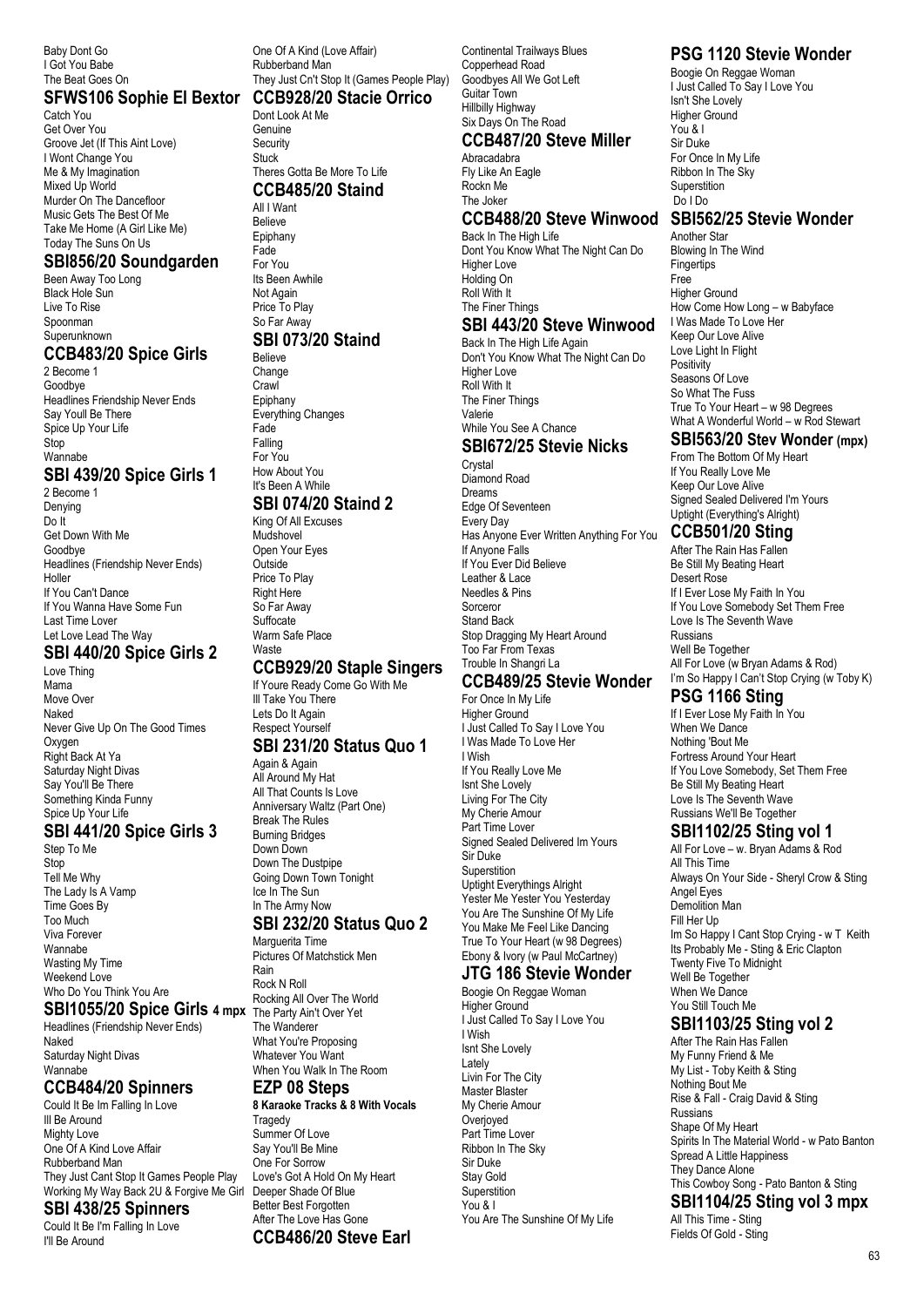My Funny Friend & Me - Sting They Dance Alone - Sting

#### **SBI850/20 Strokes** 12:51

Electricityscape Hard To Explain Juicebox Last Night **Razorblade** Reptilia Someday Under Cover Of Darkness You Only Live Once

#### **CCB490/20 Sugar Ray**

10 Seconds Down Answer The Phone Bartender Its So Easy Chasin You Around Every Morning Fly Is She Really Going Out With Him Mean Machine Ours Rpm Someday When Its Over

## **SBI 444/20 Sugar Ray**

Every Morning Fly Is She Really Going Out With Him Mean Machine RPM Someday **EZP 59 Sugarbabes** Freak Like Me

Hole In The Head In The Middle Overload Round Round Situations Heavy **Stronger** Too Lost In You Shape Caught In A Moment **SFWS004 Sugababes**

Freak Like Me Hole In The Head In The Middle Caught In A Moment Overload Push The Button Red Dress Round Round Soul Sound Stronger Too Lost In You Ugly Shape New Year Follow Me Home

#### **SBI878/20 Supertramp**

Babaji Bloody Well Right **Cannonball Crazy** Dreamer Forever From Now On Give A Little Bit Its Raining Again Lover Boy Take The Long Way Home

#### **JTG 397 Susan Boyle**

I Dreamed a Dream (no graphics) Proud Wild Horses (no graphics) Daydream Believer The End of the World Who I Was Born To Be You'll See Up To the Mountain

Silent Night How Great Thou Art Cry Me a River Amazing Grace

# **ZKL 11 Susan Boyle**

Amazing Grace Cry Me A River Daydream Believer How Great Thou Art I Dreamed A Dream - Album Version Proud Silent Night The End Of The World Up To The Mountain Who I Was Born To Be Wild Horses You'll See **SBI768/25 Switchfoot** Meant To Live

This Is Your Life We Are One Tonight Dare You To Move **SBI 062/25 System of a Down** Youre Not Sorry Aerials **BYOB** 

Chop Suey Darts Forest Hypnotize Innervision Know Needles Prison Song Psycho  $O$ uestion Rials Soil **Spiders** Sugar Toxicity **CCB938/20 Tamara Walker** Angel Eyes

#### Askin Too Much Circle Of Love Didnt We Love If Only

## **CCB940/20 Tamia**

Me Questions Stranger In My House Missing You (w Brandy)

# **CCB109/25 Taylor Swift 1**

A Perfectly Good Heart A Place In This World Back To December Beautiful Eyes Blank Space Breathe Call It What You Want Change Cold As You Crazier End Game (with Ed Sheeran) Fearless Fifteen Forever & Always **Gorgeous** Hey Stephen I Dont Wanna Live Forever (with ZAYN) **CCB110/25 Taylor Swift 2**

I Heart Im Only Me When Im With You Invisible Jump Then Fall Last Christmas Look What You Made Me Do Love Story Marys Song (Oh My My My) Mean Mine Our Song

Picture To Burn Ready For It Shake If Off Shouldve Said No Sparks Fly Stay Beautiful **CCB111/25 Taylor Swift 3** Teardrops On My Guitar

Tell Me Why The Best Day The Other Side Of The Door The Outside The Story Of Us The Way I Loved You Tied Together With A Smile Tim McGraw Today Was A Fairytale Two Is Better Than One (w Bys Like Girls) Untouchable We Are Never Ever Getting Back Together White Horse You Belong With Me<br>Youre Not Sorry **CCB2088/25 The Best Of**

#### **Taylor Swift**

Back To December Blank Space End Game Fifteen Gorgeous I Dont Wanna Live Forever Look What You Made Me Do Love Story Mean Mine Ready For It Shake It Off Sparks Fly The Story Of Us Today Was A Fairytale We Are Never Ever Getting Back Together White Horse You Belong With Me

# **CCBS127/50 Taylor Swift**

#### **3 disc set - \$50**

A Perfectly Good Heart A Place In This World Back To December Beautiful Eyes Blank Space **Breathe** Call It What You Want Change Cold As You Crazier End Game (with Ed Sheeran) Fearless Fifteen Forever & Always **Gorgeous** Hey Stephen I Dont Wanna Live Forever (with ZAYN) I Heart Im Only Me When Im With You Invisible Jump Then Fall Last Christmas Look What You Made Me Do Love Story Marys Song (Oh My My My) Mean Mine Our Song Picture To Burn Ready For It Shake If Off Shouldve Said No Sparks Fly Stay Beautiful

Teardrops On My Guitar

Tell Me Why The Best Day The Other Side Of The Door The Outside The Story Of Us The Way I Loved You Tied Together With A Smile Tim McGraw Today Was A Fairytale Two Is Better Than One (w Bys Like Girls) Untouchable We Are Never Ever Getting Back Together White Horse You Belong With Me Youre Not Sorry

# **CCB499/25 Temptations**

Aint Too Proud To Beg All I Need Ball Of Confusion Beauty Is Only Skin Deep Cloud Nine Get Ready I Cant Get Next To You I Know Im Losing You I Wish It Would Rain Just My Imagination My Girl Papa Was A Rolling Stone Psychedelic Shack The Way You Do The Things You Do Youre My Everything

# **SBI 462/20 Temptations**

Ain't Too Proud To Beg All I Need Beauty Is Only Skin Deep Cloud Nine I Know I'm Losing You I Wish It Would Rain Just My Imagination Masterpiece Papa Was A Rolling Stone Psychadelic Shack Since I Lost My Baby The Way You Do The Things You Do

## **SBI 468/20 Terence Trnt Darby**

Let Her Down Easy She Kissed Me Sign Your Name Wishing Well

# **SBI 448/20 Texas**

Black Eyed Boy Can't Resist Halo I Don't Want A Lover In Demand In Our Lifetime My Inner Smile Put Your Arms Around Me Say What You Want Sleep Summer Son

## **SBI675/20 Thin Lizzy**

Black Rose A Rock Legend Jailbreak Rosalie The Boys Are Back In Town Waiting For An Alibi Whiskey In The Jar

#### **SBI773/20 Third Day**

Consuming Fire Forty Days Get On I've Always Loved You **Thief** You Are So Good To Me Come Together

# **CCB500/20 Third Eye Blind**

Anything Blinded When I See You Crystal Baller Deep Inside Of You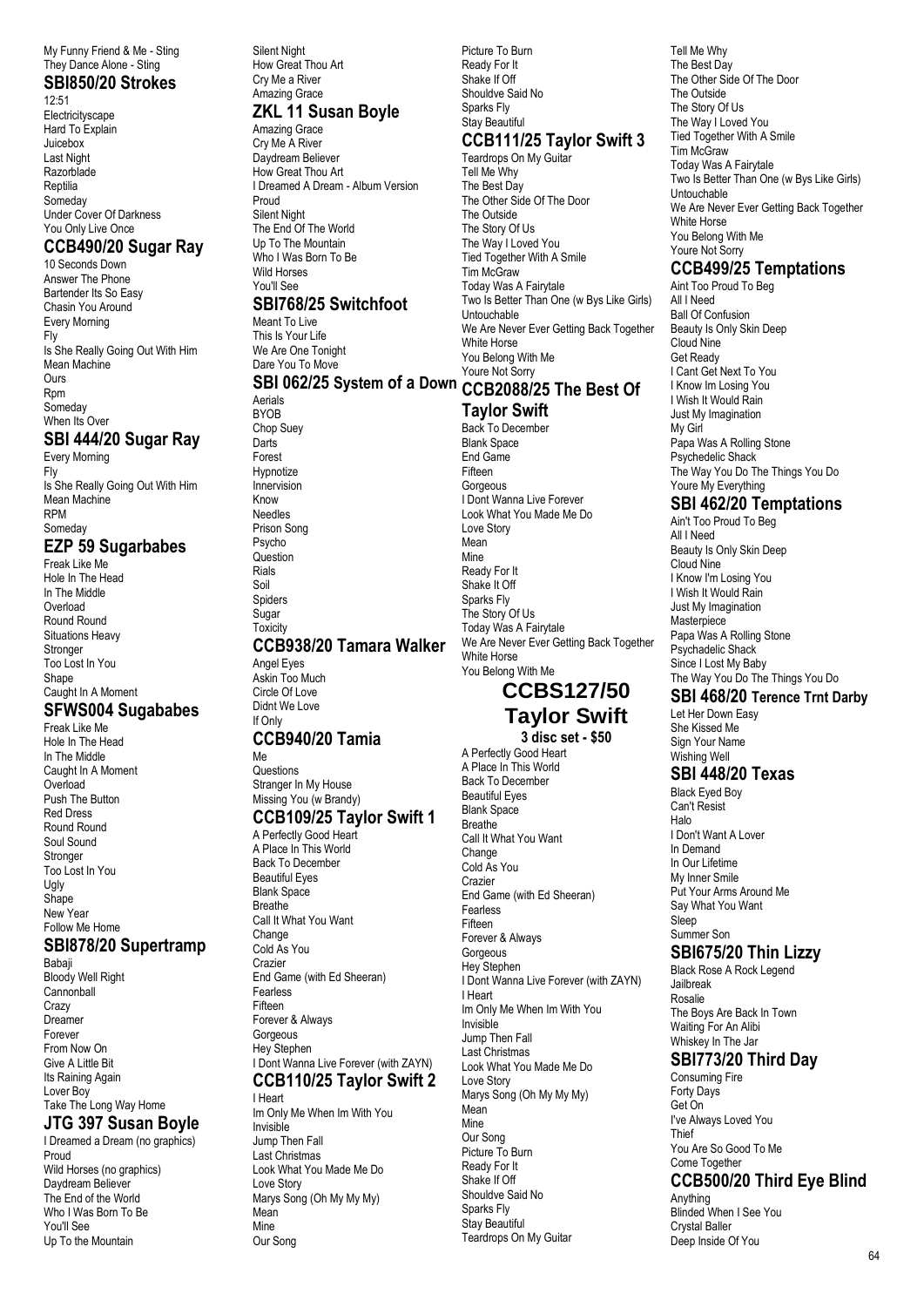Hows It Going To Be Jumper Losing A Whole Year Never Let You Go Semi Charmed Life

#### **CCB947/20 Three Days Grace PSG 1307 Tina Turner 2**

Break Home I Hate Everything About You Lost In You Never Too Late Pain Riot The Good Life World So Cold

#### **SBI853/20 Three Days Grace**

Break Chalk Outline Home I Hate Everything About You Just Like You Lost In You Never Too Late The Good Life The High Road

## **CCB520/25 Three Dog Night** Lets Stay Together/Your Song/Let It Be -

Black & White Celebrate Easy To Be Hard Elis Coming Joy To The World Just An Old Fashioned Love Song Liar Mama Told Me Not To Come Never Been To Spain One Out In The Country Pieces Of April Shambala The Family Of Man<br>The Show Must Go On The Show Must Go On

#### **SBI 463/20 Three Dog Night**

Easy To Be Hard Eli's Coming Joy To The World Never Been To Spain One Pieces Of April Shambala Sure As I'm Sitting Here The Show Must Go On

## **SBI971/25 TI & Friends**

2 Reasons - Trey Songz & TI Back To Life (Live It Up) - Sean Kingston Ball - TI & Lil Wayne Blurred Lines - Robin Thicke & TI Change Your Life - Iggy Azalea & TI Dead & Gone - Justin Timberlake & TI I Wish - Cher Lloyd & TI Live Your Life - Rihanna & TI My Love - Justin Timberlake & TI No Mediocre - TI & Iggy Azalea Shoulder Lean - Young Dro & TI Sleazy 20 mix (Get Sleazier) - Kesha & Wiz We Still In This Bitch - BOB & TI

#### **SFACA 09 Tina Arena**

Symphony Of Life Chains Whistle Down The Wind Italian Love Song Wasn't It Good Sorrento Moon Burn Heaven Help My Heart Now I Can Dance Soul Mate No. 9 I Need Your Body I Want To Know What Love Is **CCB507/20 Tina Turner** Better Be Good To Me Nutbush City Limits

Proud Mary River Deep Mountain High The Best Typical Male Whats Love Got To Do With It

Missing You Goldeneye (From "Goldeneye") The Difference Between Us All Kinds Of People In Your Wildest Dreams - With Barry White On Silent Wings I Don't Wanna Fight Something Beautiful Remains

#### **SBI1133/25 Tina Turner v 1**

Be Tender With Me Baby Disco Inferno Help I Cant Stand The Rain **I Might Have Been Queen** I Want You Near Me It Takes Two - Rod Stewart & Tina Turner Its Only Love - Bryan Adams & Tina Turner Jumping Jack Flash

## **SBI1134/25 Tina Turner v 2**

Tina, Elton & Beatles Missing You On Silent Wings One Of The Living Proud Mary & Ike Turner Proud Mary (Live Version) Show Some Respect Tonight - David Bowie & Tina Turner What You Get Is What You See

#### **SBI1135/25 Tina T v 3 mpx**

Be Tender With Me Baby I Dont Wanna Lose You I Might Have Been Queen I Want You Near Me Jumping Jack Flash Lets Stay Together One Of The Living Private Dancer Proud Mary & Ike Turner Proud Mary (Live Version) River Deep Mountain High & Ike Turner Simply The Best Tonight - David Bowie & Tina Turner We Dont Need Another Hero Whats Love Got To Do With It **SFWS245 Tina Turner**

#### Private Dancer

River Deep Mountain High The Best I Don't Wanna Fight Let's Stay Together Two People We Don't Need Another Hero Golden Eye Addicted To Love Nutbush City Limits Typical Male I Don't Wanna Lose You Better Be Good To Me Way Of The World What's Love Got To Do With It Steamy Windows

#### **CCB516/25 TLC**

Aint 2 Proud 2 Beg Baby Baby Baby Come On Down Creep Damaged Dear Lie Diggin On You Girl Talk Hands Up No Scrubs Red Light Special **Switch** 

**Unpretty Waterfalls** What About Your Friends

#### **SBI 464/25 TLC**

Come On Down Creep Damaged Dear Lie Digging On You Girl Talk Hands Up No Scrubs Red Light Special **Unpretty Waterfalls** 

#### **CCB512/20 Tom Jones**

Delilah Green Green Grass Of Home Help Yourself I Believe III Never Fall In Love Again Its Not Unusual Shes A Lady

#### **SBI1013/25 Tom Jones (mpx)**

A Boy From Nowhere Born To Be Me Brother Can You Spare A Dime Dance Of Love Daughter Of Darkness Delilah Detroit City I Won't Be Sorry To See Suzanne Again If I Only Knew I'm Coming Home Impossible Dream It's Not Unusual Only Once Sex Bomb - w Mousse T What's New Pussycat

#### **ZPA 13 Tom Jones**

It's Not Unusual Green, Green Grass Of Home Delilah Funny Familiar Forgotten Feelings I Who Have Nothing I'll Never Fall In Love Again Help Yourself I'm Coming Home A Boy From Nowhere Love Me Tonight Till

# **CCB513/20 Tom Petty**

#### **& Heartbreakers**

Dont Do Me Like That Free Fallin Here Comes My Girl I Wont Back Down Into The Great Wide Open Learning To Fly Refugee Runnin Down A Dream Stop Draggin My Heart Around (w St Nicks)

# **CCB514/20 Tommy James**

#### **& Shondells**

Crimson & Clover Crystal Blue Persuasion Draggin The Line Hanky Panky I Think Were Alone Now Mony Mony

#### **SBI 465/20 Tommy James**

Crimson & Clover Crystal Blue Persuasion I Think We're Alone Now Mony Mony

#### **CCB515/20 Tommy Roe**

A Dollars Worth Of Pennies **Dizzy** Heather Honey

Jam Up Jelly Tight Kiss & Run Raining In My Heart Sheila Some Such Foolishness Stop Complaining Susie Darling Sweet Pea The Folk Singer

## **CCB517/20 Toni Braxton**

Another Sad Love Song He Wasnt Man Enough Hit The Freeway Spanish Guitar Un Break My Heart You Mean The World To Me Youre Makin Me High

#### **PSG 1234 Toni Braxton**

Unbreak My Heart Breathe Again Another Sad Love Song You're Making Me High Seven Whole Days Find Me A Man Let It Flow How Could An Angel Break My Heart **SBI 129/25 Toni Braxton**

Another Sad Love Song Breathe Again He Wasn't Man Enough How Could An Angel Break My Heart I Belong To You I Don't Want To Just Be A Man About It Love Shoulda Brought You Home Please Time Of Our Lives (Official Song Of Fifa World Cup) - Il Divo & Toni Braxton **Tripping** Unbreak My Heart Unbreak My Heart (Dance Mix) Yesterday You're Making Me High

## **CCB518/20 Tony Bennett**

Blue Moon I Left My Heart In San Francisco Jeepers Creepers Put On A Happy Face Rags To Riches Steppin Out With My Baby

# **JT 183 Tony Bennett**

**(audi cd - no graphics)** All Of You Because Of You Body & Soul Change Partners The Days Of Wine & Roses Emily The Folks Who Live On The Hill Girl Talk The Good Life I Left My Heart In San Francisco I'll Be Seeing You Maybe This Time Reaching For The Moon The Shadow Of Your Smile Speak Low Steppin' Out With My Baby What Are You Afraid Of Why Do People Fall In Love

## **PSC 1129 Tony Bennett**

**(audi cd - no graphics)** Steppin' Out With My Baby Nice Work If You Can Get It Change Partners One For My Baby The Boulevard Of Broken Dreams Emily Body & Soul Speak Low The Days Of Wine & Roses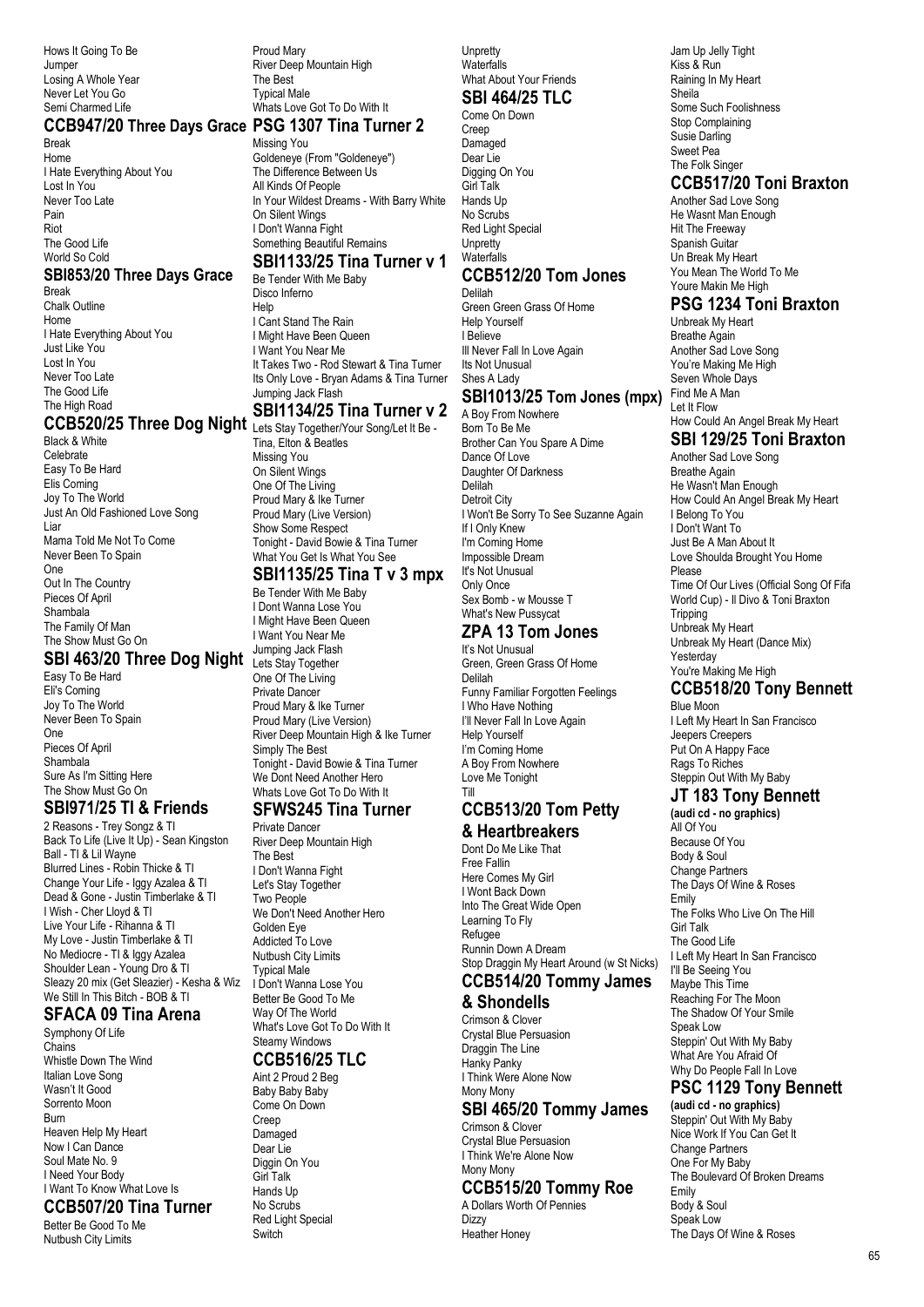# It Only Happens When I Dance With You

**PSG 1131 Tony Bennett 2** They Say It's Wonderful Because Of You Girl Talk I'll Be Seeing You The Folks Who Live On The Hill Time After Time Why Do People Fall In Love Let's Face The Music & Dance All Of You Dancing In The Dark

## **PSG 6128 Tony Bennett**

I Can't Believe That You're In Love With Me Don't Get Around Much Anymore Stella By Starlight On Green Dolphin Street Let's Face The Music and Dance I'm Through With Love Solitude Lullaby of Broadway Dancing In The Dark I Let A Song Go Out Of My Heart

#### **SBI 466/25 Tony Bennett 1**

As Time Goes By As Time Goes By (Trio Version) Body & Soul - w Amy Winehouse Ca Cest Lamour Can You Find It In Your Heart Fly Me To The Moon (In Other Words) From Candy Store On Corner To Th Chapel Have You Met Miss Jones I Left My Heart In San Francisco In The Middle Of An Island It Had To Be You Jeepers Creepers Joy To The World Just In Time Old Devil Moon

#### **SBI 467/25 Tony Bennett 2**

Rags To Riches Rocking Around The Christmas Tree Santa Claus Is Coming To Town Sleigh Ride Stepping Out With My Baby Strangers In Paradise The Best Is Yet To Come The Good Life The Shadow Of Your Smile The Twelve Days Of Christmas They Can't Take That Away From Me Toot Toot Tootsie (Goodbye) When Joanna Loved Me Why Do People Fall In Love With Plenty Of Money & You

#### **SBI1136/20 Tony Bennett 3 mpx**

As Time Goes By (Trio Version) From Candy Store On Corner To Chapel Rags To Riches Why Do People Fall In Love With Plenty Of Money & You

#### **SF6B 117 Tony Bennett** Firefly

Fly Me To The Moon (In Other Words) I Left My Heart In San Francisco I Wanna Be Around Just In Time Strangers In Paradise **SBI973/20 Tony Christie**

Avenues & Alleyways Dont Go Down To Reno I Did What I Did For Maria Is This The Way To Amarillo Las Vegas Louise On This Night Of A Thousand Stars Yellow River **CCB519/20 Tony Orlando**

# **& Dawn**

Away In A Manger

Go Tell It On The Mountain He Dont Love You Like I Love You Knock Three Times Little Drummer Boy Say Has Anybody Seen Sweet Gypsy Rose Steppin Out Gonna Boogie Tonight Tie A Yellow Ribbon Round Ole Oak Tree

**SBI 107/20 Tony Orlando & Dawn** He Don't Love You Like I Love You Look In My Eyes Pretty Woman Say Has Anybody Seen Sweet Gypsy Rose Stepping Out (Gonna Boogie Tonight) When We All Sang Along Who's In The Strawberry Patch With Sally

#### **SBI 076/20 Tool**

Crawl Away (Acoustic Goth) (Explicit) Eulogy (Acoustic Goth) (Explicit) H (Acoustic Goth) (Explicit) Intolerance (Acoustic Goth) (Explicit) Lateralus Parabol (Acoustic Goth) Parabola Prison Sex (Acoustic Goth) (Explicit) Schism Stinkfist (Acoustic Goth)

# **SBI 239/20 Tool (mpx)**

Crawl Away Eulogy H Intolerance Parabol Prison Sex **Stinkfist** Sweat **CCB523/20 Train** Cab Calling All Angels Drops Of Jupiter Get To Me

Hey Soul Sister If Its Love Marry Me (no backing vocals) Meet Virginia Shes On Fire When I Look To The Sky

#### **FTX1012 Train**

Hey Soul Sister Meet Virginia If It's Love Drops Of Jupiter (Tell Me) Calling All Angels Get To Me When I Look To The Sky She's On Fire Something More Cab

#### Following Rita **SBI 020/20 Train**

All American Girl Better Off Alive Cab

Calling All Angels Counting Airplanes Drops Of Jupiter Following Rita Hopeless If  $I$ <sup>t's</sup> Love If It's Love Multiplex Audio Track Meet Virginia She's On Fire **SBI 638/20 Trey Songz**

2 Reasons - w/T.I. 2 Reasons (Explicit) - w/T.I. Can't Help But Wait Dive In Heart Attack Heart Attack (Explicit) Never Again Simply Amazing Take Off - w/Chipmunk Take Off (Explicit) - w/Chipmunk

#### **SBI1169/20 Trey Songz 2 mpx** Beautiful Day

2 Reasons (Explicit) Bounce It (Explicit) Heart Attack (Explicit) Na Na (Explicit) Smoke (Explicit) Take Off (Explicit) Touchin Lovin (Explicit)

#### **SBI596/20 Twista**

DJ Play A Love Song - Jamie Foxx & Twista Drinks (Explicit) Get Me (Explicit) Hope - Faith Evans & Twista Kill Us All (Explicit) Like A 24 (Explicit) One Last Time (Explicit) Overnight Celebrity - Twista & Kanye West Pimp On (Explicit) Slow Jamz - Twista & Kanye West & J Foxx So Lonely - Twista & Mariah Carey Still Feels Good (Explicit)

#### **SBI597/20 Twista (Multiplex)**

DJ Play A Love Song - Jamie Foxx & Twista Drinks (Explicit) Get Me (Explicit) Kill Us All (Explicit) Like A 24 (Explicit) One Last Time (Explicit) Pimp On (Explicit) Still Feels Good (Explicit)

#### **SBI1034/20 Tyga**

Celebration - Game & Chris Brown Dirty Bass - Far East Movement & Tyga Dope - Tyga & Rick Ross Faded - Tyga & Lil Wayne For The Road - Chris Brown & Tyga Gold - Neon Hitch & Tyga In This Thang - Tyga Live It Up - Tulisa & Tyga Molly - Tyga & Cedric Gervais Rack City - Tyga Wait For A Minute - Justin Bieber & Tyga

#### **CCB528/25 The Definitive U2**

All I Want Is You Beautiful Day Desire Hold Me Thrill Me Kiss Me Kill Me I Still Havent Found What Im Looking For Mysterious Ways New Years Day One Pride (In The Name Of Love) Stuck In A Moment You Cant Get Out Of Sunday Bloody Sunday The Fly The Saints Are Coming The Sweetest Thing Vertigo Walk On Where The Streets Have No Name With Or Without You

#### **SFGD 09 U2**

New Years Day Please Last Night On Earth Staring At The Sun All I Want Is You Beautiful Day Elevation Stuck In A Moment With You In Gods Country Mothers Of The Disappeared Helter Skelter All Along The Watchtower Who's Gonna Ride Your Wild Horses In A Little While Wild Honey

#### **SFWS021 U2 vol 2**

Even Better Than The Real Thing Until The End Of The World Hold Me, Thrill Me, Kiss Me, Kill Me

The Fly Mysterious Way Last Night On Earth So Cruel Lemon The Sweetest Thing Please Who's Gonna Ride Your Wild Horses Staring At The Sun Stuck In A Moment

## **SFWS022 U2 vol 3**

Elevation Walk On The Hands That Build America Wild Honey Vertigo The Saints Are Coming & Green Day Window In The Skies Original Of The Species Sometimes You Can't Make It On Your Own In A Little While All Because Of You One & Mary J Blige City Of Blinding Lights Electrical Storm

## **ZPA 117 U2**

Beautiful Day Desire Hold Me, Thrill Me, Kiss Me, Kill Me I Still Haven't Found What I'm Looking For New Year's Day One Pride (In The Name Of Love) Sunday Bloody Sunday Sweetest Thing The Unforgettable Fire Where The Streets Have No Name With Or Without You

#### **CCB958/20 Uncle Kracker**

Follow Me In A Little While Smile

When The Sun Goes Down (w K Chesney) Good To Be Me (w Kid Rock)

#### **CCB529/20 Usher 1** Burn

Can U Help Me Caught Up Coming For Christmas Here I Stand Lay You Down More Moving Mountains My Way Nice & Slow Papers There Goes My Baby **CCB530/20 Usher 2**

Trading Places U Dont Have To Call U Got It Bad U Remind Me Yeah My Boo (Alicia Keys) Who Is She 2 U (w Brandy) I Need A Girl (w P Diddy) Dj Got Us Fallin In Love (w Pitbull) Hey Daddy Daddys Home (w Plies) Whats Your Name (w Will I Am) Love In This Club (w Young Jeezy)

# **CCB2103/25 The Best Of**

#### **Usher**

Burn Caught Up Lay You Down More Moving Mountains My Way Nice & Slow U Dont Have To Call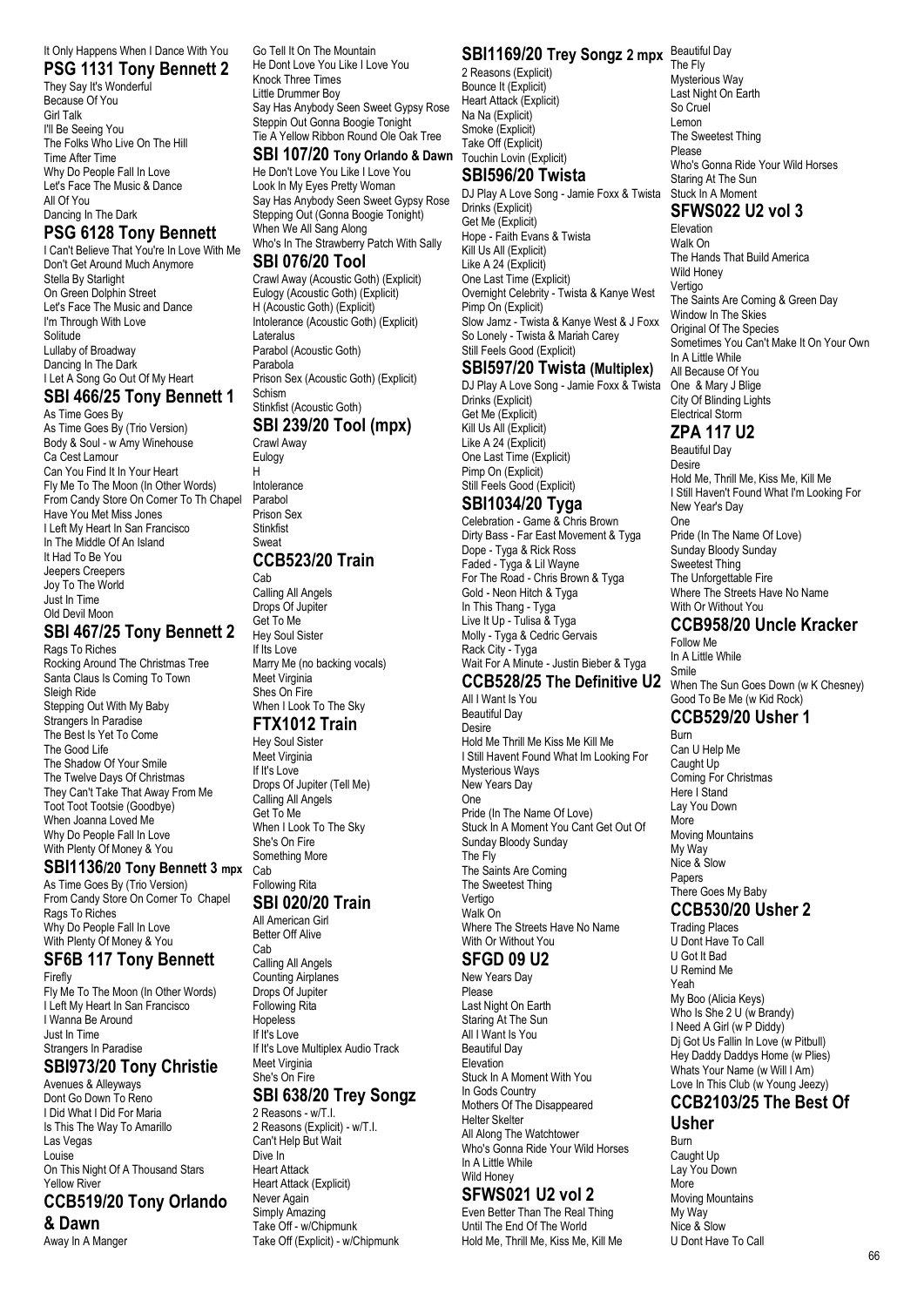U Got It Bad U Remind Me Yeah My Boo (Alicia Keys) I Need A Girl (w P Diddy) Di Got Us Fallin In Love (w Pitbull) Love In This Club (w Young Jeezy)

#### **PSG 1636 Usher**

Confessions Part 2 Burn Caught Up Pop Ya Collar Nice & Slow U Don't Have To Call U Got It Bad U Remind Me Yeah You Make Me Wanna **SBI 470/20 Usher (mpx)**

Can You Help Me Climax Coming For Christmas I Can't Let You Go More Think Of You Trading Places Without You - David Guetta & Usher You Make Me Wanna

#### **SBI880/20 Vamps**

Can We Dance Can We Dance (Explicit) Last Night Wild Heart

#### **CCB531/20 Van Halen & David Lee Roth**

Goin Crazy (David Lee Roth) Just A Gigolo I Aint Got Nobody (Dav L Roth) Just Like Paradise (David Lee Roth) Cant Stop Loving You (Van Halen) Dreams (Van Halen) Give To Live (Van Halen) Jump (Van Halen) When Its Love (Van Halen) Why Cant This Be Love (Van Halen)

# **CCB959/20 Van Zandt**

Goes Down Easy Help Somebody Nobody Gonna Tell Me What To Do That Scares Me Things I Miss The Most

#### **CCB960/20 Vanessa Carlton** They Can't Take That Away From Me

A Thousand Miles Ordinary Day Pretty Baby White Houses Big Yellow Taxi (w Counting Crows)

# **SBI1167/20 Vanessa Carlton**

A Thousand Miles Big Yellow Taxi Ordinary Day Pretty Baby White Houses

#### **CCB532/20 Vanessa Williams** Hash Pipe

Colors Of The Wind Just For Tonight Running Back To You Save The Best For Last The Sweetest Day Where Do We Go From Here

#### **PSG 1295 Vanessa Williams**

Dreamin' Work To Do Love Is Just For Tonight The Sweetest Days The Way That You Love Betcha Never Save The Best For Last **SBI 471/20 Vanessa Williams**

Alfie Colors Of The Wind Dreaming Love Is – with Brian McKnight Save The Best For Last The Sweetest Days Where Do We Go From Here

## **SBI1137/20 V Williams v2 mpx** Another One Rides The Bus

Alfie Just For Tonight The Sweetest Days Where Do We Go From Here **SBI849/20 Velvet Underground** Amish Paradise All Tomorrows Parties Cool It Down Femme Fatales Im Waiting For The Man Rock & Roll Sunday Morning Sweet Jane Venus In Furs

#### **CCB963/20 Wallflowers**

6th Avenue Heartache Heroes One Headlight **Sleepwalker** The Difference Three Marlenas When Youre On Top Street Corner Serenade

# **SBI 119/20 Wayne Newton 1**

But Not For Me Bye Bye Blackbird Call Me Irresponsible Charade Daddy Don't You Walk So Fast Danke Schoen Games That Lovers Play Heart (I Hear You Beating) I'll Be With You In Apple Blossom Time I've Got The World On A String Love

## **SBI 120/20 Wayne Newton 2** What Makes A Man

More My Kind Of Girl Ol Man Mose Playground In My Mind Remember When Say Has Anybody Seen Sweet Gypsy Rose Shangri La The Morning After Toot Toot Tootsie (Goodbye)

## **SBI0992/20 The Weeknd**

Crew Love - w Drake Earned It (Fifty Shades Of Grey) Love In The Sky Love Me Harder - w Ariana Grande Remember You - w Wiz Khalifa Wicked Games

#### **CCB533/20 Weezer**

Beverly Hills Hang On I Want You To Im Your Daddy Island In The Sun Perfect Situation Pork & Beans Trippin Down The Freeway **Troublemaker** 

# **SBI 087/20 Weezer**

Beverly Hills Dope Nose Island In The Sun Keep Fishing Perfect Situation Photograph Pork & Beans Slob

This Is Such A Pity Undone The Sweater Song We Are All On Drugs

#### **SGB 023 Weird Al Yankovitch**

The Saga Begins Fat My Bologna

**Ricky** Like A Surgeon Alimony Addicted To Spuds She Drives Like Crazy Grapefruit Diet Smells Like Nirvana I Want A New Duck Achy Breaky Song Phony Calls Eat It Yoda **EZP 32 Westlife 2**

#### **Not Multiplex** Tonight

Bop Bop Baby Fool Again World Of Our Own My Love Seasons In The Sun Miss U Nights Unbreakable **SBI876/25 Westlife 1**

#### Angels Wings Hey Whatever I Lay My Love On You Loneliness Knows Me By Name Mandy Miss You Nights Obvious Queen Of My Heart **Tonight** Unbreakable

When Youre Looking Like That **SBI877/20 Westlife 2** 

Uptown Girl

#### Amazing Home (2003) Homely Girl Im Already There **Lighthouse** Safe Smile The Rose Us Against The World What About Now When U Tell Me U Love Me - w Diana Ross You Raise Me Up **CCB534/25 Whitney Houston 1** All At Once

All The Man That I Need Didnt We Almost Have It All Exhale Shoop Shoop Heartbreak Hotel How Will I Know I Believe In You & Me I Didnt Know My Own Strength I Have Nothing I Learned From The Best I Look To You I Wanna Dance With Somebody I Will Always Love You Im Every Woman

#### **CCB535/25 Whitney Houston 2**

Im Your Baby Tonight Its Not Right But Its Okay Love Will Save The Day Million Dollar Bill Miracle My Heart Is Calling My Love Is Your Love

One Moment In Time One Of Those Days Queen Of The Night Run To You Saving All My Love For You Same Script Different Cast So Emotional

#### **CCB536/25 Whitney Houston 3**

Step By Step The Greatest Love Of All The Star Spangled Banner Try It On My Own Until You Come Back Whatchulookinat Where Do Broken Hearts Go Worth It You Were Loved Youll Never Stand Alone It Isnt It Wasnt It Never Gonna Be (w Aretha) Count On Me (w Cece Winans) Could I Have This Kiss Forever (w Enrique) When You Believe (w Mariah Carey)

# **CCB2098/25 The Best Of**

#### **Whitney Houston** All At Once All The Man That I Need Didnt We Almost Have It All How Will I Know I Believe In You & Me I Have Nothing I Wanna Dance With Somebody I Will Always Love You Im Every Woman One Moment In Time Run To You Saving All My Love For You So Emotional The Greatest Love Of All

Where Do Broken Hearts Go **CCBS138/50 Whitney Houston 3 disc set - \$50** All At Once

All The Man That I Need Didnt We Almost Have It All Exhale Shoop Shoop Heartbreak Hotel How Will I Know I Believe In You & Me I Didnt Know My Own Strength I Have Nothing I Learned From The Best I Look To You I Wanna Dance With Somebody I Will Always Love You Im Every Woman Im Your Baby Tonight Its Not Right But Its Okay Love Will Save The Day Million Dollar Bill **Miracle** My Heart Is Calling My Love Is Your Love One Moment In Time One Of Those Days Queen Of The Night Run To You Saving All My Love For You Same Script Different Cast So Emotional Step By Step The Greatest Love Of All The Star Spangled Banner Try It On My Own Until You Come Back Whatchulookinat Where Do Broken Hearts Go Worth It You Were Loved Youll Never Stand Alone It Isnt It Wasnt It Aint Never Gonna Be